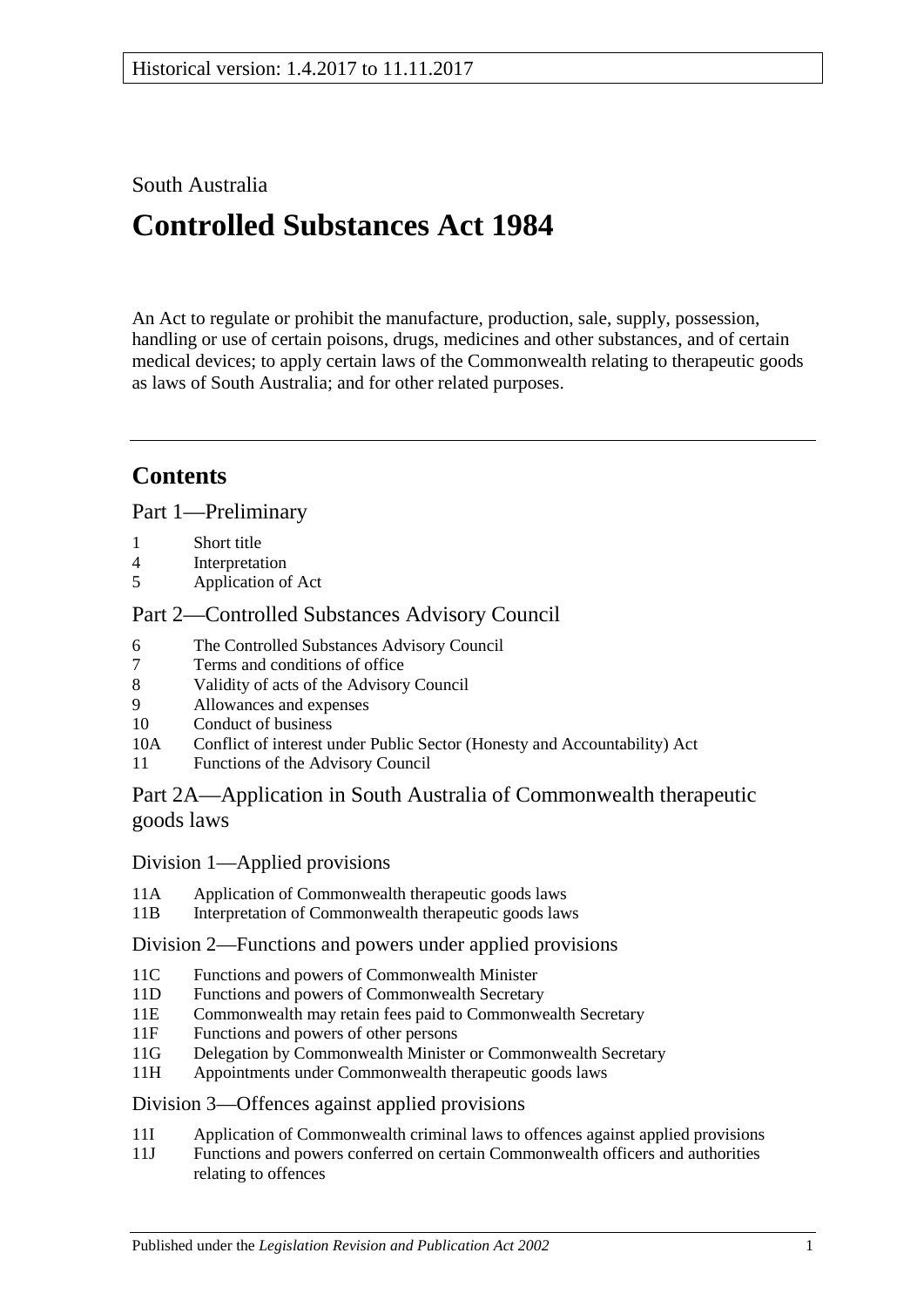11K [No double jeopardy for offences against applied provisions](#page-17-1)

#### Division [4—Reviews and appeals](#page-17-2)

- 11L [District Court may sit with assessors](#page-17-3)
- [Part 3—Controlled substances](#page-18-0)
- 12 [Declaration of poisons, prescription drugs, drugs of dependence, controlled drugs etc](#page-18-1) 12A Interim controlled drugs
- [Interim controlled drugs](#page-18-2)

#### [Part 4—General offences](#page-19-0)

- 13 [Manufacture and packing](#page-19-1)<br>14 Sale by wholesale
- 14 [Sale by wholesale](#page-19-2)<br>15 Sale or supply to e
- [Sale or supply to end user](#page-20-0)
- 16 [Sale of certain poisons](#page-20-1)<br>17 Sale of poisons the pos
- 17 [Sale of poisons the possession of which requires a licence](#page-20-2)<br>17A Manufacture, sale, supply or possession of certain precurse
- [Manufacture, sale, supply or possession of certain precursors](#page-20-3)
- 17B [Storage and sale of certain precursors](#page-21-0)
- 17C [Regulation of sale of certain precursors](#page-22-0)
- 18 [Regulation of prescription drugs](#page-23-0)
- 18A [Restriction of prescription or supply of drug of dependence in certain circumstances](#page-26-0)
- 19 [Sale or supply of volatile solvents](#page-28-0)
- 20 [Prohibition of automatic vending machines](#page-29-0)
- 21 [Sale, supply, possession or administration of other potentially harmful substances or](#page-29-1)  [devices](#page-29-1)
- 22 [Possession](#page-29-2)
- 23 [Quality](#page-29-3)
- 24 [Packaging and](#page-30-0) labelling
- 25 [Storage](#page-30-1)
- 26 [Transport](#page-30-2)<br>27 Use
- [Use](#page-30-3)
- 28 [Prohibition of advertisement](#page-30-4)<br>29 Regulation of advertisement
- [Regulation of advertisement](#page-30-5)
- 30 Forgery [etc of prescriptions](#page-31-0)

# [Part 4A—Licences to cultivate alkaloid poppies and process poppy straw](#page-31-1)

#### Division [1—Preliminary](#page-31-2)

- 30A [Interpretation](#page-31-3)<br>30B Meaning of as
- 30B [Meaning of](#page-33-0) *associate*
- [Matters to be considered—fit and proper person](#page-34-0)

#### Division [2—Poppy cultivation licence](#page-36-0)

- 30D [Application for poppy cultivation licence](#page-36-1)
- 30E [Chief Executive must investigate application](#page-37-0)
- 30F [Determining an application](#page-37-1)
- 30G [Terms and conditions of a poppy cultivation licence](#page-38-0)
- 30H [Poppy cultivation licence is not transferable](#page-39-0)
- 30I [Employee of licensed grower authorised to undertake activities under licence](#page-39-1)
- 30J [Employee identification certificate issued by licensed grower](#page-39-2)
- 30K [Application for renewal of licence](#page-39-3)
- 30L [Chief Executive must investigate renewal application](#page-40-0)
- 30M [Determining a renewal application](#page-40-1)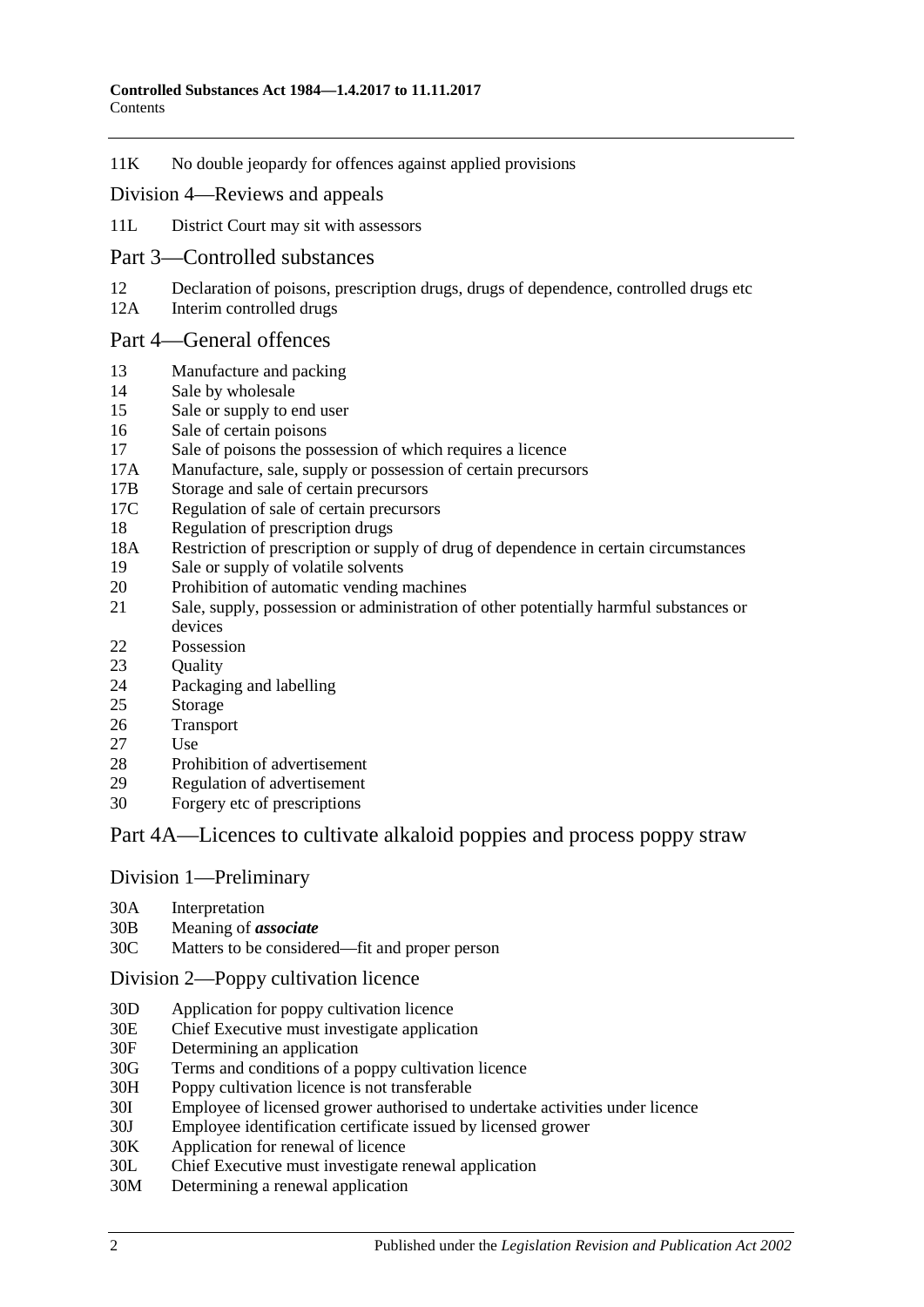#### Division [3—Poppy processing licence](#page-41-0)

- 30N [Application for poppy processing licence](#page-41-1)<br>30O Chief Executive must investigate applicat
- 300 [Chief Executive must investigate application](#page-42-0)<br>30P Determining an application
- [Determining an application](#page-42-1)
- 30Q [Terms and conditions of a poppy processing licence](#page-43-0)
- 30R [Poppy processing licence is not transferable](#page-43-1)
- 30S [Employee of licensed processor authorised to undertake activities under licence](#page-44-0)
- 30T [Employee identification certificate issued by licensed processor](#page-44-1)<br>30U Application for renewal of licence
- [Application for renewal of licence](#page-44-2)
- 30V [Chief Executive must investigate renewal application](#page-45-0)<br>30W Determining a renewal application
- [Determining a renewal application](#page-45-1)

Division [4—General provisions applying to a poppy cultivation licence or poppy](#page-46-0)  [processing licence](#page-46-0)

- 30X [Amendment of licences](#page-46-1)
- 30Y [Suspension or cancellation of licences](#page-46-2)

#### Division [5—Inspection and enforcement](#page-47-0)

- 30Z [Inspectors under this Part](#page-47-1)
- 30ZA [Identification certificate](#page-48-0)
- 30ZB [General powers of inspector](#page-48-1)
- 30ZC [Procedure on seizing a document, thing or taking a sample](#page-49-0)
- 30ZD [Power to use electronic equipment at premises](#page-49-1)<br>30ZE Power to copy information on electronic storage
- 30ZE [Power to copy information on electronic storage devices](#page-50-0)<br>30ZF Inspector must not damage equipment
- [Inspector must not damage equipment](#page-50-1)
- 30ZG [Inspector may possess alkaloid poppies or poppy straw](#page-50-2)
- 30ZH [Inspector has power to detain or seize alkaloid poppies or poppy straw](#page-50-3)
- 30ZI [Procedure on detaining or seizing alkaloid poppies or poppy straw](#page-50-4)<br>30ZJ Chief Executive has power to dispose or deal with seized alkaloid
- 30ZJ [Chief Executive has power to dispose or deal with seized alkaloid poppies or poppy straw](#page-51-0)<br>30ZK Retention and return of seized alkaloid poppies or poppy straw
- 30ZK [Retention and return of seized alkaloid poppies or poppy straw](#page-51-1)<br>30ZL Magistrates Court may extend 3 month period
- 30ZL [Magistrates Court may extend 3 month period](#page-52-0)
- [Forfeiture, harvest and destruction of alkaloid poppies or poppy straw](#page-52-1)
- 30ZN [Recovery of costs](#page-53-0)
- 30ZO [Inspector may access ratepayer information](#page-53-1)
- 30ZP [Protection against self-incrimination](#page-53-2)
- 30ZQ [Power to issue expiation notices](#page-53-3)
- 30ZR [Expiation fee](#page-53-4)

#### Division [6—Offences](#page-54-0)

- 30ZS [Offence to fail to report the amendment or cancellation of a contract](#page-54-1)
- 30ZT [Offence to fail to report amendment or cancellation](#page-54-2)
- 30ZU [Offence to fail to report on any change of details of the licensed grower or the licensed](#page-54-3)  [processor](#page-54-3)
- 30ZV [Offence to fail to surrender licence on suspension or cancellation](#page-55-0)
- 30ZW [Offence to contravene a licence](#page-55-1)<br>30ZX Offence to fail to prohibit access
- [Offence to fail to prohibit access to premises](#page-55-2)
- 30ZY [Offence to fail to carry and produce identification certificate](#page-56-0)
- 30ZZ [Offence to employ disqualified persons under licence](#page-56-1)
- 30ZZA [Offence for disqualified person to be employed by licensed grower or licensed processor](#page-57-0)
- 30ZZB Employee [must comply with terms and conditions of licence](#page-57-1)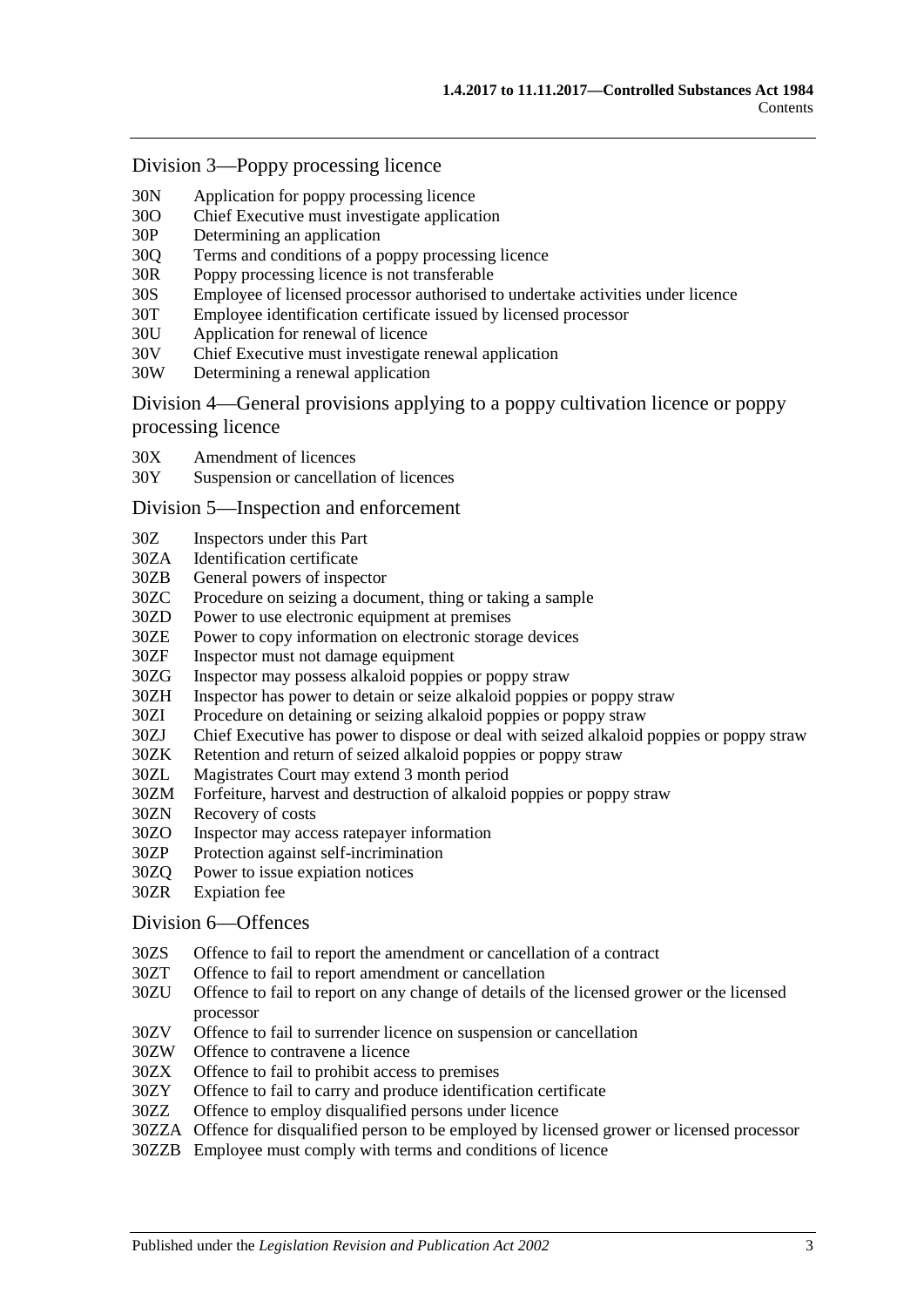- 30ZZC [Criminal liability of licensed grower or licensed processor—failure to exercise due](#page-58-0)  [diligence](#page-58-0)
- 30ZZD [Offence to fail to provide an identification certificate for employees](#page-58-1)
- 30ZZE [Offence to hinder or obstruct inspector](#page-58-2)
- 30ZZF [Offence to remove detained or seized alkaloid poppies or poppy straw](#page-59-0)

#### Division [7—Alkaloid poppy register](#page-59-1)

30ZZG [Alkaloid poppy register](#page-59-2)

30ZZH [Request to register a contract](#page-59-3)

30ZZI [Access to the alkaloid poppy register restricted](#page-60-0)

30ZZJ [Person with access to alkaloid poppy register not to disclose personal information from it](#page-60-1) 30ZZK [Delegation](#page-60-2)

Division [8—Review](#page-61-0)

30ZZL [Review by Tribunal](#page-61-1)

Division [9—Miscellaneous](#page-61-2)

30ZZM [Criminal intelligence](#page-61-3)

30ZZN [Regulations](#page-62-0)

# [Part 5—Offences relating to controlled drugs, precursors and plants](#page-63-0)

[Division 1—Preliminary](#page-63-1)

31 [Application of Part](#page-63-2)

[Division 2—Commercial offences](#page-65-0)

#### [Subdivision 1—Trafficking in controlled drugs](#page-65-1)

32 [Trafficking](#page-65-2)

[Subdivision 2—Manufacture of controlled drugs](#page-67-0)

33 [Manufacture of controlled drugs for sale](#page-67-1)

33A [Sale, manufacture etc of controlled precursor](#page-68-0)

[Subdivision 3—Cultivation and sale of controlled plants](#page-69-0)

- 33B [Cultivation of controlled plants for sale](#page-69-1)
- 33C [Sale of controlled plants](#page-69-2)

[Subdivision 4—Sale of equipment etc](#page-70-0)

33D [Sale of equipment](#page-70-1)

33DA [Sale of instructions](#page-71-0)

#### [Division 3—Offences involving children and school zones](#page-71-1)

- 33E [Application of Division](#page-71-2)
- 33F [Sale, supply or administration of controlled drug to child](#page-71-3)
- 33G [Sale, supply or administration of controlled drug in school zone](#page-71-4)
- 33GA [Sale of equipment to child for use in connection with consumption of controlled drugs](#page-72-0)
- 33GB [Sale of instructions to a child](#page-72-1)

33H [Procuring child to commit offence](#page-72-2)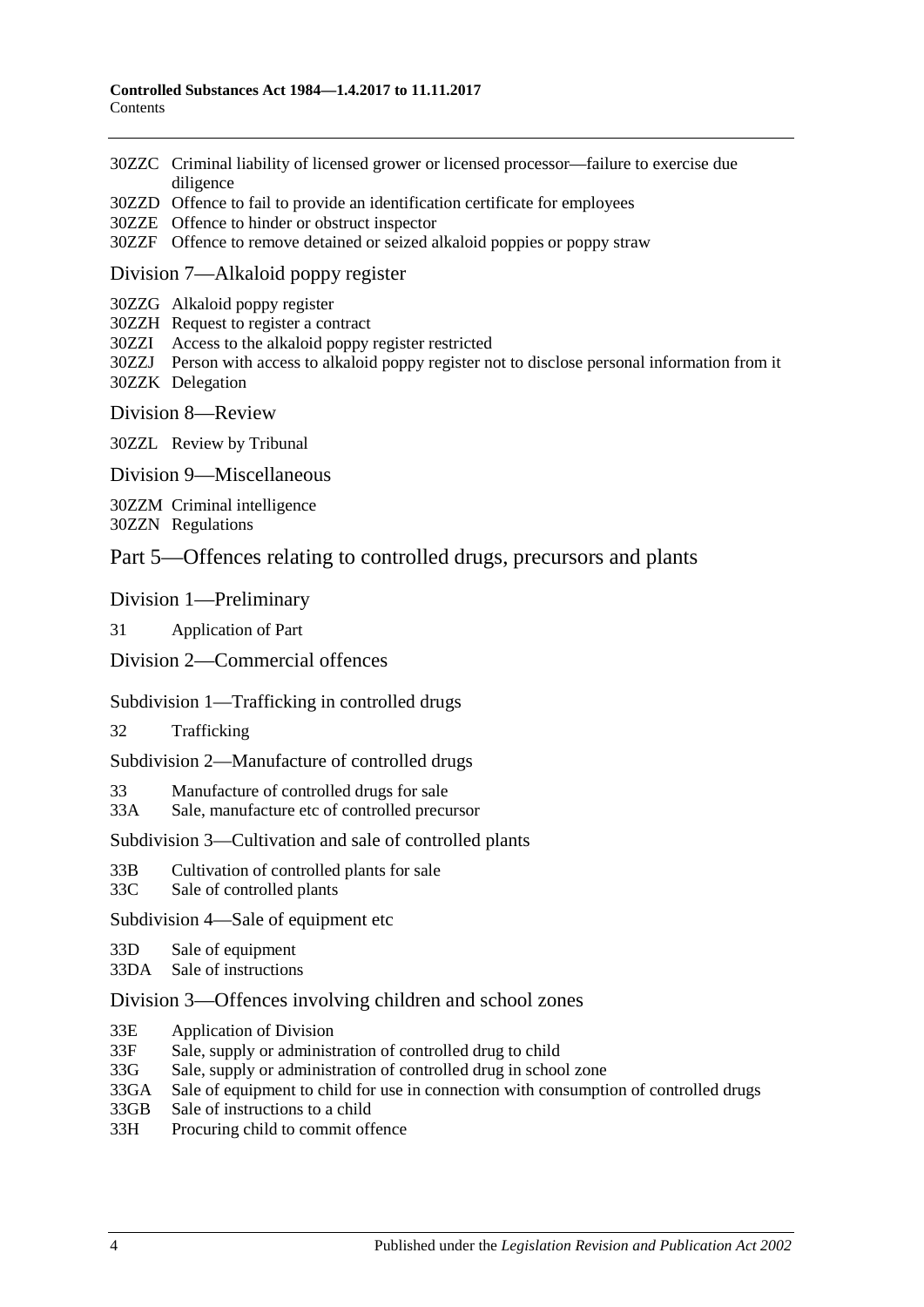#### [Division 4—Other offences](#page-73-0)

- 33I [Supply or administration of controlled drug](#page-73-1)<br>33I Manufacture of controlled drugs
- 33J [Manufacture of controlled drugs](#page-73-2)<br>33K Cultivation of controlled plants
- [Cultivation of controlled plants](#page-73-3)
- 33L [Possession or consumption of controlled drug etc](#page-74-0)
- 33LA [Possession or supply of prescribed equipment](#page-74-1)
- 33LAB [Possession or supply of instructions](#page-74-2)<br>33LB Possession or supply of prescribed a
- [Possession or supply of prescribed quantity of controlled precursor](#page-75-0)

#### [Division 4A—Offences relating to controlled drug alternatives](#page-76-0)

- 33LC [Interpretation](#page-76-1)
- 33LD [Intentional manufacture of controlled drug alternative](#page-76-2)
- 33LE [Promoting controlled drug alternative](#page-77-0)<br>33LF Manufacturing, packaging, selling or
- Manufacturing, packaging, selling or supplying substance promoted as controlled drug [alternative](#page-77-1)

#### [Division 5—General provisions relating to offences](#page-78-0)

- 33M [Interpretation](#page-78-1)
- 33N [Aggregation of offences](#page-78-2)
- 33O [Offences involving more than one kind of substance](#page-79-0)
- 33OA [Basis for determining quantity of controlled substance](#page-79-1)
- 33P [Knowledge or recklessness with respect to identity or quantity](#page-80-0)
- 33Q [Alternative conviction—mistake as to identity of controlled substance](#page-80-1)
- 33R [Alternative verdicts](#page-81-0)<br>33S No accessorial liabil
- [No accessorial liability for certain offences](#page-81-1)
- 33T [Power of court to prohibit certain activities](#page-81-2)

#### [Division 6—Procedure in relation to simple possession offences](#page-81-3)

- 34 [Application of Division](#page-81-4)
- 35 [Accreditation of drug assessment and treatment services](#page-82-0)<br>36 Referral for assessment
- 36 [Referral for assessment](#page-82-1)<br>37 Assessment of referred
- 37 [Assessment of referred person](#page-82-2)<br>38 Undertakings
- [Undertakings](#page-83-0)
- 39 [Release from custody for the purposes of assessment or undertaking](#page-84-0)
- 40 [Prosecution of simple possession offences](#page-84-1)
- 40A [Confidentiality](#page-85-0)

#### [Part 6—Offences, penalties etc](#page-85-1)

- 43 [Aggravated offences](#page-85-2)
- 44 [Matters to be considered when court fixes penalty](#page-86-0)
- 45A [Expiation of simple cannabis offences](#page-87-0)

#### [Part 7—Search, seizure, forfeiture and analysis](#page-87-1)

- 49 [Application of Part](#page-87-2)
- 50 [Authorised officers](#page-87-3)
- 51 [Analysts](#page-88-0)
- 52 [Power to search, seize etc](#page-88-1)
- 52A [General drug detection powers](#page-89-0)
- 52B [Special powers relating to drug transit routes](#page-91-0)
- 52C [Report to Minister on issue of authorisations](#page-92-0)
- 52D [General provisions relating to exercise of powers](#page-93-0)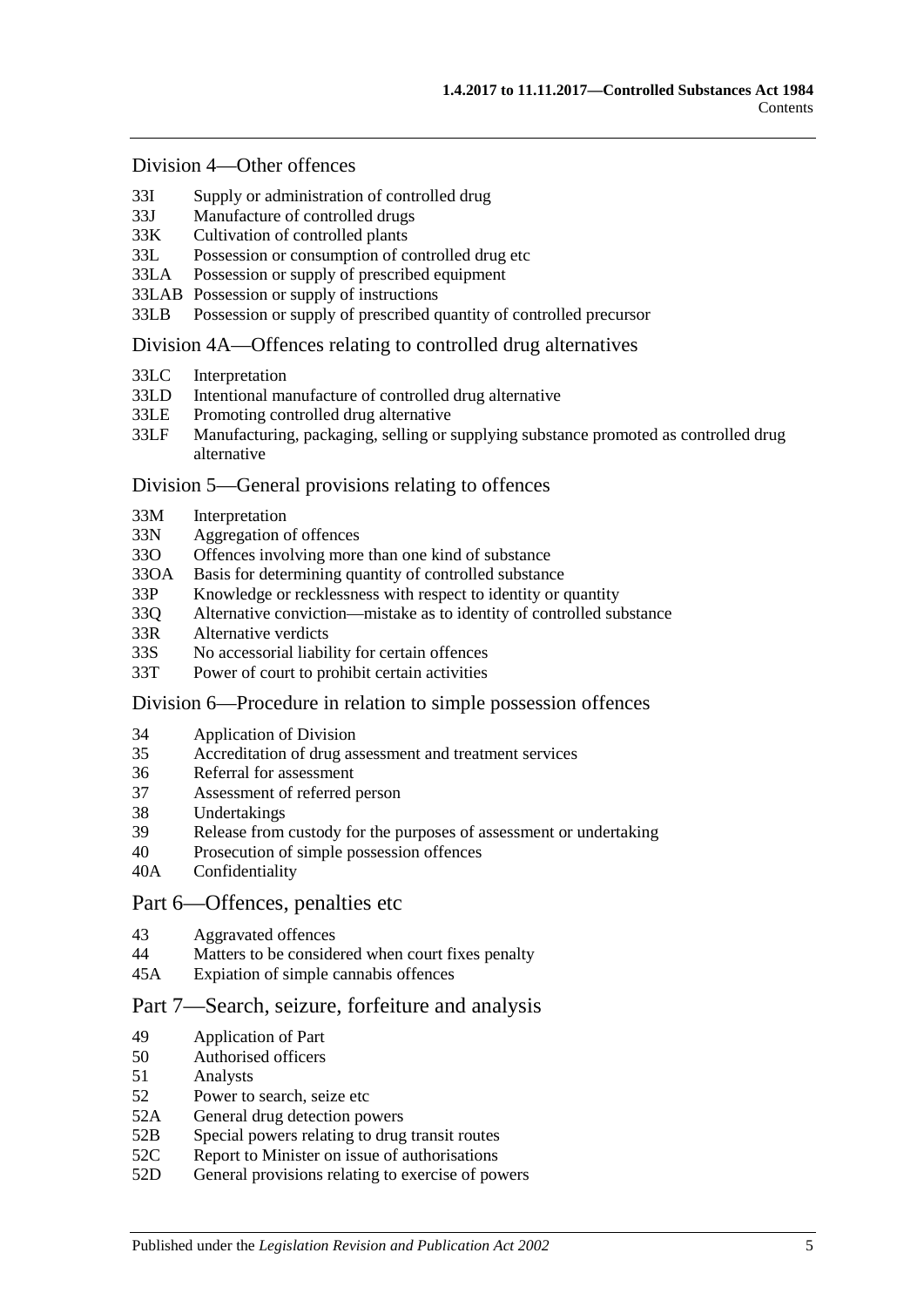| 52E | Seized property and forfeiture |
|-----|--------------------------------|
| 53  | Analysis                       |

#### [Part 8—Miscellaneous](#page-95-1)

- 55 [Licences, authorities and permits](#page-95-2)
- 56 [Permits for research etc](#page-96-0)<br>57 Power of Minister to pro
- [Power of Minister to prohibit certain activities](#page-96-1)
- 57A [Warnings](#page-97-0)
- 58 [Publication of information](#page-98-0)
- 60 [Minister may require certain information to be given](#page-98-1)
- 60A [Confidentiality](#page-99-0)
- 60B [False or misleading information](#page-100-0)
- 61 [Evidentiary provisions](#page-100-1)
- 62A [Delegation](#page-100-2)
- 63 [Regulations](#page-101-0)

[Legislative history](#page-103-0)

# <span id="page-5-0"></span>**The Parliament of South Australia enacts as follows:**

# **Part 1—Preliminary**

#### <span id="page-5-1"></span>**1—Short title**

This Act may be cited as the *Controlled Substances Act 1984*.

# <span id="page-5-2"></span>**4—Interpretation**

(1) In this Act, unless the contrary intention appears—

*Advisory Council* means the Controlled Substances Advisory Council established under [Part 2;](#page-12-1)

*aggravated offence*—where a provision differentiates between the penalty for an aggravated offence and the penalty for a basic offence, the reference to an aggravated offence is a reference to the offence in its aggravated form (see [section](#page-85-2) 43);

#### *analyst* means—

- (a) a person appointed as an analyst for the purposes of this Act; or
- (b) a person holding a position of a class approved by the Governor for the purposes of this Act;

*applied provisions* means the Commonwealth therapeutic goods laws that apply as a law of South Australia by virtue of [section](#page-15-2) 11A;

#### *artificially enhanced cultivation* means—

- (a) cultivation in a solution comprised wholly or principally of water enriched with nutrients; or
- (b) cultivation involving the application of an artificial source of light or heat;

*assessment service* means a drug assessment service accredited under [Division](#page-81-3) 6 of [Part 5;](#page-63-0)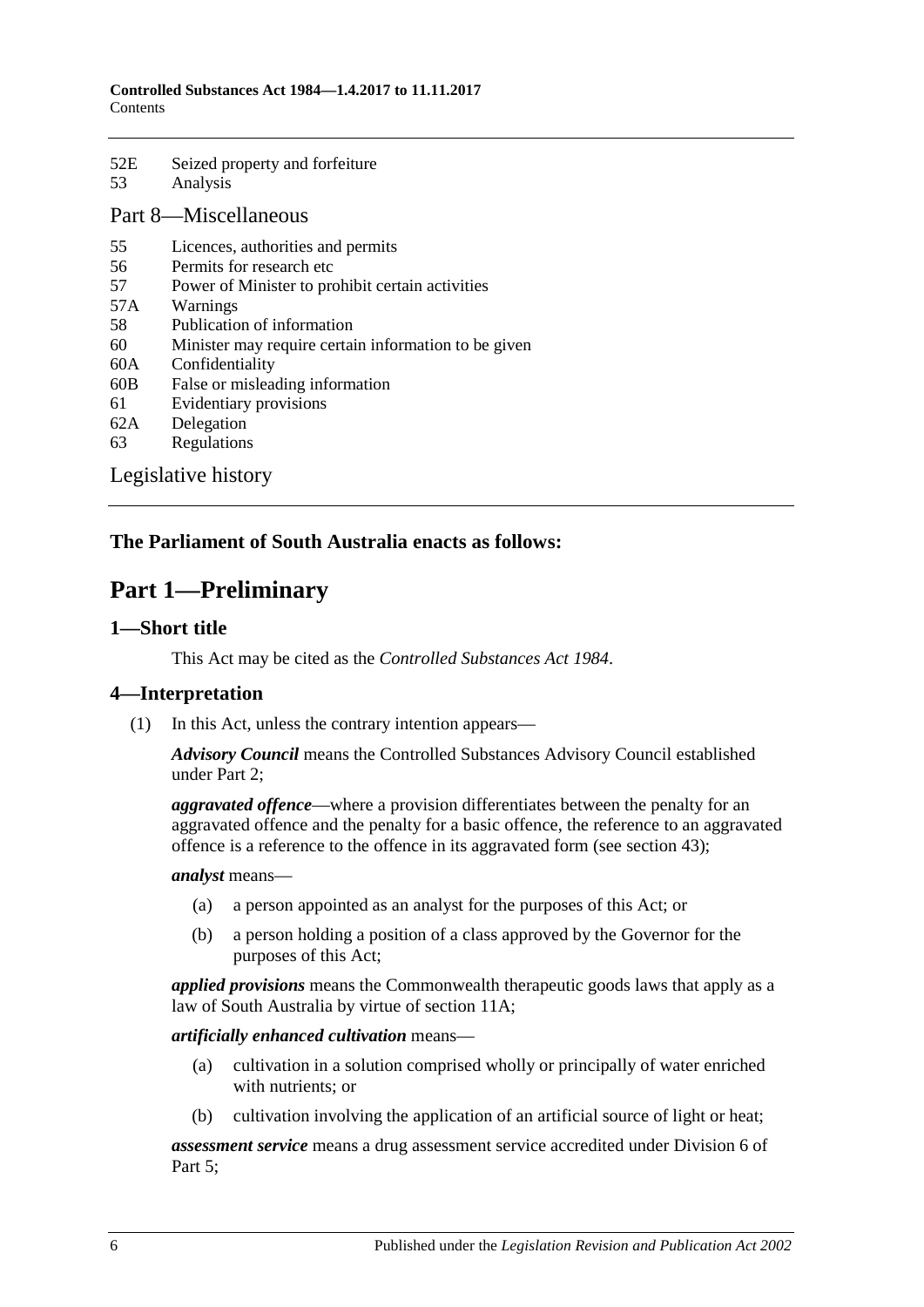#### *authorised officer*—see [section](#page-87-4) 50(1);

**basic offence—where a provision differentiates between the penalty for an aggravated** offence and the penalty for a basic offence, the reference to a basic offence is a reference to the offence in its non-aggravated form (see [section](#page-85-2) 43);

*cannabis* means a plant, or any part (including the seed) of a plant, of the genus *cannabis*, but does not include cannabis resin or cannabis oil;

*cannabis oil* means a substance that contains chemicals of any one or more of the following classes;

- (a) cannabinoids;
- (b) tetrahydrocannabinols;
- (c) alkyl homologues of tetrahydrocannabinols,

where the amount of soluble material in any quantity of the substance, when dissolved in the solvent known as hexane, constitutes more than 85 per cent of the weight of that quantity of substance;

*cannabis resin* means a substance that contains chemicals of any one or more of the following classes:

- (a) cannabinoids;
- (b) tetrahydrocannabinols;
- (c) alkyl homologues of tetrahydrocannabinols,

where the amount of soluble material in any quantity of the substance, when dissolved in the solvent known as hexane, constitutes more than 15 per cent but not more than 85 per cent of the weight of that quantity of substance;

*child* means a person under the age of 18 years and, in relation to the alleged commission of an offence, means a person who was, at the time of the alleged commission of the offence, under that age;

*commercial quantity* of a controlled drug, controlled precursor or controlled plant means—

- (a) in relation to a controlled drug or controlled precursor contained in a mixture—
	- (i) a quantity of the drug or precursor that equals or exceeds the amount prescribed as a commercial quantity for the drug or precursor (as the case may be) in its pure form; or
	- (ii) a quantity of the mixture that equals or exceeds the amount prescribed as a commercial quantity for any mixture containing the drug or precursor (as the case may be); or
	- (iii) a number of discrete dosage units of the mixture that equals or exceeds the number of discrete dosage units prescribed as a commercial quantity for any mixture containing the drug or precursor (as the case may be); or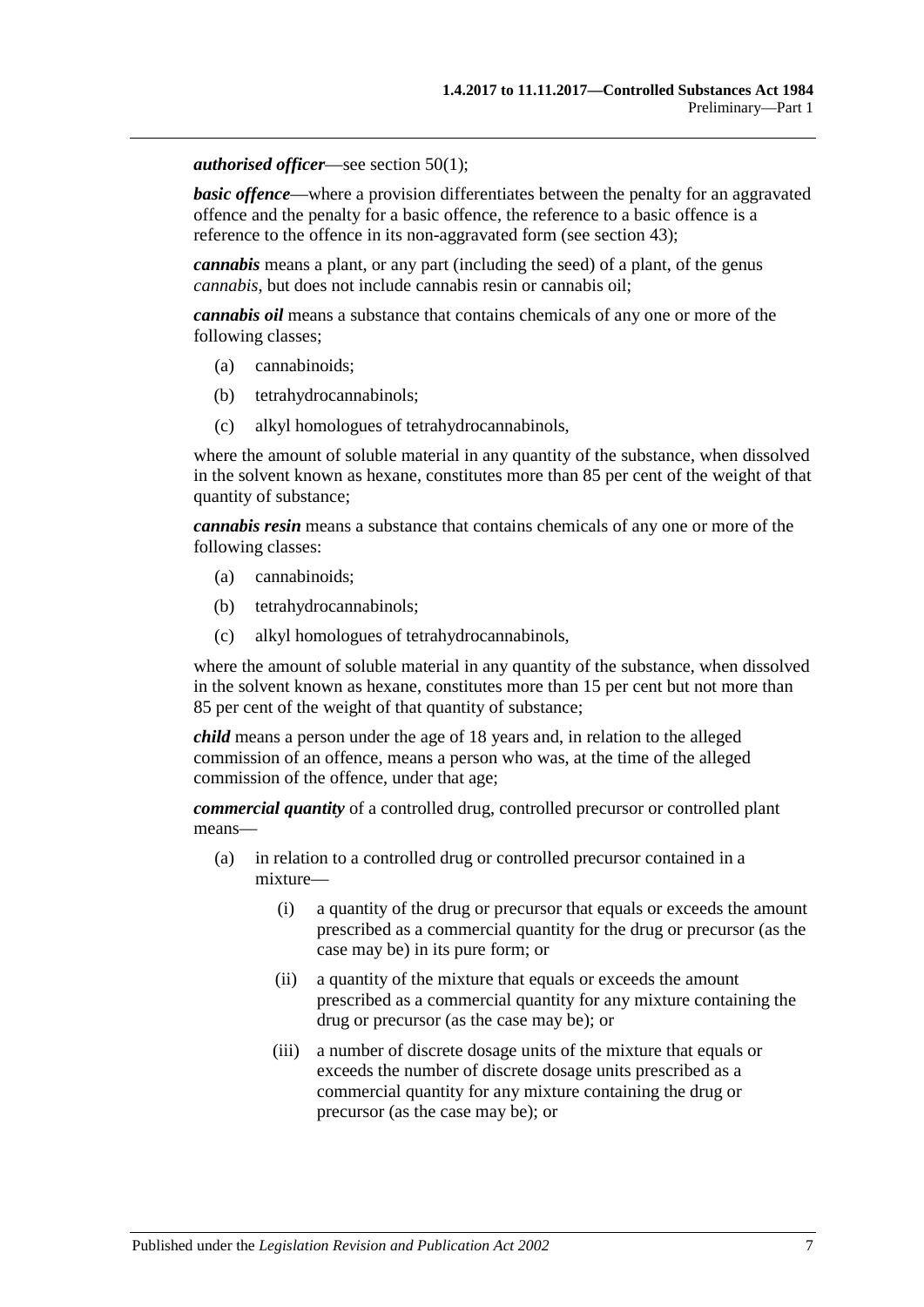- (b) in relation to a controlled drug or controlled precursor that is not contained in a mixture—a quantity of the drug or precursor that equals or exceeds the amount prescribed as a commercial quantity for the drug or precursor (as the case may be) in its pure form; or
- (c) in relation to a controlled plant—
	- (i) a number of the plant that equals or exceeds the number of plants prescribed as a commercial quantity for the plant; or
	- (ii) a weight of the plant that equals or exceeds the weight prescribed as a commercial quantity for the plant;

*Commonwealth Act* means the *Therapeutic Goods Act 1989* of the Commonwealth;

*Commonwealth Minister* means the Minister of the Commonwealth responsible for the administration of the Commonwealth therapeutic goods laws;

*Commonwealth Secretary* means the Secretary of the Department of the Commonwealth that is, under the Commonwealth Minister, responsible for the administration of the Commonwealth therapeutic goods laws;

*Commonwealth therapeutic goods laws* means the Commonwealth Act and the regulations, orders and manufacturing principles under that Act;

*controlled drug* means—

- (a) a drug of dependence; or
- (b) a substance declared by the regulations to be a controlled drug for the purposes of this Act; or
- (c) an interim controlled drug,

but does not include a controlled plant;

*controlled plant* means a growing cannabis plant or a cutting of a cannabis plant (provided that the cutting has been planted or otherwise placed in a growing medium) or any other plant declared by the regulations to be a controlled plant for the purposes of this Act;

*controlled precursor* means a substance declared by the regulations to be a controlled precursor for the purposes of this Act;

*cultivate* a controlled plant means—

- (a) plant a seed, seedling or cutting of the plant or transplant the plant; or
- (b) nurture, tend or grow the plant; or
- (c) harvest the plant (including pick any part of the plant or separate any resin or other substance from the plant); or
- (d) dry the harvested plant or part of the plant; or
- (e) take part in the process of cultivation of the plant;

*dentist* means a person registered under the *Health Practitioner Regulation National Law*—

- (a) to practise in the dental profession as a dentist (other than as a student); and
- (b) in the dentists division of that profession;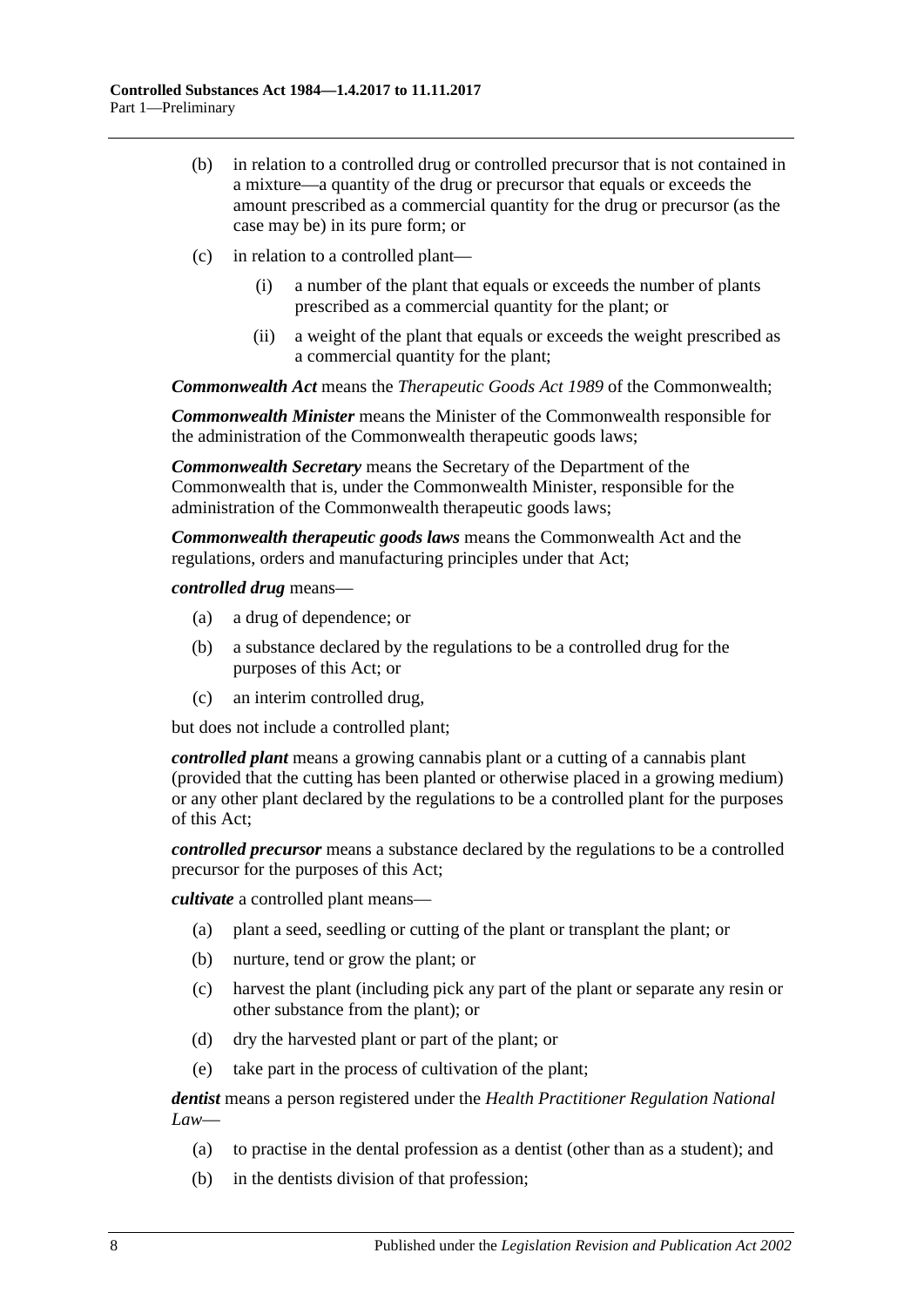*Department* means the department of the Minister to whom the administration of this Act has been committed;

*discrete dosage unit*, in relation to a controlled drug contained in a mixture or a controlled precursor contained in a mixture, means an amount of the mixture which is prepared or apparently prepared for the purpose of being administered as a single dose;

*drug detection dog* means a dog that has completed training of a kind approved by the Commissioner of Police for the purpose of detecting the presence of a controlled drug, controlled precursor or controlled plant;

*drug of dependence* means a poison declared by the regulations to be a drug of dependence;

*electronic drug detection system* means—

- (a) an electronic device of a kind approved by the Commissioner of Police; or
- (b) a system, of a kind approved by the Commissioner of Police, that involves the use of an electronic device,

for the purpose of detecting the presence of a controlled drug, controlled precursor or controlled plant;

*general drug detection* means—

- (a) walking or otherwise placing a drug detection dog in the vicinity of a person or property; or
- (b) using an electronic drug detection system in relation to a person or property in a manner prescribed by regulation,

for the purpose of determining whether the dog or system (as the case may be) detects the presence of a controlled drug, controlled precursor or controlled plant (but does not include any other conduct by a person that would constitute a search);

*interim controlled drug* means a substance declared to be an interim controlled drug by a notice under [section](#page-18-2) 12A;

*large commercial quantity* of a controlled drug, controlled precursor or controlled plant means—

- (a) in relation to a controlled drug or controlled precursor contained in a mixture—
	- (i) a quantity of the drug or precursor that equals or exceeds the amount prescribed as a large commercial quantity for the drug or precursor (as the case may be) in its pure form; or
	- (ii) a quantity of the mixture that equals or exceeds the amount prescribed as a large commercial quantity for any mixture containing the drug or precursor (as the case may be); or
	- (iii) a number of discrete dosage units of the mixture that equals or exceeds the number of discrete dosage units prescribed as a large commercial quantity for any mixture containing the drug or precursor (as the case may be); or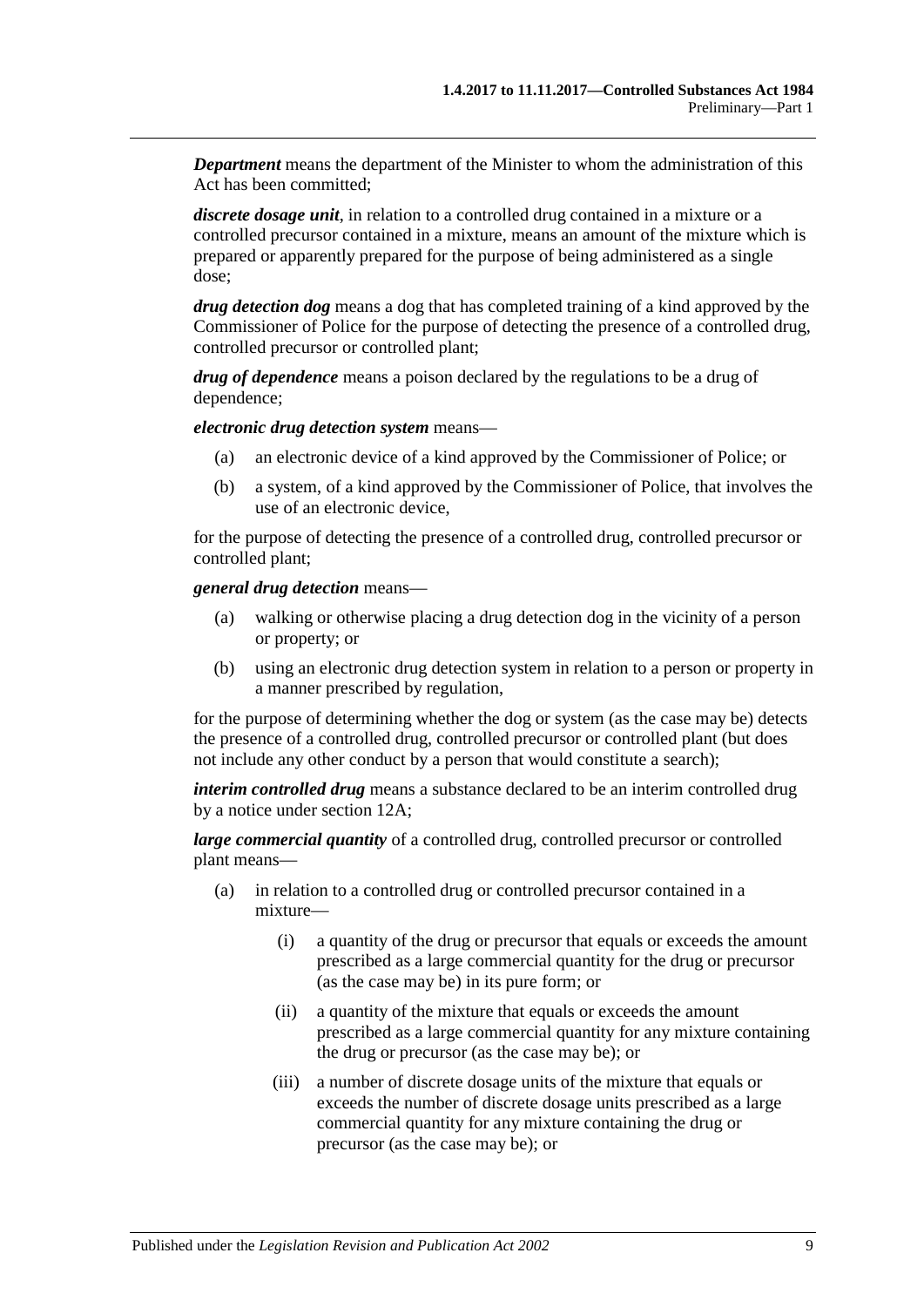- (b) in relation to a controlled drug or controlled precursor that is not contained in a mixture—a quantity of the drug or precursor that equals or exceeds the amount prescribed as a large commercial quantity for the drug or precursor (as the case may be) in its pure form; or
- (c) in relation to a controlled plant—
	- (i) a number of the plant that equals or exceeds the number of plants prescribed as a large commercial quantity for the plant; or
	- (ii) a weight of the plant that equals or exceeds the weight prescribed as a large commercial quantity for the plant;

*manufacture*, in relation to a controlled drug means—

- (a) undertake any process by which the drug is extracted, produced or refined; or
- (b) take part in the process of manufacture of the substance;

*medical device* has the same meaning as in the applied provisions;

*medical practitioner* means a person registered under the *Health Practitioner Regulation National Law* to practise in the medical profession (other than as a student);

*medicine* has the same meaning as in the applied provisions;

*midwife* means a person registered under the *Health Practitioner Regulation National Law* to practise in the nursing and midwifery profession as a midwife (other than as a student);

*nurse* means a person registered under the *Health Practitioner Regulation National Law* to practise in the nursing and midwifery profession as a nurse (other than as a student);

*nurse practitioner* means a nurse whose registration under the *Health Practitioner Regulation National Law* is endorsed as being qualified to practise as a nurse practitioner;

*owner*, in relation to premises, includes the occupier of the premises;

*pharmacist* means a person registered under the *Health Practitioner Regulation National Law* to practise in the pharmacy profession (other than as a student);

*poison* means a substance declared by the regulations to be a poison for the purposes of this Act;

*possession* of a substance or thing includes—

- (a) having control over the disposition of the substance or thing; and
- (b) having joint possession of the substance or thing;

*premises* means any land, building, structure, vehicle, vessel or aircraft;

*prescription drug* means a poison declared by the regulations to be a prescription drug for the purposes of this Act;

*product* of a controlled plant includes—

- (a) a seed of the plant; and
- (b) a part of the plant (whether live or dead); and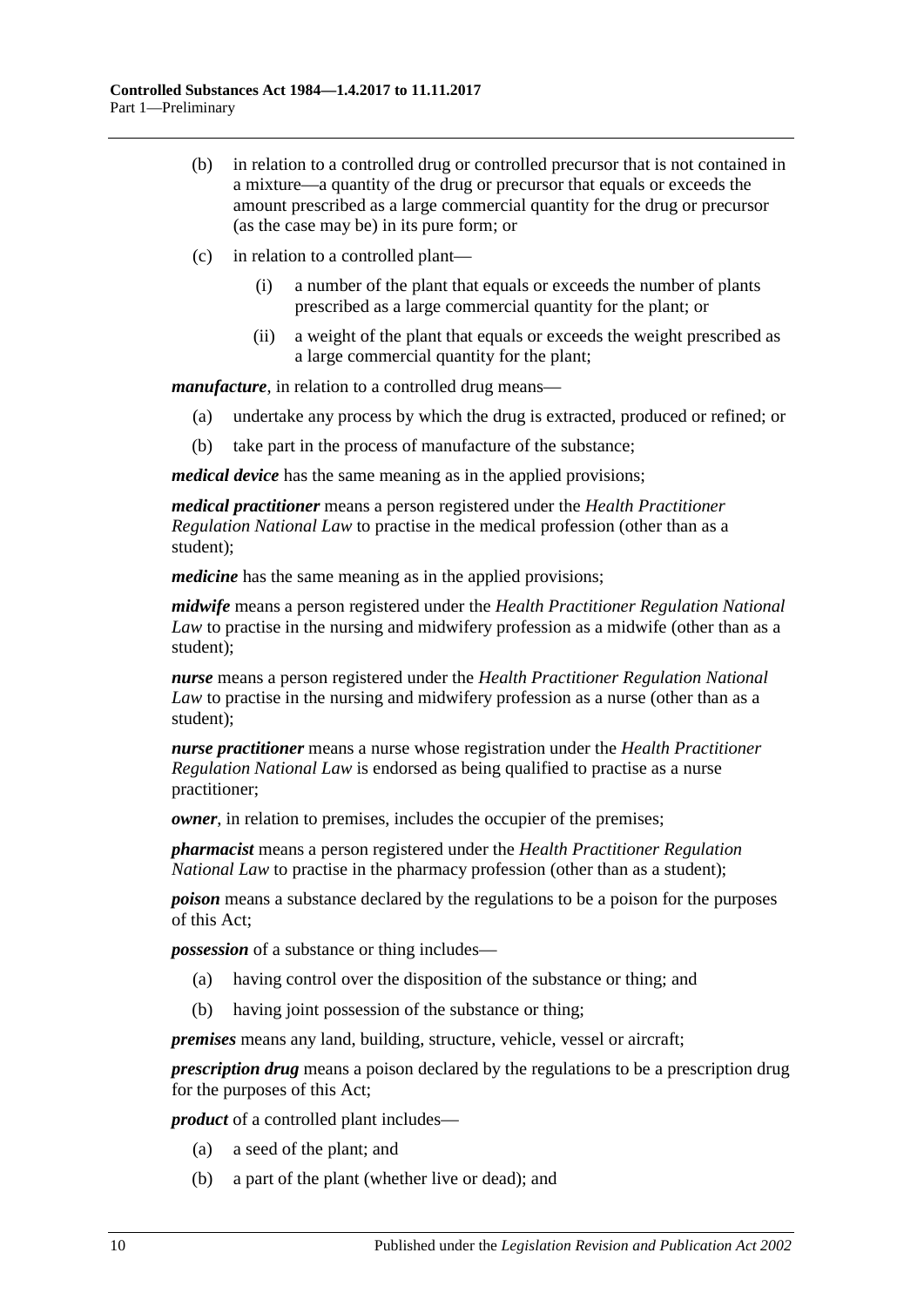(c) a substance separated from the plant;

*registered health practitioner* has the same meaning as in the *Health Practitioner Regulation National Law*;

*school zone* means the grounds of a primary or secondary school and the area within 500 metres of the boundary of the school;

*sell* means sell, barter or exchange, offer or agree to sell, barter or exchange or expose for sale, barter or exchange;

*senior police officer* means a police officer of or above the rank of Inspector;

*simple possession offence* means an offence against [section](#page-74-3) 33L(1) other than an offence relating to a prescribed controlled drug;

*substance* means any gaseous, liquid or solid substance and includes a plant or fungus;

*supply* means provide or distribute or offer to provide or distribute;

*traffic* in a controlled drug means—

- (a) sell the drug; or
- (b) have possession of the drug intending to sell it; or
- (c) take part in the process of sale of the drug;

*trafficable quantity* of a controlled drug or controlled plant means—

- (a) in relation to a controlled drug contained in a mixture—
	- (i) a quantity of the drug that equals or exceeds the amount prescribed as a trafficable quantity for the drug in its pure form; or
	- (ii) a quantity of the mixture that equals or exceeds the amount prescribed as a trafficable quantity for any mixture containing the drug; or
	- (iii) a number of discrete dosage units of the mixture that equals or exceeds the number of discrete dosage units prescribed as a trafficable quantity for any mixture containing the drug; or
- (b) in relation to a controlled drug that is not contained in a mixture—a quantity of the drug that equals or exceeds the amount prescribed as a trafficable quantity for the drug in its pure form; or
- (c) in relation to a controlled plant—
	- (i) a number of the plant that equals or exceeds the number of plants prescribed as a trafficable quantity for the plant; or
	- (ii) a weight of the plant that equals or exceeds the weight prescribed as a trafficable quantity for the plant;

*vessel* means any ship, boat or other water craft;

*veterinary surgeon* means a person registered as a veterinary surgeon under the *[Veterinary Practice Act](http://www.legislation.sa.gov.au/index.aspx?action=legref&type=act&legtitle=Veterinary%20Practice%20Act%202003) 2003*;

*volatile solvent* means a substance declared by the regulations to be a volatile solvent for the purposes of this Act.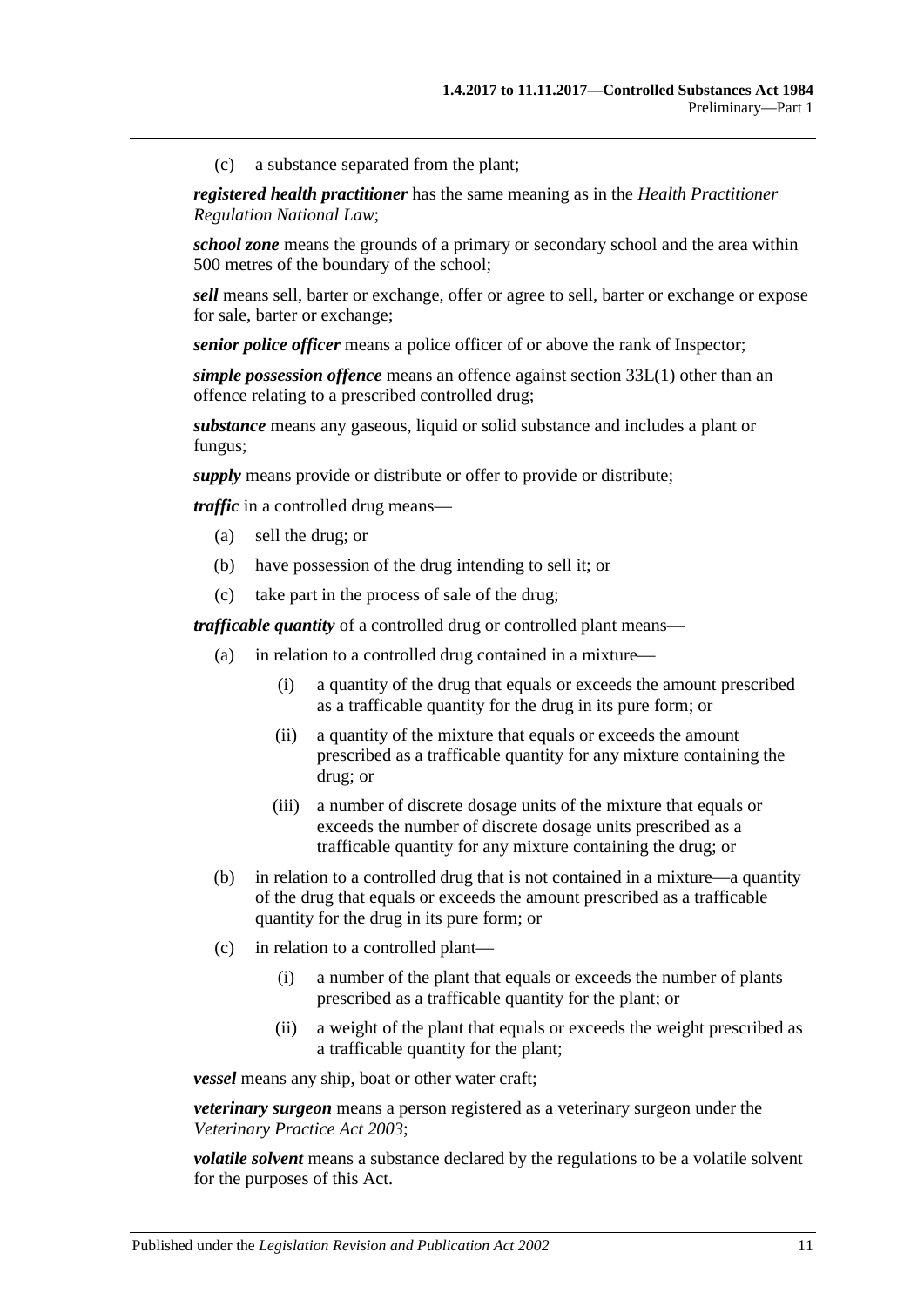- (2) A substance is an analogue of another for the purposes of this Act if—
	- (a) they both have substantially similar chemical structures; or
	- (b) they both have substantially similar pharmacological effects.
- (3) Subject to the regulations, an analogue of a controlled drug (not being an analogue that is itself declared by regulation to be a drug of dependence or a controlled drug) is by virtue of this subsection a controlled drug.
- (4) For the purposes of this Act, a person takes part in the process of sale, manufacture or cultivation of a controlled drug or controlled plant if the person directs, takes or participates in any step, or causes any step to be taken, in the process of sale, manufacture or cultivation of the drug or plant.
- (5) For the purposes of this Act, a step in the process of sale of a controlled drug includes, without limitation, any of the following when done for the purpose of sale of the drug:
	- (a) storing the drug;
	- (b) carrying, transporting, loading or unloading the drug;
	- (c) packaging the drug, separating the drug into discrete units or otherwise preparing the drug;
	- (d) guarding or concealing the drug;
	- (e) providing or arranging finance (including finance for the acquisition of the drug);
	- (f) providing or allowing the use of premises or jointly occupying premises.
- (6) For the purposes of this Act, a step in the process of manufacture of a controlled drug includes, without limitation, any of the following when done for the purpose of manufacture of the drug:
	- (a) acquiring equipment, substances or materials;
	- (b) storing equipment, substances or materials;
	- (c) carrying, transporting, loading or unloading equipment, substances or materials;
	- (d) guarding or concealing equipment, substances or materials;
	- (e) providing or arranging finance (including finance for the acquisition of equipment, substances or materials);
	- (f) providing or allowing the use of premises or jointly occupying premises.
- <span id="page-11-0"></span>(7) For the purposes of this Act, a step in the process of cultivation of a controlled plant includes, without limitation, any of the following when done for the purpose of cultivation of the plant:
	- (a) acquiring the plant or equipment, substances or materials;
	- (b) storing the plant or equipment, substances or materials;
	- (c) carrying, transporting, loading or unloading the plant or equipment, substances or materials;
	- (d) guarding or concealing the plant or equipment, substances or materials;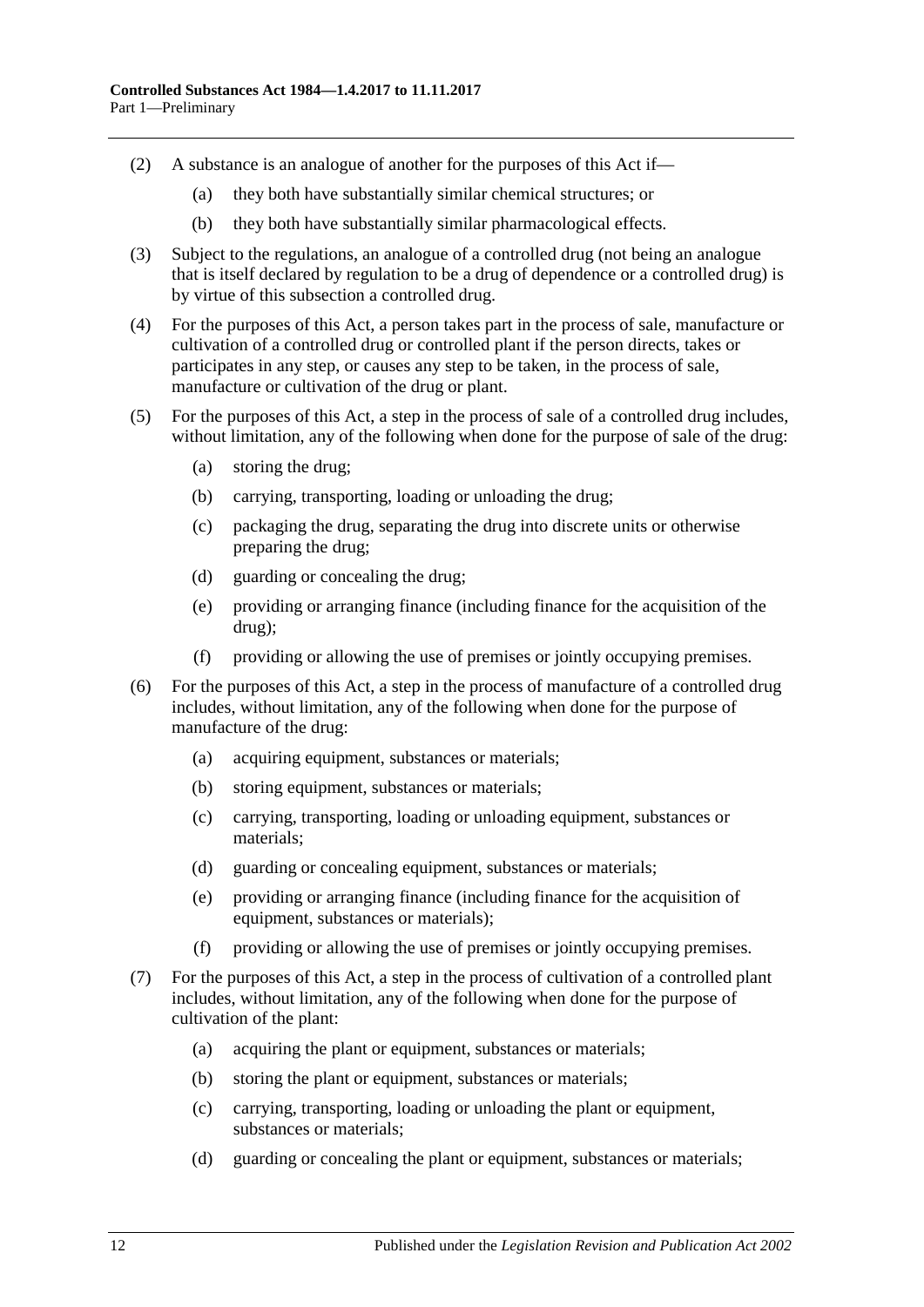- (e) providing or arranging finance (including finance for the acquisition of the plant or equipment, substances or materials);
- (f) providing or allowing the use of premises or jointly occupying premises.
- (8) In [subsection](#page-11-0) (7)—

*materials* includes seeds, seedlings and cuttings.

#### <span id="page-12-0"></span>**5—Application of Act**

- (1) This Act binds the Crown.
- (2) The provisions of this Act are in addition to, and do not derogate from the obligations imposed by, the provisions of any other Act.
- (3) The provisions of this Act do not limit or derogate from any civil remedy at law or in equity.

# <span id="page-12-1"></span>**Part 2—Controlled Substances Advisory Council**

#### <span id="page-12-2"></span>**6—The Controlled Substances Advisory Council**

- (1) The *Controlled Substances Advisory Council* is established.
- (2) The Advisory Council consists of 10 members appointed by the Governor, on the nomination of the Minister, of whom—
	- (a) 1 (the presiding member) is an officer or employee of the Department or of another administrative unit of the Public Service, or body incorporated under the *[Health Care Act](http://www.legislation.sa.gov.au/index.aspx?action=legref&type=act&legtitle=Health%20Care%20Act%202008) 2008*, involved in the administration of this Act; and
	- (b) 1 is a medical practitioner; and
	- (c) 1 is a police officer; and
	- (ca) 1 is a legal practitioner who, in the opinion of the Minister, has experience in the administration and operation of this Act; and
	- (d) 2 are persons who, in the opinion of the Minister, have qualifications and extensive experience in the field of chemistry, pharmacy or pharmacology; and
	- (e) 1 is a person who, in the opinion of the Minister, has had extensive experience in the manufacture or sale of substances or devices to which this Act applies; and
	- (f) 2 are persons who, in the opinion of the Minister, have a wide knowledge of the factors and issues involved in controlling the manufacture, sale and supply of substances or devices to which this Act applies; and
	- (g) 1 is, in the opinion of the Minister, a suitable person to represent the interests of the general public.
- (3) The Governor may appoint a suitable person to be the deputy of a member of the Advisory Council.
- (4) If a member is for any reason absent or unable to act as a member of the Advisory Council, his or her deputy may act as a member of the Advisory Council.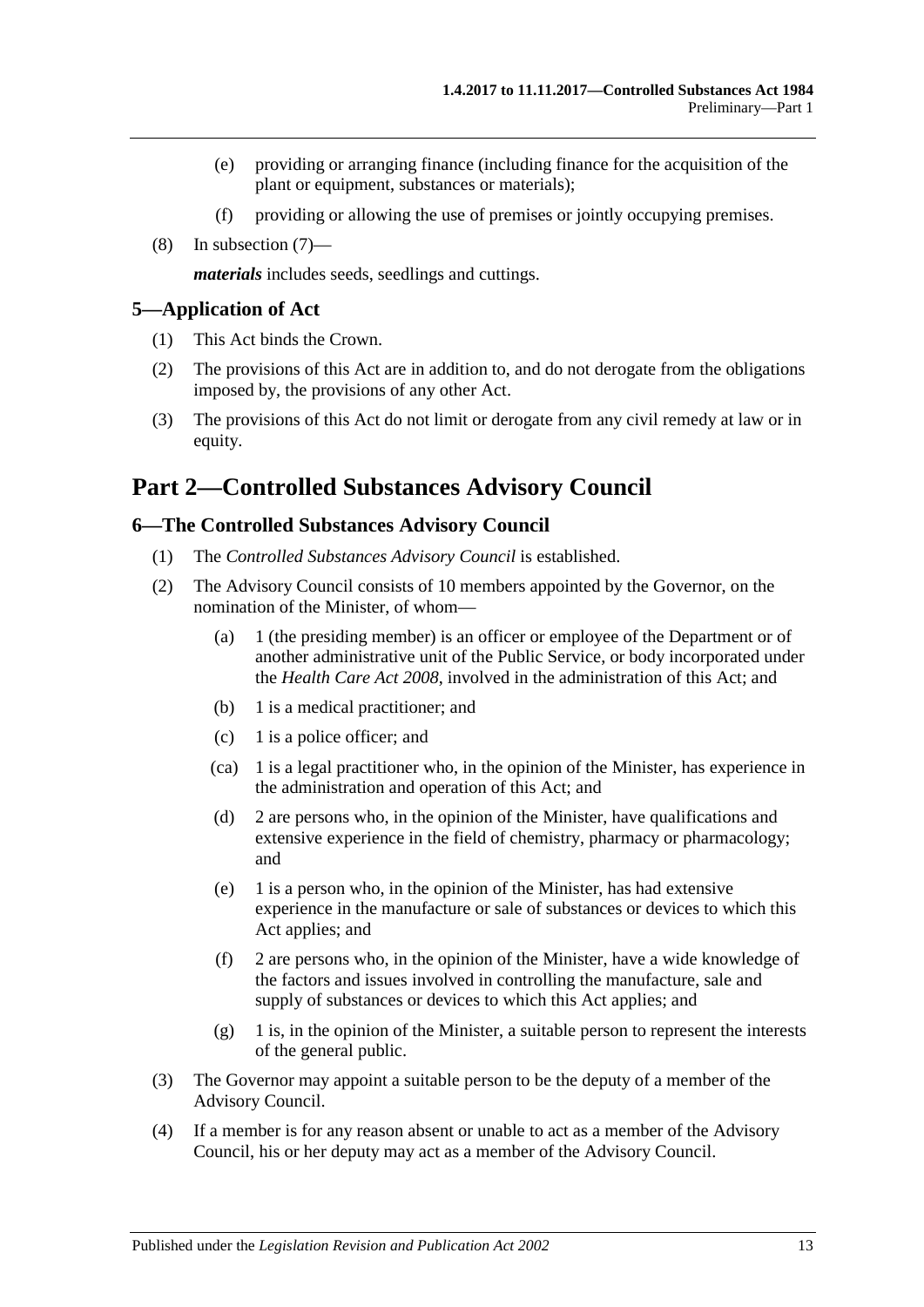# <span id="page-13-0"></span>**7—Terms and conditions of office**

- A member of the Advisory Council will be appointed for a term of office, not exceeding 3 years, specified in the instrument of appointment and will, on the expiration of any such term, be eligible for reappointment.
- <span id="page-13-4"></span>(2) The Governor may remove a member of the Advisory Council from office on the ground of—
	- (a) mental or physical incapacity to carry out satisfactorily the duties of office; or
	- (b) neglect of duty; or
	- (c) dishonourable conduct.
- (3) The office of a member of the Advisory Council becomes vacant if the member—
	- (a) dies; or
	- (b) completes a term of office and is not reappointed; or
	- (c) resigns by giving notice in writing to the Minister; or
	- (d) is removed from office by the Governor pursuant to [subsection](#page-13-4) (2).
- (4) On the office of a member of the Advisory Council becoming vacant, a person must be appointed to that office in accordance with this Act.

#### <span id="page-13-1"></span>**8—Validity of acts of the Advisory Council**

An act or proceeding of the Advisory Council is not invalid by reason of a vacancy in the membership of the Advisory Council or of a defect in the appointment of a person to the Advisory Council.

#### <span id="page-13-2"></span>**9—Allowances and expenses**

A member of the Advisory Council is entitled to receive such allowances and expenses as the Governor may from time to time determine

#### <span id="page-13-3"></span>**10—Conduct of business**

- (1) The presiding member or, in the presiding member's absence, his or her deputy, will preside at any meeting of the Advisory Council.
- (2) In the absence of both the presiding member and the presiding member's deputy from a meeting of the Advisory Council, the members present may elect one of their number to preside at that meeting.
- (3) Six members constitute a quorum of the Advisory Council, and no business may be transacted at any meeting of the Advisory Council unless a quorum is present.
- (4) A decision carried by the votes of a majority of the members present at a meeting is a decision of the Advisory Council.
- (5) The person presiding at a meeting of the Advisory Council will, in the event of an equality of votes, have a second, or casting, vote.
- (6) Subject to this Act, the business of the Advisory Council may be conducted in a manner determined by the Advisory Council.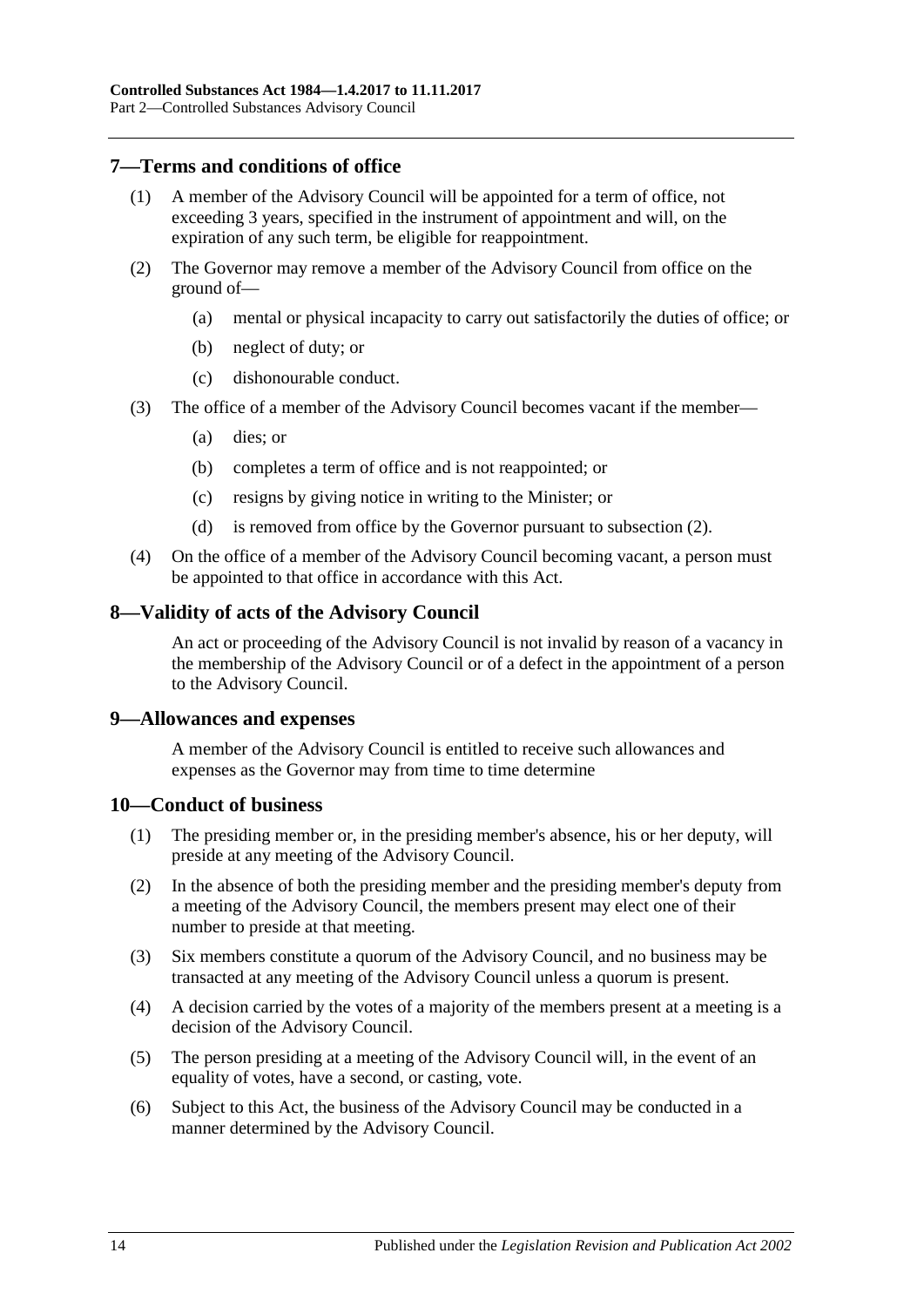# <span id="page-14-0"></span>**10A—Conflict of interest under Public Sector (Honesty and Accountability) Act**

A member of the Advisory Council will not be taken to have a direct or indirect interest in a matter for the purposes of the *[Public Sector \(Honesty and Accountability\)](http://www.legislation.sa.gov.au/index.aspx?action=legref&type=act&legtitle=Public%20Sector%20(Honesty%20and%20Accountability)%20Act%201995)  Act [1995](http://www.legislation.sa.gov.au/index.aspx?action=legref&type=act&legtitle=Public%20Sector%20(Honesty%20and%20Accountability)%20Act%201995)* by reason only of the fact that the member has an interest in a matter that is shared in common with those engaged in or associated with the manufacture or sale of substances or devices to which the *[Controlled Substances Act](http://www.legislation.sa.gov.au/index.aspx?action=legref&type=act&legtitle=Controlled%20Substances%20Act%201984) 1984* applies generally, or a substantial section of those engaged in or associated with the manufacture or sale of such substances or devices.

# <span id="page-14-1"></span>**11—Functions of the Advisory Council**

- (1) The functions of the Advisory Council are as follows:
	- (a) to keep under review substances and devices that are subject to this Act or that may, in the opinion of the Advisory Council, need to be brought under this Act and the controls (if any) that are, or should be, applicable to them; and
	- (b) to advise the Minister on the measures that should, in the opinion of the Advisory Council, be taken in relation to imposing, withdrawing or varying controls in respect of any of those substances or devices; and
	- (c) to monitor the administration and operation of this Act; and
	- (d) such other functions as the Minister may assign to the Advisory Council.
- (2) The Advisory Council may make recommendations to the Minister for—
	- (a) amendments to this Act; or
	- (b) making, varying or revoking regulations under this Act.
- (3) The Advisory Council must advise the Minister on any matter referred by the Minister to the Advisory Council for advice.
- (4) The Advisory Council may establish subcommittees for the purpose of giving advice to the Advisory Council in the performance of its functions.
- (5) A subcommittee will consist of such members of the Advisory Council, and such other persons co-opted by the Advisory Council, as the Advisory Council thinks fit.
- <span id="page-14-2"></span>(6) The Advisory Council must, not later than 31 October in each year, report to the Minister on the administration and operation of this Act during the previous financial year.
- (7) The Minister must, as soon as practicable after receipt of a report submitted under [subsection](#page-14-2) (6), cause a copy of the report to be laid before each House of Parliament.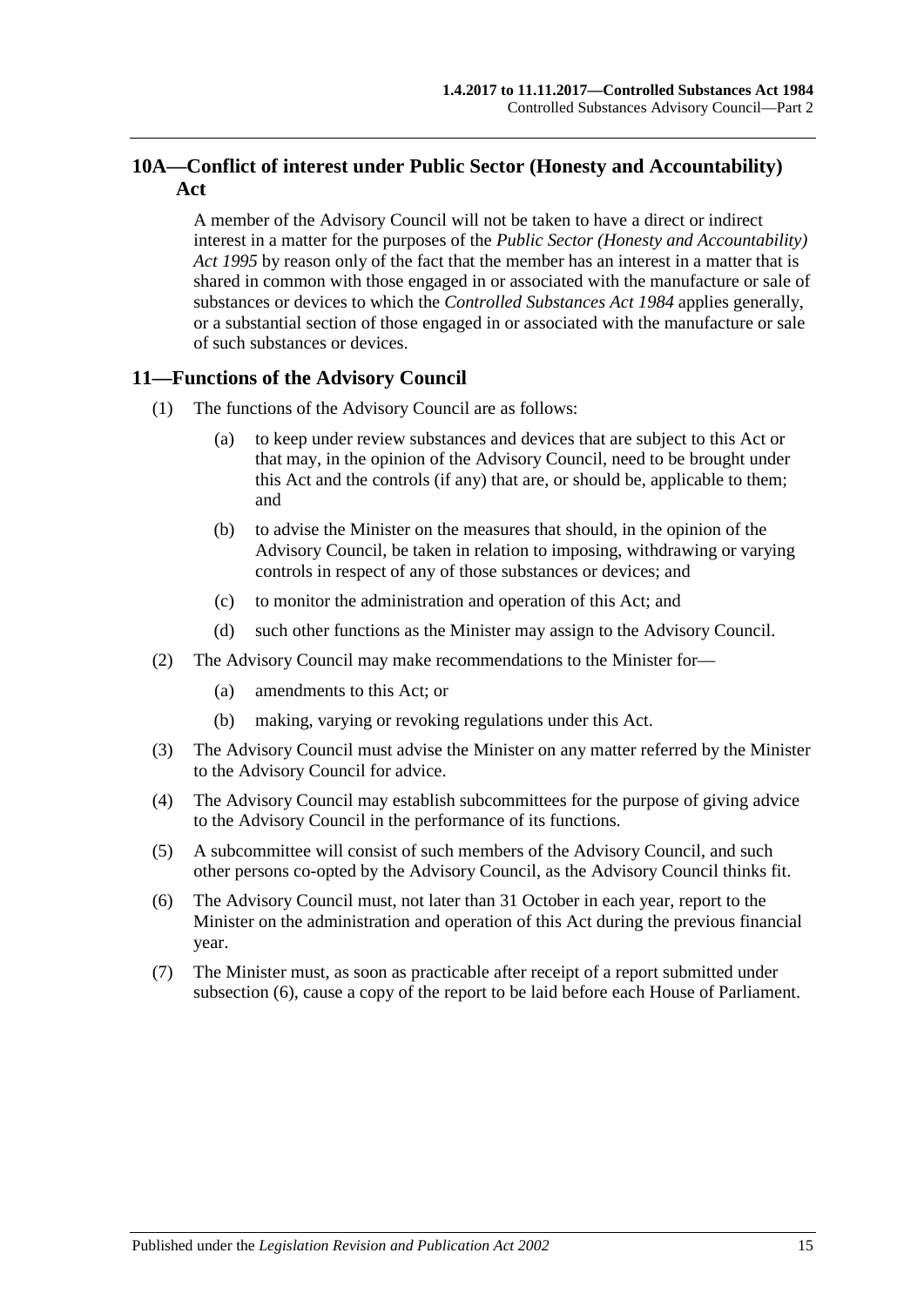# <span id="page-15-0"></span>**Part 2A—Application in South Australia of Commonwealth therapeutic goods laws**

# <span id="page-15-1"></span>**Division 1—Applied provisions**

# <span id="page-15-2"></span>**11A—Application of Commonwealth therapeutic goods laws**

- (1) The Commonwealth therapeutic goods laws, as in force for the time being and as modified by or under this Part, apply as a law of South Australia.
- (2) Those Commonwealth therapeutic goods laws so apply as if they extended to—
	- (a) things done or omitted to be done by persons who are not corporations; and
	- (b) things done or omitted to be done in the course of trade and commerce within the limits of South Australia.
- (3) For the purposes of this section, the Commonwealth therapeutic goods laws are modified as follows:
	- (a) a reference to the Federal Court or the Federal Court of Australia is to be read as a reference to the District Court of South Australia;
	- (b) a reference to the Administrative Appeals Tribunal is to be read as a reference to the Administrative and Disciplinary Division of the District Court of South Australia;
	- (c) a reference to a prescribed court is to be read as a reference to a prescribed court excluding the Federal Court;
	- (d) any other modifications specified by the regulations.

# <span id="page-15-3"></span>**11B—Interpretation of Commonwealth therapeutic goods laws**

- (1) The *Acts Interpretation Act 1901* of the Commonwealth, as in force for the time being—
	- (a) applies to the interpretation of the applied provisions; and
	- (b) so applies as if the applied provisions were an Act of the Commonwealth or regulations or orders under a Commonwealth Act, as the case requires.
- (2) The *[Acts Interpretation Act](http://www.legislation.sa.gov.au/index.aspx?action=legref&type=act&legtitle=Acts%20Interpretation%20Act%201915) 1915* does not apply to the applied provisions.

# <span id="page-15-4"></span>**Division 2—Functions and powers under applied provisions**

# <span id="page-15-5"></span>**11C—Functions and powers of Commonwealth Minister**

The Commonwealth Minister has the same functions and powers under the applied provisions as that Minister has under the Commonwealth therapeutic goods laws as those laws apply to the Commonwealth.

# <span id="page-15-7"></span><span id="page-15-6"></span>**11D—Functions and powers of Commonwealth Secretary**

(1) The Commonwealth Secretary has the same functions and powers under the applied provisions as that Secretary has under the Commonwealth therapeutic goods laws as those laws apply to the Commonwealth.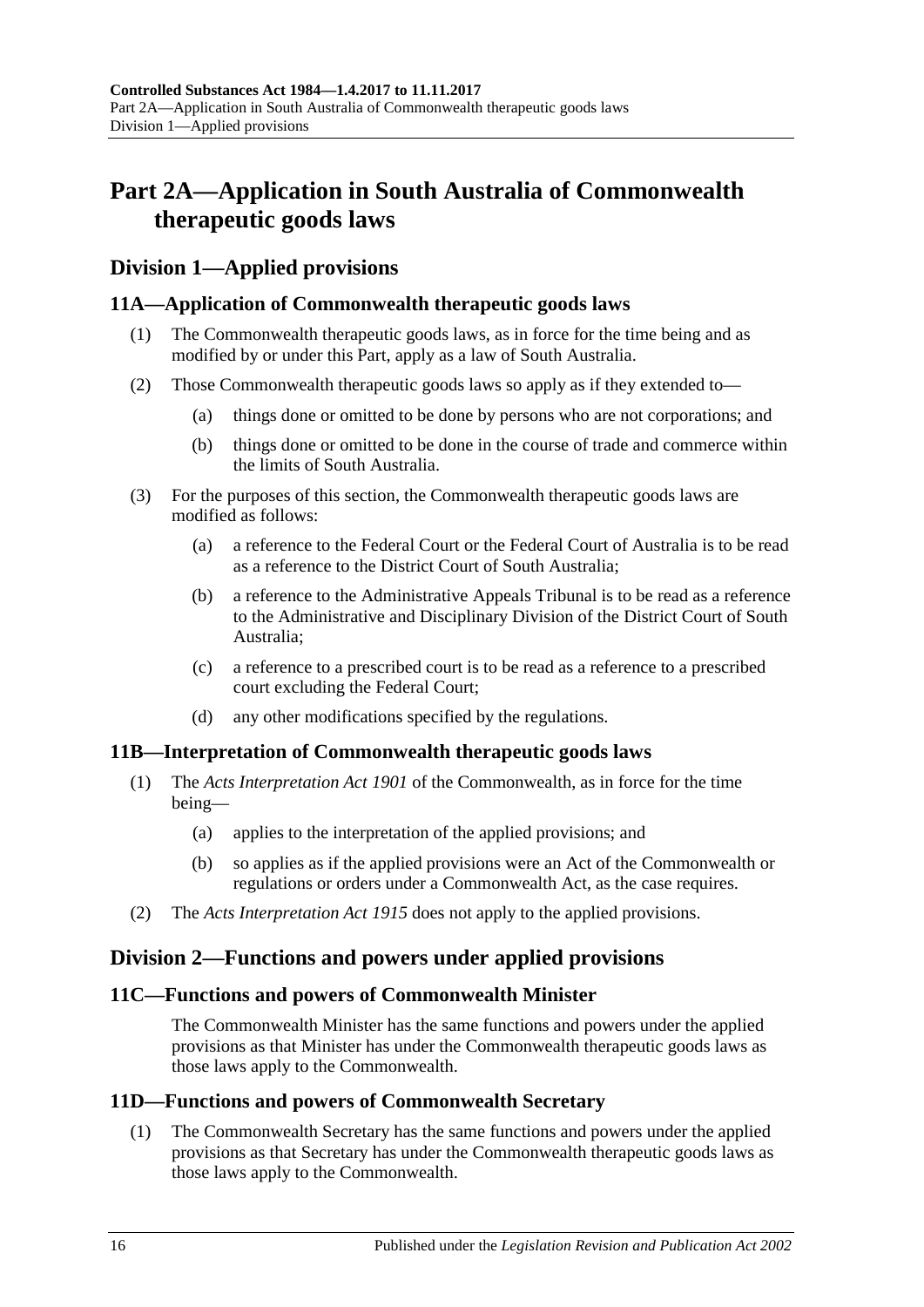(2) Without limiting [subsection](#page-15-7) (1), the Commonwealth Secretary has the function of including goods in the Australian Register of Therapeutic Goods kept under the applied provisions and is authorised to cancel the inclusion of goods in that Register in accordance with those provisions.

# <span id="page-16-0"></span>**11E—Commonwealth may retain fees paid to Commonwealth Secretary**

The Commonwealth may retain fees paid to, or recovered by, the Commonwealth Secretary in respect of the performance or exercise of functions or powers conferred on the Commonwealth Secretary by the applied provisions.

# <span id="page-16-1"></span>**11F—Functions and powers of other persons**

An authorised person, authorised officer or official analyst appointed under the Commonwealth therapeutic goods laws has the same functions and powers under the applied provisions as that person, officer or analyst has under the Commonwealth therapeutic goods laws as those laws apply to the Commonwealth.

# <span id="page-16-2"></span>**11G—Delegation by Commonwealth Minister or Commonwealth Secretary**

Any delegation by the Commonwealth Minister or the Commonwealth Secretary under section 57 of the Commonwealth Act is taken to extend to, and have effect for the purposes of, the corresponding provision of the applied provisions.

# <span id="page-16-3"></span>**11H—Appointments under Commonwealth therapeutic goods laws**

The appointment of a person to an office or position under a provision of the Commonwealth therapeutic goods laws is taken to extend to, and have effect for the purposes of, the applied provisions.

# <span id="page-16-4"></span>**Division 3—Offences against applied provisions**

# <span id="page-16-5"></span>**11I—Application of Commonwealth criminal laws to offences against applied provisions**

- (1) The relevant Commonwealth laws apply as laws of South Australia in relation to any offence committed against the applied provisions as if the applied provisions were a law of the Commonwealth and not a law of South Australia.
- <span id="page-16-6"></span>(2) For the purposes of a law of South Australia, an offence against the applied provisions—
	- (a) is taken to be an offence against the laws of the Commonwealth in the same way as if the applied provisions were a law of the Commonwealth; and
	- (b) is taken not to be an offence against the laws of South Australia.
- (3) [Subsection](#page-16-6) (2) has effect for the purposes of a law of South Australia except as prescribed by the regulations.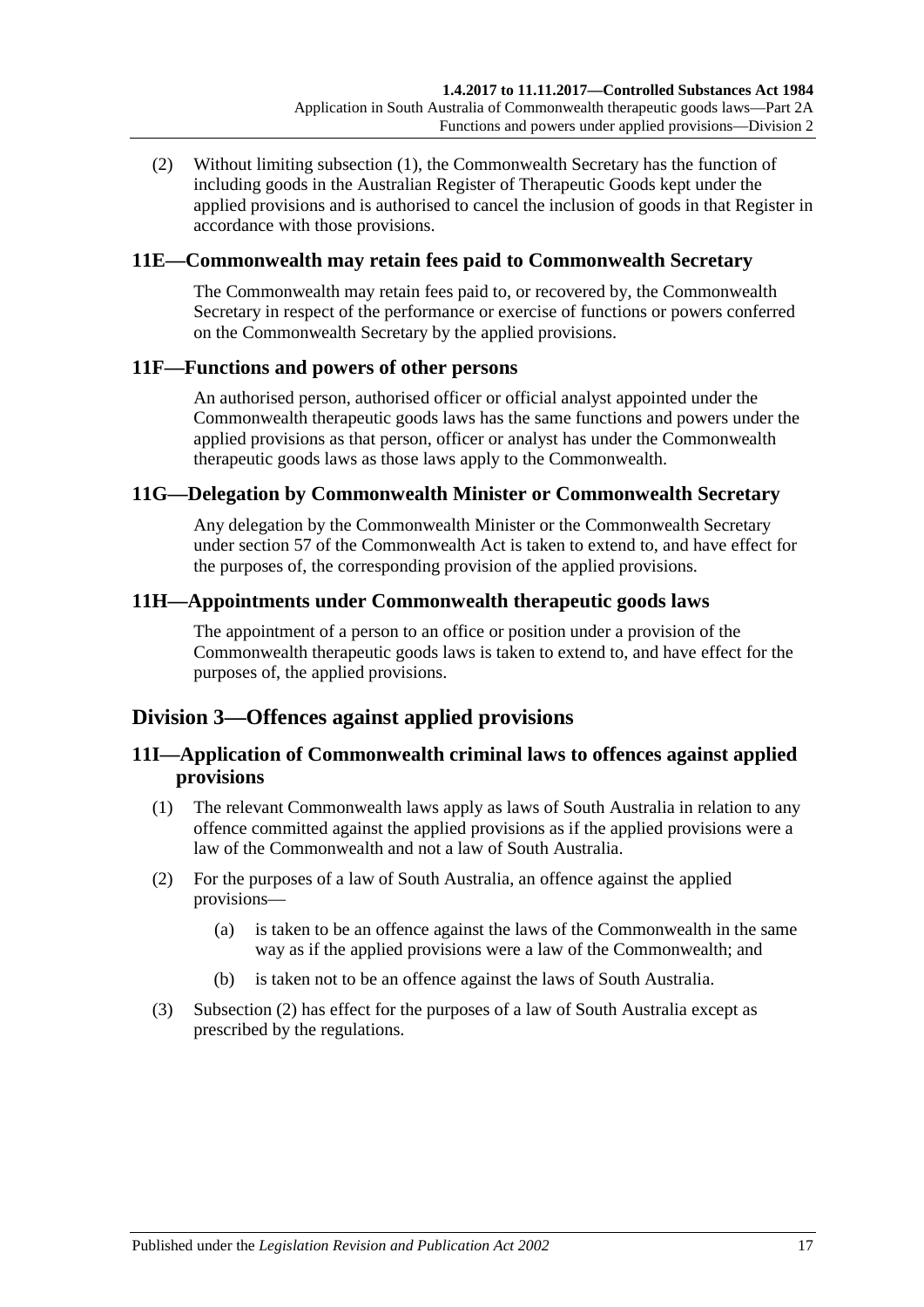# <span id="page-17-0"></span>**11J—Functions and powers conferred on certain Commonwealth officers and authorities relating to offences**

- <span id="page-17-4"></span>(1) A provision of the applied provisions applying because of [section](#page-16-5) 11I that confers on a Commonwealth officer or authority a function or power in relation to an offence against the Commonwealth therapeutic goods laws also confers on the officer or authority the same function or power in relation to an offence against the corresponding provision of the applied provisions.
- (2) In performing a function, or exercising a power, conferred by [subsection](#page-17-4) (1), the Commonwealth officer or authority must act as nearly as is practicable as the officer or authority would act in performing or exercising the same function or power in relation to an offence against the corresponding provision of the Commonwealth therapeutic goods laws.

# <span id="page-17-1"></span>**11K—No double jeopardy for offences against applied provisions**

If—

- (a) an act or omission is both an offence against the applied provisions and an offence against the Commonwealth therapeutic goods laws; and
- (b) the offender has been punished for that offence under the Commonwealth therapeutic goods laws,

the offender is not liable to be punished for that offence under the applied provisions.

# <span id="page-17-2"></span>**Division 4—Reviews and appeals**

# <span id="page-17-3"></span>**11L—District Court may sit with assessors**

- (1) In proceedings for review by or on an appeal to the Administrative and Disciplinary Division of the District Court under the applied provisions, the Court will, if a Judge of the Court so determines, sit with assessors.
- <span id="page-17-5"></span>(2) For the purposes of this section, if a Judge of the Court determines that the Court is to sit with assessors—
	- (a) the Minister must establish a panel of persons who may sit as assessors; and
	- (b) a member of the panel will hold office on terms and conditions specified by the Minister in the instrument of appointment (and a member of the panel whose term of office expires is eligible for reappointment); and
	- (c) subject to [paragraph](#page-17-5) (d), if assessors are to sit with the District Court, the Judge of the Court on the appeal will select 2 members of the panel to sit with the Court in the proceedings; and
	- (d) a member of the panel who has a personal or direct or indirect pecuniary interest in a matter before the District Court is disqualified from participating in proceedings relating to the matter; and
	- (e) if an assessor dies or is for any reason unable to continue with any proceedings, the District Court constituted of the judicial officer who is presiding at the proceedings and the other assessor may, if the judicial officer so determines, continue and complete the proceedings.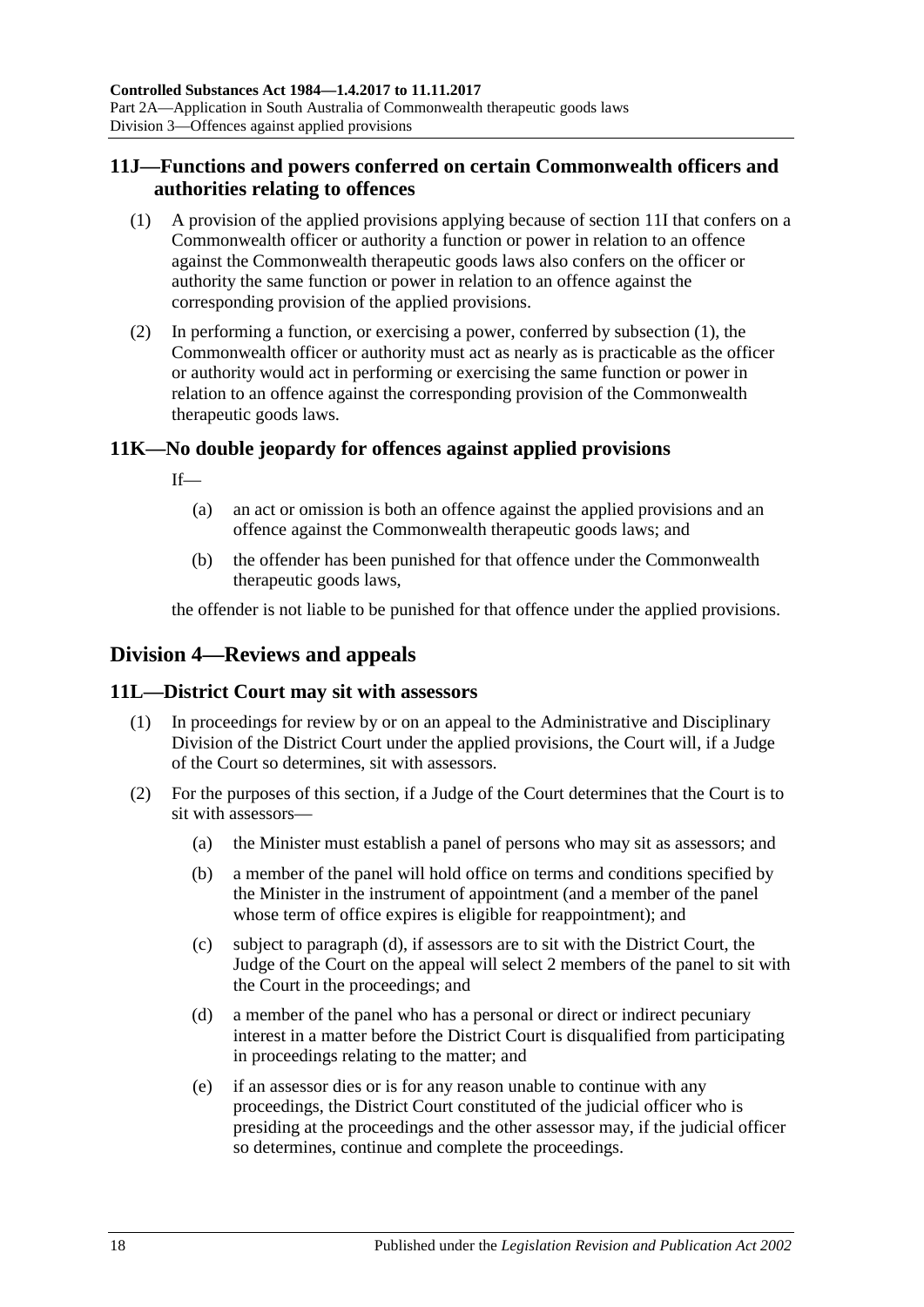# <span id="page-18-0"></span>**Part 3—Controlled substances**

# <span id="page-18-1"></span>**12—Declaration of poisons, prescription drugs, drugs of dependence, controlled drugs etc**

- (1) The Governor may, by regulation, declare, individually or by class, any substance that in the Governor's opinion has the potential to be harmful to humans to be a poison for the purposes of this Act.
- (2) The Governor may, by regulation, declare, individually or by class, a poison to be a prescription drug for the purposes of this Act.
- (3) The Governor may, by regulation, declare, individually or by class, a poison that in the Governor's opinion may lead to dependence in humans to be a drug of dependence for the purposes of this Act.
- (4) The Governor may, by regulation, declare, individually or by class, any substance that in the Governor's opinion may lead to dependence in humans or is of exceptional danger to humans to be a controlled drug for the purposes of this Act.
- (4a) The Governor may, by regulation, declare, individually or by class, a substance that in the Governor's opinion may be used in the manufacture of a controlled drug to be a controlled precursor for the purposes of this Act.
- (4b) The Governor may, by regulation, declare, individually or by class, a plant that in the Governor's opinion has the potential if it, or any product of it, is smoked or consumed by, or administered to, humans to lead to dependence in humans to be a controlled plant for the purposes of this Act.
- (7) The Governor may, by regulation, declare, individually or by class, any substance that in the Governor's opinion is a volatile solvent, or contains a volatile solvent, to be a volatile solvent for the purposes of this Act.
- (8) In any regulations made for the purposes of this section, the Governor may assign a poison or drug of dependence to a specified class or specified classes.

# <span id="page-18-3"></span><span id="page-18-2"></span>**12A—Interim controlled drugs**

- (1) The Attorney-General may, if he or she is of the opinion that a substance may be of exceptional danger to humans, by notice in the Gazette, declare the substance to be an interim controlled drug.
- (2) A notice under [subsection](#page-18-3) (1)—
	- (a) operates for a period specified in the notice (being a period of not more than 12 months); and
	- (b) may be varied or revoked at any time by the Attorney-General by further notice in the Gazette; and
	- (c) may refer to a substance by its trade name or in any other manner.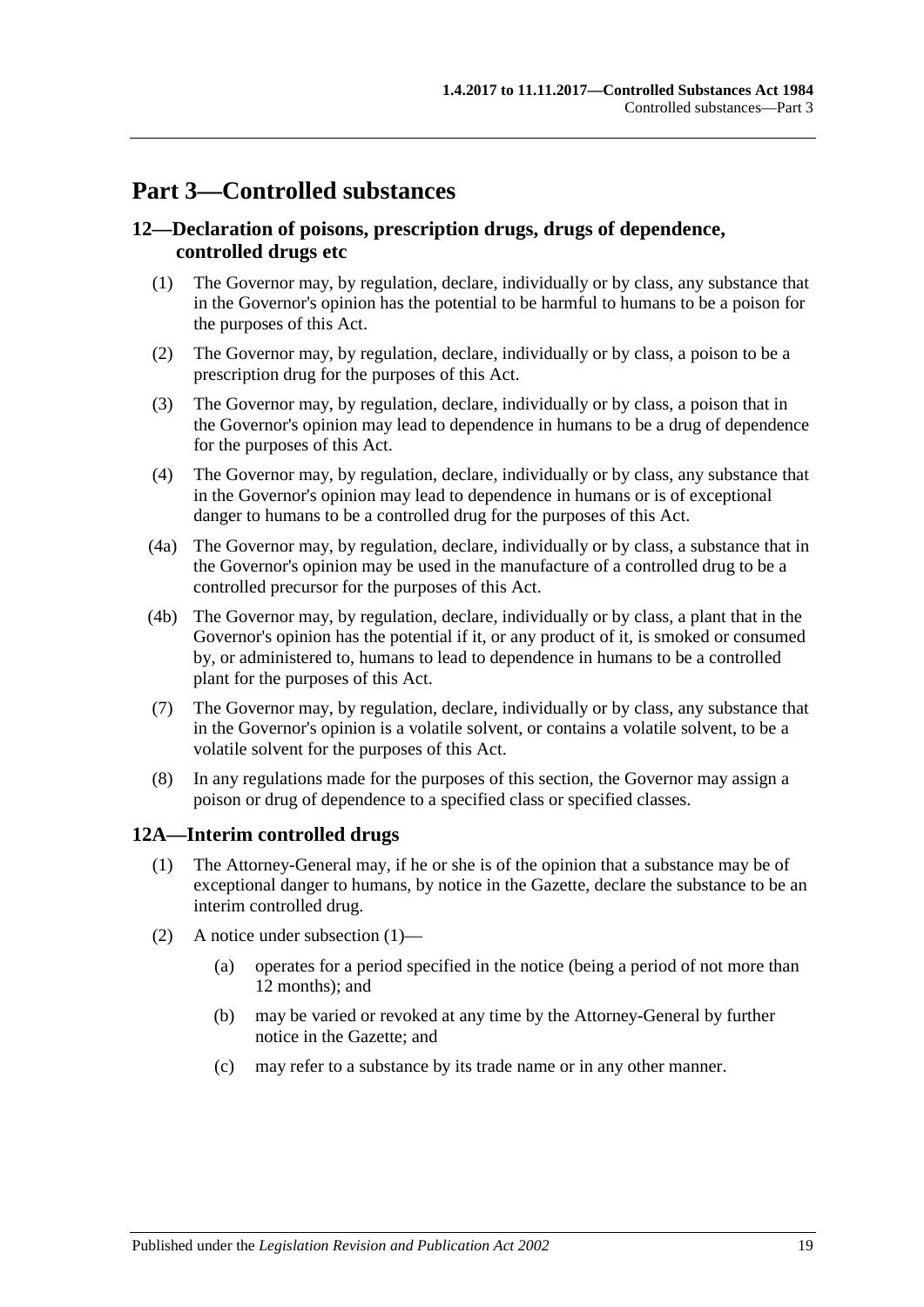# <span id="page-19-0"></span>**Part 4—General offences**

# <span id="page-19-3"></span><span id="page-19-1"></span>**13—Manufacture and packing**

- (1) A person must not manufacture or pack a poison, medicine or medical device to which this section applies unless the person—
	- (a) is a registered health practitioner or veterinary surgeon acting in the ordinary course of his or her profession; or
	- (b) is licensed to do so by the Minister.

Maximum penalty: \$10 000.

- (2) This section applies to such poisons (other than prescription drugs), medicines or medical devices as may be prescribed, individually or by class, by the regulations.
- (3) In proceedings for an offence against [subsection](#page-19-3) (1), the paragraphs of the subsection are to be treated as providing exceptions, and, if the complaint negatives the exceptions or alleges that the defendant acted without lawful authority, no proof will be required in relation to the exceptions by the prosecution but the application of an exception will be a matter for proof by the defendant.
- (4) In this section—

#### *manufacture*—

- (a) in relation to a substance, means undertake any process by which the substance is extracted, produced, refined, separated into discrete units or otherwise prepared; and
- (b) in relation to a device, means undertake any process by which the device is produced.

# <span id="page-19-4"></span><span id="page-19-2"></span>**14—Sale by wholesale**

- (1) A person must not sell by wholesale a poison, medicine or medical device to which this section applies unless the person—
	- (a) is a pharmacist acting in the ordinary course of his or her profession; or
	- (b) is licensed to do so by the Minister.

Maximum penalty: \$10 000.

- (2) This section applies to such poisons (other than prescription drugs), medicines or medical devices as may be prescribed, individually or by class, by the regulations.
- (3) In proceedings for an offence against [subsection](#page-19-4) (1), the paragraphs of the subsection are to be treated as providing exceptions, and, if the complaint negatives the exceptions or alleges that the defendant acted without lawful authority, no proof will be required in relation to the exceptions by the prosecution but the application of an exception will be a matter for proof by the defendant.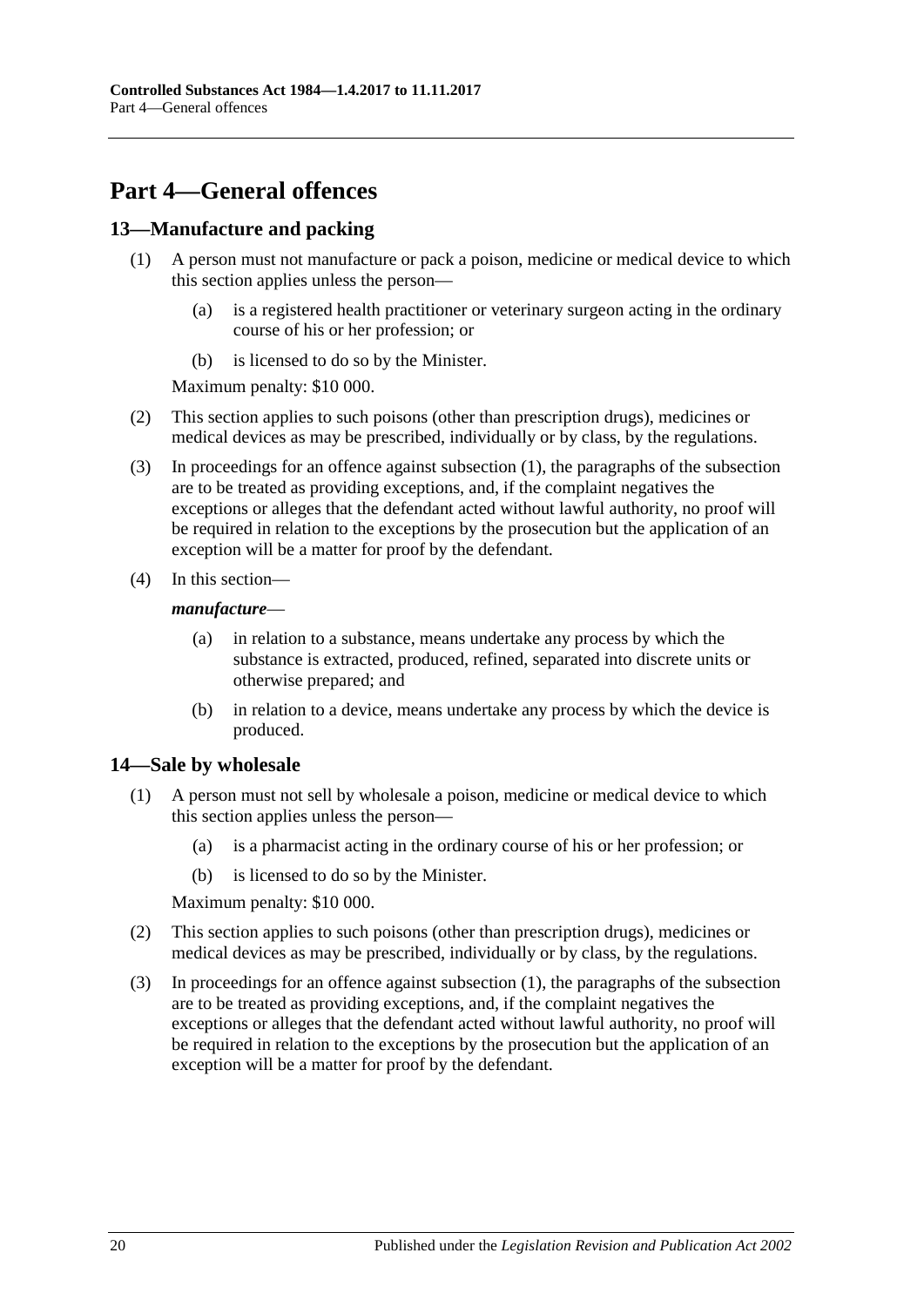#### <span id="page-20-4"></span><span id="page-20-0"></span>**15—Sale or supply to end user**

- (1) A person must not sell by retail or supply to a person a poison, medicine or medical device to which this section applies unless the person—
	- (a) is a registered health practitioner or veterinary surgeon acting in the ordinary course of his or her profession; or
	- (b) is licensed to do so by the Minister.

Maximum penalty: \$10 000.

- (2) This section applies to such poisons (other than prescription drugs), medicines or medical devices as may be prescribed, individually or by class, by the regulations.
- (3) In proceedings for an offence against [subsection](#page-20-4) (1), the paragraphs of the subsection are to be treated as providing exceptions, and, if the complaint negatives the exceptions or alleges that the defendant acted without lawful authority, no proof will be required in relation to the exceptions by the prosecution but the application of an exception will be a matter for proof by the defendant.

#### <span id="page-20-1"></span>**16—Sale of certain poisons**

(1) A person must not sell a poison to which this section applies to a person under the age of 18 years.

Maximum penalty: \$10 000.

- (2) A person must not sell a poison to which this section applies—
	- (a) unless the purchaser is known to the vendor; or
	- (b) unless the purchaser produces satisfactory evidence of his or her identity.

Maximum penalty: \$10 000.

(3) If a person seeks to purchase a poison to which this section applies, the vendor must ask the prospective purchaser the purpose for which the poison is required, and must not proceed with the sale unless the question is satisfactorily answered. Maximum penalty: \$10 000.

- (4) A person who sells poisons to which this section applies must keep prescribed records. Maximum penalty: \$10 000.
- (5) This section applies to such poisons as may be prescribed, individually or by class, by the regulations.

#### <span id="page-20-2"></span>**17—Sale of poisons the possession of which requires a licence**

A person must not sell a poison the possession of which requires a licence under this Act unless the purchaser produces his or her licence.

Maximum penalty: \$10 000.

#### <span id="page-20-3"></span>**17A—Manufacture, sale, supply or possession of certain precursors**

(1) A person must not, unless he or she holds a permit from the Minister to do so, manufacture, sell or supply a poison to which this section applies (a *section 17A precursor*).

Maximum penalty: \$15 000 or imprisonment for 3 years, or both.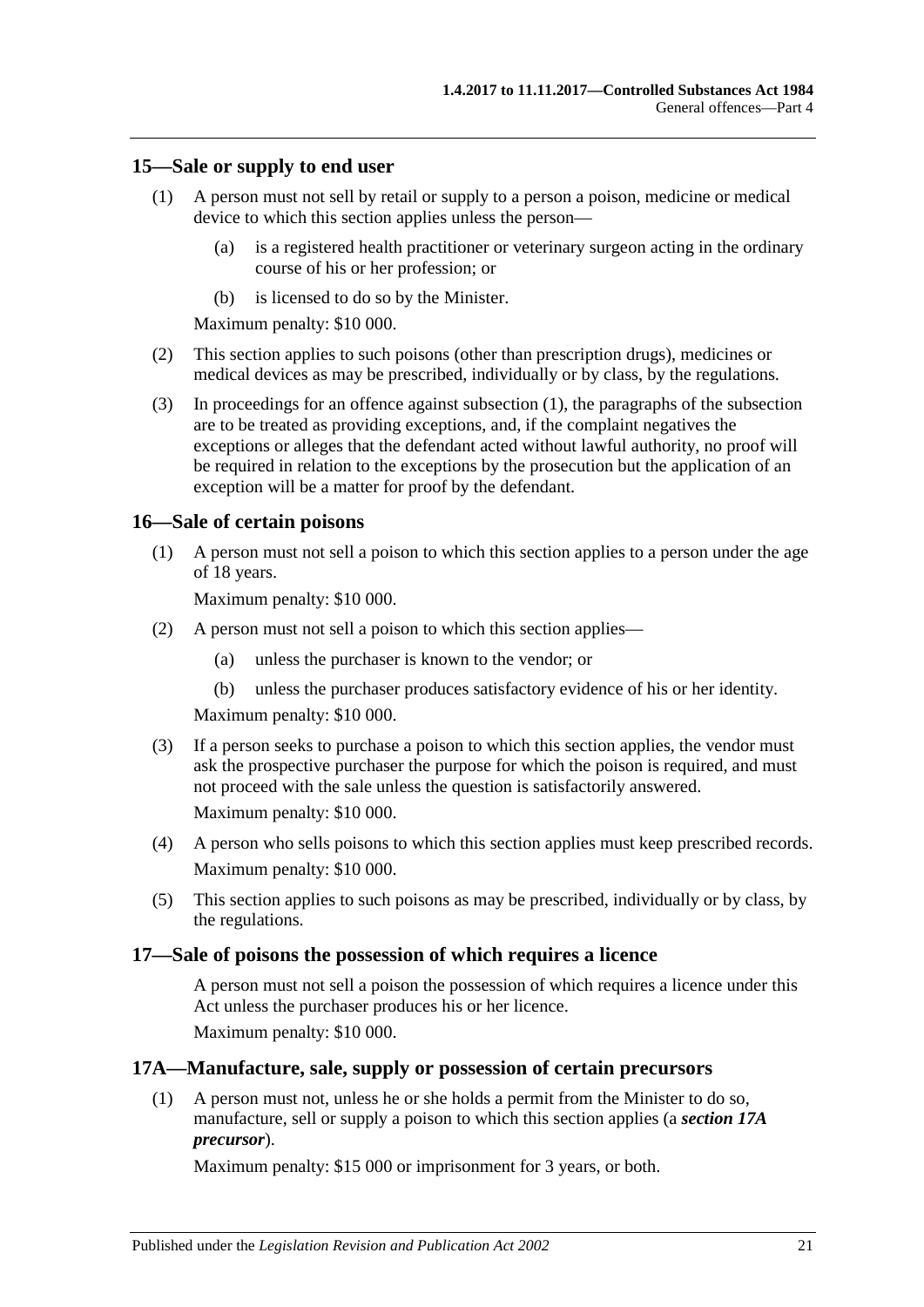(2) A person must not, unless he or she holds a permit from the Minister to do so, be in possession of a section 17A precursor.

Maximum penalty: \$10 000 or imprisonment for 2 years, or both.

(3) A person must not sell a section 17A precursor unless the purchaser produces the permit under which the person is entitled to be in possession of the section 17A precursor.

Maximum penalty: \$10 000 or imprisonment for 2 years, or both.

(4) This section applies to such poisons as may be prescribed, individually or by class, by the regulations.

#### <span id="page-21-0"></span>**17B—Storage and sale of certain precursors**

- (1) A person must not sell a poison to which this section applies (a *section 17B precursor*) to another person unless—
	- (a) the purchaser holds an account with the seller; and
	- (b) the sale is transacted as a sale on account pursuant to a duly completed order form supplied by the purchaser; and
	- (c) the order form is accompanied by a duly completed end user statement in the form prescribed by regulation; and
	- (d) the person collecting the precursor produces his or her driver's licence, passport or other satisfactory evidence of the person's identity that includes a photograph; and
	- (e) the seller is satisfied that the person collecting the precursor is the purchaser or is acting on behalf of the purchaser; and
	- (f) the seller duly completes the seller's section of the end user statement.

Maximum penalty: \$10 000 or imprisonment for 3 years, or both.

- <span id="page-21-1"></span>(2) A seller of section 17B precursors—
	- (a) must, in relation to each sale of such a precursor, keep a record of—
		- (i) the name and address of the purchaser; and
		- (ii) the name of the precursor and the quantity sold; and
		- (iii) the date of the sale; and
	- (b) must retain an end user statement for at least 5 years after the date of the sale to which it relates; and
	- (c) must make the record referred to in [paragraph](#page-21-1) (a) and the end user statements available for inspection at any time by an authorised officer.

Maximum penalty: \$10 000 or imprisonment for 3 years, or both.

(3) A seller of section 17B precursors must, if at any time he or she forms a suspicion that an order or enquiry for the purchase of such a precursor may be connected to an unlawful use of the precursor, inform the Commissioner of Police of the suspicion. Maximum penalty: \$1 000 or imprisonment for 12 months, or both.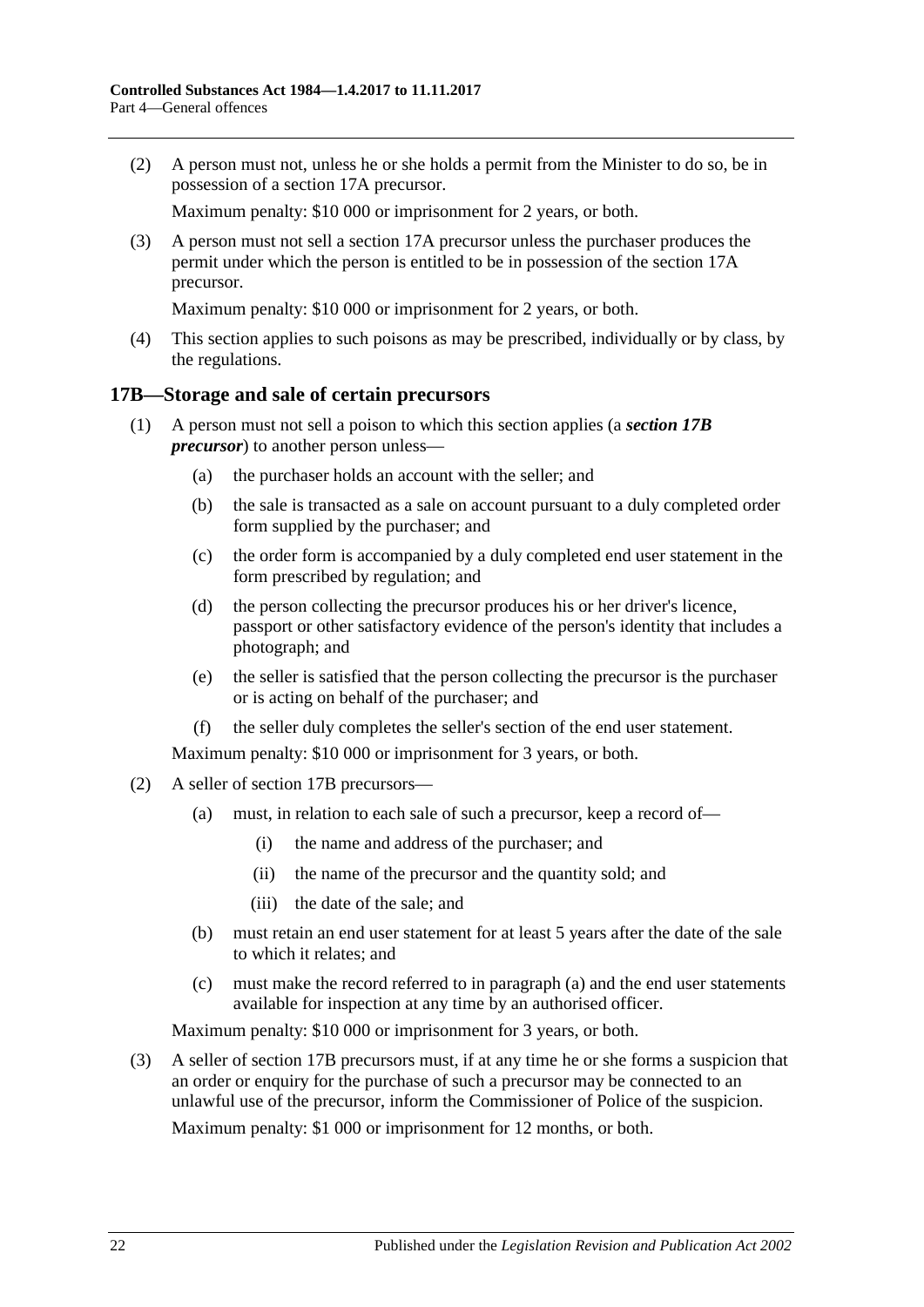- (4) A seller of section 17B precursors—
	- (a) must keep those precursors in storage that is secure from access by any person other than the seller or a person who is authorised in writing by the seller to have such access; and
	- (b) must retain such a written authorisation while it is current and for at least 5 years after it ceases to have effect and make it available for inspection at any time by an authorised officer; and
	- (c) must cause the stock of those precursors to be checked, after each sale, by some person other than the person who directly handled the sale.

Maximum penalty: \$1 000 or imprisonment for 12 months, or both.

- (5) This section does not apply in relation to the sale of a section 17B precursor if the sale—
	- (a) is of a section 17B precursor contained in a preparation designed, packaged and labelled for human or animal therapeutic use; and
	- (b) is made to, or by, a registered health practitioner or veterinary surgeon acting in the ordinary course of his or her profession.
- (6) This section applies to such poisons as may be prescribed, individually or by class, by the regulations.

#### <span id="page-22-0"></span>**17C—Regulation of sale of certain precursors**

- (1) A person must not sell a poison to which this section applies (a *section 17C precursor*) to another person unless—
	- (a) the purchaser provides the seller with a duly completed end user statement in the form prescribed by regulation; and
	- (b) the purchaser produces his or her driver's licence, passport or other satisfactory evidence of the person's identity that includes a photograph; and
	- (c) the seller duly completes the seller's section of the end user statement.

Maximum penalty: \$10 000 or imprisonment for 3 years, or both.

(2) A seller of section 17C precursors must, if at any time he or she forms a suspicion that an order or enquiry for the purchase of such a precursor may be connected to an unlawful use of the precursor, inform the Commissioner of Police of the suspicion.

Maximum penalty: \$1 000 or imprisonment for 12 months, or both.

- (3) This section does not apply in relation to the sale of a section 17C precursor if the sale—
	- (a) is of a section 17C precursor contained in a preparation designed, packaged and labelled for human or animal therapeutic use; and
	- (b) is made to, or by, a registered health practitioner or veterinary surgeon acting in the ordinary course of his or her profession.
- (4) This section applies to such poisons as may be prescribed, individually or by class, by the regulations.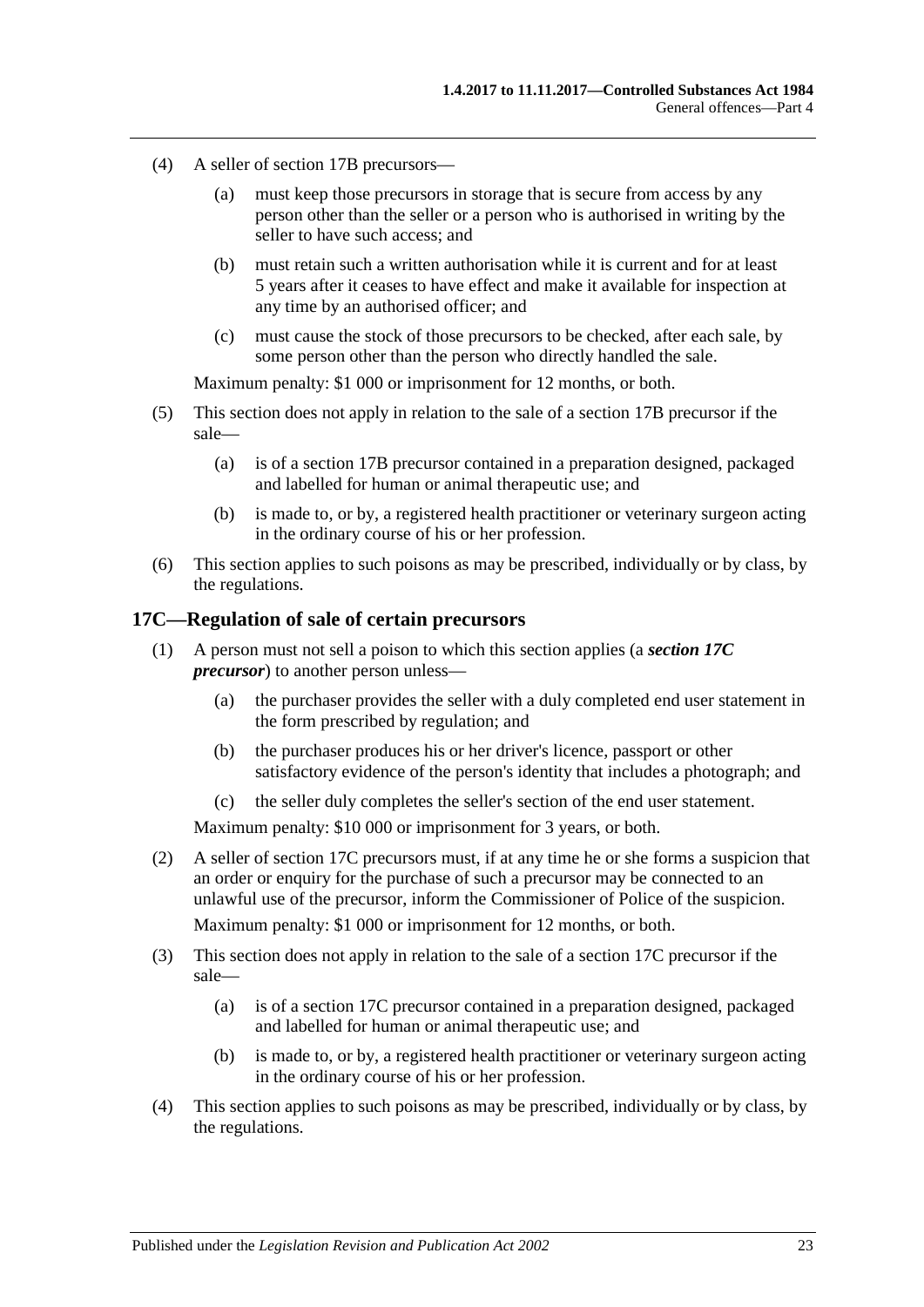# <span id="page-23-1"></span><span id="page-23-0"></span>**18—Regulation of prescription drugs**

- (1) A person must not prescribe a prescription drug (not being a drug of dependence) except as follows:
	- (a) a registered health practitioner may prescribe a prescription drug (not being a drug of dependence) for a person if he or she is acting in the ordinary course of the practitioner's profession and—
		- (i) the practitioner is a dentist, medical practitioner or nurse practitioner; or
		- (ii) the practitioner's registration is endorsed under section 94 of the *Health Practitioner Regulation National Law* as being qualified to prescribe a scheduled medicine or class of scheduled medicines and the drug is a scheduled medicine or of a class of scheduled medicines specified in the endorsement; or
		- (iii) the practitioner is authorised to prescribe the drug by the regulations;
	- (b) a veterinary surgeon may prescribe a prescription drug (not being a drug of dependence) for an animal if the veterinary surgeon is acting in the ordinary course of the veterinary surgeon's profession;
	- (c) a person may prescribe a prescription drug (not being a drug of dependence) for a person or an animal if licensed to do so by the Minister.

Maximum penalty: \$10 000 or imprisonment for 2 years.

- (1a) A person must not sell a prescription drug (not being a drug of dependence) by wholesale except as follows:
	- (a) a pharmacist may sell a prescription drug (not being a drug of dependence) by wholesale if the pharmacist is acting in the ordinary course of the pharmacist's profession;
	- (b) a person may sell a prescription drug (not being a drug of dependence) by wholesale if licensed to do so by the Minister.

- (1b) A person must not sell a prescription drug (not being a drug of dependence) by retail except as follows:
	- (a) a pharmacist may sell a prescription drug (not being a drug of dependence) by retail if the pharmacist—
		- (i) is dispensing the drug on the prescription of a person of a class authorised to prescribe the drug; and
		- (ii) is acting in the ordinary course of the pharmacist's profession;
	- (b) a registered health practitioner may sell a prescription drug (not being a drug of dependence) by retail if the practitioner is acting in the ordinary course of the practitioner's profession and—
		- (i) the practitioner is a dentist, medical practitioner or nurse practitioner; or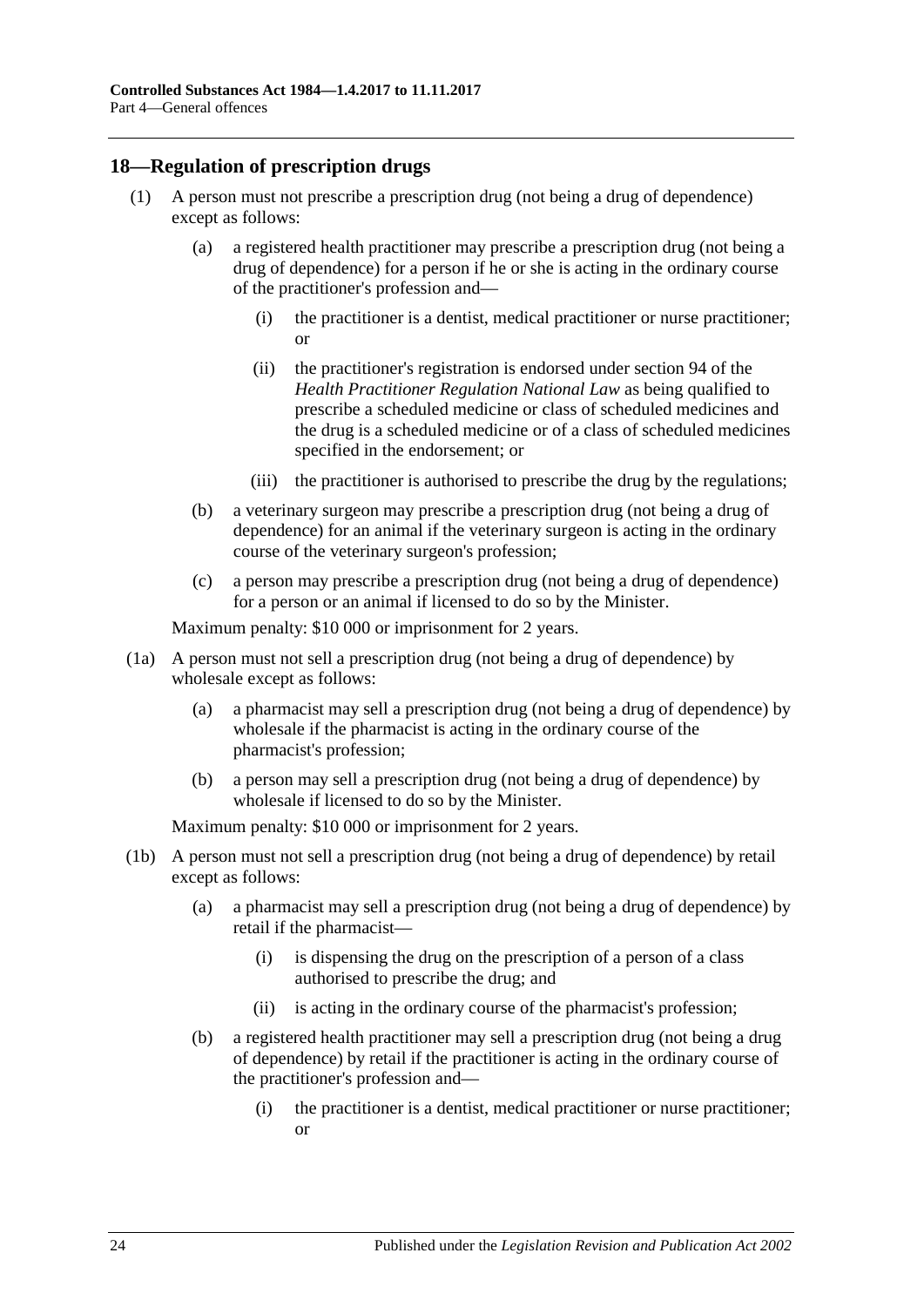- (ii) the practitioner's registration is endorsed under section 94 of the *Health Practitioner Regulation National Law* as being qualified to sell a scheduled medicine or class of scheduled medicines and the drug is a scheduled medicine or of a class of scheduled medicines specified in the endorsement; or
- (iii) the practitioner is authorised to sell the drug by the regulations;
- (c) a veterinary surgeon may sell a prescription drug (not being a drug of dependence) by retail if the veterinary surgeon is acting in the ordinary course of the veterinary surgeon's profession;
- (d) a person may sell a prescription drug (not being a drug of dependence) by retail if the person is licensed to do so by the Minister.

- (1c) A person must not supply a prescription drug (not being a drug of dependence) to another person except as follows:
	- (a) a pharmacist may supply a prescription drug (not being a drug of dependence) to a person if the pharmacist—
		- (i) is dispensing the drug on the prescription of a person of a class authorised to prescribe the drug; and
		- (ii) is acting in the ordinary course of the pharmacist's profession;
	- (b) a registered health practitioner may supply a prescription drug (not being a drug of dependence) to a person if the practitioner is acting in the ordinary course of the practitioner's profession and—
		- (i) the practitioner is a dentist, medical practitioner, nurse or midwife; or
		- (ii) the practitioner's registration is endorsed under section 94 of the *Health Practitioner Regulation National Law* as being qualified to supply a scheduled medicine or class of scheduled medicines and the drug is a scheduled medicine or of a class of scheduled medicines specified in the endorsement; or
		- (iii) the practitioner is authorised to supply the drug by the regulations;
	- (c) a veterinary surgeon may supply a prescription drug (not being a drug of dependence) to a person for an animal if the veterinary surgeon is acting in the ordinary course of the veterinary surgeon's profession;
	- (d) a person may supply a prescription drug (not being a drug of dependence) to another person if licensed to do so by the Minister.

- (1d) A person must not administer a prescription drug (not being a drug of dependence) to another person or an animal except as follows:
	- (a) a registered health practitioner may administer a prescription drug (not being a drug of dependence) to a person if the practitioner is acting in the ordinary course of the practitioner's profession and—
		- (i) the practitioner is a dentist, medical practitioner, nurse or midwife; or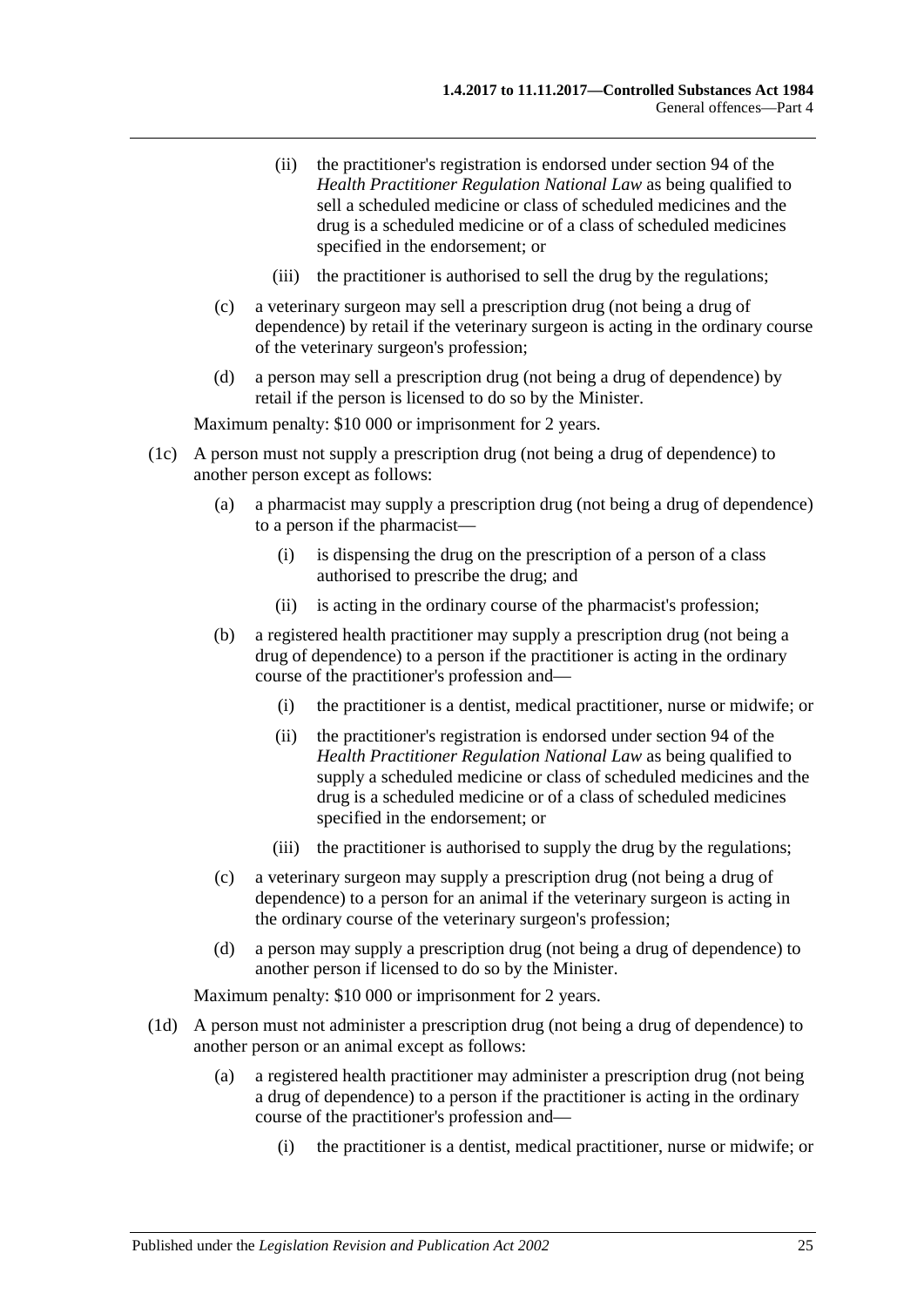- (ii) the practitioner's registration is endorsed under section 94 of the *Health Practitioner Regulation National Law* as being qualified to administer a scheduled medicine or class of scheduled medicines and the drug is a scheduled medicine or of a class of scheduled medicines specified in the endorsement; or
- (iii) the practitioner is authorised to administer the drug by the regulations;
- (b) a veterinary surgeon may administer a prescription drug (other than a drug of dependence) to an animal if the veterinary surgeon is acting in the ordinary course of the veterinary surgeon's profession;
- (c) a person may administer a prescription drug (not being a drug of dependence) to another person if—
	- (i) the person is licensed to do so by the Minister; or
	- (ii) the drug has been lawfully prescribed for, or supplied to, that other person;
- (d) a person may administer a prescription drug (not being a drug of dependence) to an animal if—
	- (i) the person is licensed to do so by the Minister; or
	- (ii) the drug has been lawfully prescribed or supplied for that animal.

- (1e) A person must not manufacture or pack a prescription drug (not being a drug of dependence) except as follows:
	- (a) a pharmacist may manufacture or pack a prescription drug (not being a drug of dependence) if the pharmacist is acting in the ordinary course of the pharmacist's profession;
	- (b) a registered health practitioner may manufacture or pack a prescription drug (not being a drug of dependence) if the practitioner is acting in the ordinary course of the practitioner's profession and—
		- (i) the practitioner is a dentist, medical practitioner or nurse practitioner; or
		- (ii) the practitioner's registration is endorsed under section 94 of the *Health Practitioner Regulation National Law* as being qualified to sell, supply or administer a scheduled medicine or class of scheduled medicines, the drug is a scheduled medicine or of a class of scheduled medicines specified in the endorsement and the manufacture or packing is incidental to the sale, supply or administration of the drug; or
		- (iii) the practitioner is authorised to manufacture or pack the drug by the regulations;
	- (c) a veterinary surgeon may manufacture or pack a prescription drug (not being a drug of dependence) if the veterinary surgeon is acting in the ordinary course of the veterinary surgeon's profession;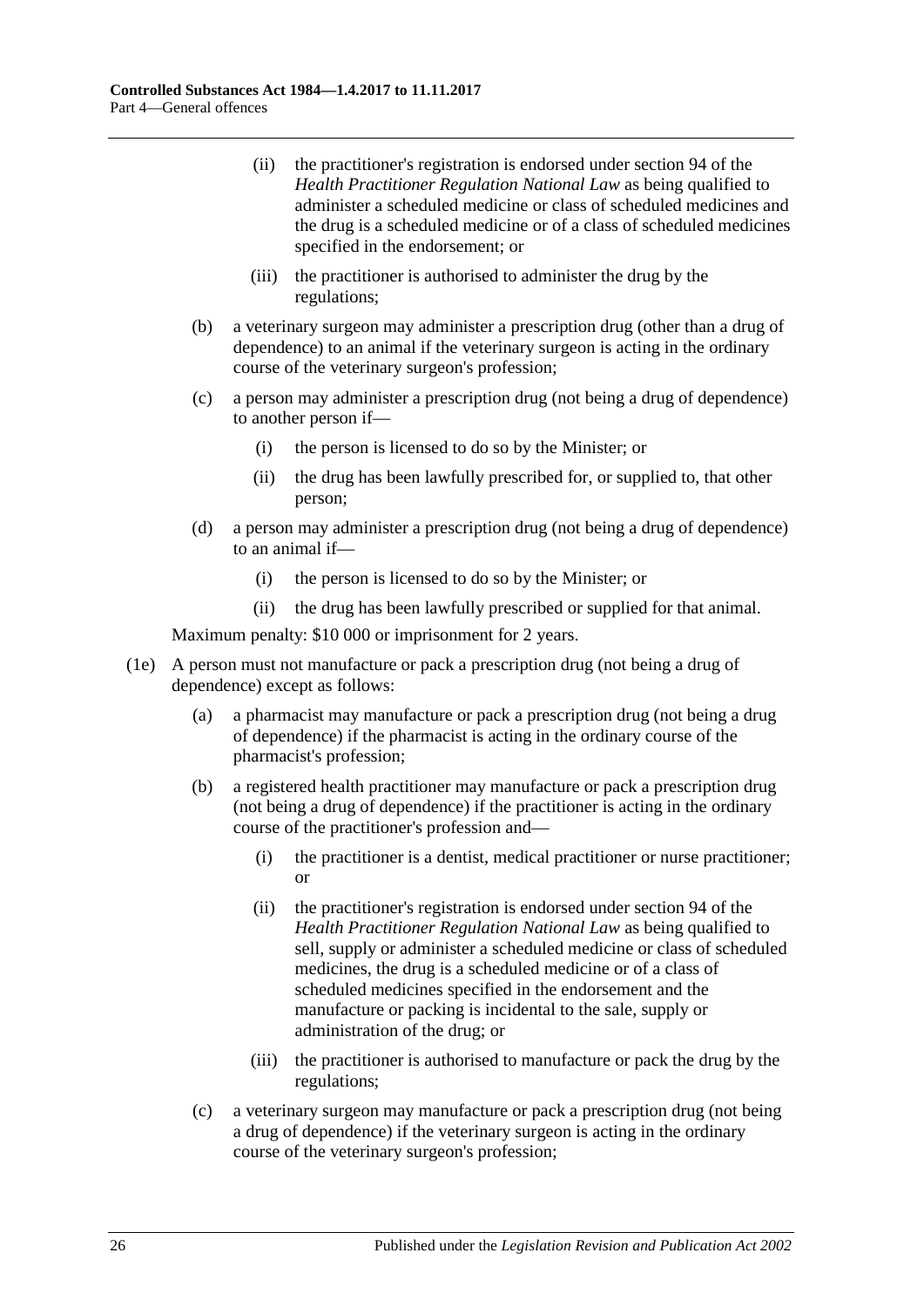- (d) a person may manufacture or pack a prescription drug (not being a drug of dependence) if licensed to do so by the Minister;
- (e) a person may manufacture or pack a prescription drug (not being a drug of dependence) if—
	- (i) the drug has been lawfully prescribed for the person, another person or an animal; and
	- (ii) the manufacture or packing is incidental to the administration of the drug as so prescribed.

(2) A person must not prescribe a prescribed prescription drug unless the person has the qualifications or meets the requirements specified in the regulations for the purposes of this subsection.

Maximum penalty: \$10 000 or imprisonment for 2 years.

- <span id="page-26-1"></span>(3) A person must not have in his or her possession a prescription drug (not being a drug of dependence) unless he or she—
	- (a) is the person, or is acting on behalf of the person, for whom the drug has been lawfully prescribed or supplied; or
	- (b) is the owner, or is acting on behalf of the owner, of an animal for whom the drug has been lawfully prescribed or supplied; or
	- (c) is a person authorised by law to sell or supply prescription drugs; or
	- (d) is licensed to do so by the Minister; or
	- (e) has other lawful authority or reasonable excuse for doing so.

Maximum penalty: \$10 000 or imprisonment for 2 years.

- (4) In proceedings for an offence against [subsection](#page-23-1) (1) or [\(3\),](#page-26-1) the paragraphs of the subsection are to be treated as providing exceptions, and, if the complaint negatives the exceptions or alleges that the defendant acted without lawful authority and, in the case of a complaint for an offence against [subsection](#page-26-1) (3), without reasonable excuse, no proof will be required in relation to the exceptions by the prosecution but the application of an exception will be a matter for proof by the defendant.
- (5) In this section—

*manufacture*, in relation to a substance, means undertake any process by which the substance is extracted, produced, refined, separated into discrete units or otherwise prepared.

# <span id="page-26-0"></span>**18A—Restriction of prescription or supply of drug of dependence in certain circumstances**

- (a1) A person must not prescribe for a person or an animal a drug of dependence except as follows:
	- (a) a registered health practitioner may prescribe a drug of dependence for a person if the practitioner is acting in the ordinary course of the practitioner's profession and—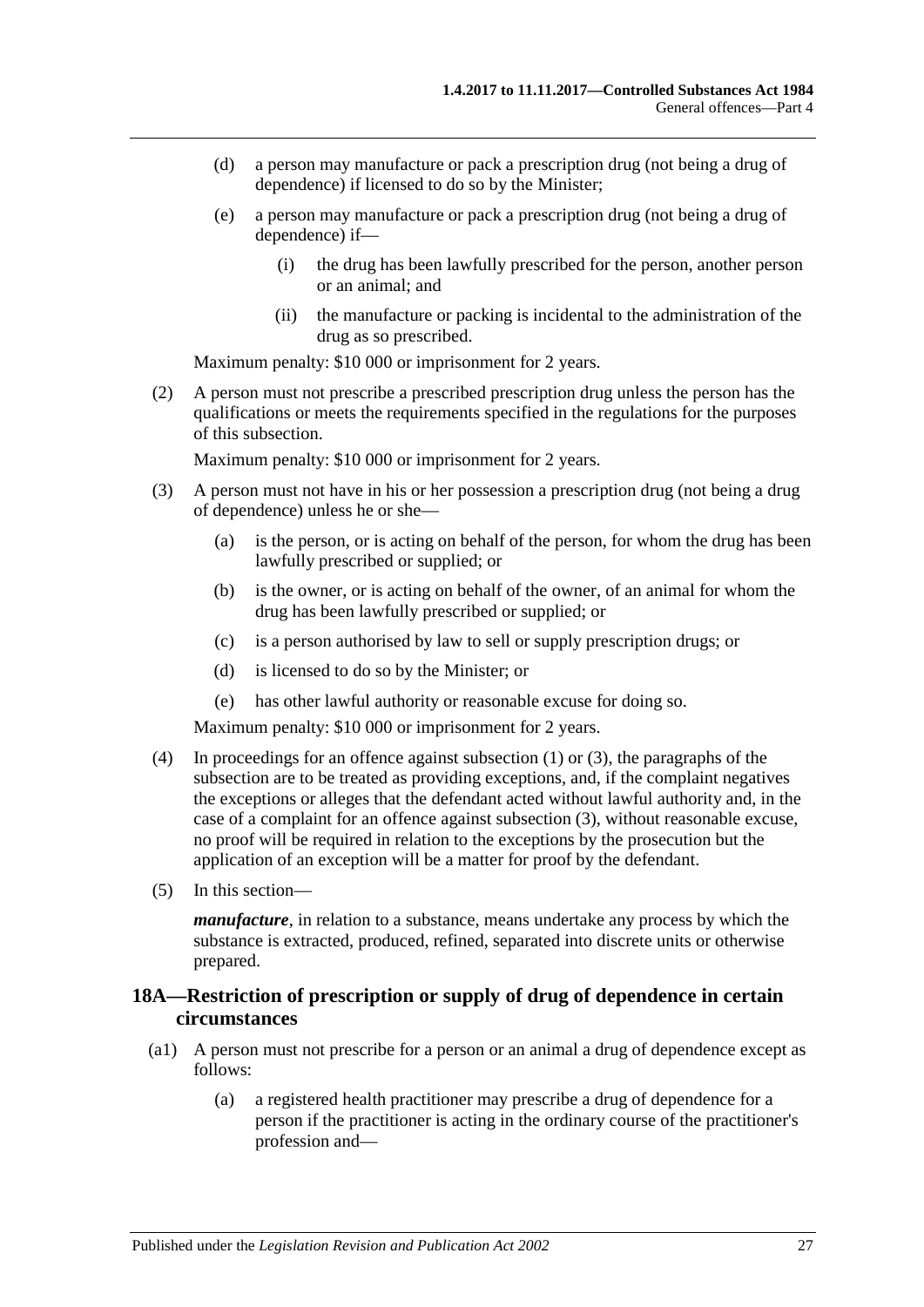- (i) the practitioner is a dentist, medical practitioner or nurse practitioner; or
- (ii) the practitioner is a registered health practitioner whose registration is endorsed under section 94 of the *Health Practitioner Regulation National Law* as being qualified to prescribe a scheduled medicine or class of scheduled medicines and the drug is a scheduled medicine or of a class of scheduled medicines specified in the endorsement; or
- (iii) the practitioner is authorised to prescribe the drug by the regulations;
- (b) a veterinary surgeon may prescribe a drug of dependence for an animal if the veterinary surgeon is acting in the ordinary course of the veterinary surgeon's profession.

- (1) A registered health practitioner must not prescribe any drug of dependence for, or supply any drug of dependence to—
	- (a) a person for regular use by the person during a period exceeding 2 months, or during a period that, together with any other period for which a drug of dependence has, to the practitioner's knowledge, been prescribed or supplied by a registered health practitioner, would result in drugs of dependence being regularly used by the person during a period exceeding 2 months; or
	- (b) a person who the practitioner knows or has reasonable cause to believe is dependent on drugs,

unless the practitioner prescribes or supplies the drug in accordance with an authority granted by the Minister under this section or in circumstances that are exempted from this subsection by the regulations.

- (2) For the purposes of this section, a person is dependent on drugs if—
	- (a) the person—
		- (i) has acquired, as a result of the repeated administration of prescription drugs or controlled drugs, an overpowering desire for the continued administration of such drugs; and
		- (ii) is likely to suffer mental or physical distress or disorder on cessation of the administration of such drugs; or
	- (b) the person has a history of consuming or using prescription drugs or controlled drugs in a quantity or manner that—
		- (i) in the case of drugs lawfully supplied to the person—is contrary to the prescribing practitioner's instructions relating to consumption or use of the drug; and
		- (ii) in any case—presents a risk to the person's health.
- (3) An application for the authority of the Minister to prescribe or supply a drug of dependence under this section must—
	- (a) be in writing and be signed by the registered health practitioner who proposes to prescribe or supply the drug; and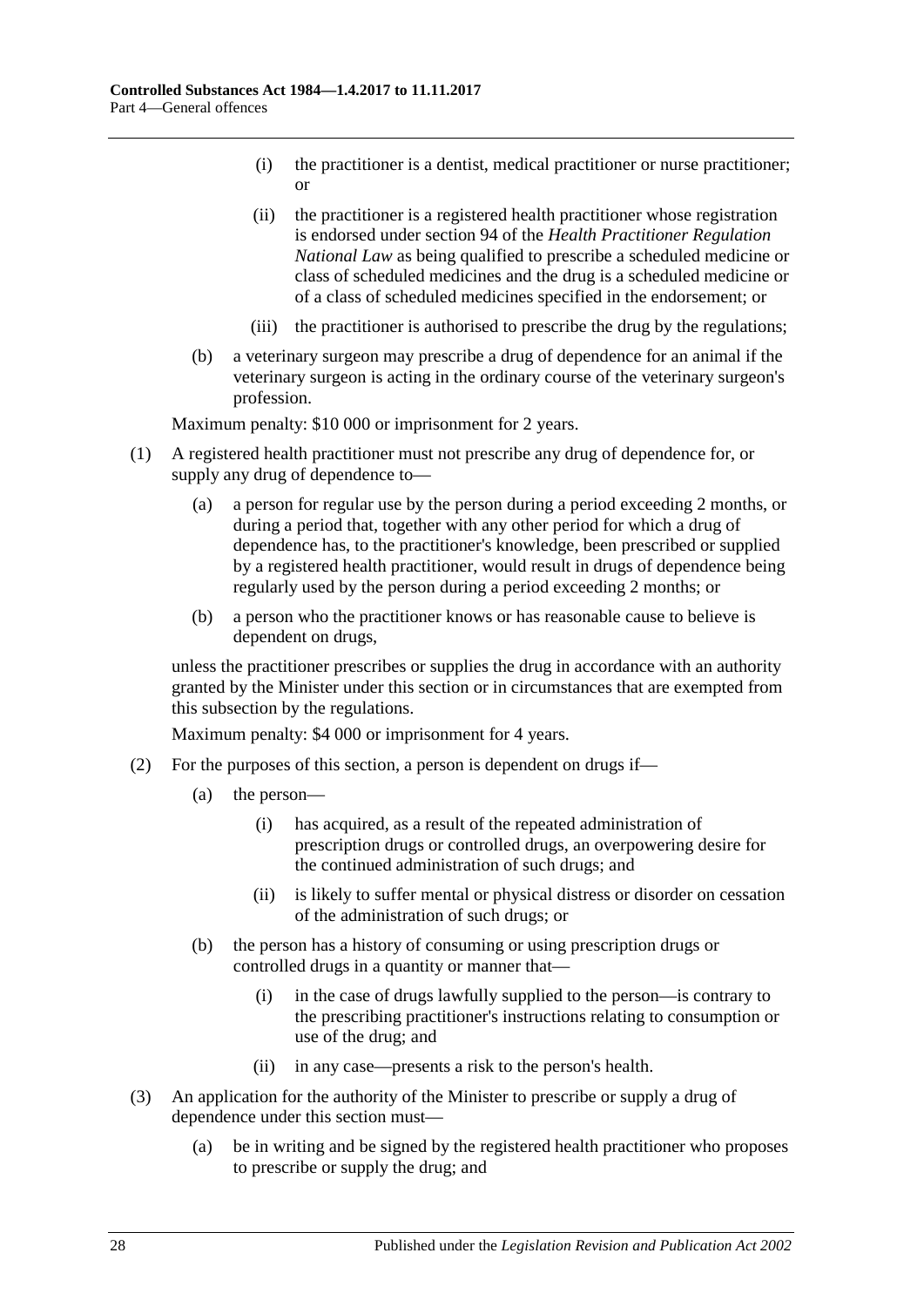- (b) contain such information as may be prescribed.
- (4) The Minister may give an authority to the registered health practitioner by whom any such application is made to prescribe for or supply to the person to whom the application relates a drug of dependence specified in the authority for therapeutic purposes.
- (5) Any such authority must be in writing and must specify—
	- (a) the quantity of the drug of dependence that may be so prescribed or supplied by the practitioner; and
	- (b) the period for which any such drug may be so prescribed or supplied.
- (6) In the case of an emergency the Minister may issue a registered health practitioner authorised to prescribe a drug of dependence a temporary authority to prescribe or supply a drug of dependence under this section.
- (7) A temporary authority—
	- (a) may be applied for, and given, orally; and
	- (b) cannot operate in respect of a period longer than 2 months.
- (8) An authority or temporary authority given under this section—
	- (a) may be subject to such conditions as the Minister thinks fit; and
	- (b) may be varied or revoked by the Minister at any time by notice in writing given personally or by post to the holder of the authority or temporary authority.

#### <span id="page-28-0"></span>**19—Sale or supply of volatile solvents**

- (1) A person must not sell or supply a volatile solvent to another person if he or she suspects, or there are reasonable grounds for suspecting, that the other person—
	- (a) intends to inhale the solvent; or
	- (b) intends to sell or supply the solvent to a further person for inhalation by that further person.

Maximum penalty: \$10 000 or imprisonment for 2 years.

(2) If a person, acting at the request of another person, purchases a volatile solvent on behalf of the other person for the purpose of inhalation, the person is guilty of an offence.

- <span id="page-28-1"></span>(3) A person must not sell or supply a volatile solvent to which this subsection applies to a person under the age prescribed for the volatile solvent. Maximum penalty: \$10 000.
- (4) [Subsection](#page-28-1) (3) applies to such volatile solvents as may be prescribed, individually or by class, by the regulations.
- <span id="page-28-2"></span>(5) An authorised officer may confiscate a volatile solvent (together with its container) found in the possession of a person if the authorised officer has reason to suspect that the person has the solvent for the purpose of inhalation.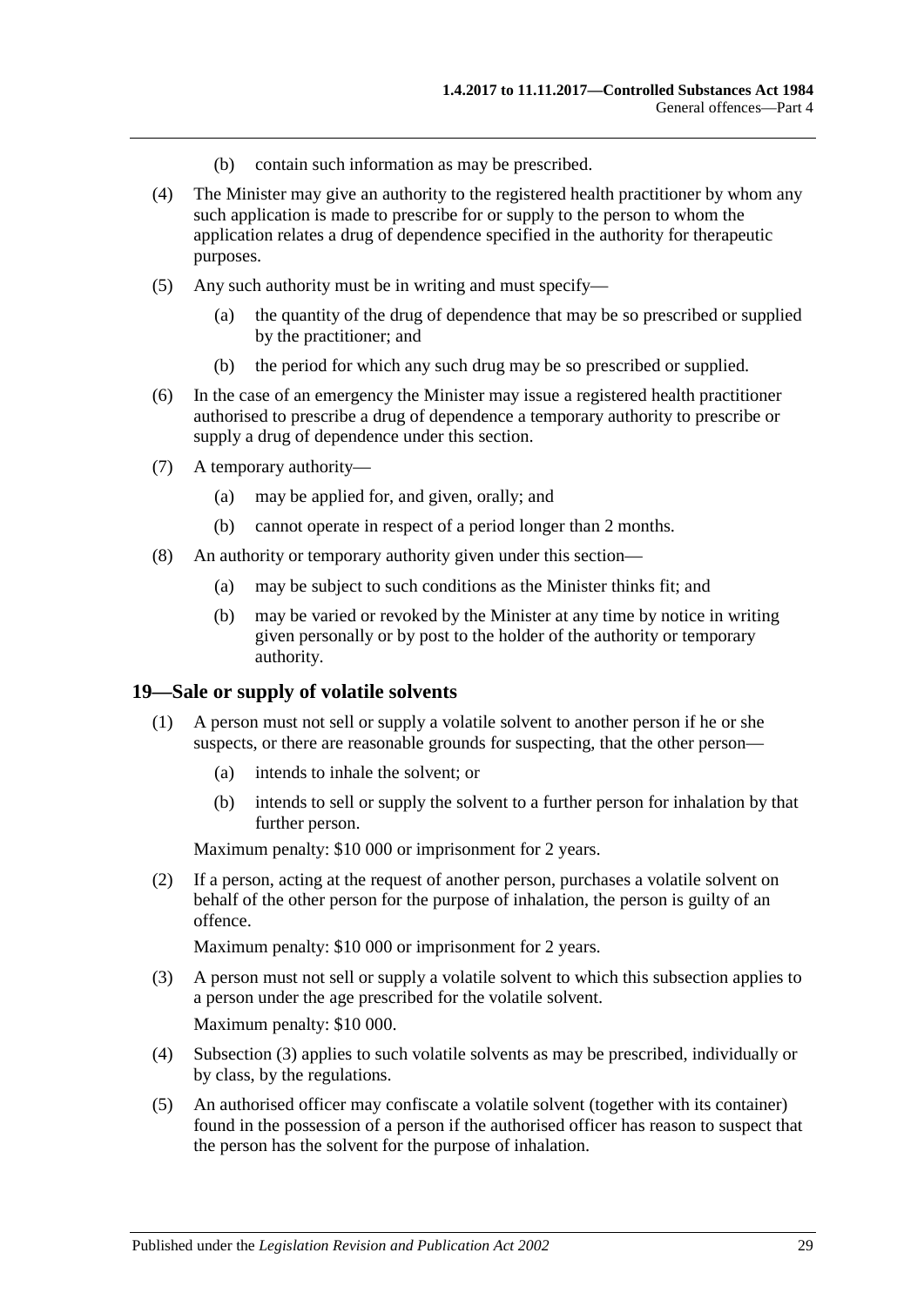(6) Anything confiscated under [subsection](#page-28-2) (5) is forfeited to the Crown and may be sold, destroyed or otherwise disposed of as the Minister or the Commissioner of Police directs.

# <span id="page-29-0"></span>**20—Prohibition of automatic vending machines**

- (1) A person must not—
	- (a) whether on premises of which the person is the owner or in any other place—
		- (i) install an automatic vending machine for the sale or supply of a poison, medicine or medical device; or
		- (ii) sell or supply a poison, medicine or medical device by means of an automatic vending machine; or
	- (b) permit or suffer any such vending machine to be installed or operated on premises of which he or she is the owner.

Maximum penalty: \$5 000.

(2) This section does not apply to a poison, medicine or medical device prescribed, or of a class prescribed, by regulation or in circumstances prescribed by regulation.

# <span id="page-29-1"></span>**21—Sale, supply, possession or administration of other potentially harmful substances or devices**

- <span id="page-29-4"></span>(1) The Minister may, by notice published in the Gazette, prohibit the sale, supply, possession or administration of—
	- (a) any substance or device specified in the order, being a substance or device that should not, in the Minister's opinion, be sold, supplied, possessed or administered pending evaluation of its harmful properties; and
	- (b) in the case of a substance, any preparation containing that substance.
- (2) A person must not contravene a notice published under [subsection](#page-29-4) (1). Maximum penalty: \$10 000 or imprisonment for 2 years.
- (3) The Minister may, by notice published in the Gazette, vary or revoke a notice published under [subsection](#page-29-4) (1).
- (4) On publishing a notice under this section, the Minister must refer the subject matter of the notice to the Advisory Council for its consideration.

#### <span id="page-29-2"></span>**22—Possession**

(1) A person must not have in his or her possession a poison to which this section applies unless licensed to do so by the Minister.

Maximum penalty: \$10 000.

(2) This section applies to such poisons (other than drugs of dependence) as may be prescribed, individually or by class, by the regulations.

# <span id="page-29-3"></span>**23—Quality**

(1) A person must not sell by wholesale or by retail or supply a poison, medicine or medical device that does not conform with the regulations.

Maximum penalty: \$10 000.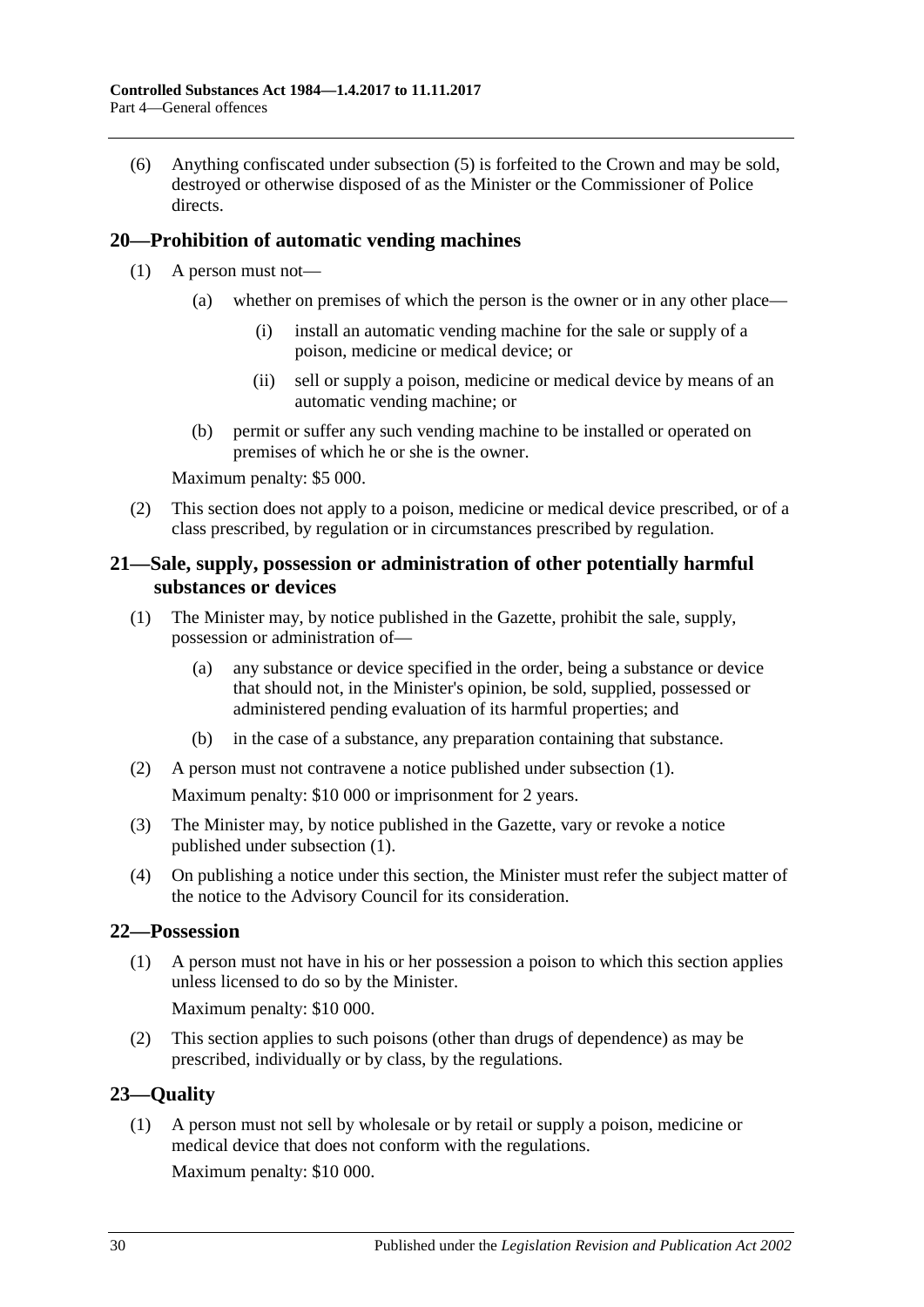(2) It is a defence for a person charged with an offence against this section to prove that he or she did not know and could not, by the exercise of reasonable diligence, have known that the subject matter of the offence did not conform with the regulations.

#### <span id="page-30-0"></span>**24—Packaging and labelling**

A person must not sell by wholesale or by retail or supply to a person a poison, medicine or medical device unless—

- (a) it is enclosed in a package or container; and
- (b) the package or container conforms with the regulations; and
- (c) the package or container is labelled in accordance with the regulations.

Maximum penalty: \$10 000.

#### <span id="page-30-1"></span>**25—Storage**

A person must not store a poison, medicine or medical device contrary to the regulations.

Maximum penalty: \$10 000.

#### <span id="page-30-2"></span>**26—Transport**

A person must not transport a poison, medicine or medical device contrary to the regulations.

Maximum penalty: \$10 000.

#### <span id="page-30-3"></span>**27—Use**

A person must not—

- (a) use a poison, medicine or medical device for a purpose or in a manner prohibited by the regulations; or
- (b) sell, supply, prescribe, or purchase a poison, medicine or medical device for a purpose prohibited by the regulations.

Maximum penalty: \$10 000.

#### <span id="page-30-4"></span>**28—Prohibition of advertisement**

(1) A person must not advertise that a poison, controlled drug, medicine or medical device to which this section applies is available for sale or supply.

Maximum penalty: \$10 000.

(2) This section applies to such poisons, controlled drugs, medicines and medical devices as may be prescribed, individually or by class, by the regulations.

#### <span id="page-30-5"></span>**29—Regulation of advertisement**

A person must comply with the regulations in advertising that a poison, medicine or medical device is available for sale or supply.

Maximum penalty: \$10 000.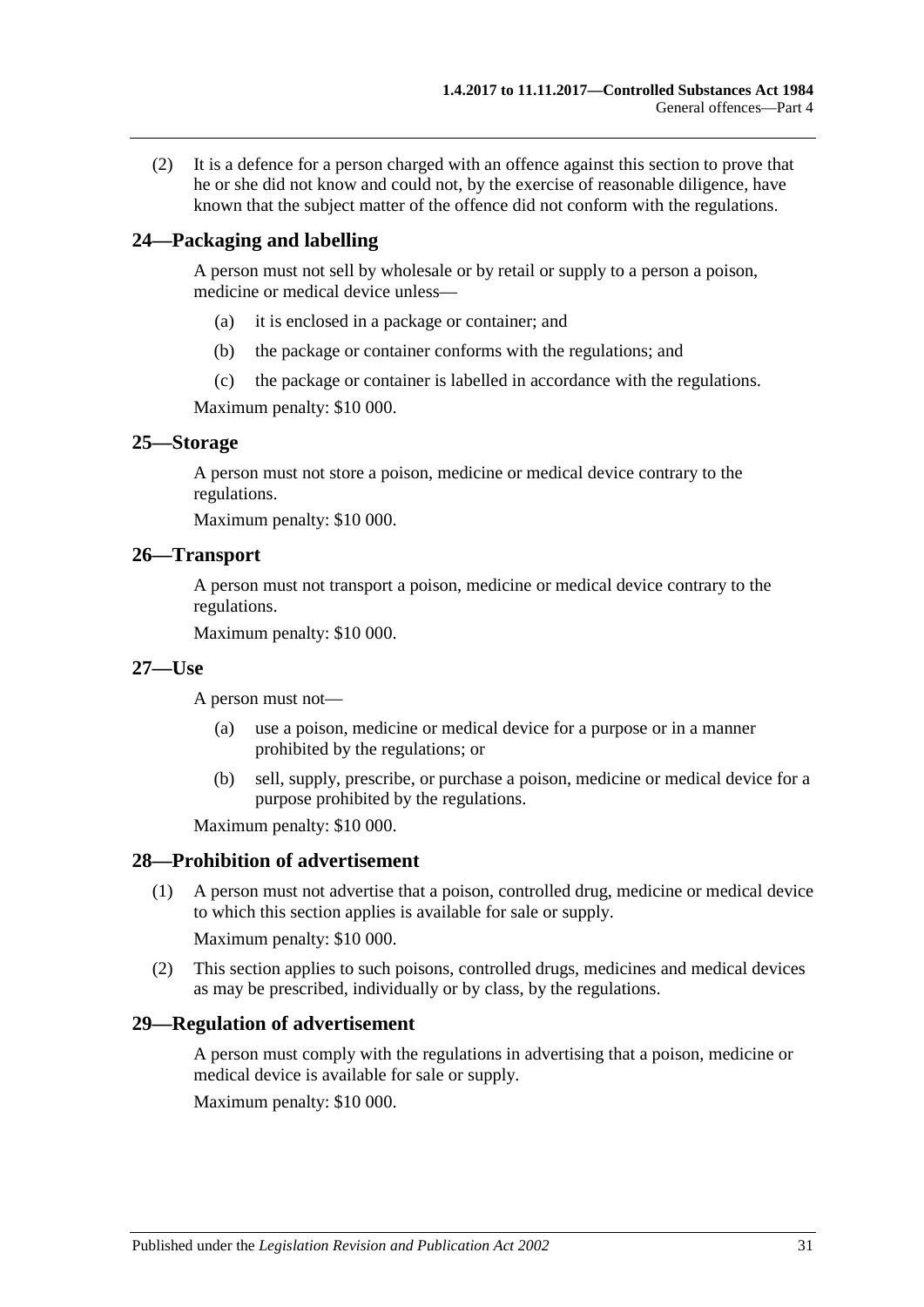# <span id="page-31-0"></span>**30—Forgery etc of prescriptions**

(1) A person must not forge or fraudulently alter or utter a prescription or other document, or have in his or her possession such a prescription or document knowing it to be forged or fraudulently altered, with a view to obtaining a prescription drug.

Maximum penalty: \$15 000 or imprisonment for 5 years.

- (2) A person must not knowingly, by false representation, obtain—
	- (a) a prescription drug; or
	- (b) a prescription for a prescription drug.

Maximum penalty: \$10 000 or imprisonment for 2 years.

- (2a) A person must not, in or in connection with obtaining a prescription drug, give to the person prescribing or supplying the drug a name or address that is false. Maximum penalty: \$10 000.
- (3) A pharmacist must retain any prescription or other document that he or she has reasonable cause to believe has been forged or fraudulently altered and must forthwith deliver any such prescription or document to the Commissioner of Police.

# <span id="page-31-1"></span>**Part 4A—Licences to cultivate alkaloid poppies and process poppy straw**

# <span id="page-31-2"></span>**Division 1—Preliminary**

# <span id="page-31-3"></span>**30A—Interpretation**

In this Part—

*alkaloid poppy* means a plant or any part of a plant whether fresh or dried of—

- (a) *Papaver bracteatum* Lindley; or
- (b) *Papaver somniferum* L.;

*alkaloid poppy register* means the register established under section [30ZZG;](#page-59-2)

*associate* has the same meaning given in [section](#page-33-0) 30B;

*Chief Executive* means the Chief Executive of the Department that is, under the Minister, responsible for the administration of the *[Agricultural and Veterinary](http://www.legislation.sa.gov.au/index.aspx?action=legref&type=act&legtitle=Agricultural%20and%20Veterinary%20Chemicals%20(South%20Australia)%20Act%201994)  [Chemicals \(South Australia\) Act](http://www.legislation.sa.gov.au/index.aspx?action=legref&type=act&legtitle=Agricultural%20and%20Veterinary%20Chemicals%20(South%20Australia)%20Act%201994) 1994*;

*Commonwealth licence to export* means a licence to export narcotic substances which relates to the export of poppy straw under the *Customs Act 1901* of the Commonwealth;

*Commonwealth licence to manufacture* means a licence to manufacture narcotic drugs which relates to the manufacturing of opiates from alkaloid poppies under the *Narcotic Drugs Act 1967* of the Commonwealth;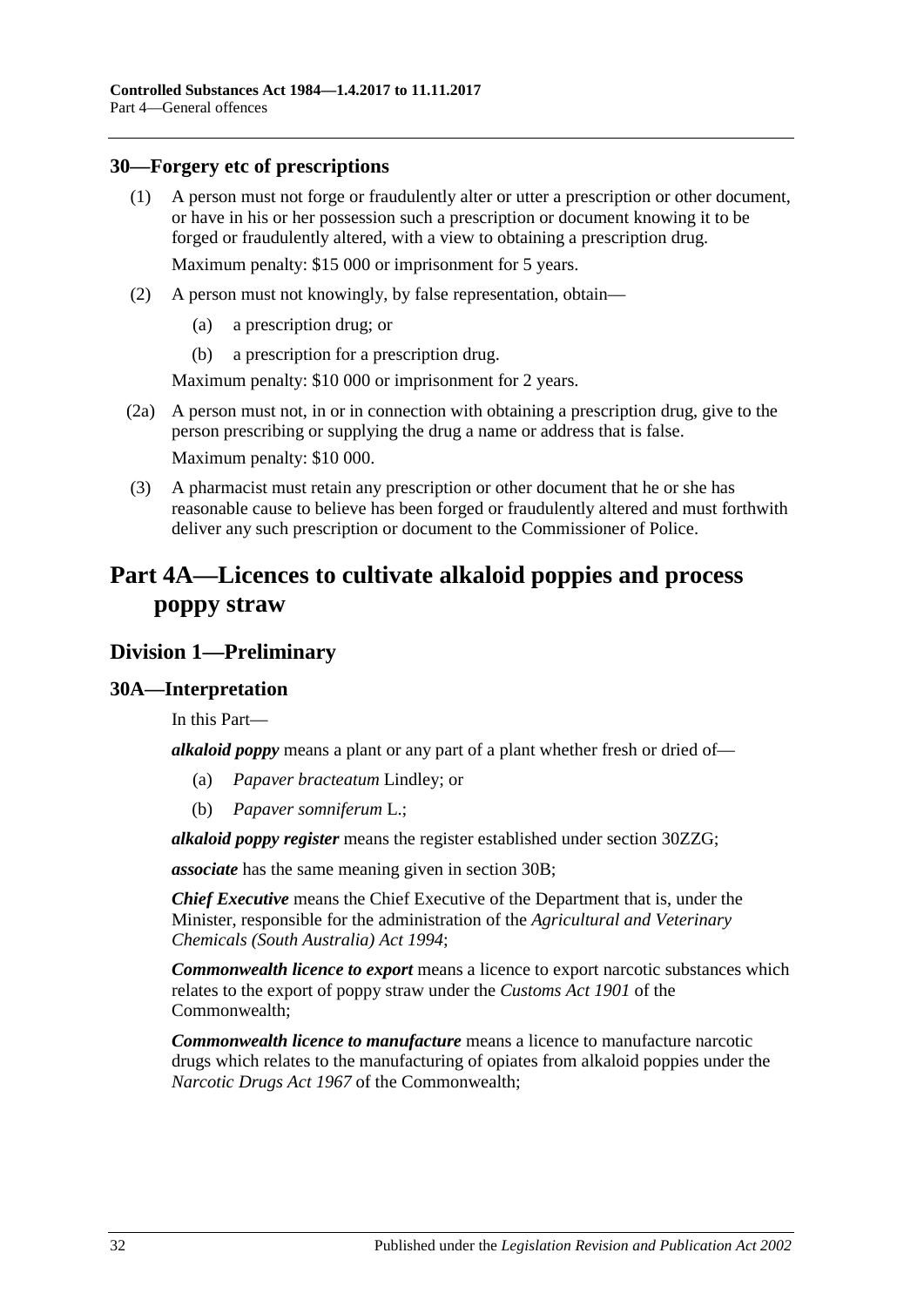*criminal intelligence* means information relating to actual or suspected criminal activity (whether in this State or elsewhere) the disclosure of which could reasonably be expected to prejudice criminal investigations, to enable the discovery of the existence or identity of a confidential source of information relevant to law enforcement or to endanger a person's life or physical safety;

*detention or seizure receipt* means a receipt given in accordance with [section](#page-49-0) 30ZC or [section](#page-50-4) 30ZI;

#### *disqualified person* means—

- (a) a person who is under the age of 17 years unless the person is an apprentice or trainee within the meaning of the *[Training and Skills Development](http://www.legislation.sa.gov.au/index.aspx?action=legref&type=act&legtitle=Training%20and%20Skills%20Development%20Act%202008)  Act [2008](http://www.legislation.sa.gov.au/index.aspx?action=legref&type=act&legtitle=Training%20and%20Skills%20Development%20Act%202008)*; or
- (b) a person against whom a finding of guilt in respect of a serious offence was made by a court (whether in or outside South Australia) in the 10 years preceding the date an application is made under this Part; or
- (c) a person against whom a finding of guilt for an offence under this Act or an offence under a corresponding law of another jurisdiction was made by a court (whether in or outside South Australia) in the 5 years preceding the date an application is made under this Part; or
- (d) a person who belongs to a prescribed class of persons;

*employee*, in relation to a licensed grower or a licensed processor, includes a person who is—

- (a) employed under a contract of employment; or
- (b) employed under a training contract; or
- (c) engaged under any other contract to perform a specified task authorised under a poppy cultivation licence or a poppy processing licence;

*employee identification certificate* means a certificate issued to an employee by a licensed grower under [section](#page-39-2) 30J or by a licensed processor under [section](#page-44-1) 30T;

*harvest and destruction order* means an order made under section [30ZM\(3\);](#page-52-2)

# *inspector* means—

- (a) a person authorised under [section](#page-47-1) 30Z; and
- (b) an inspector under Part IVB of the *Drugs, Poisons and Controlled Substances Act 1981* of Victoria; and
- (c) a police officer;

*inspector identification certificate* means a certificate issued to an inspector under [section](#page-48-0) 30ZA;

*licence holder* means—

- (a) a licensed grower; or
- (b) a licensed processor;

*licensed grower* means the holder of a poppy cultivation licence;

*licensed processor* means the holder of a poppy processing licence;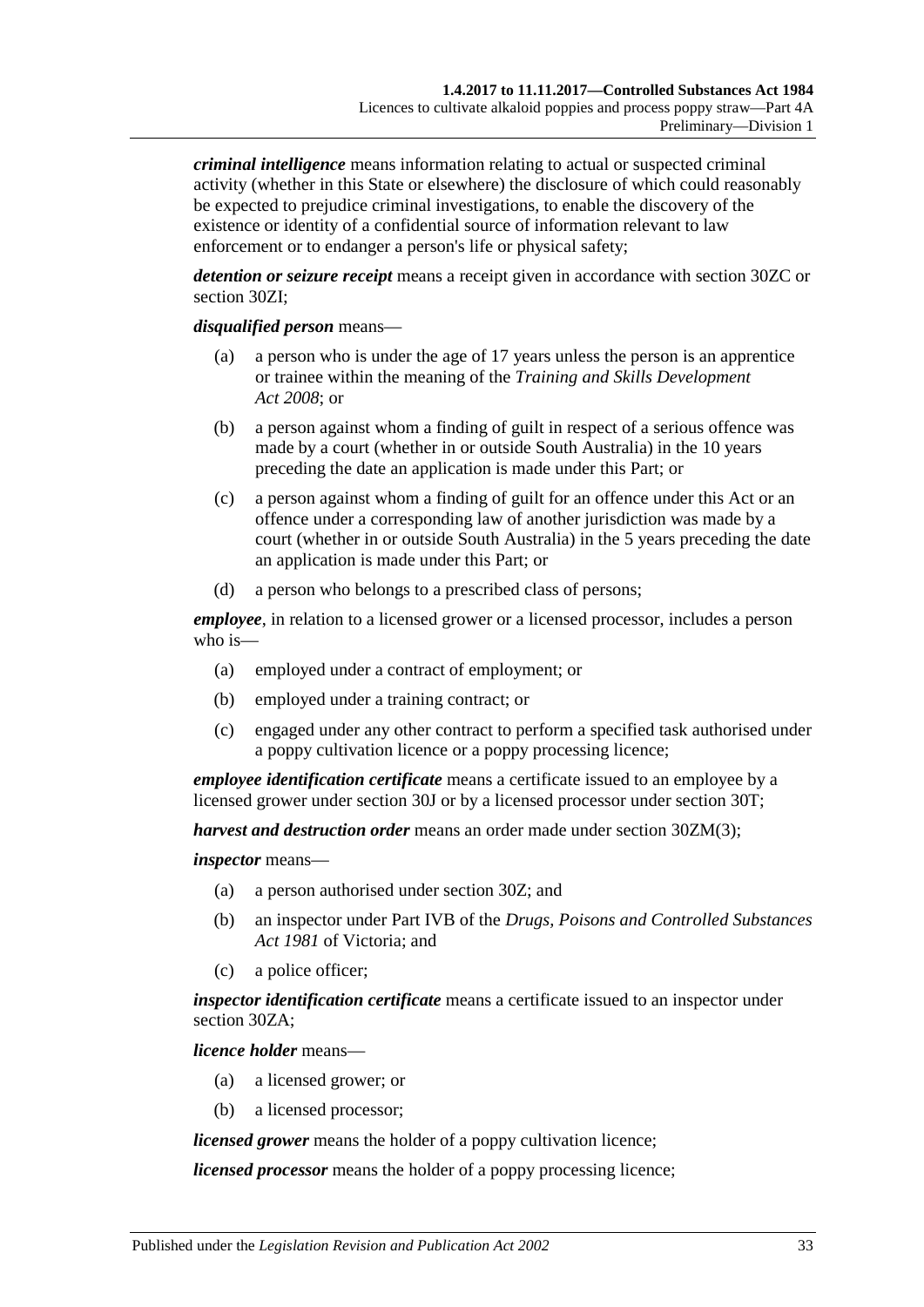*poppy cultivation licence* means a licence issued under [section](#page-37-2) 30F(2);

*poppy processing licence* means a licence issued under [section](#page-42-2) 30P(2);

*poppy straw* means the upper parts of an alkaloid poppy, including the stem and capsule, harvested after mowing;

*process*, in relation to poppy straw, means—

- (a) to prepare or treat poppy straw in any manner other than refinement, concentration, extraction or reaction unless the refinement, concentration, extraction or reaction is for chemical analysis for non-therapeutic use; or
- (b) to store poppy straw;

*risk management plan* means a plan that forms part of a poppy cultivation licence or a poppy processing licence;

*seized material* means any alkaloid poppies, poppy straw or material derived from alkaloid poppies or poppy straw seized by an inspector under [section](#page-50-3) 30ZH;

*serious offence* means—

- (a) an indictable offence involving dishonesty, fraud or assault; or
- (b) an indictable offence involving possession, or cultivation of, or trafficking in, a drug of dependence; or
- (c) any other indictable offence under this Act; or
- (d) an indictable offence under the law of another jurisdiction involving—
	- (i) dishonesty, fraud or assault; or
	- (ii) possession, or cultivation of, or trafficking in, a drug of dependence;

*specified premises* means premises to which a licence under this Part applies;

*Tribunal* means the South Australian Civil and Administrative Tribunal established under the *[South Australian Civil and Administrative Tribunal Act](http://www.legislation.sa.gov.au/index.aspx?action=legref&type=act&legtitle=South%20Australian%20Civil%20and%20Administrative%20Tribunal%20Act%202013) 2013*.

#### <span id="page-33-0"></span>**30B—Meaning of** *associate*

- (1) For the purposes of this Part, a person who is of or above the age of 18 years is an *associate* of an applicant for a poppy cultivation licence or a poppy processing licence or a licence holder if the person—
	- (a) holds any relevant financial interest, or is entitled to exercise any relevant power (whether in right of the person or on behalf of any other person) in the business of the applicant or the licence holder (being the business to which the application or licence relates), and by virtue of that interest or power, is able to exercise a significant influence over or with respect to the management or operation of the business; or
	- (b) holds any relevant position (whether in right of the person or on behalf of any other person) in the business of the applicant or the licence holder (being the business to which the application or licence relates); or
	- (c) is a relative of the applicant or the licence holder; or
	- (d) is in a position to exercise control or significant influence over the conduct of the applicant or the licence holder.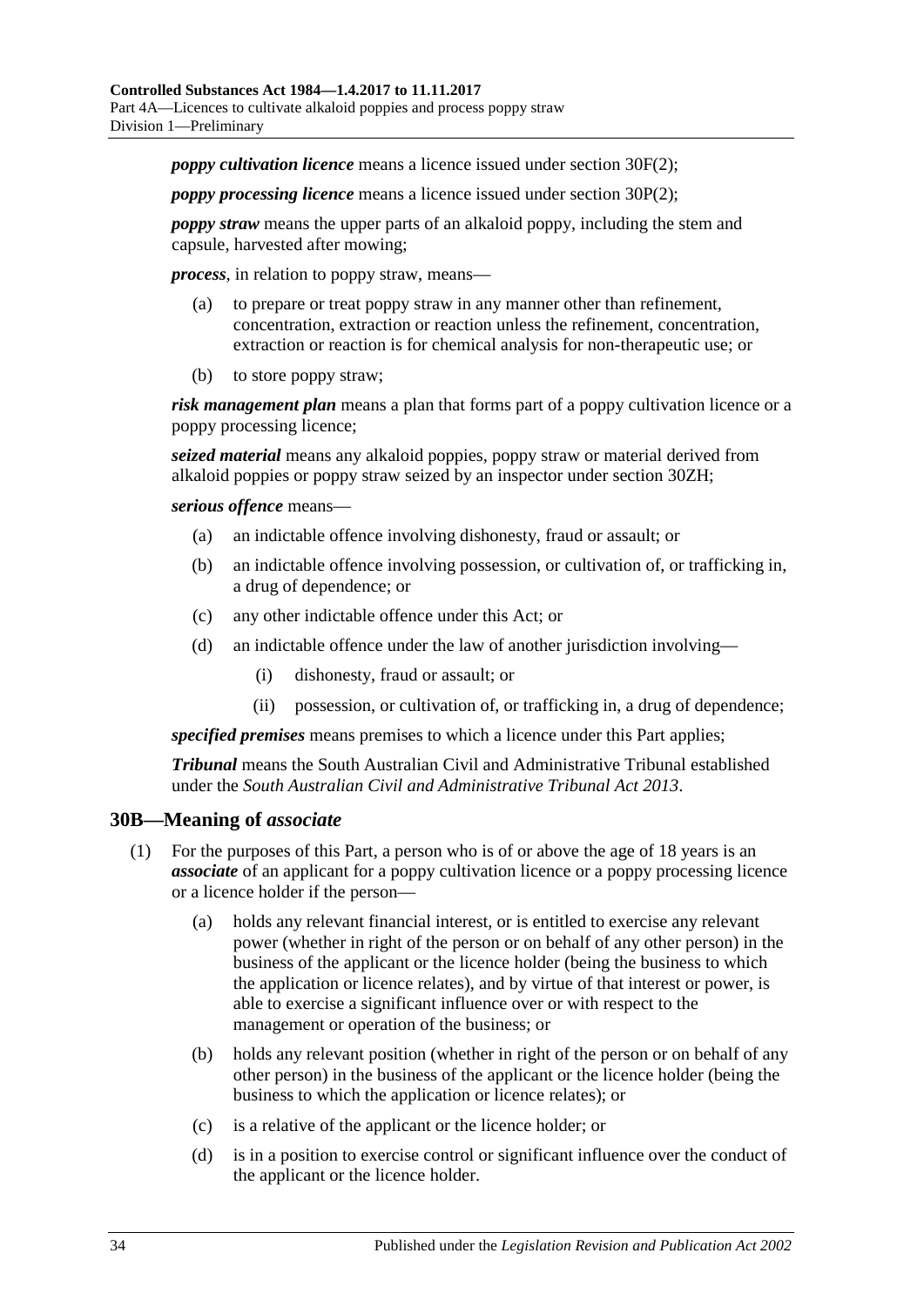$(2)$  In subsection  $(1)$ —

*domestic partner* means a person who is a domestic partner within the meaning of the *[Family Relationships Act](http://www.legislation.sa.gov.au/index.aspx?action=legref&type=act&legtitle=Family%20Relationships%20Act%201975) 1975*, whether declared as such under that Act or not;

*relative* means a person who is—

- (a) a spouse or domestic partner; or
- (b) a parent; or
- (c) a step-parent; or
- (d) a sibling or step-sibling; or
- (e) a child, step-child or adopted child;

*relevant financial interest* in relation to a business means—

- (a) any share in the capital of the business; or
- (b) any entitlement to receive any income derived from the business;

*relevant position* in relation to the business of an applicant or a licence holder means—

- (a) the position of director, partner, trustee, manager or other executive position or secretary, however that position is designated; and
- (b) any other person determined by the Chief Executive to be associated or connected with the ownership, administration or management of the operations or business of the applicant;

*relevant power* means any power, whether exercisable by voting or otherwise and whether exercisable alone or in association with others—

- (a) to participate in any directorial, managerial or executive decision; or
- (b) to elect or appoint any person to any relevant position;

*spouse*—a person is the spouse of another if they are legally married.

# <span id="page-34-1"></span><span id="page-34-0"></span>**30C—Matters to be considered—fit and proper person**

- (1) For the purpose of preventing criminal activity in the cultivation of alkaloid poppies and the processing of poppy straw, the Chief Executive must not issue a licence under this Part to an applicant unless the Chief Executive is satisfied that—
	- (a) neither the applicant nor any associate of the applicant has been found guilty in respect of a serious offence (whether in or outside South Australia) during the 10 years preceding the date of making the application under this Part; and
	- (b) the applicant and each associate of the applicant is a suitable person to be concerned in or associated with the cultivation of alkaloid poppies or the processing of poppy straw, as the case requires; and
	- (c) the applicant's property or premises will be suitable for the cultivation of alkaloid poppies or the processing of poppy straw, as the case requires, in relation to location, facilities and proposed security arrangements; and
	- (d) the applicant meets the prescribed requirements (if any).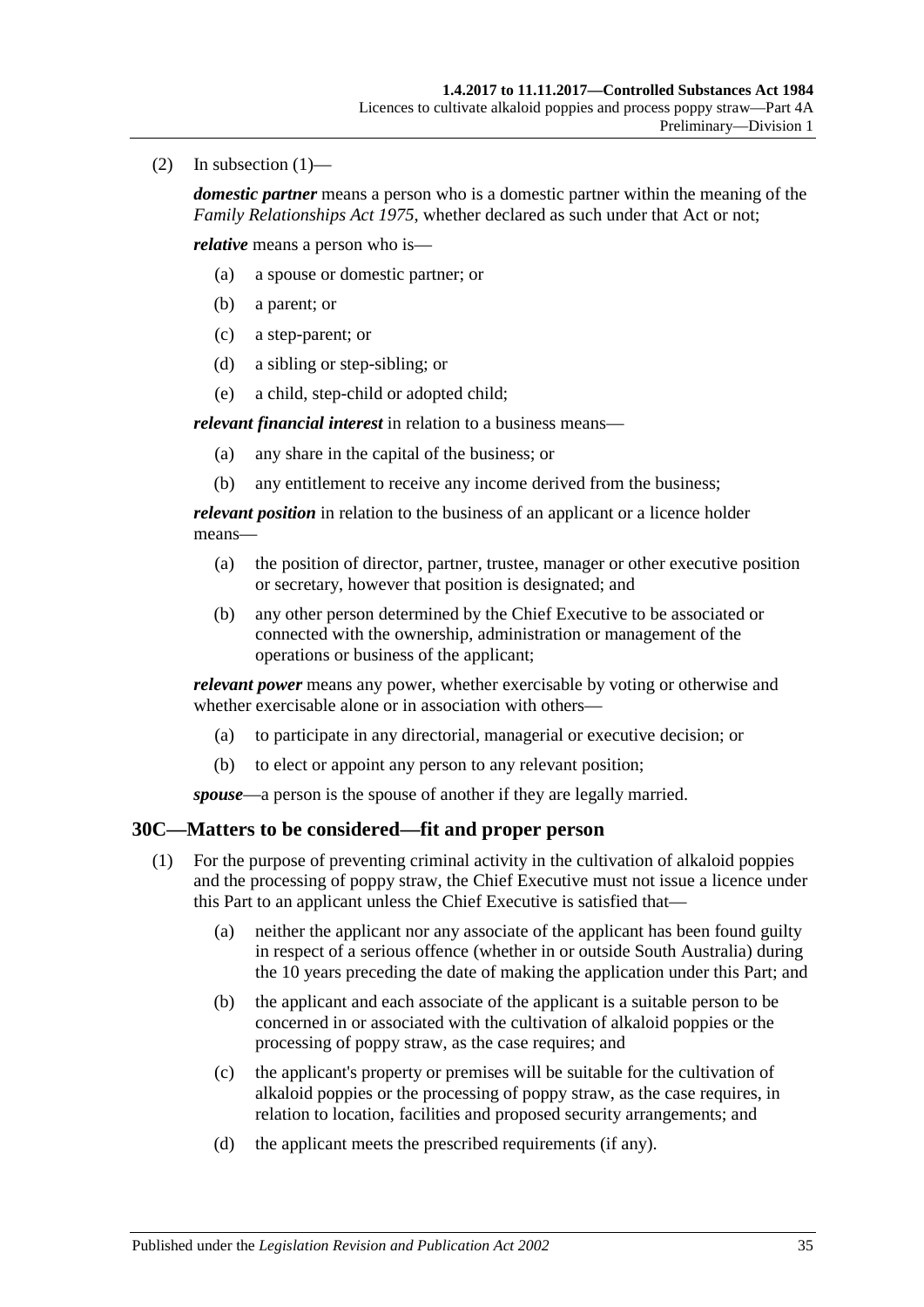- <span id="page-35-0"></span>(2) For the purpose of preventing criminal activity in the cultivation of alkaloid poppies and the processing of poppy straw, the Chief Executive must not—
	- (a) renew a poppy cultivation licence of a licensed grower unless the Chief Executive is satisfied that—
		- (i) neither the licensed grower nor any associate of the licensed grower has been found guilty in respect of a serious offence (whether in or outside South Australia) during the 3 years preceding the date of making the application for renewal under this Part; and
		- (ii) the licensed grower and each associate of the licensed grower is a suitable person to be concerned in or associated with the cultivation of alkaloid poppies; and
		- (iii) the licensed grower's property or premises are suitable for the cultivation of alkaloid poppies, in relation to location, facilities and proposed security arrangements; and
		- (iv) the licensed grower meets the prescribed requirements (if any); or
	- (b) renew a poppy processing licence of a licensed processor unless the Chief Executive is satisfied that—
		- (i) neither the licensed processor nor any associate of the licensed processor has been found guilty in respect of a serious offence (whether in or outside South Australia) during the 12 months preceding the date of making the application for renewal under this Part; and
		- (ii) the licensed processor and each associate of the licensed processor is a suitable person to be concerned in or associated with the processing of poppy straw; and
		- (iii) the licensed processor's property or premises are suitable for the processing of poppy straw in relation to location, facilities and proposed security arrangements; and
		- (iv) the licensed processor meets the prescribed requirements (if any).
- (3) Without limiting [subsection](#page-34-1) (1) or [\(2\),](#page-35-0) the Chief Executive may consider whether—
	- (a) the applicant, the licensed grower or the licensed processor and each associate of the applicant, the licensed grower or the licensed processor is of good repute, having regard to character, honesty and integrity; and
	- (b) the applicant, the licensed grower or the licensed processor or any associate of the applicant, the licensed grower or the licensed processor has a history of non-compliance with the Act; and
	- (c) in the case of an application for a licence, the applicant or any associate of the applicant has within the 10 years preceding the date of making the application been found guilty by a court (whether in or outside South Australia) of any offence; and
	- (d) in the case of an application for the renewal of a poppy cultivation licence, the licensed grower or any associate of the licensed grower has within the 3 years preceding the date of making the application for renewal been found guilty by a court (whether in or outside South Australia) of any offence; and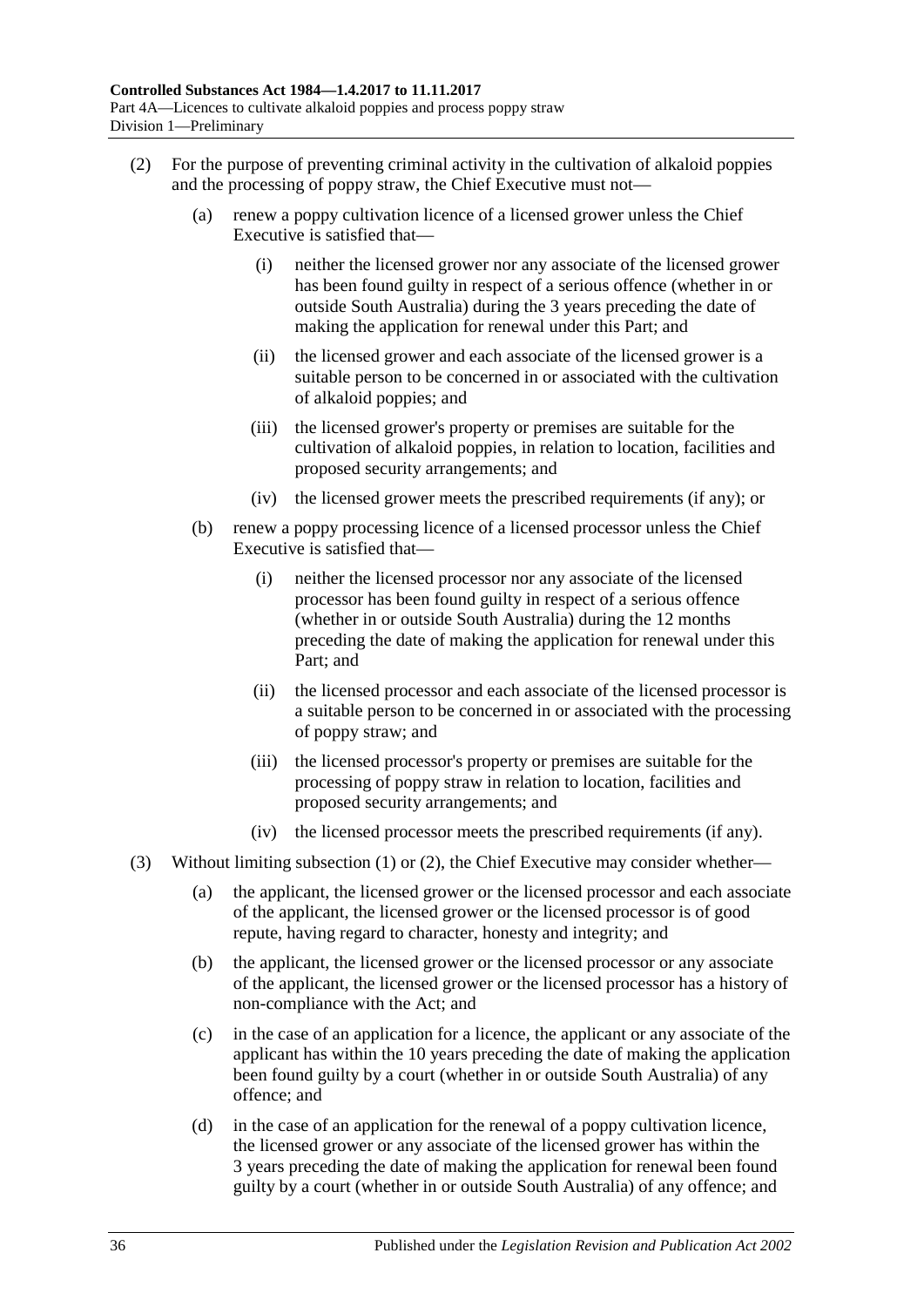- (e) in the case of an application for the renewal of a poppy processing licence, the licensed processor or any associate of the licensed processor has within the 12 months preceding the date of making the application for renewal been found guilty by a court (whether in or outside South Australia) of any offence; and
- (f) in the case of an applicant, a licensed grower or a licensed processor that is not a natural person, the applicant, the licensed grower or the licensed processor has a satisfactory ownership, trust or corporate structure; and
- (g) the applicant, the licensed grower or the licensed processor is of sound and stable financial background; and
- (h) the financial circumstances of the applicant, the licensed grower or the licensed processor may significantly limit the person's capacity to meet the person's obligations in conducting activities under the licence in compliance with the terms and conditions applying to the relevant licence.

## **Division 2—Poppy cultivation licence**

## <span id="page-36-2"></span><span id="page-36-0"></span>**30D—Application for poppy cultivation licence**

- (1) A person may apply for a poppy cultivation licence which authorises a person for commercial purposes relating to therapeutic use—
	- (a) to cultivate or possess alkaloid poppies; and
	- (b) to sell or supply poppy straw to a licensed processor at premises specified in the licence.
- <span id="page-36-1"></span>(2) A person may apply for a poppy cultivation licence for research purposes relating to non-therapeutic use—
	- (a) to cultivate or possess alkaloid poppies; and
	- (b) to conduct measurements, analyses and extractions, including extraction of alkaloids from alkaloid poppies for chemical analyses at specified premises; and
	- (c) to supply alkaloid poppies or poppy straw to a licensed processor.
- (3) An application under [subsection](#page-36-0) (1) or [\(2\)](#page-36-1) must—
	- (a) be in writing; and
	- (b) be accompanied by a copy of the proposed risk management plan; and
	- (c) be accompanied by the relevant prescribed application fee (if any); and
	- (d) be accompanied by any other prescribed particulars.
- (4) An application under [subsection](#page-36-0) (1) or [\(2\)](#page-36-1) must contain or be accompanied by evidence to the satisfaction of the Chief Executive that the applicant is a fit and proper person to be given a licence and—
	- (a) in the case of an application under [subsection](#page-36-0) (1), intends to undertake a bona fide commercial activity relating to the therapeutic use of alkaloid poppies under the licence and includes evidence of the commercial activity to be carried out; or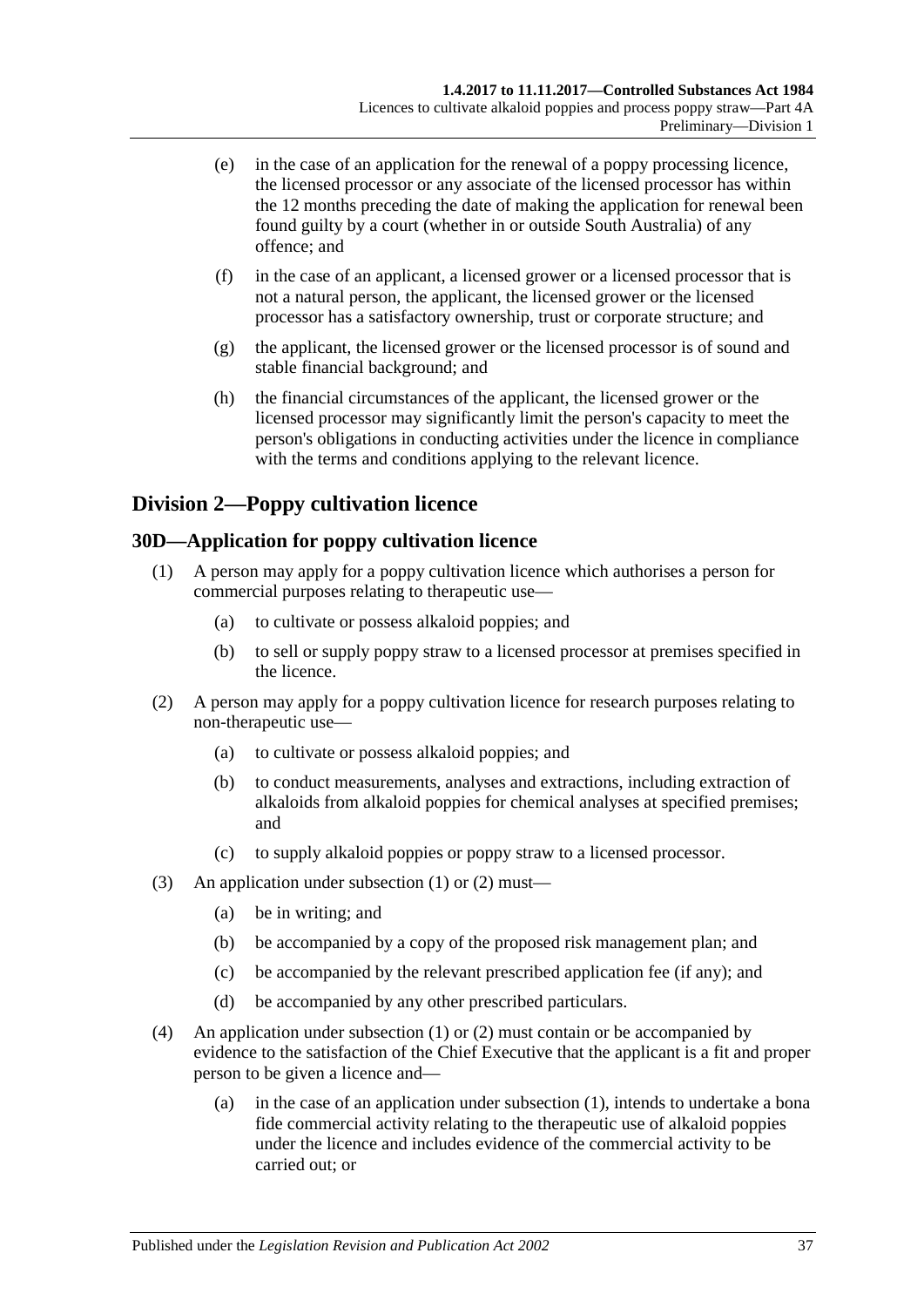- (b) in the case of an application under [subsection](#page-36-1) (2), intends to undertake a research activity relating to the non therapeutic use of alkaloid poppies under the licence and includes evidence that the research activity would be conducted by a person with appropriate scientific training using an appropriate methodology.
- (5) An application under [subsection](#page-36-0) (1) or [\(2\)](#page-36-1) must contain any other information about the applicant or the application which the Chief Executive reasonably requires to assist in assessing the application.

## <span id="page-37-1"></span>**30E—Chief Executive must investigate application**

- (1) On receiving an application under [section](#page-36-2) 30D the Chief Executive—
	- (a) must carry out all investigations and inquiries that the Chief Executive considers necessary to determine the application; and
	- (b) may conduct an inspection of the premises that are to be specified in the relevant licence; and
	- (c) may require that an applicant or any associate of the applicant submit to the Chief Executive a recent police record check of the applicant or any associate of the applicant.
- (2) The Chief Executive must provide a copy of an application made under [section](#page-36-2) 30D and any accompanying documents to the Commissioner of Police.
- (3) The Commissioner of Police must—
	- (a) inquire into and report to the Chief Executive on any matters concerning the application that he or she believes are appropriate or reasonably necessary; and
	- (b) inquire into and report to the Chief Executive on any matters concerning the application that the Chief Executive requests; and
	- (c) within 28 days of receiving the application from the Chief Executive, notify the Chief Executive in writing of the Commissioner of Police's decision to support or oppose the issuing of a licence and provide the reasons for the decision.
- <span id="page-37-0"></span>(4) If the Chief Executive is notified under [subsection](#page-37-0) (3)(c) that the Commissioner of Police opposes the issuing of a poppy cultivation licence, the Chief Executive must not issue the licence.

#### **30F—Determining an application**

- (1) After considering an application and any investigation under [section](#page-37-1) 30E, the Chief Executive must determine the application within 60 days of receiving the application.
- <span id="page-37-2"></span>(2) The Chief Executive may issue a poppy cultivation licence to an applicant under section  $30D(1)$  or  $(2)$ .
- <span id="page-37-3"></span>(3) The Chief Executive may refuse to issue a poppy cultivation licence to an applicant under [section](#page-36-0) 30D(1) or [\(2\).](#page-36-1)
- (4) The Chief Executive must—
	- (a) notify the applicant in writing of the decision under [subsection](#page-37-2) (2); and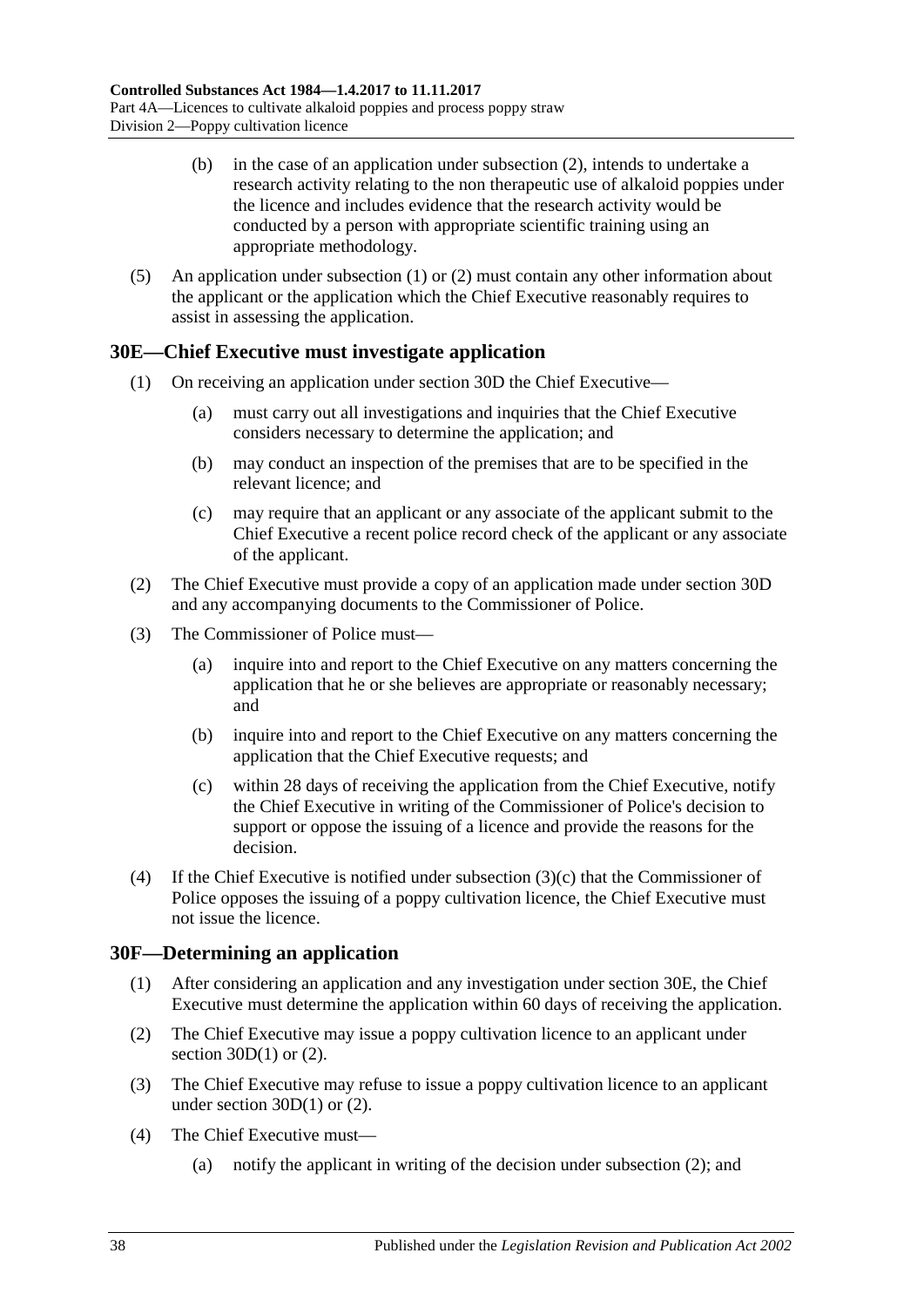(b) if the Chief Executive refuses an application under [subsection](#page-37-3) (3), provide reasons for the decision.

## **30G—Terms and conditions of a poppy cultivation licence**

- (1) A poppy cultivation licence is issued for the term, not exceeding 3 years, specified in the licence unless it is sooner suspended or cancelled.
- (2) A poppy cultivation licence relates only to the specified premises described in it.
- (3) A poppy cultivation licence is subject to the condition that the licensed grower must only employ persons that are suitable to carry out activities under the licence.
- (4) A poppy cultivation licence is subject to the condition that a licensed grower must comply with the risk management plan under the licence.
- (5) A poppy cultivation licence is subject to the prescribed terms, conditions, limitations and restrictions (if any).
- (6) A poppy cultivation licence is subject to the terms, conditions, limitations and restrictions specified in it including, but not limited to, terms, conditions, limitations and restrictions relating to the following:
	- (a) the species, subspecies or varieties of alkaloid poppy to be cultivated;
	- (b) the specified premises at which activities authorised under the licence may be carried out;
	- (c) the implementation and maintenance of satisfactory security and surveillance measures to restrict access of unauthorised persons to crops and harvested material;
	- (d) the keeping of records and other documents;
	- (e) the provision of information, records or other documents to the Chief Executive relating to—
		- (i) the activities carried out under the licence; or
		- (ii) a change in the position of director, manager, secretary or other executive position, however designated, or the structure of the business to which the licence relates; or
		- (iii) any other matter that the Chief Executive reasonably requires in relation to the licence or the licensed activity;
	- (f) the disposal of harvested material and crop residue;
	- (g) the inspection, sampling, supervision and surveillance of seed of alkaloid poppies, alkaloid poppies and poppy straw by an inspector;
	- (h) the destruction of alkaloid poppies, poppy straw and any material derived from alkaloid poppies.
- (7) A poppy cultivation licence issued under [section](#page-36-0) 30D(1) is subject to the condition that unless otherwise with the approval of the Chief Executive, the licensed grower whilst carrying out an activity under the licence must have a contract with a licensed processor for the processing of alkaloid poppies cultivated under the licence that is registered in the alkaloid poppy register.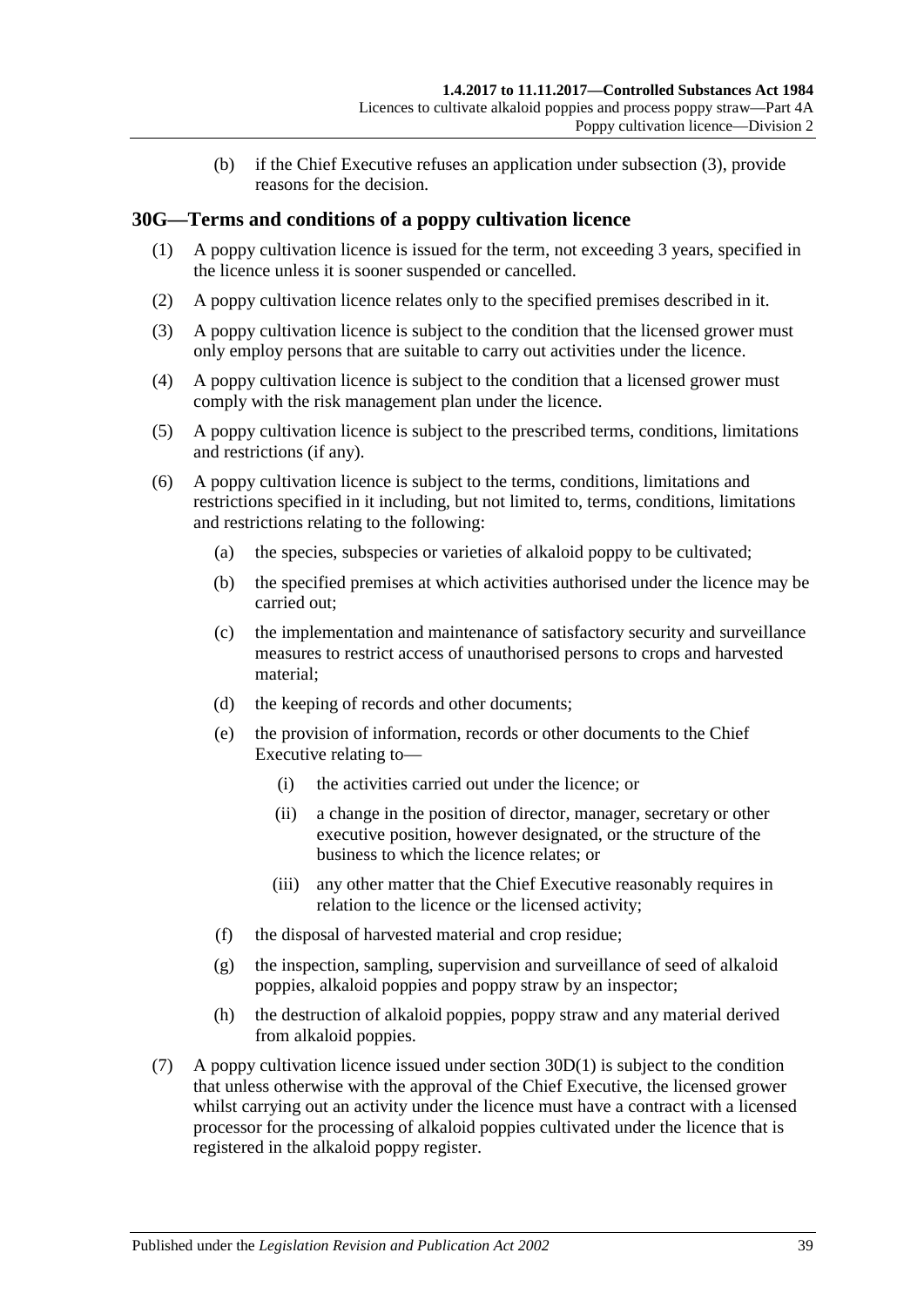## **30H—Poppy cultivation licence is not transferable**

A poppy cultivation licence is not transferable to another person.

### **30I—Employee of licensed grower authorised to undertake activities under licence**

- <span id="page-39-0"></span>(1) For the purposes of this Act, an employee of a licensed grower who holds a poppy cultivation licence for commercial purposes relating to therapeutic use, is authorised to carry out any activity under the licence involving the cultivation or possession of alkaloid poppies or the sale or supply of poppy straw to a licensed processor required of the employee in the course of his or her employment.
- <span id="page-39-1"></span>(2) For the purposes of this Act, an employee of a licensed grower who holds a poppy cultivation licence for research purposes relating to non-therapeutic use, is authorised to carry out any activity under the licence, including the following, that is required of the employee in the course of his or her employment:
	- (a) to cultivate or possess alkaloid poppies;
	- (b) to conduct measurements, analyses and extractions including extraction of alkaloids from alkaloid poppies for chemical analyses at specified premises;
	- (c) to supply alkaloid poppies or poppy straw to a licensed processor.
- (3) An employee must only undertake an activity authorised under [subsection](#page-39-0) (1) or [\(2\)](#page-39-1) in relation to his or her employment.

### **30J—Employee identification certificate issued by licensed grower**

- (1) The licensed grower must issue an employee identification certificate to each employee employed to carry out activities in the business conducted by a licensed grower under a poppy cultivation licence.
- <span id="page-39-3"></span>(2) The employee identification certificate must contain the following information:
	- (a) the employee's name;
	- (b) a clear photograph of the employee;
	- (c) the employee's date of birth;
	- (d) the expiry date of the employee identification certificate;
	- (e) the poppy cultivation licence under which the employee is authorised to carry out activities required of the employee in the course of his or her employment;
	- (f) the prescribed information (if any).

#### <span id="page-39-2"></span>**30K—Application for renewal of licence**

- (1) A licensed grower may apply to the Chief Executive for the renewal of a poppy cultivation licence.
- (2) A renewal application must be made to the Chief Executive at least 2 months before the poppy cultivation licence is due to expire.
- (3) A renewal application must—
	- (a) be in writing; and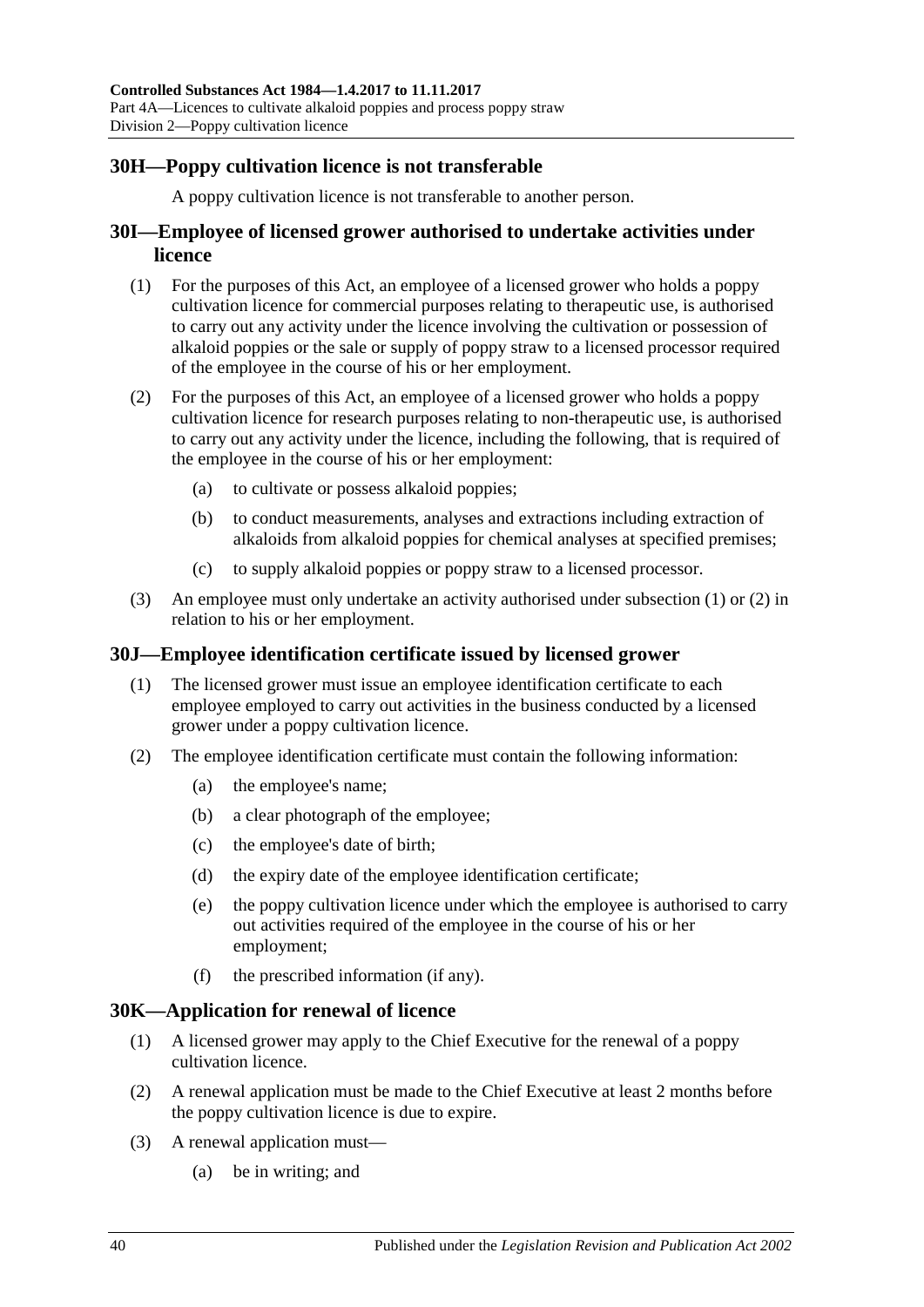- (b) be accompanied by any information relevant to whether or not the licensed grower is a fit and proper person; and
- (c) be accompanied by the current risk management plan under the poppy cultivation licence; and
- (d) be accompanied by the relevant prescribed renewal fee (if any); and
- (e) be accompanied by any other information the Chief Executive reasonably requires to assess the application; and
- (f) contain any prescribed particulars.
- (4) A poppy cultivation licence may be renewed more than once.

#### <span id="page-40-1"></span>**30L—Chief Executive must investigate renewal application**

- (1) On receipt of a renewal application under [section](#page-39-2) 30K the Chief Executive—
	- (a) must carry out any investigation or inquiry necessary to determine the renewal application; and
	- (b) may conduct an inspection of the specified premises of the poppy cultivation licence; and
	- (c) may require that an applicant or any associate of the applicant submit to the Chief Executive a recent police record check of the applicant or any associate of the applicant.
- (2) The Chief Executive must provide a copy of a renewal application made under [section](#page-39-2) 30K and any accompanying documents to the Commissioner of Police.
- (3) The Commissioner of Police must—
	- (a) inquire into and report to the Chief Executive on any matters concerning the application that the Commissioner of Police believes are appropriate or reasonably necessary; and
	- (b) inquire into and report to the Chief Executive on any matters concerning the renewal application that the Chief Executive requests; and
	- (c) within 28 days of receiving the application from the Chief Executive notify the Chief Executive in writing of the Commissioner of Police's decision to support or oppose the renewal of a licence and provide the reasons for the decision.
- <span id="page-40-0"></span>(4) If the Chief Executive is notified under [subsection](#page-40-0)  $(3)(c)$  that the Commissioner of Police opposes the renewal of a poppy cultivation licence, the Chief Executive must not renew the relevant licence.

#### **30M—Determining a renewal application**

- (1) After considering a renewal application and any investigation under [section](#page-40-1) 30L, the Chief Executive must determine the renewal application within 60 days of receiving it.
- <span id="page-40-2"></span>(2) The Chief Executive may renew a poppy cultivation licence for a period not exceeding 3 years.
- <span id="page-40-3"></span>(3) The Chief Executive may refuse to renew a poppy cultivation licence of a licensed grower.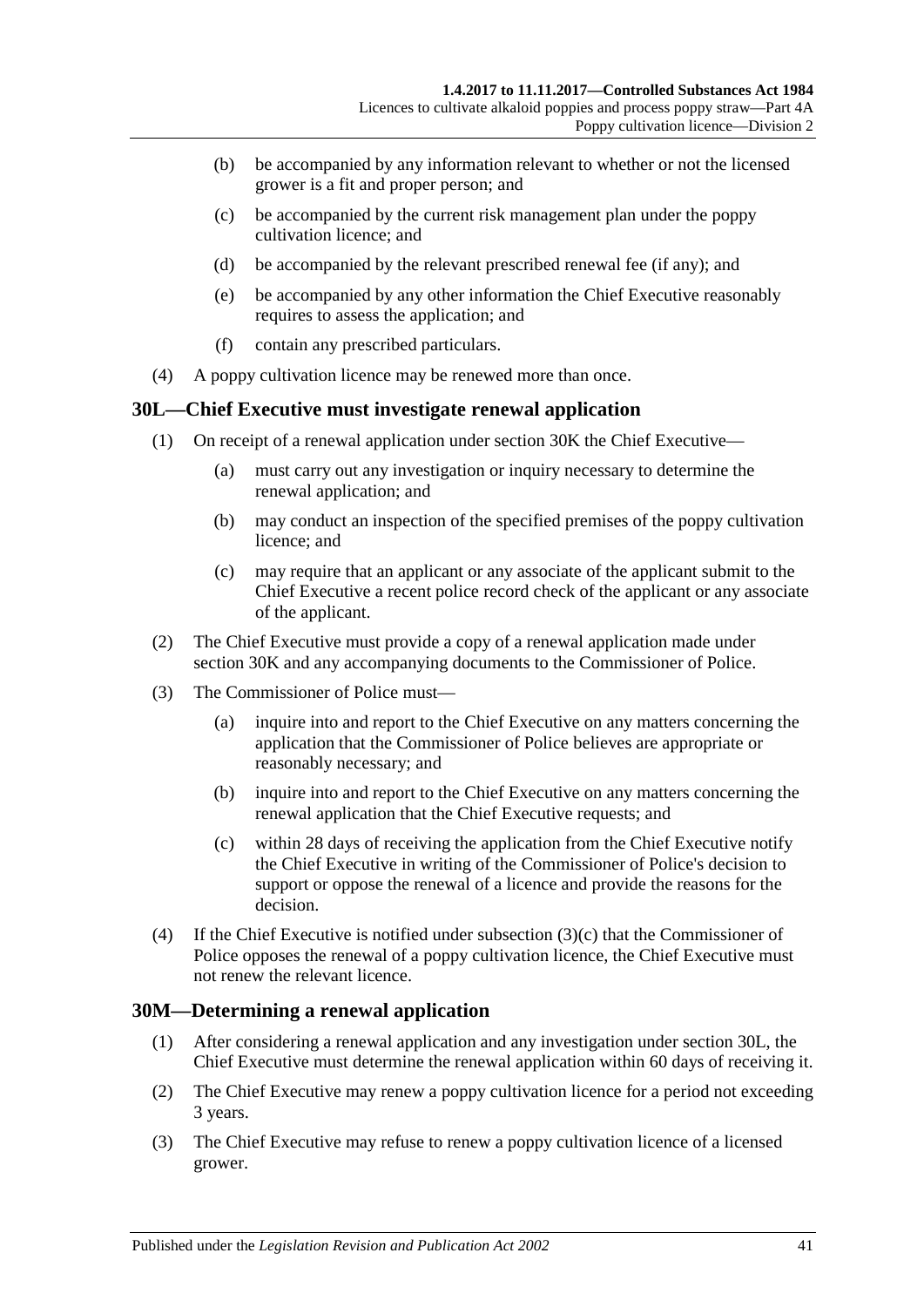- (4) A renewed poppy cultivation licence expires on the date specified by the Chief Executive, unless the licence is cancelled or suspended prior to the expiry.
- (5) The Chief Executive must—
	- (a) notify the applicant in writing of the decision under [subsection](#page-40-2) (2); and
	- (b) if the Chief Executive refuses to renew the poppy cultivation licence under [subsection](#page-40-3) (3), provide reasons for the decision.

## **Division 3—Poppy processing licence**

#### <span id="page-41-2"></span><span id="page-41-0"></span>**30N—Application for poppy processing licence**

- (1) A person may apply to the Chief Executive for a poppy processing licence which authorises a person for commercial purposes relating to therapeutic use—
	- (a) to receive poppy straw from a licensed grower or from a licensed processor or a person authorised to possess and supply alkaloid poppies in another jurisdiction; and
	- (b) to process and possess poppy straw at premises specified in the licence; and
	- (c) to transport, sell or supply poppy straw to a person who possesses a Commonwealth licence to manufacture; and
	- (d) to transport, sell or supply poppy straw if the applicant possesses a Commonwealth licence to export; and
	- (e) to transport, sell or supply poppy straw to a person who possesses a Commonwealth licence to export.
- <span id="page-41-1"></span>(2) A person may apply to the Chief Executive for a poppy processing licence which authorises a person for research purposes relating to non-therapeutic use—
	- (a) to receive or process poppy straw at premises specified in the licence; and
	- (b) to possess, transport, sell or supply poppy straw to a licensed processor.
- (3) An application under [subsection](#page-41-0) (1) or [\(2\)](#page-41-1) must—
	- (a) be in writing; and
	- (b) be accompanied by a copy of the proposed risk management plan; and
	- (c) be accompanied by the relevant prescribed application fee (if any); and
	- (d) be accompanied by any other prescribed particulars; and
	- (e) in the case of an application under [subsection](#page-41-0) (1), be accompanied by a copy of a Commonwealth licence to manufacture or a Commonwealth licence to export, as the case requires.
- (4) An application under [subsection](#page-41-0) (1) or [\(2\)](#page-41-1) must contain or be accompanied by evidence to the satisfaction of the Chief Executive that the applicant is a fit and proper person to be issued a licence and—
	- (a) in the case of an application under [subsection](#page-41-0) (1), intends to undertake a bona fide commercial activity relating to the therapeutic use of poppy straw including evidence of the commercial activity to be carried out; or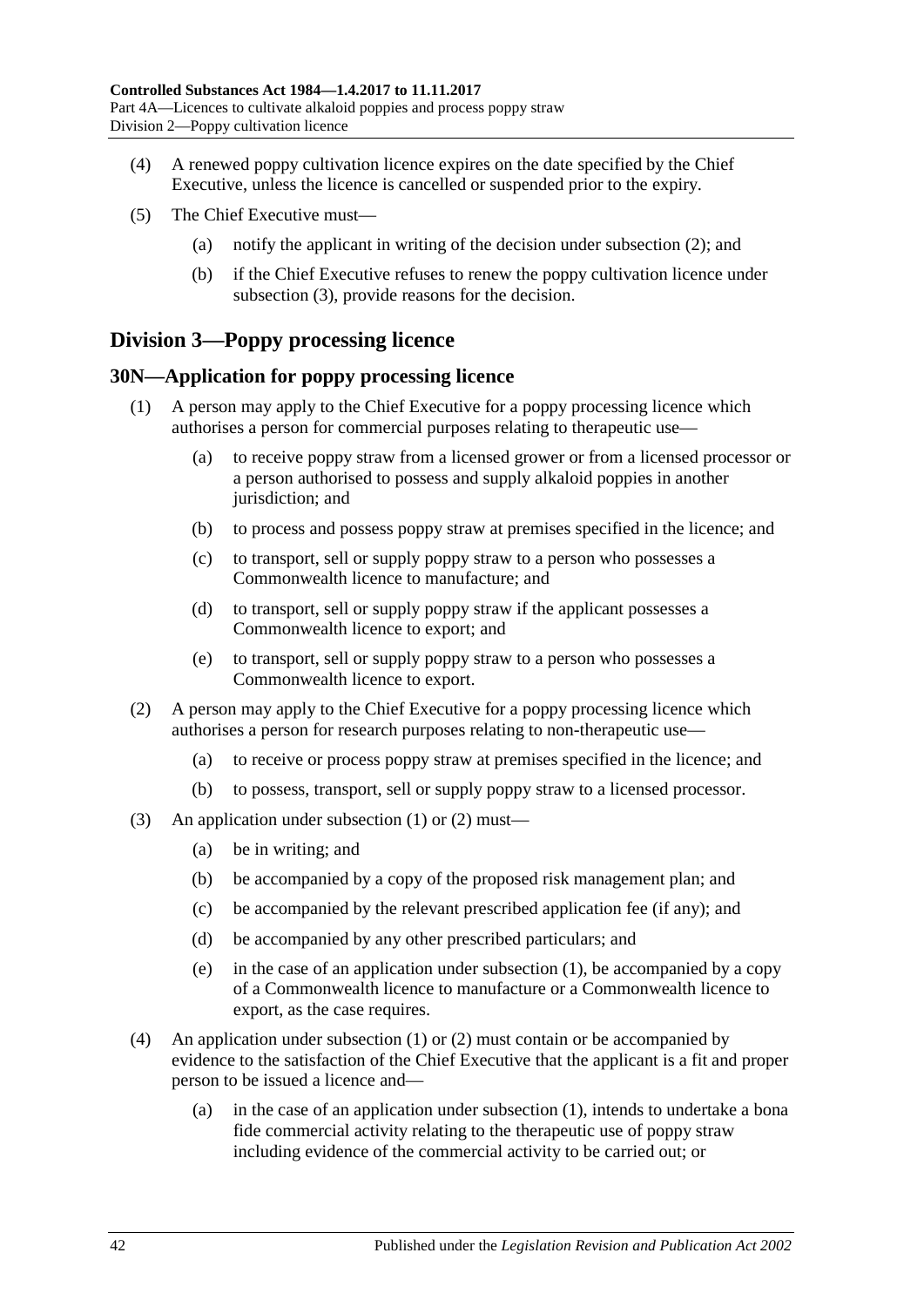- (b) in the case of an application under [subsection](#page-41-1) (2), intends to undertake a research activity relating to the non-therapeutic use of poppy straw under the licence including evidence that the research activity would be conducted by a person with appropriate scientific training using appropriate methodology.
- (5) An application under [subsection](#page-41-0) (1) or [\(2\)](#page-41-1) must contain any other information about the applicant or the application which the Chief Executive reasonably requires to assist in assessing the application.

### <span id="page-42-1"></span>**30O—Chief Executive must investigate application**

- (1) On receiving an application under [section](#page-41-2) 30N, the Chief Executive—
	- (a) must carry out all investigations and inquiries that the Chief Executive considers necessary to determine the application; and
	- (b) may conduct an inspection of the premises that are to be specified in the relevant licence; and
	- (c) may require that an applicant or any associate of the applicant submit to the Chief Executive a recent police record check of the applicant or any associate of the applicant.
- (2) The Chief Executive must provide a copy of an application made under [section](#page-41-2) 30N and any accompanying documents to the Commissioner of Police.
- (3) The Commissioner of Police must—
	- (a) inquire into and report to the Chief Executive on any matters concerning the application that the Commissioner of Police believes are appropriate or reasonably necessary; and
	- (b) inquire into and report to the Chief Executive on any matters concerning the application that the Chief Executive requests; and
	- (c) within 28 days of receiving the application from the Chief Executive, notify the Chief Executive in writing of the Commissioner of Police's decision to support or oppose the issuing of a licence and provide the reasons for the decision.
- <span id="page-42-0"></span>(4) If the Chief Executive is notified under [subsection](#page-42-0) (3)(c) that the Commissioner of Police opposes the issuing of a poppy processing licence, the Chief Executive must not issue the licence.

### **30P—Determining an application**

- (1) After considering an application and any investigation under [section](#page-42-1) 30O, the Chief Executive must determine the application within 60 days of receiving the application.
- <span id="page-42-2"></span>(2) The Chief Executive may issue a poppy processing licence to an applicant under section  $30N(1)$  or  $(2)$ .
- <span id="page-42-3"></span>(3) The Chief Executive may refuse to issue a poppy processing licence to an applicant under [section](#page-41-0)  $30N(1)$  or  $(2)$ .
- (4) The Chief Executive must—
	- (a) notify the applicant in writing of the decision under [subsection](#page-42-2) (2); and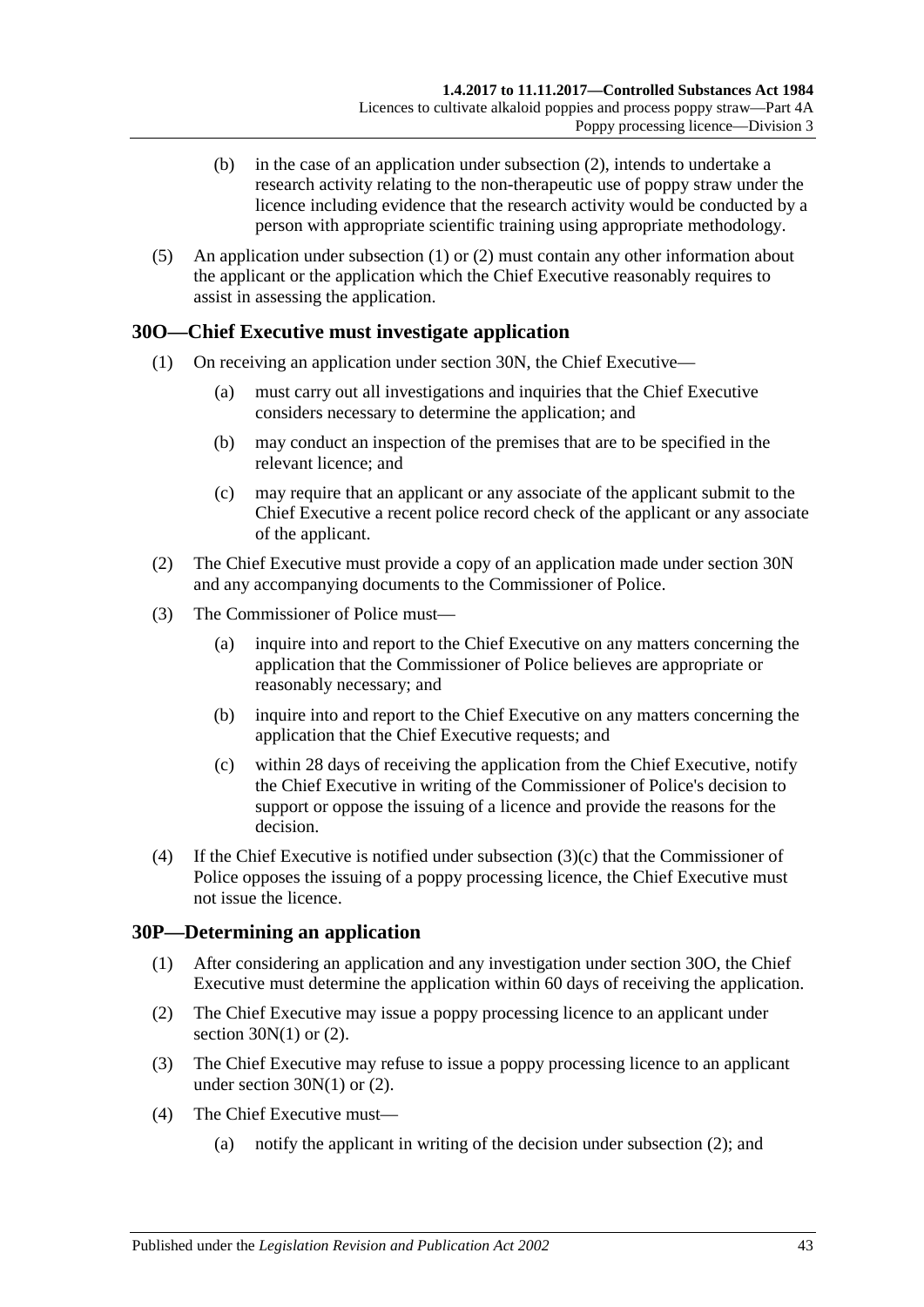(b) if the Chief Executive refuses an application under [subsection](#page-42-3) (3), provide reasons for the decision.

## **30Q—Terms and conditions of a poppy processing licence**

- (1) A poppy processing licence is issued for the term, not exceeding 12 months, specified in the licence unless it is sooner suspended or cancelled.
- (2) A poppy processing licence relates only to the premises specified in it.
- (3) A poppy processing licence must specify the maximum quantity of alkaloid poppies that may be processed by a licensed processor.
- (4) A poppy processing licence is subject to the condition that a licensed processor must comply with the risk management plan under the licence.
- (5) A poppy processing licence is subject to the condition that the licensed processor must only employ persons that are suitable to carry out activities under the licence.
- (6) A poppy processing licence is subject to the prescribed terms, conditions, limitations and restrictions (if any).
- (7) A poppy processing licence is subject to the terms, conditions, limitations and restrictions that are specified in it including, but not limited to, terms, conditions, limitations and restrictions relating to the following:
	- (a) the specified premises at which the activities authorised by the licence may be carried out;
	- (b) the implementation and maintenance of satisfactory security and surveillance measures to restrict access of unauthorised persons to poppy straw;
	- (c) the keeping of records and other documents;
	- (d) the provision of information, records or other documents to the Chief Executive relating to—
		- (i) the activities carried out under the licence; or
		- (ii) a change in the position of director, manager, secretary or other executive position, however designated, or the structure of the business to which the licence relates; or
		- (iii) any other matter that the Chief Executive reasonably requires in relation to the licence or the licensed activity;
	- (e) the disposal of poppy straw;
	- (f) the inspection, supervision and surveillance of poppy straw by an inspector.
- (8) A poppy processing licence referred to in [section](#page-41-0) 30N(1) is subject to the condition that the licensed processor must hold a current Commonwealth licence to manufacture or a current Commonwealth licence to export whilst undertaking an activity authorised by the licence.

#### **30R—Poppy processing licence is not transferable**

A poppy processing licence is not transferable to another person.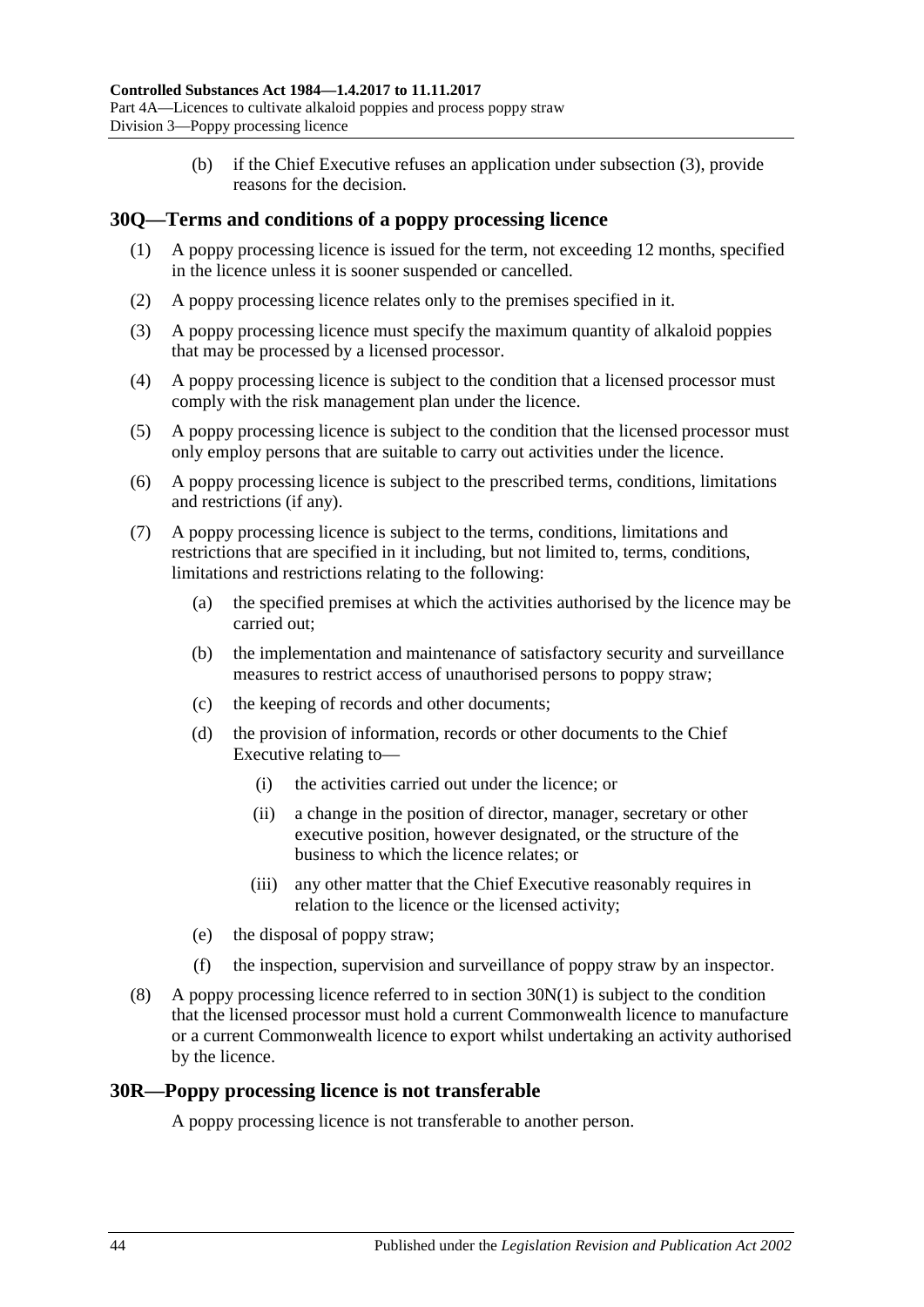## **30S—Employee of licensed processor authorised to undertake activities under licence**

- <span id="page-44-0"></span>(1) For the purposes of this Act, an employee of a licensed processor who holds a poppy processing licence for commercial purposes relating to therapeutic use, is authorised to carry out any of the following activities under the licence that is required of the employee in the course of his or her employment:
	- (a) to receive poppy straw from a licensed grower or a person authorised to possess alkaloid poppies in another jurisdiction;
	- (b) to process and possess poppy straw at specified premises;
	- (c) to transport, sell or supply poppy straw to a person who possesses a Commonwealth licence to manufacture;
	- (d) to export poppy straw if the applicant possesses a Commonwealth licence to export.
- <span id="page-44-1"></span>(2) For the purposes of this Act, an employee of a licensed processor who holds a poppy processing licence for research purposes relating to non-therapeutic use, is authorised to carry out any activity under the licence involving the processing, possession, transportation of poppy straw or the sale or supply of poppy straw to a licensed processor that is required of the employee in the course of his or her employment.
- (3) An employee must only undertake an activity authorised under [subsection](#page-44-0) (1) or [\(2\)](#page-44-1) in relation to his or her employment.

### **30T—Employee identification certificate issued by licensed processor**

- (1) The licensed processor must issue an employee identification certificate to each employee employed to carry out activities in the business conducted by a licensed processor under a poppy processing licence.
- <span id="page-44-3"></span>(2) The employee identification certificate must contain the following information:
	- (a) the employee's name;
	- (b) a clear photograph of the employee;
	- (c) the employee's date of birth;
	- (d) the expiry date of the employee identification certificate;
	- (e) the poppy processing licence under which the employee is authorised to carry out activities required of the employee in the course of his or her employment;
	- (f) the prescribed information (if any).

#### <span id="page-44-2"></span>**30U—Application for renewal of licence**

- (1) A licensed processor may apply to the Chief Executive for the renewal of a poppy processing licence.
- (2) A renewal application must be made to the Chief Executive at least 2 months before the poppy processing licence is due to expire.
- (3) A renewal application must—
	- (a) be in writing; and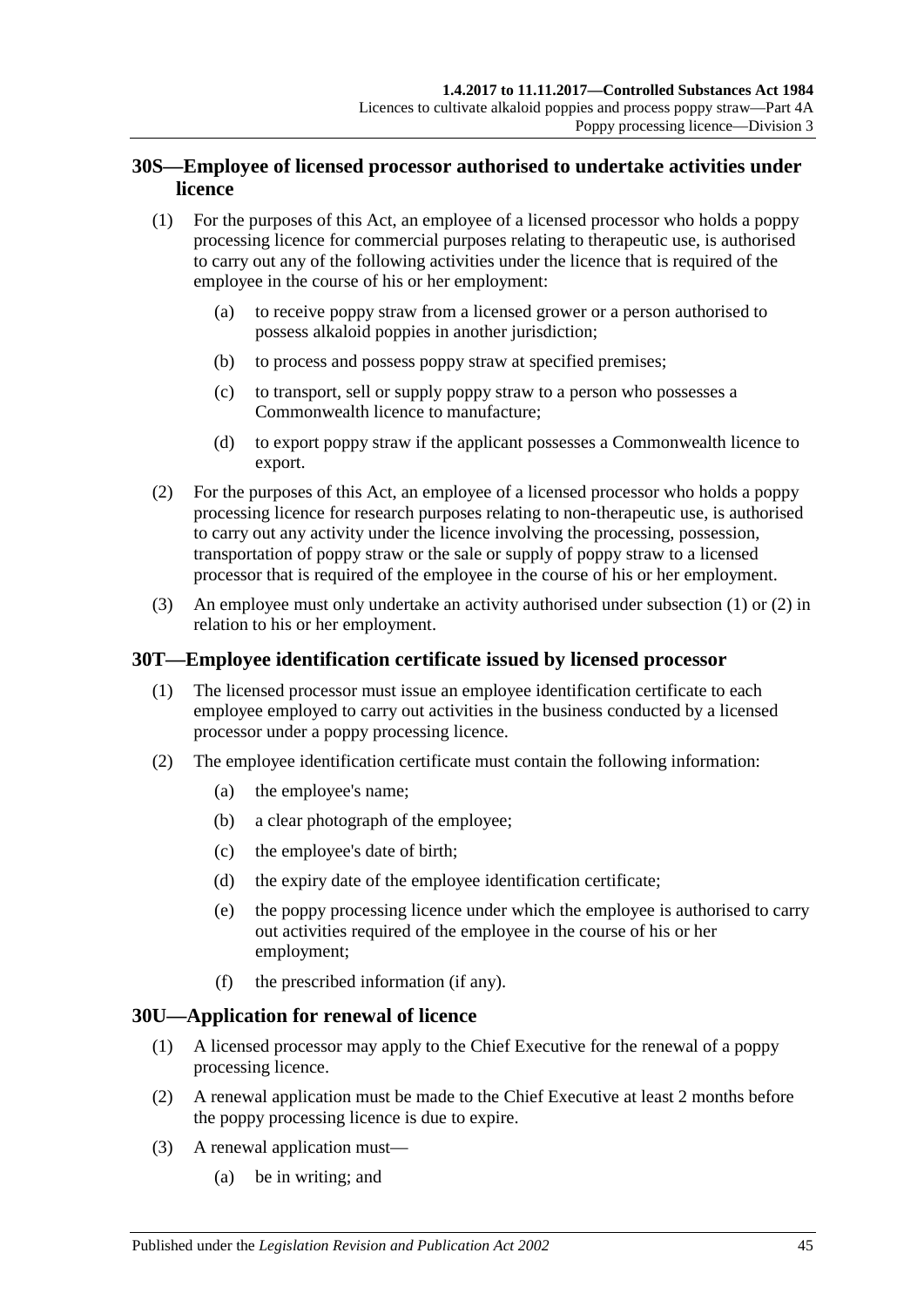- (b) be accompanied by any information relevant to whether or not the licensed processor is a fit and proper person; and
- (c) be accompanied by the current risk management plan under the poppy processing licence; and
- (d) be accompanied by a copy of the licensed processor's current Commonwealth licence to manufacture or current Commonwealth licence to export; and
- (e) be accompanied by the relevant prescribed renewal fee (if any); and
- (f) be accompanied by any other information the Chief Executive reasonably requires to assess the application; and
- (g) contain any prescribed particulars.
- (4) A poppy processing licence may be renewed more than once.

#### <span id="page-45-1"></span>**30V—Chief Executive must investigate renewal application**

- (1) On receipt of a renewal application under [section](#page-44-2) 30U, the Chief Executive—
	- (a) must carry out any investigation or inquiry necessary to determine the renewal application; and
	- (b) may conduct an inspection of the specified premises of the poppy processing licence; and
	- (c) may require that an applicant or any associate of the applicant submit to the Chief Executive a recent police record check of the applicant or any associate of the applicant.
- (2) The Chief Executive must provide a copy of a renewal application made under [section](#page-44-2) 30U and any accompanying documents to the Commissioner of Police.
- (3) The Commissioner of Police must—
	- (a) inquire into and report to the Chief Executive on any matters concerning the application that the Commissioner of Police believes are appropriate or reasonably necessary; and
	- (b) inquire into and report to the Chief Executive on any matters concerning the renewal application that the Chief Executive requests; and
	- (c) within 28 days of receiving the application from the Chief Executive, notify the Chief Executive in writing of the Commissioner of Police's decision to support or oppose the renewal of a licence and provide the reasons for the decision.
- <span id="page-45-0"></span>(4) If the Chief Executive is notified under [subsection](#page-45-0)  $(3)(c)$  that the Commissioner of Police opposes the renewal of a poppy processing licence, the Chief Executive must not renew the licence.

#### **30W—Determining a renewal application**

- (1) After considering a renewal application and any investigation under [section](#page-45-1) 30V, the Chief Executive must determine the renewal application within 60 days of receiving it.
- <span id="page-45-2"></span>(2) The Chief Executive may renew a poppy processing licence for a period not exceeding 12 months.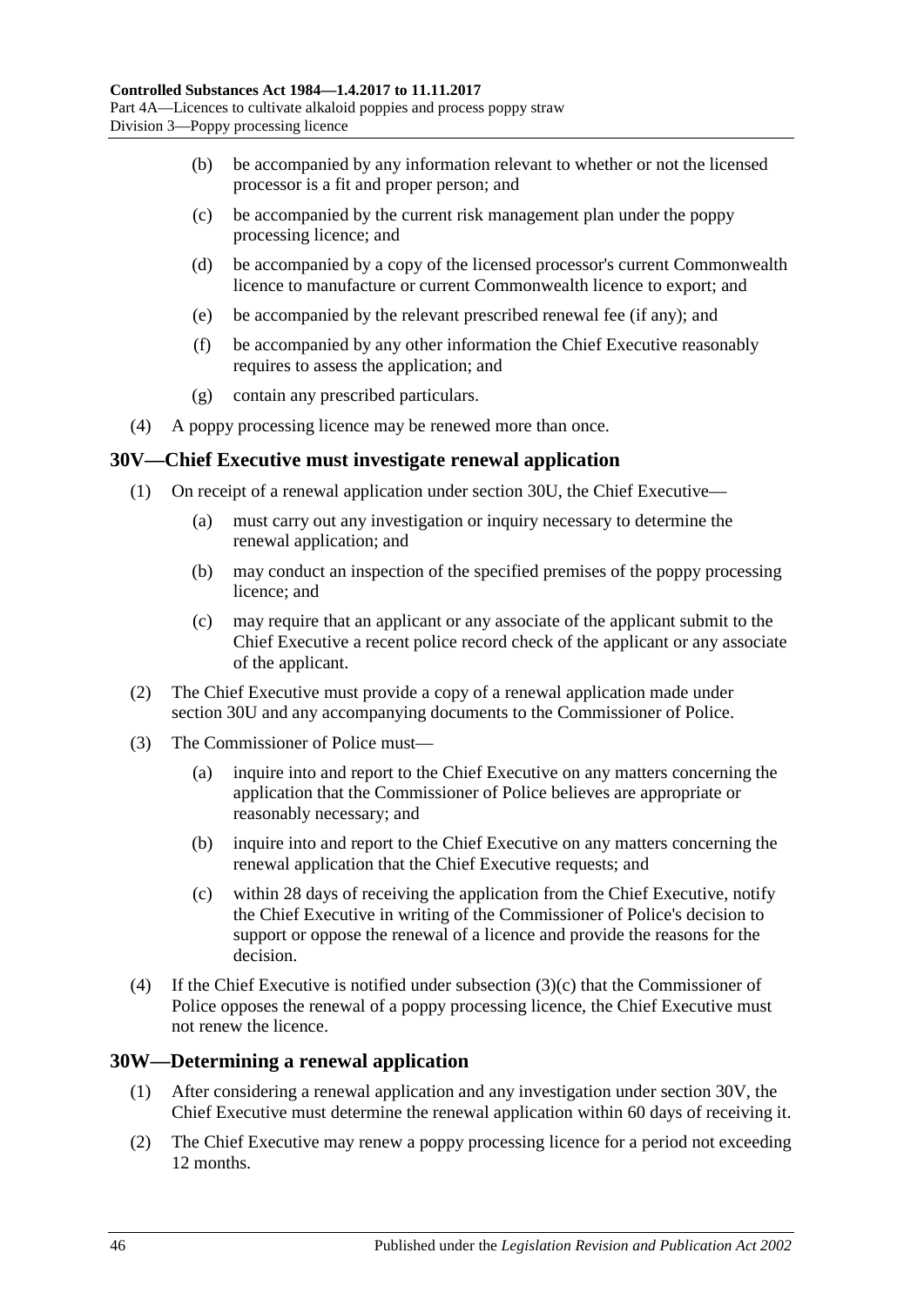- <span id="page-46-0"></span>(3) The Chief Executive may refuse to renew a poppy processing licence of a licensed processor.
- (4) A renewed poppy processing licence expires on the date specified by the Chief Executive unless the licence is cancelled or suspended prior to the expiry.
- (5) The Chief Executive must—
	- (a) notify the applicant in writing of the decision under [subsection](#page-45-2) (2); and
	- (b) if the Chief Executive refuses to renew the poppy processing licence under [subsection](#page-46-0) (3), provide reasons for the decision.

## **Division 4—General provisions applying to a poppy cultivation licence or poppy processing licence**

#### <span id="page-46-1"></span>**30X—Amendment of licences**

- <span id="page-46-3"></span>(1) The Chief Executive may—
	- (a) amend an existing term, condition, limitation or restriction to which a poppy cultivation licence or poppy processing licence is subject; or
	- (b) impose a new term, condition, limitation or restriction on the poppy cultivation licence or the poppy processing licence.
- <span id="page-46-4"></span><span id="page-46-2"></span>(2) The Chief Executive may exercise a power under [subsection](#page-46-1) (1)—
	- (a) on the application of the licensed grower or the licensed processor; or
	- (b) in the Chief Executive's discretion.
- (3) The Chief Executive must determine an application made under [subsection](#page-46-2) (2)(a) within 28 days of receiving the application.
- (4) The Chief Executive must notify the licensed grower or the licensed processor, in writing within 7 business days, if an amendment to a licence is made under [subsection](#page-46-3)  $(1)(a)$  or  $(b)$ .
- (5) An application by a licensed grower or a licensed processor made under [subsection](#page-46-2)  $(2)(a)$  must—
	- (a) be in writing; and
	- (b) be accompanied by the relevant prescribed fee (if any); and
	- (c) be accompanied by any prescribed particulars.

#### <span id="page-46-6"></span><span id="page-46-5"></span>**30Y—Suspension or cancellation of licences**

- (1) The Chief Executive, by notice in writing to the licensed grower or the licensed processor, may suspend or cancel the relevant licence if—
	- (a) the licensed grower or the licensed processor requests suspension or cancellation; or
	- (b) the licensed grower or the licensed processor has not complied with the terms, conditions, limitations or restrictions of the licence; or
	- (c) the licensed grower or the licensed processor has failed to comply with this Part or the regulations applying under this Part; or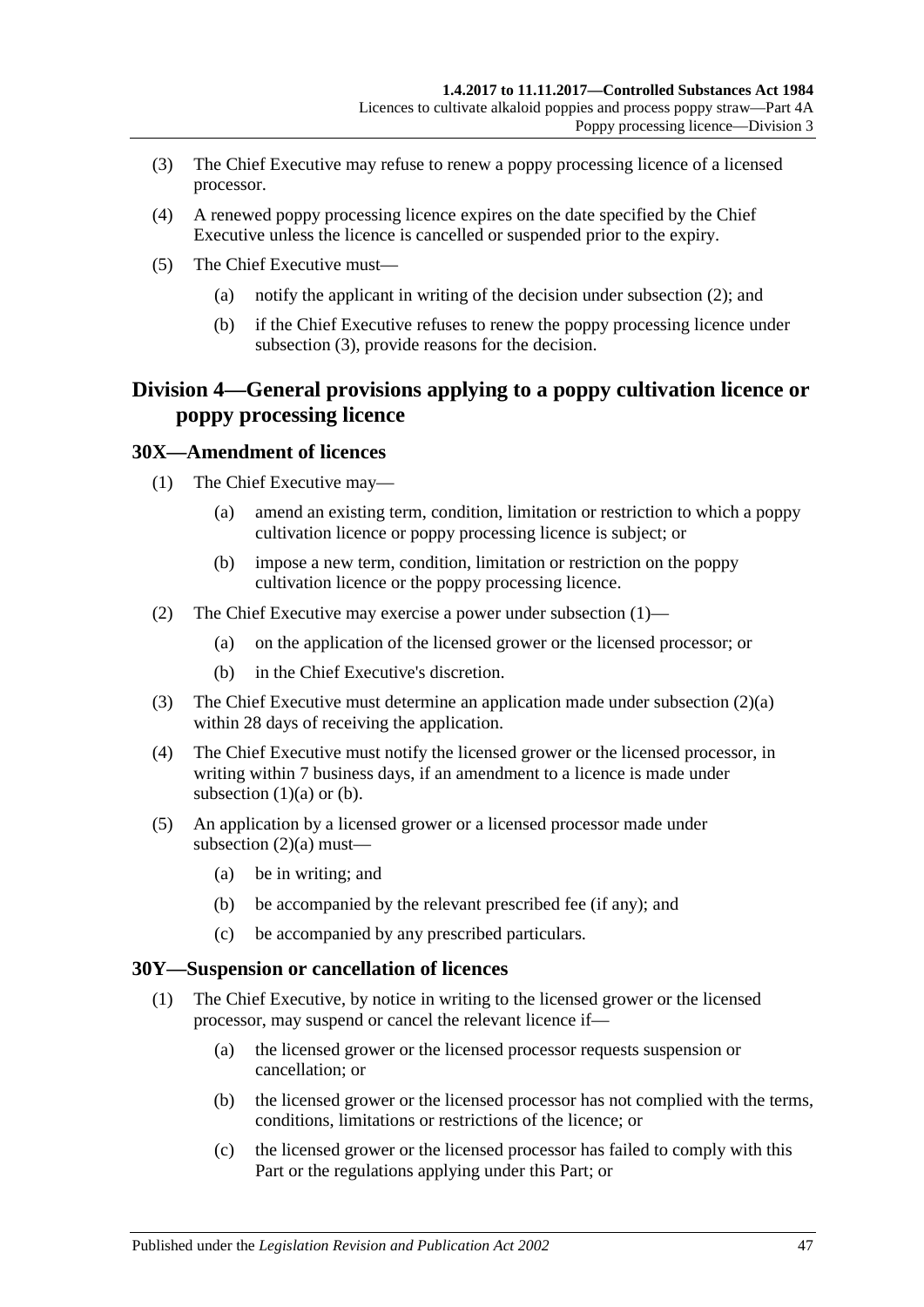- (d) the Chief Executive is satisfied that the licensed grower or the licensed processor or any associate of the licensed grower or the licensed processor is no longer a fit and proper person to be concerned with or associated with, as the case requires—
	- (i) the cultivation of alkaloid poppies; or
	- (ii) the processing of poppy straw; or
- (e) the Chief Executive is satisfied that the specified premises—
	- (i) of the licensed grower are no longer suitable for the cultivation of alkaloid poppies; or
	- (ii) of the licensed processor are no longer suitable for the processing of poppy straw; or
- (f) the Chief Executive is satisfied that the licensed grower or the licensed processor obtained the relevant licence by fraud, misrepresentation or concealment of facts; or
- (g) the Commissioner of Police requests suspension or cancellation on the basis of criminal intelligence concerning the licensed grower or the licensed processor; or
- (h) the licensed grower or the licensed processor ceases to carry on the research or commercial activity to which the relevant licence relates.
- (2) If a poppy cultivation licence or a poppy processing licence is suspended or cancelled under [subsection](#page-46-5) (1) the Chief Executive must—
	- (a) notify the Commissioner of Police regarding the suspension or cancellation; and
	- (b) in the case of a poppy cultivation licence, notify a licensed processor who has a registered contract with the licensed grower within 7 business days of the suspension or cancellation taking effect; or
	- (c) in the case of a poppy processing licence, notify the licensed grower who has a contract registered in the alkaloid poppy register with the licensed processor within 7 business days of the suspension or cancellation taking effect.
- (3) A poppy cultivation licence or a poppy processing licence ceases to have effect on the suspension or cancellation of the licence under this section.

## **Division 5—Inspection and enforcement**

### **30Z—Inspectors under this Part**

- (1) The Chief Executive, by instrument in writing, may authorise persons to be inspectors for the purposes of all or any specified provisions of this Part.
- (2) The Chief Executive may determine the terms and conditions of authorisation of any inspector.
- (3) The terms and conditions of authorisation of an inspector may contain general directions as to how the inspector's powers may be exercised.
- (4) The Chief Executive, in writing, may vary or revoke the authorisation of an inspector at any time.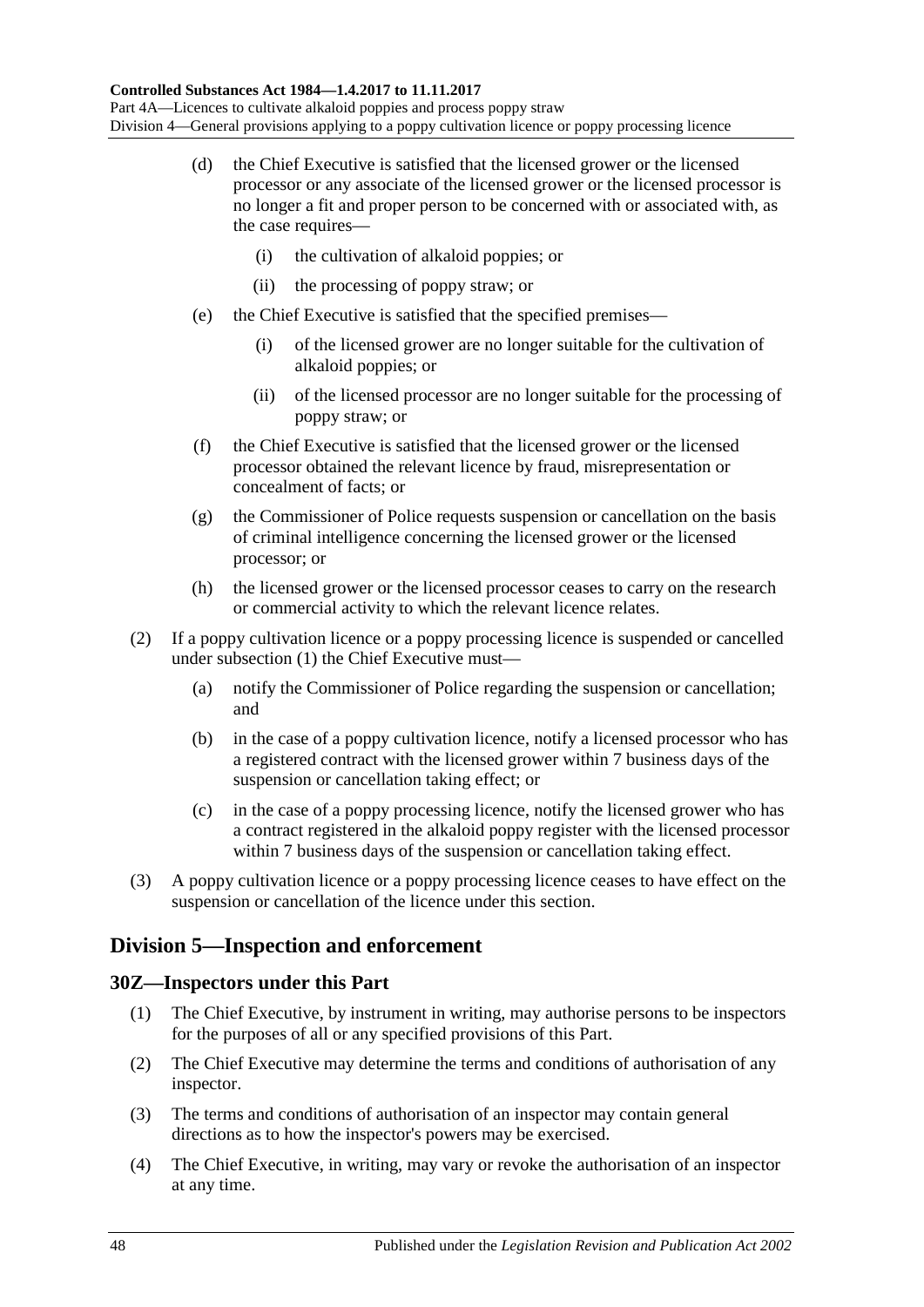### **30ZA—Identification certificate**

- (1) The Chief Executive must issue an identification certificate to each inspector (other than an inspector who is a police officer) which sets out the provisions of this Part for which the inspector is authorised to be an inspector.
- (2) In the course of performing his or her functions under this Part, an inspector must produce his or her identification certificate to any person who requests its production.
- (3) In this Part, a reference to an identification certificate in relation to an inspector who is a police officer is a reference to written evidence of the fact that he or she is a police officer.

### <span id="page-48-1"></span>**30ZB—General powers of inspector**

- (1) For the purposes of determining compliance with this Part or a licence issued under this Part, an inspector, with any assistance he or she thinks necessary, at any reasonable time may do all or any of the following:
	- (a) enter and inspect any place, other than premises used as a residence, occupied by any person who is the licensed grower or the licensed processor;
	- (b) inspect, count, examine or mark for identification any alkaloid poppy or poppy straw in the place;
	- (c) intercept, inspect and examine any vehicle or machine which an inspector reasonably believes is being used for the harvest of alkaloid poppies and transport of poppy straw;
	- (d) require a person to produce any document that the inspector reasonably requires for ascertaining whether this Part or a poppy cultivation licence or a poppy processing licence is being complied with—
		- (i) to examine the document; and
		- (ii) to make copies of it or take extracts from it; and
		- (iii) to remove the document for as long as is reasonably necessary to make copies or take extracts;
	- (e) take or remove for examination samples of or from, or specimens of, soil, any alkaloid poppy or poppy straw or any other plant or crop to determine—
		- (i) whether the alkaloid poppy or poppy straw has been cultivated or processed in accordance with the relevant licence; or
		- (ii) that its possession is in accordance with the relevant licence;
	- (f) submit any sample or specimen taken in accordance with this Part to a laboratory or place approved by the Chief Executive for examination and testing.
- <span id="page-48-0"></span>(2) An inspector must not exercise any powers under this Part if the inspector fails to produce his or her identification certificate for inspection on request by the occupier of the place or the person in charge or apparent control of the place.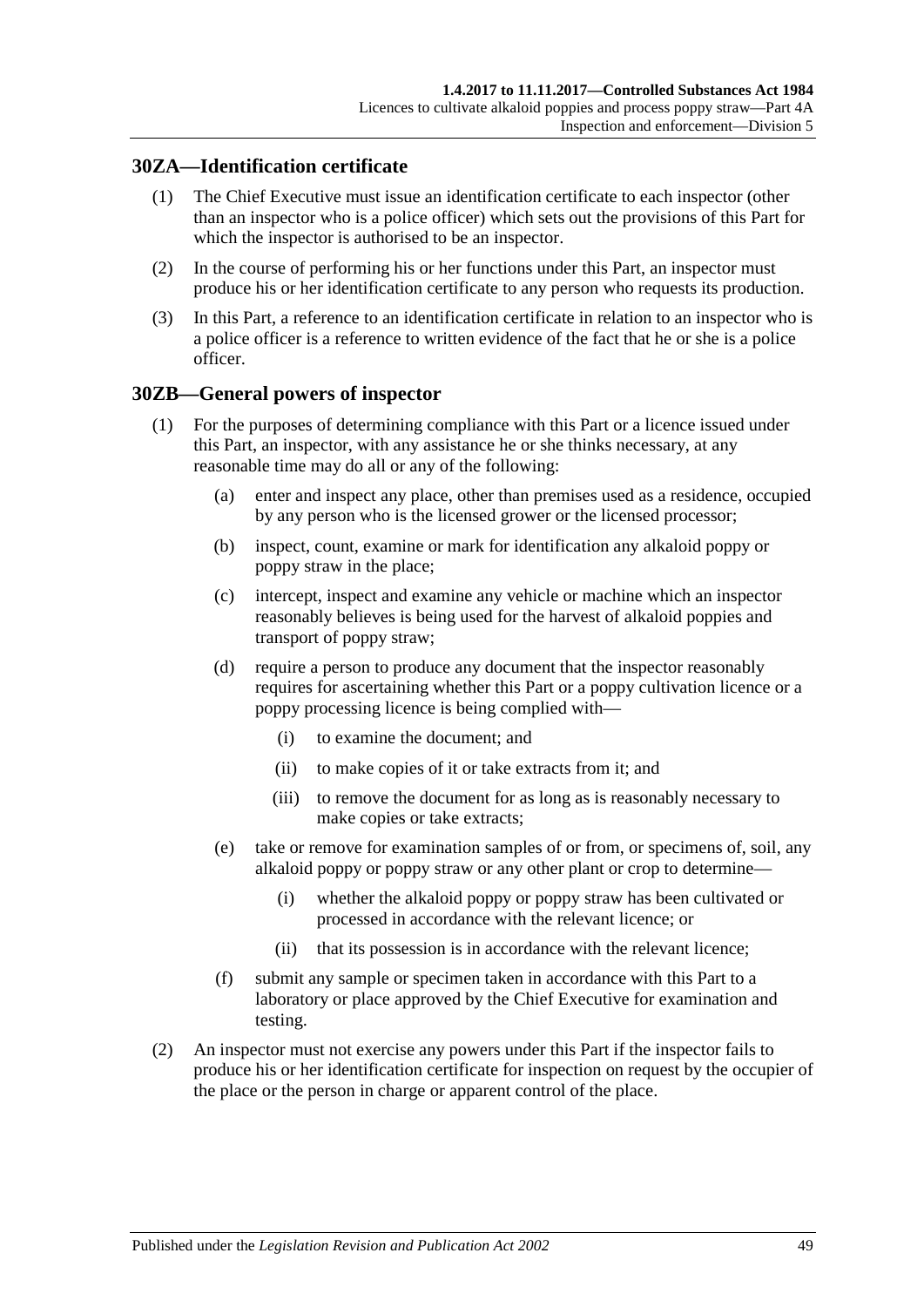## **30ZC—Procedure on seizing a document, thing or taking a sample**

- (1) Subject to [section](#page-50-0) 30ZI, if an inspector seizes a document or thing or takes a sample of, or from, a thing at the premises occupied by the licensed grower or the licensed processor, the inspector must give a detention or seizure receipt for the document or thing or sample to the licensed grower or the licensed processor from whom it was taken.
- (2) If an inspector is unable to give a detention or seizure receipt to the relevant licensed grower or licensed processor in respect of a document or thing or sample seized, the inspector must—
	- (a) leave the detention or seizure receipt with, or post it to, the licensed grower or the licensed processor that occupies the premises from which the document or thing or sample was seized; and
	- (b) if a document is seized, leave a copy of the document, if practicable, with, or post it to, the licensed grower or the licensed processor that occupies the premises from which the document was seized.
- (3) A detention or seizure receipt must—
	- (a) identify the seized document, thing or sample taken; and
	- (b) state the name of the inspector who seized the document, thing or took the sample; and
	- (c) state the reason why the document or thing was seized or the sample was taken.
- (4) If an inspector proposes to take a sample under section [30ZB\(1\)\(e\)](#page-48-0) the inspector must—
	- (a) divide the sample into 3 parts; and
	- (b) give 1 part to the licensed grower or the licensed processor, as the case requires, and retain 1 part for examination and 1 part untouched for future comparison.

### <span id="page-49-0"></span>**30ZD—Power to use electronic equipment at premises**

- (1) This section applies if—
	- (a) while acting under [section](#page-48-1) 30ZB, an inspector finds a thing at the premises that is or includes a disk, tape or other device for the storage of information; and
	- (b) there is at the premises equipment that may be used with the disk, tape or other storage device; and
	- (c) the inspector believes, on reasonable grounds, that information stored in the disk, tape or other storage device may be relevant to determine whether this Part has been contravened.
- (2) An inspector may operate or may require the licensed grower or the licensed processor or an employee of the licensed grower or the licensed processor to operate the equipment to access the information.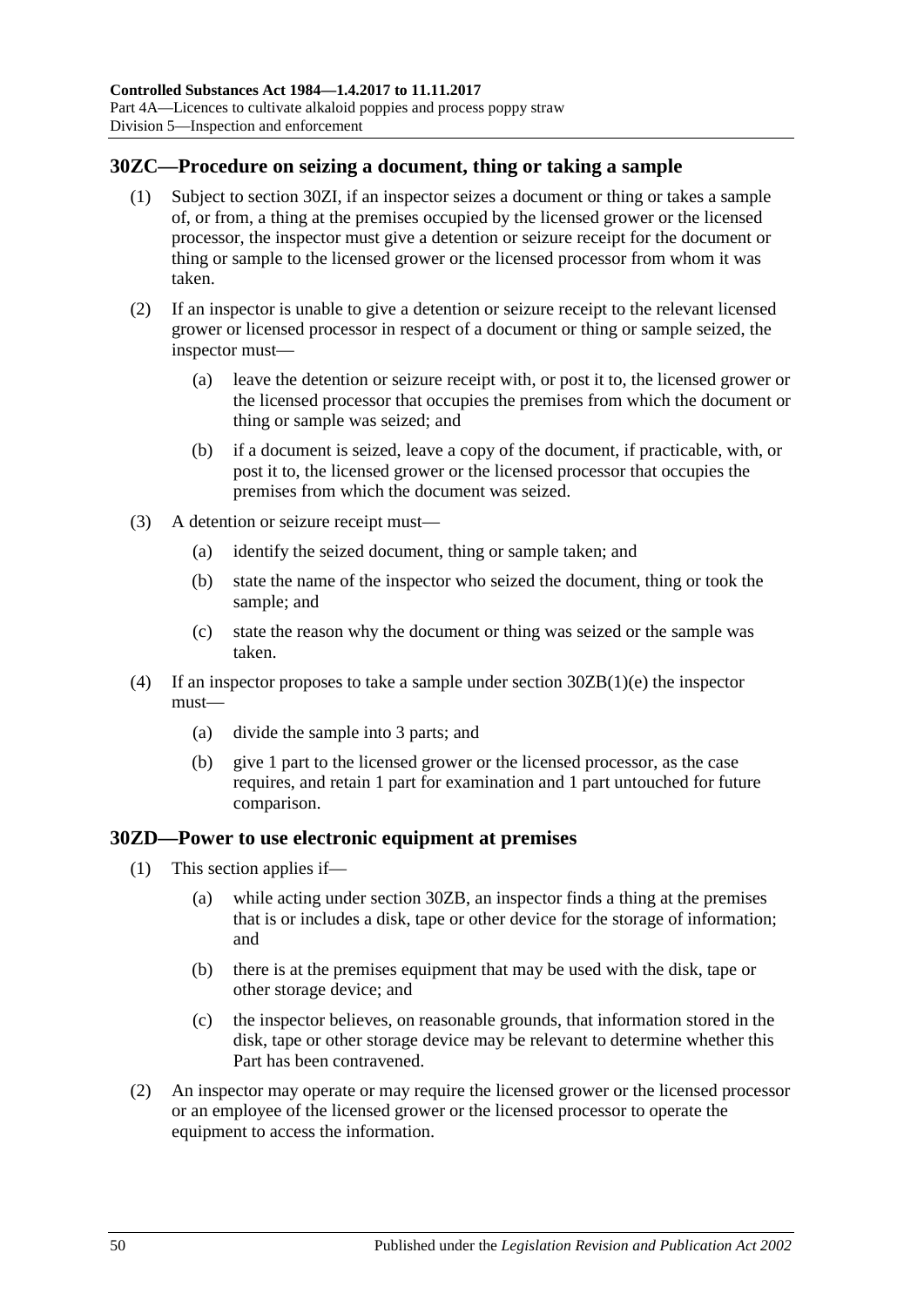(3) An inspector may require the licensed grower or the licensed processor or an employee of the licensed grower or the licensed processor to provide the inspector with any password, encryption key or other information required to operate the equipment to access the information.

## <span id="page-50-1"></span>**30ZE—Power to copy information on electronic storage devices**

If an inspector finds that a disk, tape or other storage device at the premises contains information that the inspector believes, on reasonable grounds, stores information that is relevant to determine whether this Part has been complied with, the inspector may—

- (a) put the information in a documentary form and seize the documents so produced; or
- (b) copy the information to another disk, tape or other storage device and remove that disk, tape or storage device from the premises.

## **30ZF—Inspector must not damage equipment**

An inspector must not operate equipment for a purpose set out in [section](#page-49-0) 30ZD or [section](#page-50-1) 30ZE unless the inspector believes, on reasonable grounds, that the operation can be carried out without damage to the equipment.

### **30ZG—Inspector may possess alkaloid poppies or poppy straw**

For the purposes of this Act, an inspector is authorised to have alkaloid poppies or poppy straw in his or her possession in the exercise or performance of any power, function or duty conferred on him or her by this Part or the regulations made under this Part.

### <span id="page-50-2"></span>**30ZH—Inspector has power to detain or seize alkaloid poppies or poppy straw**

An inspector may detain or seize any alkaloid poppies, poppy straw or material derived from alkaloid poppies or poppy straw and deal with it in accordance with [section](#page-50-0) 30ZI if the inspector believes on reasonable grounds that—

- (a) in the case of a poppy cultivation licence, the licensed grower has contravened this Part or the poppy cultivation licence; or
- (b) in the case of a poppy processing licence, the licensed processor has contravened this Part or the poppy processing licence; or
- (c) the relevant licence has been suspended or cancelled under this Part.

## <span id="page-50-0"></span>**30ZI—Procedure on detaining or seizing alkaloid poppies or poppy straw**

- (1) If an inspector detains or seizes any seized material under [section](#page-50-2) 30ZH, the inspector must immediately—
	- (a) make a written record of the detention or seizure; and
	- (b) give a detention or seizure receipt to the licensed grower or the licensed processor, as the case requires, that—
		- (i) identifies the seized material taken; and
		- (ii) states the name of the inspector who detained or seized the seized material; and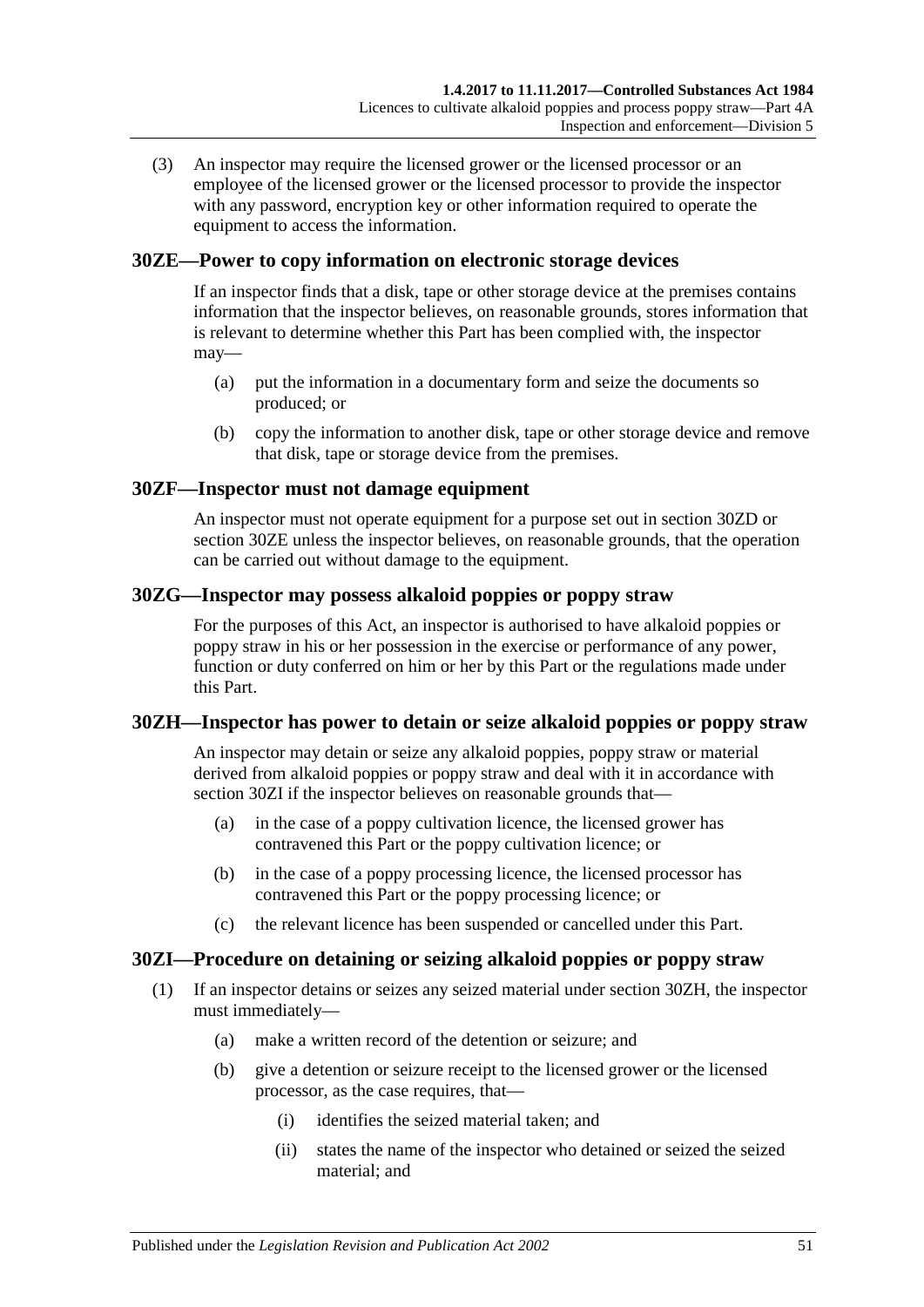- (iii) states the reasons for the detention or seizure; and
- (c) in the case of an inspector who is not a police officer, send a copy of the detention or seizure receipt to the Chief Executive; and
- (d) in the case of an inspector who is a police officer, send a copy of the detention or seizure receipt to the Commissioner of Police and the Chief Executive.
- (2) If an inspector detains or seizes any seized material under [section](#page-50-2) 30ZH, the inspector, with any assistance necessary, may take or send the seized material to a place approved by the Chief Executive for it to be examined, tested or stored.
- (3) This section does not limit or prevent the exercise of any power by a police officer to commence a proceeding in respect of compliance with this Part in relation to any seized material.

## <span id="page-51-0"></span>**30ZJ—Chief Executive has power to dispose or deal with seized alkaloid poppies or poppy straw**

- (1) This section applies if—
	- (a) the Chief Executive is satisfied on reasonable grounds that this Part has been contravened; and
	- (b) the relevant licensed grower or licensed processor has surrendered the seized material to the Chief Executive and agreed that the Chief Executive may deal with the seized material.
- (2) In dealing with seized material to which this section applies, the Chief Executive may do any of the following:
	- (a) dispose of the seized material;
	- (b) direct the licensed grower or the licensed processor (as the case requires) to dispose of the seized material;
	- (c) harvest and deal with the seized material as appropriate;
	- (d) harvest and destroy the seized material;
	- (e) enter into an agreement with the licensed grower or the licensed processor (as the case requires), or any other person, to deal with the seized material as required in all of the circumstances;
	- (f) anything reasonably necessary to ensure the security of the seized material.

### **30ZK—Retention and return of seized alkaloid poppies or poppy straw**

- (1) If an inspector seizes any seized material under [section](#page-50-2) 30ZH, subject to [section](#page-51-0) 30ZJ, the Chief Executive with any assistance necessary must—
	- (a) take reasonable steps to release or return the seized material to the licensed grower or the licensed processor from whom it was seized or its lawful owner if the reason for its detention or seizure no longer exists; or
	- (b) retain any seized material that is required for evidence in a legal proceeding in a place approved by the Chief Executive.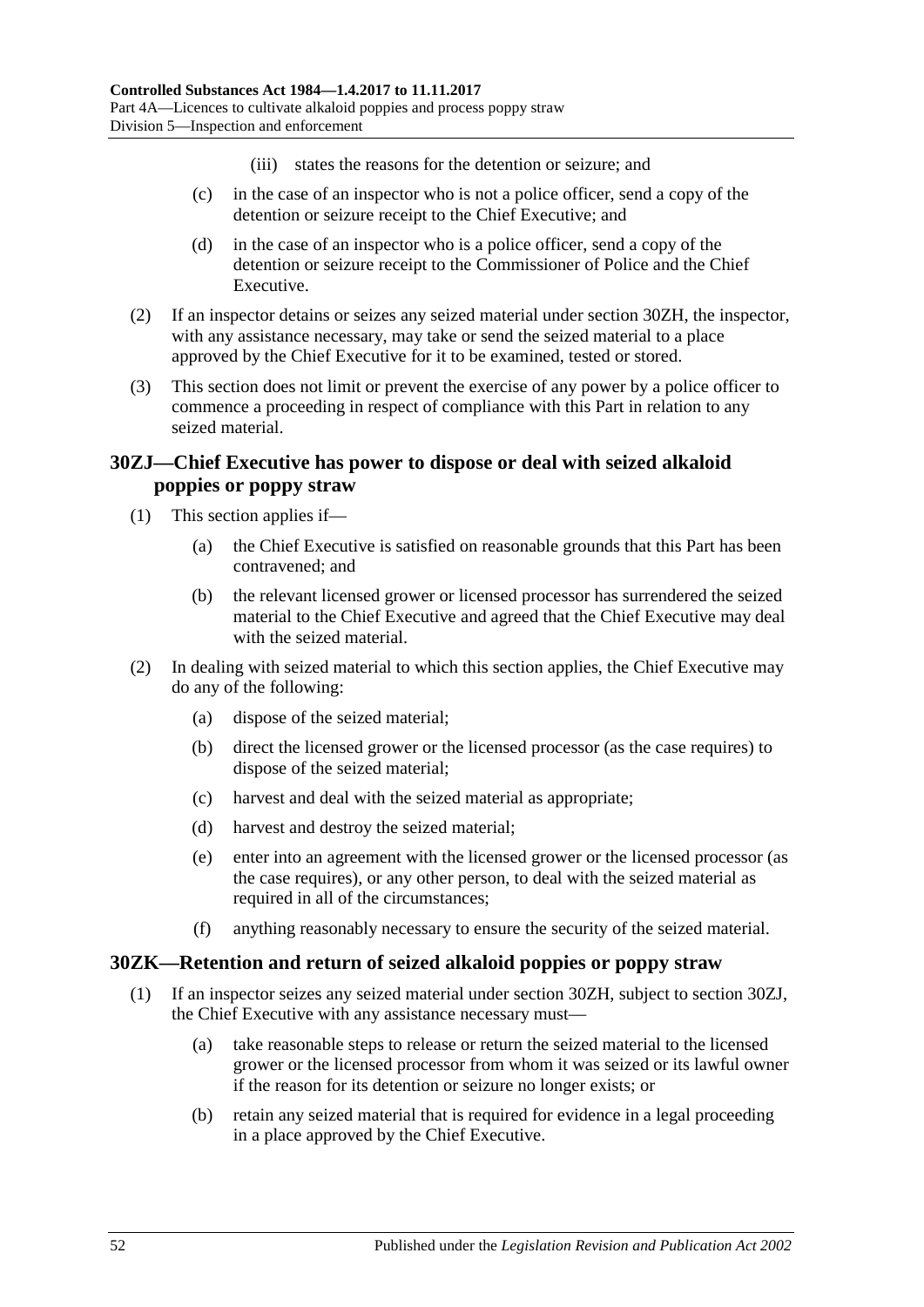- (2) If the seized material has not been returned to the licensed grower or the licensed processor from whom it was seized or its lawful owner within 3 months after it was seized, the Chief Executive must take reasonable steps to return it to that licensed grower or licensed processor or lawful owner (as the case requires) unless—
	- (a) proceedings for the purpose for which the seized material was retained have commenced within that 3 month period and those proceedings (including any appeal) have not been completed; or
	- (b) the Magistrates Court makes an order under [section](#page-52-0) 30ZL extending the period during which the seized material may be retained.

## <span id="page-52-1"></span><span id="page-52-0"></span>**30ZL—Magistrates Court may extend 3 month period**

- (1) The Chief Executive may apply to the Magistrates Court for an extension (not exceeding 3 months) of the period during which the seized material may be retained—
	- (a) within 3 months after the seized material is seized under [section](#page-50-2) 30ZH; or
	- (b) if an extension has been granted under this section, before the end of the period of the extension.
- (2) The Magistrates Court may make an order extending the period that the seized material is to be retained if satisfied that—
	- (a) the making of the order is in the interests of justice; and
	- (b) the total period of retention does not exceed 12 months; and
	- (c) retention of the seized material is necessary for the purposes of an investigation into whether a contravention of this Part has occurred.
- (3) At least 7 days prior to the hearing of an application under [subsection](#page-52-1) (1), the Chief Executive must give notice of the application to the licensed grower or the licensed processor, as the case requires, from whom the alkaloid poppies, poppy straw or material derived from alkaloid poppies or poppy straw were seized or its lawful owner described in the application.

### **30ZM—Forfeiture, harvest and destruction of alkaloid poppies or poppy straw**

- (1) The Chief Executive may apply to the Magistrates Court for a harvest and destruction order if—
	- (a) a licence holder has contravened the Act; and
	- (b) the Chief Executive has cancelled the relevant licence.
- (2) The Magistrates Court may make an order that the seized material of the licensed grower or the licensed processor, as the case requires, be forfeited to the Crown and be dealt with in accordance with a harvest and destruction order made under [subsection](#page-52-2) (3) if satisfied that—
	- (a) the relevant seized material poses a risk to public health and safety; and
	- (b) in all the circumstances it is appropriate to make a harvest and destruction order in regards to the relevant seized material.
- <span id="page-52-2"></span>(3) The Magistrates Court may make any of the following harvest and destruction orders (as the case requires):
	- (a) an order that the relevant seized material be harvested;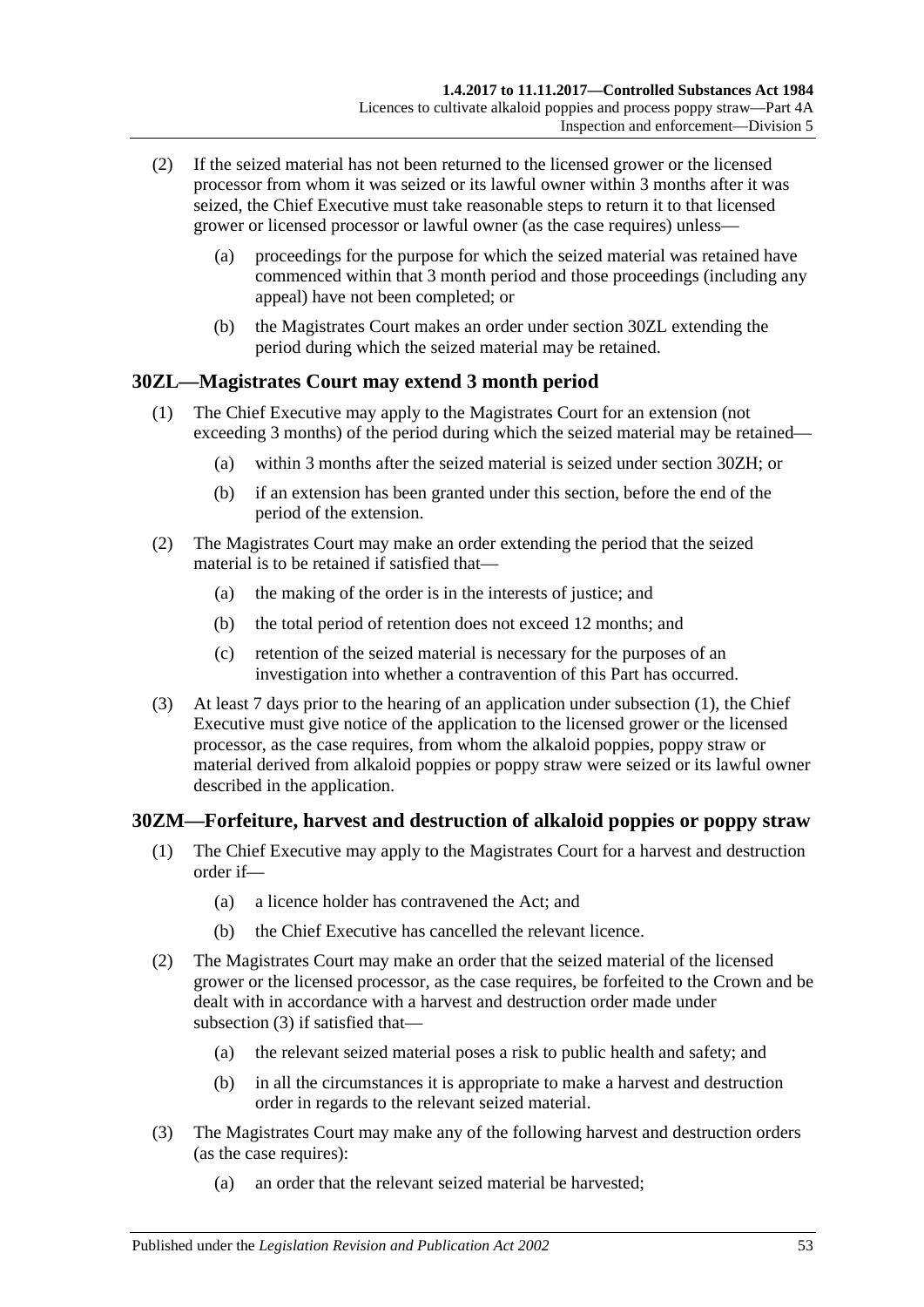- (b) an order that the relevant seized material be destroyed;
- (c) an order that the relevant seized material be harvested and destroyed.
- (4) The Magistrates Court may—
	- (a) give any direction necessary to enable the Chief Executive to carry out the harvest and destruction order; and
	- (b) authorise the Chief Executive to give any appropriate direction to harvest or destroy the seized material (as the case requires) to which the order relates.

### **30ZN—Recovery of costs**

If the Chief Executive incurs any costs in carrying out a harvest and destruction order the Chief Executive may recover those costs in any court of competent jurisdiction as a debt due to the Crown.

#### <span id="page-53-0"></span>**30ZO—Inspector may access ratepayer information**

- (1) For the purposes of exercising a power under this Part, an inspector may require a person having custody of any records relating to ratepayers (within the meaning of the *[Local Government Act](http://www.legislation.sa.gov.au/index.aspx?action=legref&type=act&legtitle=Local%20Government%20Act%201999) 1999*) to provide the inspector with—
	- (a) the name and address or other contact details of a ratepayer—
		- (i) who is a licensed grower or a licensed processor; or
		- (ii) who is an applicant for a poppy cultivation licence or a poppy processing licence; or
	- (b) the address or description of any land in respect of which the ratepayer is liable to pay rates and charges under the *[Local Government Act](http://www.legislation.sa.gov.au/index.aspx?action=legref&type=act&legtitle=Local%20Government%20Act%201999) 1999* if the ratepayer—
		- (i) is a licensed grower or a licensed processor; or
		- (ii) is an applicant for a licence under this Part.
- (2) An inspector may make a record of any information provided to the inspector under [subsection](#page-53-0)  $(1)$ .
- (3) An inspector must not be charged a fee for anything done, or required to be done, by the inspector under this section.

#### **30ZP—Protection against self-incrimination**

It is a reasonable excuse for a natural person to refuse or fail to give information or do any other thing that the person is required to do by or under this Part, if the giving of the information or the doing of that thing would tend to incriminate the person.

#### <span id="page-53-1"></span>**30ZQ—Power to issue expiation notices**

An inspector may give an expiation notice (under the *[Expiation of Offences Act](http://www.legislation.sa.gov.au/index.aspx?action=legref&type=act&legtitle=Expiation%20of%20Offences%20Act%201996) 1996*) to a person who the inspector has reason to believe has committed a prescribed offence.

#### **30ZR—Expiation fee**

The regulations may prescribe the expiation fees for prescribed offences referred to in [section](#page-53-1) 30ZQ.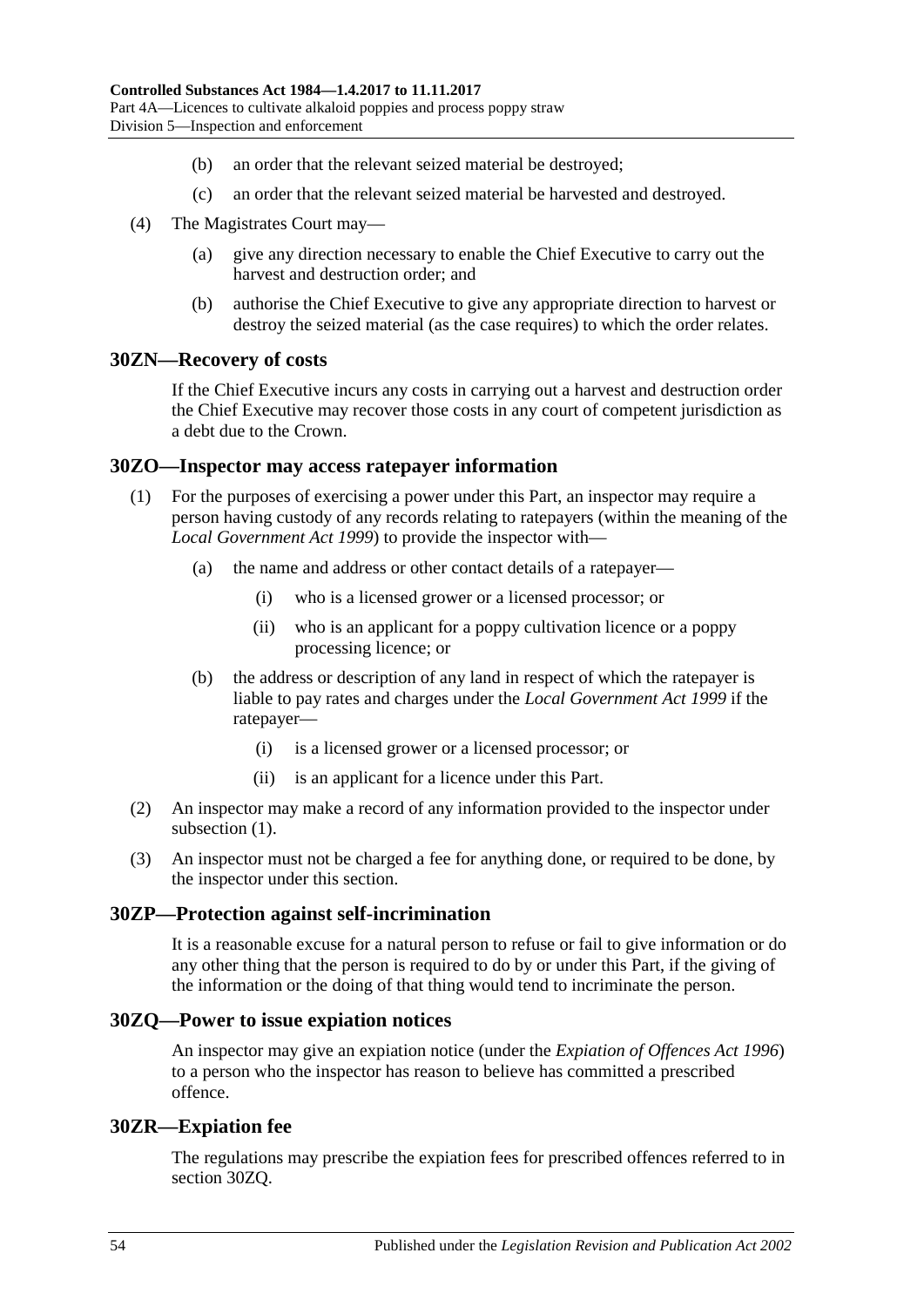## **Division 6—Offences**

#### **30ZS—Offence to fail to report the amendment or cancellation of a contract**

A licensed grower who holds a poppy cultivation licence under [section](#page-36-0) 30D(1) must report to the Chief Executive within 3 business days any amendment to a contract registered in the alkaloid poppy register that does 1 or more of the following:

- (a) amends the duration of the contract;
- (b) amends the maximum quantity of alkaloid poppies that may be cultivated under the contract;
- (c) amends the date the contract expires;
- (d) cancels the contract.

Maximum penalty: \$15 000.

#### **30ZT—Offence to fail to report amendment or cancellation**

A licensed processor must inform the Chief Executive within 10 business days if a Commonwealth licence to manufacture or a Commonwealth licence to export required for the current poppy processing licence held by the licensed processor is amended or cancelled.

Maximum penalty: \$15 000.

#### **30ZU—Offence to fail to report on any change of details of the licensed grower or the licensed processor**

<span id="page-54-1"></span>(1) A licensed grower or a licensed processor must report any specified information referred to in [subsection](#page-54-0) (2) in respect of a poppy cultivation licence or a poppy processing licence to the Chief Executive within 7 business days.

Maximum penalty: \$15 000.

- <span id="page-54-0"></span>(2) For the purposes of [subsection](#page-54-1) (1), specified information is—
	- (a) any change to the details of the licensed grower or the licensed processor that appears on the poppy cultivation licence or the poppy processing licence; or
	- (b) any associate other than those provided to the Chief Executive in the application for a poppy cultivation licence or a poppy processing licence; or
	- (c) the signing of a personal insolvency agreement or any declaration of bankruptcy that applies to the licensed grower or the licensed processor; or
	- (d) any offence that the licensed grower or the licensed processor has been found guilty of by a court in South Australia or elsewhere, after the date of the application for the poppy cultivation licence or the poppy processing licence (as the case requires) was sent to the Chief Executive; or
	- (e) any serious offence that an associate of the licensed grower or the licensed processor has been found guilty of by a court in South Australia or elsewhere, after the date of the application for the poppy cultivation licence or the poppy processing licence (as the case requires) was sent to the Chief Executive; or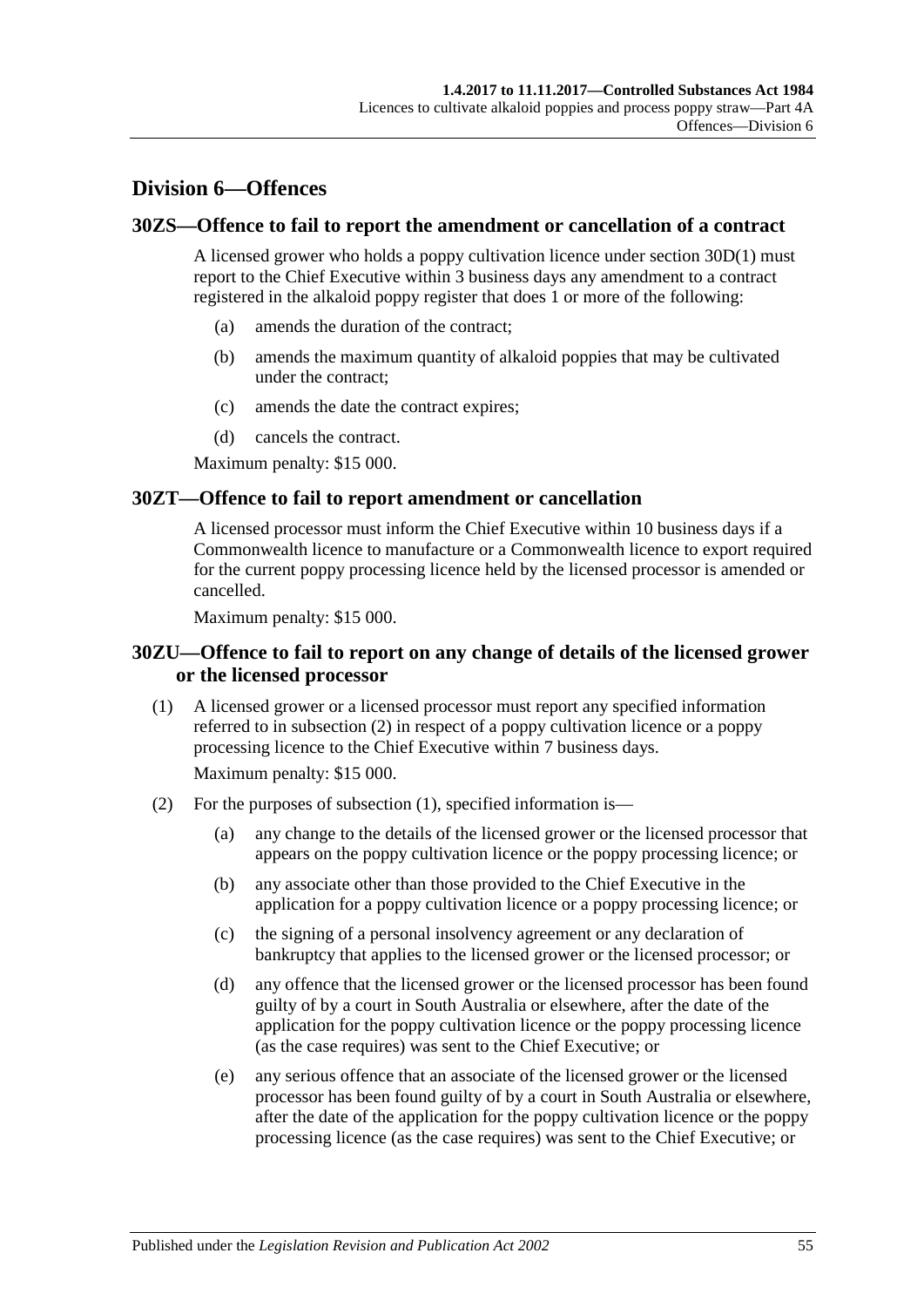- (f) any information that the name of an associate of a licensed grower or a licensed processor provided to the Chief Executive by the licensed grower or the licensed processor, in a successful application under this Part, has been changed; or
- (g) the entering by a licensed grower or a licensed processor that is not a natural person into voluntary administration, liquidation or receivership.

#### **30ZV—Offence to fail to surrender licence on suspension or cancellation**

Within 14 days of the suspension or cancellation of a poppy cultivation licence or a poppy processing licence under [section](#page-46-6) 30Y, a person must surrender to the Chief Executive—

- (a) the relevant licence; and
- (b) any related document issued to the person.

Maximum penalty: \$5 000.

#### **30ZW—Offence to contravene a licence**

(1) A licensed grower must not contravene a prescribed minor term, condition, limitation or restriction to which the poppy cultivation licence is subject.

Maximum penalty: \$5 000.

(2) A licensed grower must not contravene the terms, conditions, limitations or restrictions to which the poppy cultivation licence is subject which is not a prescribed minor term, condition, limitation or restriction.

Maximum penalty: \$15 000 or imprisonment for 12 months, or both.

- (3) A licensed processor must not contravene a prescribed minor term, condition, limitation or restriction to which the poppy processing licence is subject. Maximum penalty: \$5 000.
- (4) A licensed processor must not contravene the terms, conditions, limitations or restrictions to which the poppy processing licence is subject which is not a prescribed minor term, condition, limitation or restriction.

Maximum penalty: \$15 000 or imprisonment for 12 months, or both.

### **30ZX—Offence to fail to prohibit access to premises**

- (1) A licensed grower must not permit any other person to enter the area of land where alkaloid poppies are being cultivated unless that other person is—
	- (a) an employee of the licensed grower who is employed to undertake an activity authorised under the poppy cultivation licence; or
	- (b) a licensed processor; or
	- (c) a party to a contract registered in the alkaloid poppy register with the relevant licensed grower or an employee of the relevant licensed processor.

Maximum penalty: \$15 000.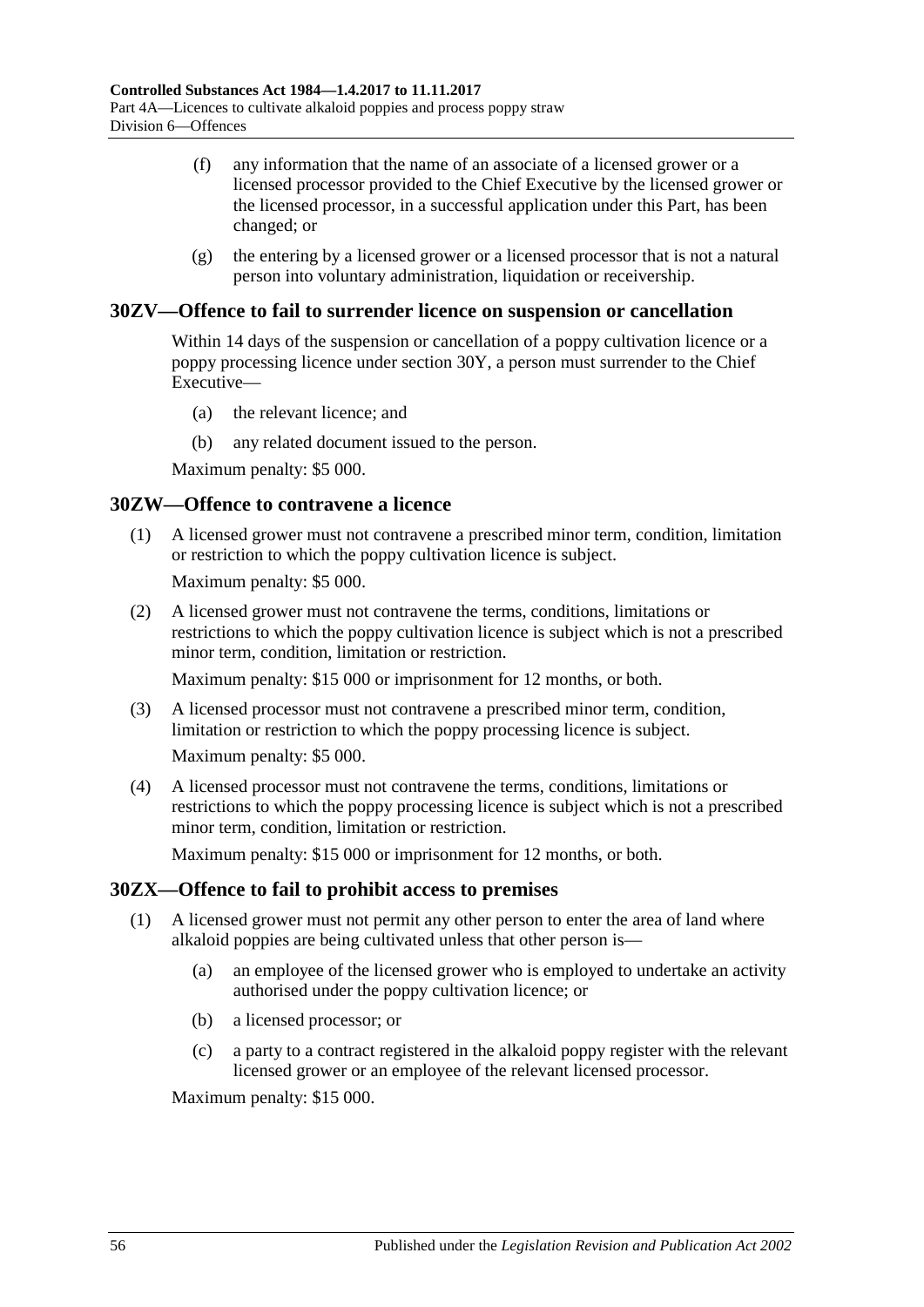- (2) A licensed processor must not permit any other person to enter the specified premises unless that other person is an employee of the licensed processor who is employed—
	- (a) to carry out an activity in the business conducted by a licensed processor under the poppy processing licence; or
	- (b) to undertake an activity authorised under the poppy processing licence.

Maximum penalty: \$15 000.

- (3) A licensed grower must not permit any other person to enter the area of land where alkaloid poppies are being cultivated unless that other person is accompanied at all times—
	- (a) by the licensed grower; or
	- (b) by an employee of the licensed grower who is employed to undertake an activity authorised under the poppy cultivation licence; or
	- (c) by an inspector.

Maximum penalty: \$15 000.

- (4) A licensed processor must not permit any other person to enter the specified premises unless the other person is accompanied at all times—
	- (a) by the licensed processor; or
	- (b) by an employee of the licensed processor who is employed to undertake an activity authorised under the poppy processing licence; or
	- (c) by an inspector.

Maximum penalty: \$15 000.

#### **30ZY—Offence to fail to carry and produce identification certificate**

(1) An employee of a licensed grower or a licensed processor who has been issued with an employee identification certificate must carry the certificate with him or her during the performance of any activity authorised under the relevant licence.

Maximum penalty: \$10 000.

(2) An employee of a licensed grower or a licensed processor must produce his or her employee identification certificate on the request of an inspector. Maximum penalty: \$10 000.

### **30ZZ—Offence to employ disqualified persons under licence**

- (1) A licensed grower must not employ a disqualified person in the business conducted under the poppy cultivation licence. Maximum penalty: \$10 000.
- (2) A licensed processor must not employ a disqualified person in the business conducted under the poppy processing licence. Maximum penalty: \$10 000.

Published under the *Legislation Revision and Publication Act 2002* 57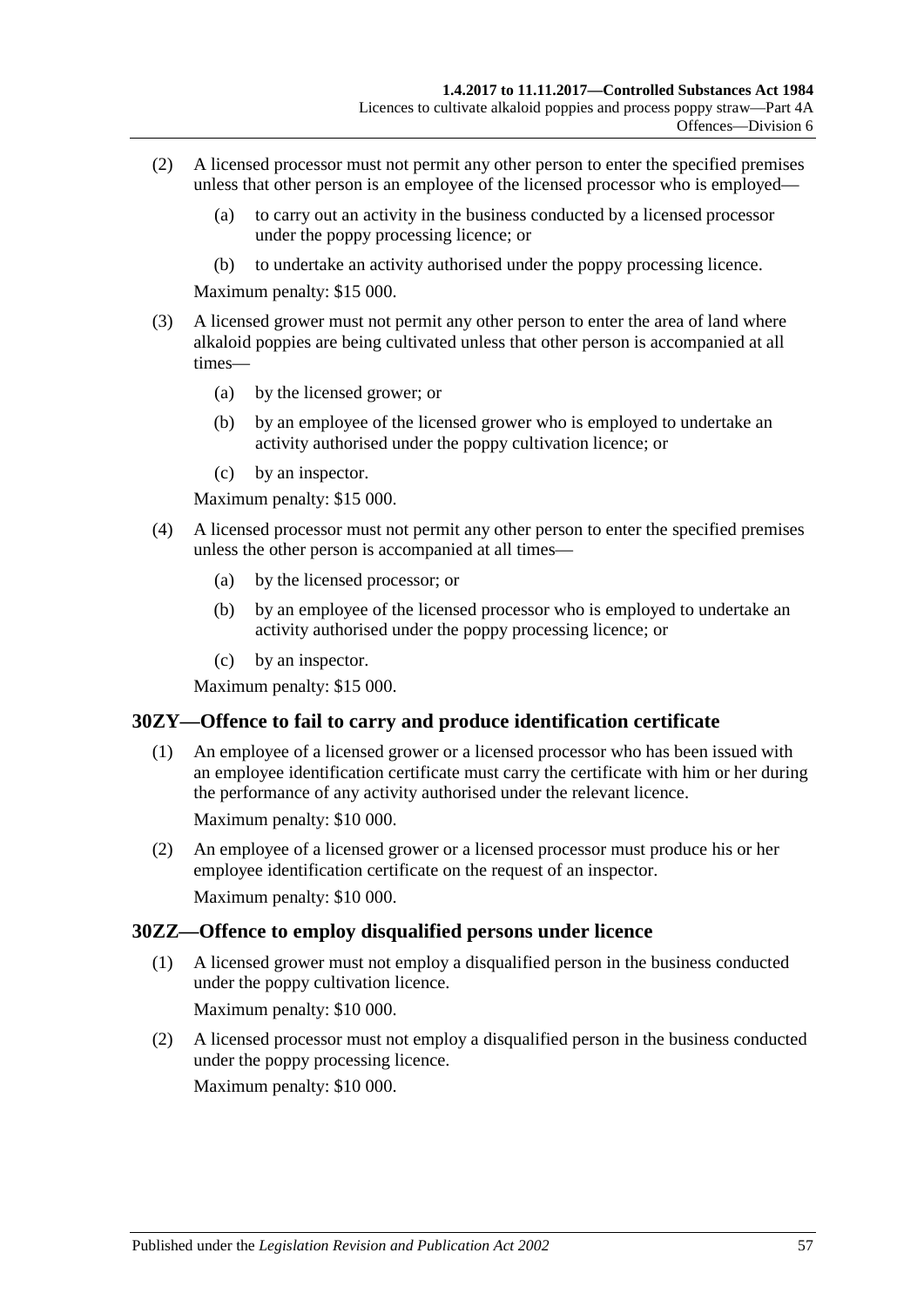## **30ZZA—Offence for disqualified person to be employed by licensed grower or licensed processor**

- (1) A disqualified person must not accept employment to carry out activities in the business conducted by a licensed grower under a poppy cultivation licence. Maximum penalty: \$10 000.
- (2) A disqualified person must not accept employment to carry out activities in the business conducted by a licensed processor under a poppy processing licence. Maximum penalty: \$10 000.

### <span id="page-57-0"></span>**30ZZB—Employee must comply with terms and conditions of licence**

(1) A licensed grower must take reasonable steps to prevent an employee of the licensed grower contravening the terms, conditions, limitations or restrictions of the poppy cultivation licence and the applicable requirements of this Part in carrying out an activity authorised by the licence.

Maximum penalty: \$10 000.

<span id="page-57-2"></span>(2) A licensed processor must take reasonable steps to prevent an employee of the licensed processor contravening the terms, conditions, limitations or restrictions of the licence and the applicable requirements of this Part in carrying out an activity authorised by the licence.

Maximum penalty: \$10 000.

<span id="page-57-1"></span>(3) A licensed grower must take reasonable steps to provide each employee of the licensed grower carrying out an activity authorised under the poppy cultivation licence with sufficient and appropriate information, instruction, training and supervision to be able to carry out that activity in accordance with the licence.

Maximum penalty: \$10 000.

- <span id="page-57-3"></span>(4) A licensed processor must take reasonable steps to provide each employee of the licensed processor carrying out an activity authorised under the poppy processing licence with sufficient and appropriate information, instruction, training and supervision to be able to carry out that activity in accordance with the licence. Maximum penalty: \$10 000.
- (5) An employee must cooperate with the licensed grower in relation to any direction given, or action taken, by the licensed grower or by any person authorised by the licensed grower, in order to comply with [subsection](#page-57-0) (1) or [\(3\).](#page-57-1)

Maximum penalty: \$10 000.

(6) An employee must cooperate with the licensed processor in relation to any direction given, or action taken, by the licensed processor or by any person authorised by the licensed processor, in order to comply with [subsection](#page-57-2) (2) or [\(4\).](#page-57-3) Maximum penalty: \$10 000.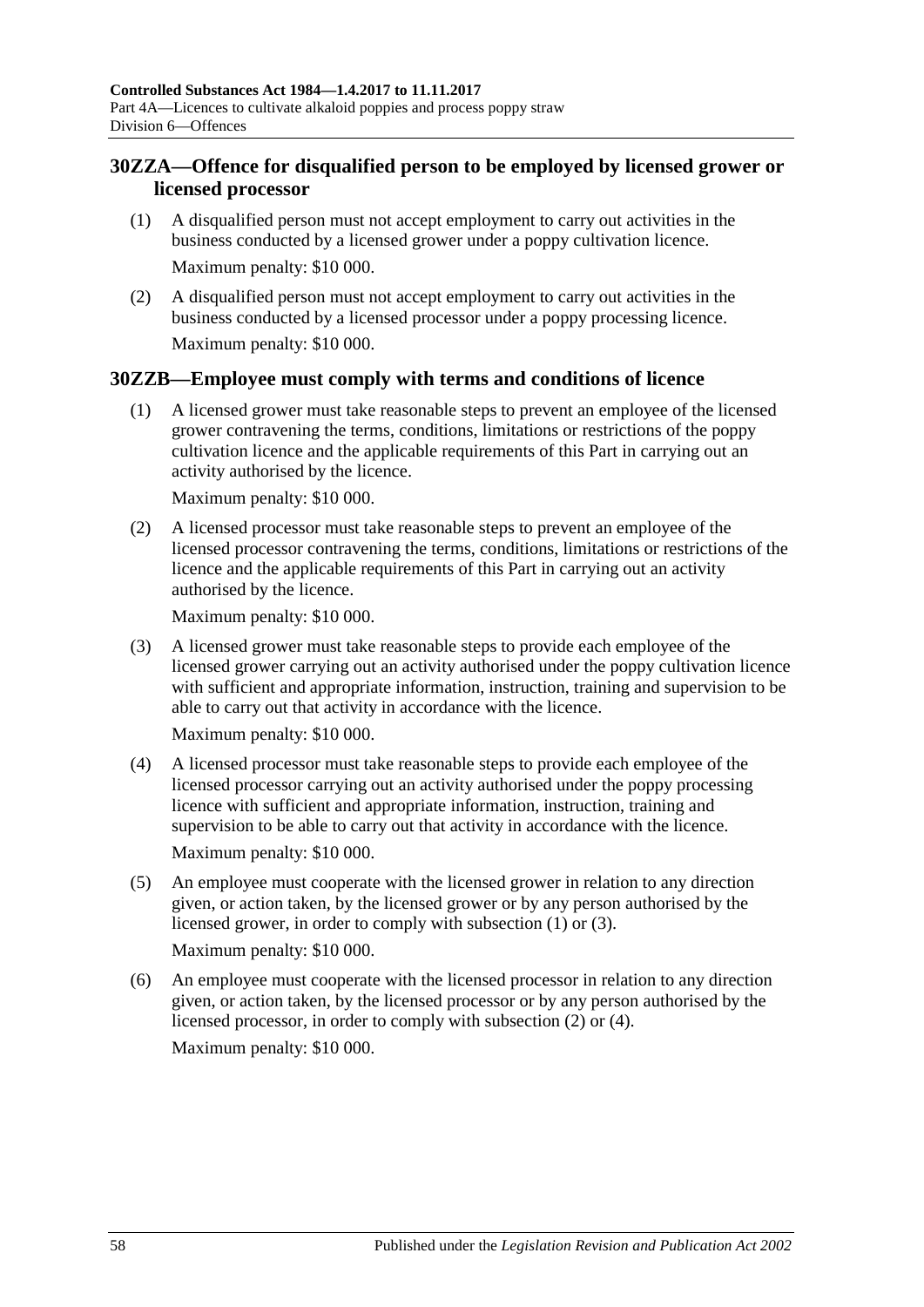## **30ZZC—Criminal liability of licensed grower or licensed processor—failure to exercise due diligence**

- <span id="page-58-0"></span>(1) If an employee of a licensed grower or a licensed processor commits an offence against this Part, the relevant licensed grower or licensed processor also commits an offence against this Part, if the licensed grower or the licensed processor failed to exercise due diligence to prevent the commission of the offence by the employee.
- (2) A licensed grower or a licensed processor referred to in [subsection](#page-58-0) (1) is liable to a penalty not exceeding the maximum penalty that applies to the offence against this Part committed by the employee.
- (3) In determining whether a licensed grower or a licensed processor failed to exercise due diligence, a court may have regard to—
	- (a) whether or not the licensed grower or the licensed processor permitted or authorised the act or omission of the employee in the course of his or her employment that constituted the offence against this Part; and
	- (b) what steps the licensed grower or the licensed processor took, or could reasonably have taken, to prevent the commission of the offence by the employee.
- (4) Without limiting any other defence available to a licensed grower or a licensed processor, the relevant licensed grower or licensed processor may rely on a defence that would be available to the employee of the licensed grower or the licensed processor if (as the case requires)—
	- (a) the employee were charged with the offence with which the licensed grower or the licensed processor is charged; and
	- (b) in doing so, the licensed grower or the licensed processor bears the same burden of proof that the employee would bear.
- (5) A licensed grower or a licensed processor may commit an offence against this Part whether or not the employee of the licensed grower or the licensed processor, as the case requires, has been prosecuted for, or found guilty of, an offence against this Part.

### **30ZZD—Offence to fail to provide an identification certificate for employees**

(1) A licensed grower must issue to each employee authorised in respect of the poppy cultivation licence an employee identification certificate that contains the information required under [section](#page-39-3) 30J(2).

Maximum penalty: \$10 000.

(2) A licensed processor must issue to each employee authorised in respect of the poppy processing licence an employee identification certificate that contains the information required under [section](#page-44-3) 30T(2).

Maximum penalty: \$10 000.

### **30ZZE—Offence to hinder or obstruct inspector**

(1) A person must not, without reasonable excuse, hinder or obstruct an inspector in the exercise of a power under this Part.

Maximum penalty: \$15 000.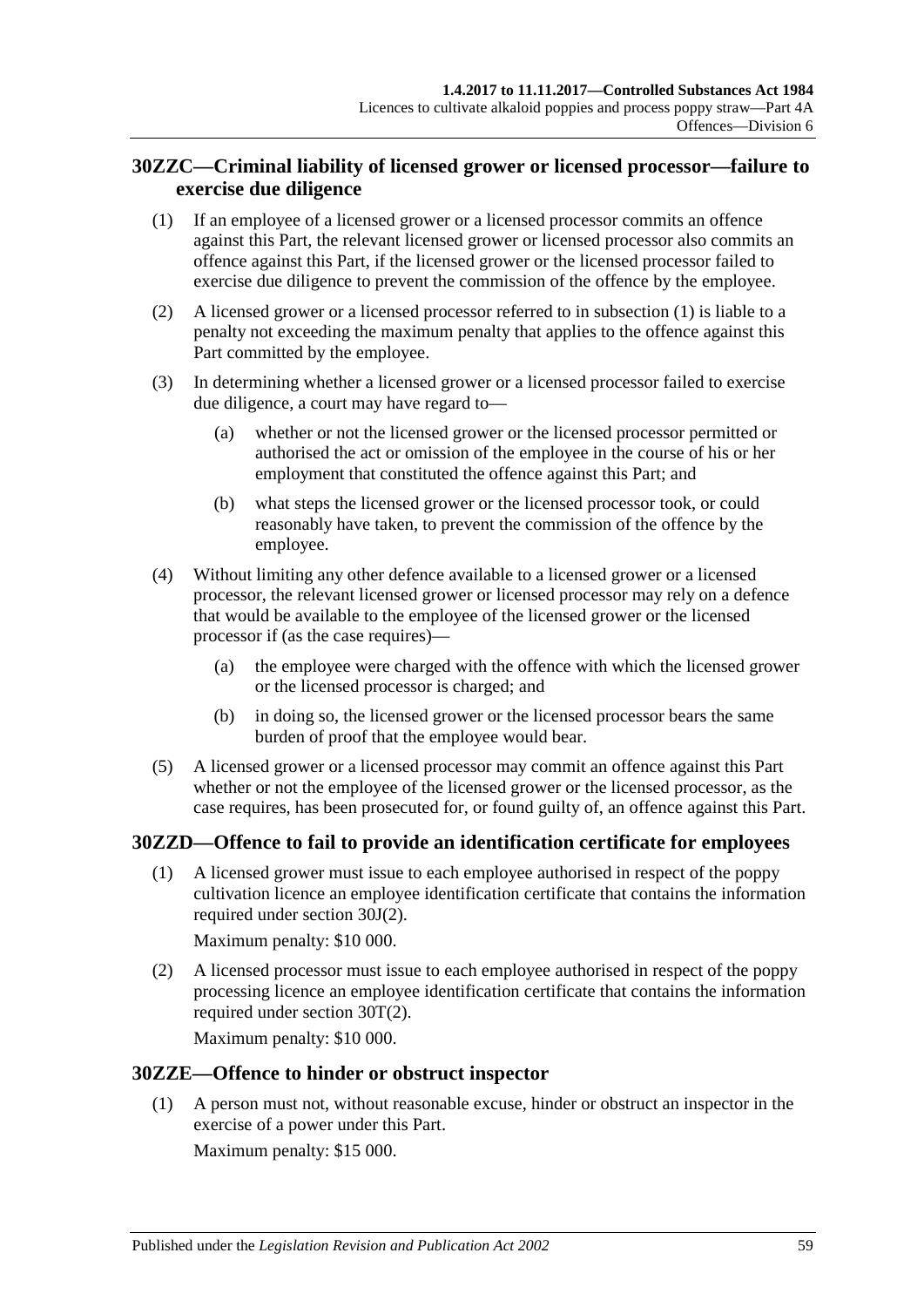(2) A person must not, without reasonable excuse, fail to comply with any direction, requirement or order of an inspector under this Part.

Maximum penalty: \$15 000.

### **30ZZF—Offence to remove detained or seized alkaloid poppies or poppy straw**

A person must not, while a detention or seizure notice remains in effect, remove the whole or any part of an alkaloid poppy, poppy straw or material derived from an alkaloid poppy or poppy straw to which the notice relates, without the authorisation of the Chief Executive or an inspector.

Maximum penalty: \$15 000.

## **Division 7—Alkaloid poppy register**

### **30ZZG—Alkaloid poppy register**

- (1) The Chief Executive must establish and maintain the alkaloid poppy register.
- (2) The alkaloid poppy register is to contain the following information in respect of each registrable contract:
	- (a) the name of each party to the contract;
	- (b) the location of the specified premises;
	- (c) the date the contract was entered into by the parties;
	- (d) any other relevant information provided by an applicant or licensed grower or licensed processor to an inspector or the Chief Executive;
	- (e) the details of the relevant poppy cultivation licence or poppy processing licence;
	- (f) any relevant information collected or received by an inspector to determine the compliance of a licensed grower or a licensed processor with this Part;
	- (g) any other prescribed information.

### <span id="page-59-0"></span>**30ZZH—Request to register a contract**

- (1) The Chief Executive, if requested to do so by a licensed grower, may register a contract between the licensed grower and a licensed processor in the alkaloid poppy register if the contract—
	- (a) is a valid contract; and
	- (b) includes details of the specified premises and area of land where it is proposed to cultivate alkaloid poppies; and
	- (c) specifies the period of the contract; and
	- (d) includes any other prescribed particulars (if any).
- <span id="page-59-2"></span><span id="page-59-1"></span>(2) If a licensed grower makes a request under [subsection](#page-59-0) (1), the Chief Executive must, within 7 days—
	- (a) register the contract; or
	- (b) refuse to register the contract.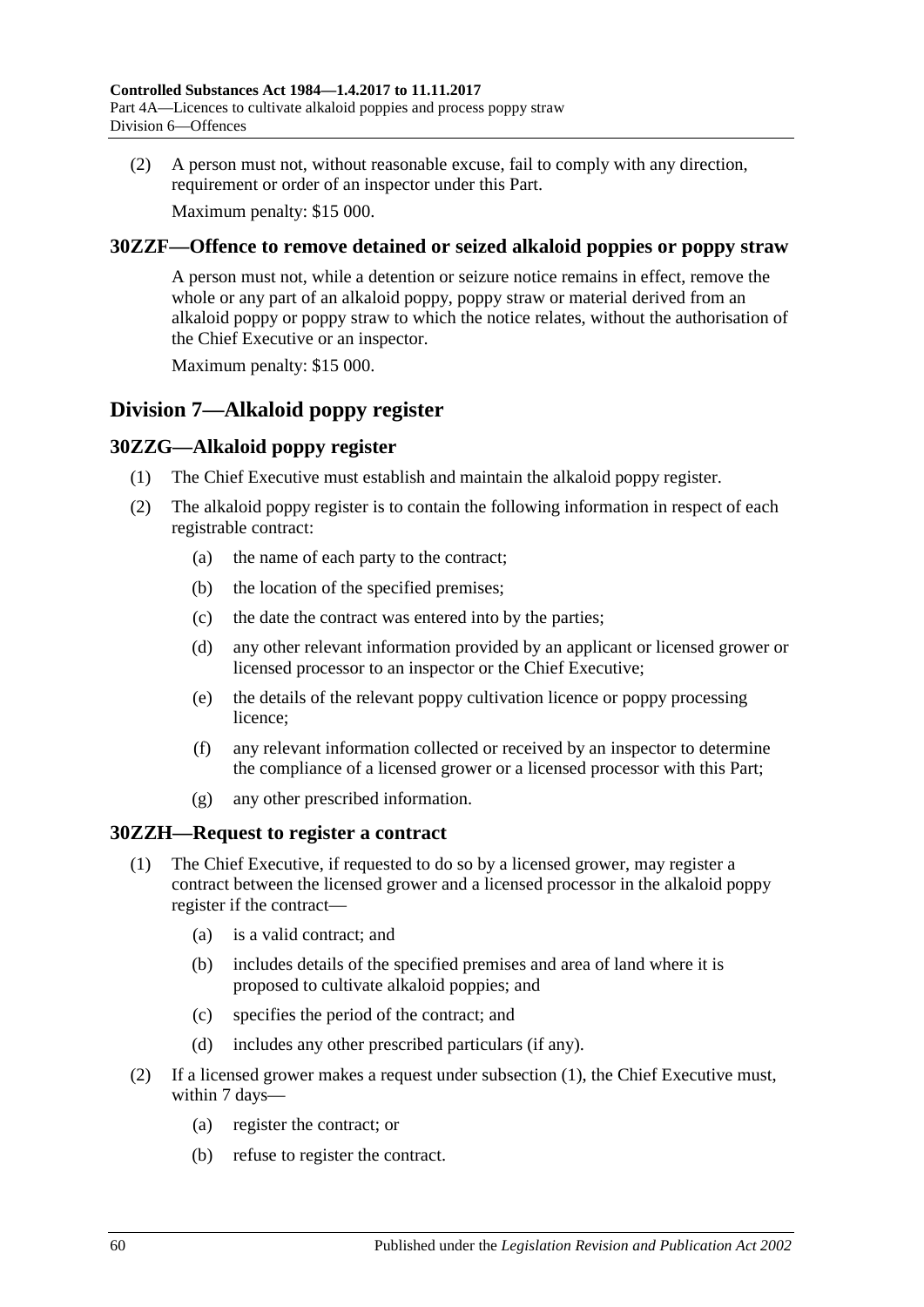- (3) On making a decision under [subsection](#page-59-1) (2) the Chief Executive must—
	- (a) notify the licensed grower and the licensed processor who are the parties to the contract of that decision; and
	- (b) provide reasons for the decision if the decision was a refusal under [subsection](#page-59-2)  $(2)(b)$ .

#### **30ZZI—Access to the alkaloid poppy register restricted**

- (1) The Chief Executive must ensure that the alkaloid poppy register, or any part of the alkaloid poppy register, is only accessed by a prescribed person, or class of prescribed person, who is authorised to do so by the Chief Executive.
- (2) The Chief Executive must ensure that personal information in the alkaloid poppy register is only disclosed in accordance with this Act.

#### **30ZZJ—Person with access to alkaloid poppy register not to disclose personal information from it**

- (1) Unless a disclosure is authorised under this section, a person authorised to have access to the alkaloid poppy register or any part of the alkaloid poppy register must not disclose to any person the following information in the alkaloid poppy register:
	- (a) any personal information;
	- (b) the location of specified premises;
	- (c) commercial in confidence information.

Maximum penalty: \$15 000 or imprisonment for 12 months, or both.

- (2) The Chief Executive or a person authorised to have access to the alkaloid poppy register or any part of the alkaloid poppy register may disclose personal information in the alkaloid poppy register to a Department or public statutory authority—
	- (a) for the purpose of law enforcement; or
	- (b) as required by or under any Act or law; or
	- (c) if the Chief Executive or a person authorised to have access to the alkaloid poppy register believes on reasonable grounds that to do so is necessary to enable the proper administration of the Act.

#### **30ZZK—Delegation**

- (1) The Chief Executive may, by instrument in writing, delegate a power or function under this Part—
	- (a) to a particular person; or
	- (b) to the person for the time being performing particular duties or holding or acting in a specified position.
- (2) A power or function delegated under this section may, if the instrument of delegation so provides, be further delegated.
- (3) A delegation—
	- (a) may be absolute or conditional; and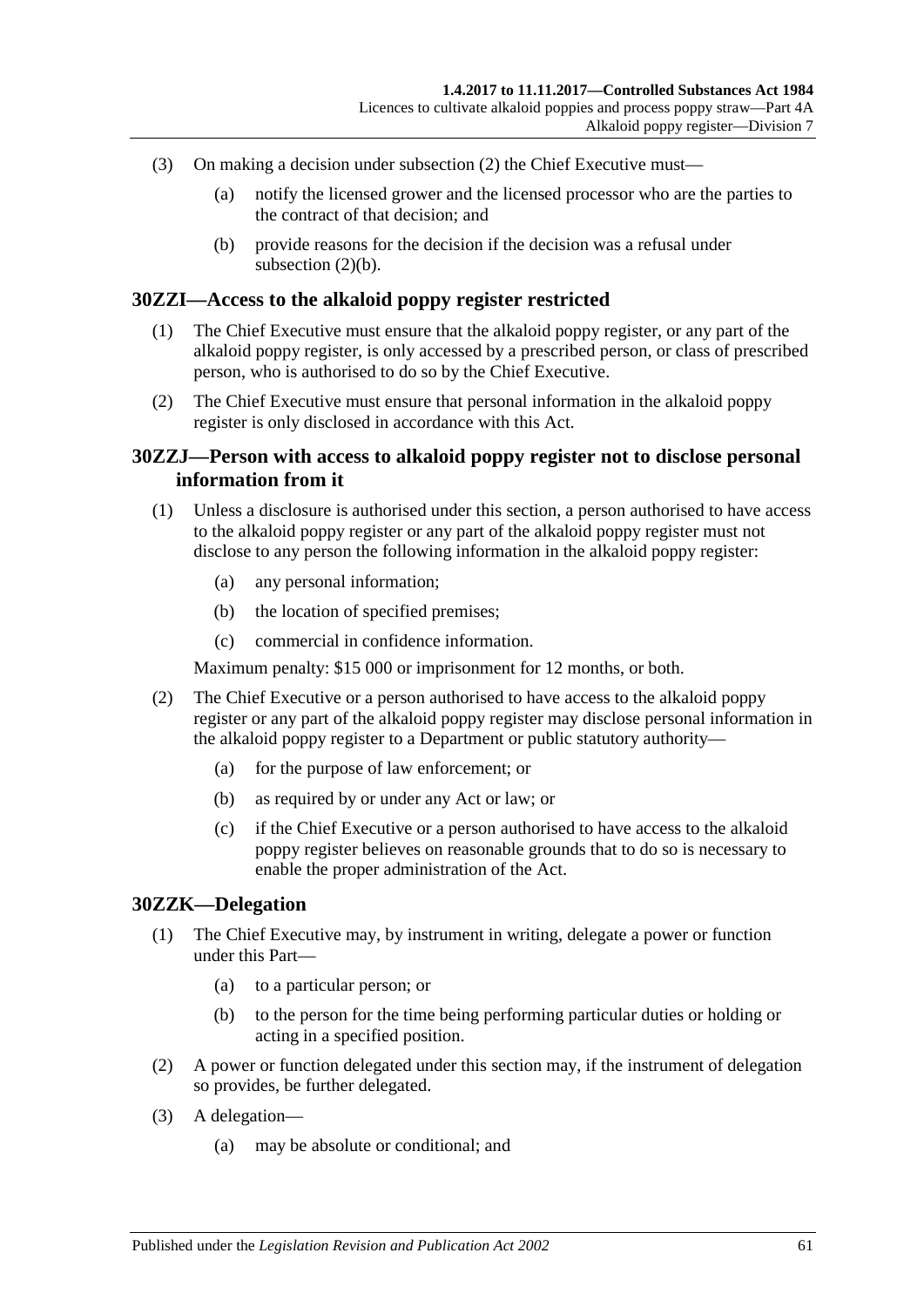- (b) does not derogate from the power of the delegator to act personally in a matter; and
- (c) is revocable at will.

## **Division 8—Review**

### **30ZZL—Review by Tribunal**

- (1) A person may apply to the Tribunal under section 34 of the *[South Australian Civil and](http://www.legislation.sa.gov.au/index.aspx?action=legref&type=act&legtitle=South%20Australian%20Civil%20and%20Administrative%20Tribunal%20Act%202013)  [Administrative Tribunal Act](http://www.legislation.sa.gov.au/index.aspx?action=legref&type=act&legtitle=South%20Australian%20Civil%20and%20Administrative%20Tribunal%20Act%202013) 2013* for review of a decision of the Chief Executive—
	- (a) to refuse to issue a poppy cultivation licence or a poppy processing licence to that person; or
	- (b) to refuse to renew a poppy cultivation licence or a poppy processing licence held by that person; or
	- (c) to refuse to register a contract between a licensed grower and a licensed processor in the alkaloid poppy register; or
	- (d) to suspend, cancel or amend a poppy cultivation licence or a poppy processing licence held by that person.
- (2) Subject to [subsection](#page-61-0) (3), an application for review must be made within 1 month of the making of the relevant decision of the Chief Executive.
- <span id="page-61-0"></span>(3) If the reasons of the Chief Executive are not given in writing at the time of making the decision and the person (within 1 month of the making of the decision) requires the Chief Executive to state the reasons in writing, the time for commencing proceedings before the Tribunal runs from the time at which the person receives the written statement of those reasons.

## **Division 9—Miscellaneous**

### **30ZZM—Criminal intelligence**

- Information that is classified by the Commissioner of Police as criminal intelligence for the purposes of this Part may not be disclosed to any person other than the Chief Executive, the Minister, the Tribunal, a court or a person to whom the Commissioner of Police authorises its disclosure.
- (2) If the Commissioner of Police—
	- (a) opposes the issuing or renewal of a poppy cultivation licence or a poppy processing licence; or
	- (b) requests the suspension or cancellation of a poppy cultivation licence or a poppy processing licence,

on the basis of information that is classified by the Commissioner of Police as criminal intelligence, the Chief Executive is not (despite any other provision of this Part) required to provide any grounds or reasons for a decision to refuse to issue or renew the licence or to suspend or cancel the licence (as the case may be) other than that the decision was made in the public interest.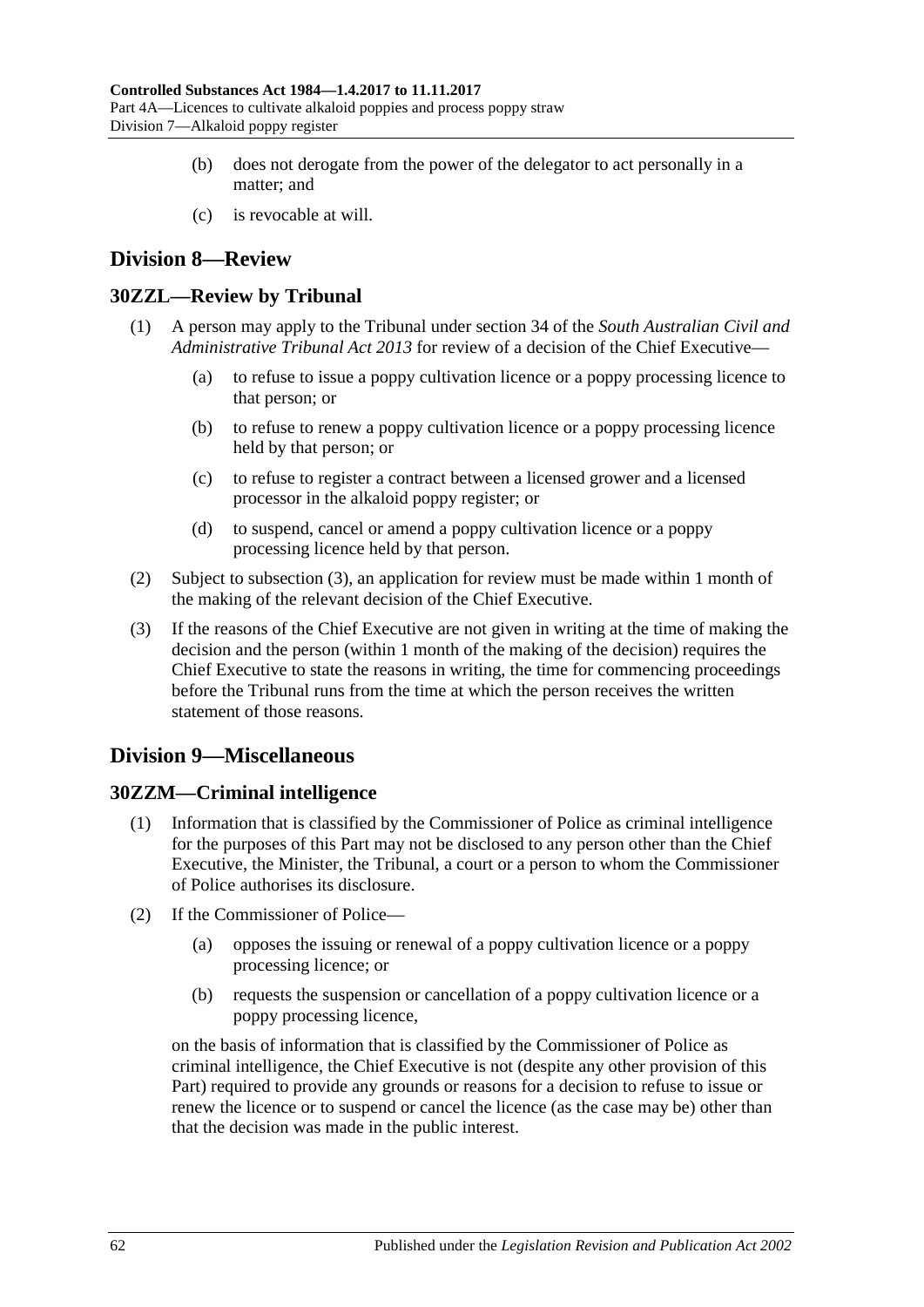- (3) In any proceedings under this Part, the Tribunal or a court—
	- (a) must, on the application of the Commissioner of Police, take steps to maintain the confidentiality of information classified by the Commissioner of Police as criminal intelligence, including steps to receive evidence and hear argument about the information in private in the absence of the parties to the proceedings and their representatives; and
	- (b) may take evidence consisting of or relating to information so classified by the Commissioner of Police by way of affidavit of a police officer of or above the rank of superintendent.
- (4) The Commissioner of Police may not delegate the function of classifying information as criminal intelligence for the purposes of this Part except to a Deputy Commissioner or Assistant Commissioner of Police.

#### **30ZZN—Regulations**

- (1) Without limiting section 63, the Governor may make regulations for or with respect to the following:
	- (a) the cultivation of alkaloid poppies;
	- (b) the processing of poppy straw;
	- (c) classes of persons that are disqualified persons;
	- (d) prescribing fees or levies to recover any compliance or administrative costs;
	- (e) prescribing terms, conditions, limitations and restrictions to which licences issued under this Part will be subject;
	- (f) particulars to be included in any application for the issue, renewal or amendment of a poppy cultivation licence or a poppy processing licence;
	- (g) restricting, limiting or prohibiting premises, vehicles or machines used or intended to be used in connection with the cultivation and destruction of alkaloid poppies or the processing or destruction of poppy straw;
	- (h) limiting or prohibiting transport of poppy straw, including in relation to specific geographical areas or regions in South Australia;
	- (i) the distance required to separate alkaloid poppies and poppy straw at a specified premises from any other place;
	- (j) matters to be considered by the Chief Executive in relation to the suitability of specified premises for the cultivation of alkaloid poppies or processing of poppy straw;
	- (k) fencing of specified premises and standard of fencing required to separate alkaloid poppies and poppy straw from a public place or any other premises;
	- (l) requirements of signage at specified premises and information to be displayed at a specified premises, or on equipment or vehicles used for or in connection with the growing or harvesting of alkaloid poppies or the processing of poppy straw;
	- (m) the manner in which searches, detentions and seizures under this Part are to be carried out;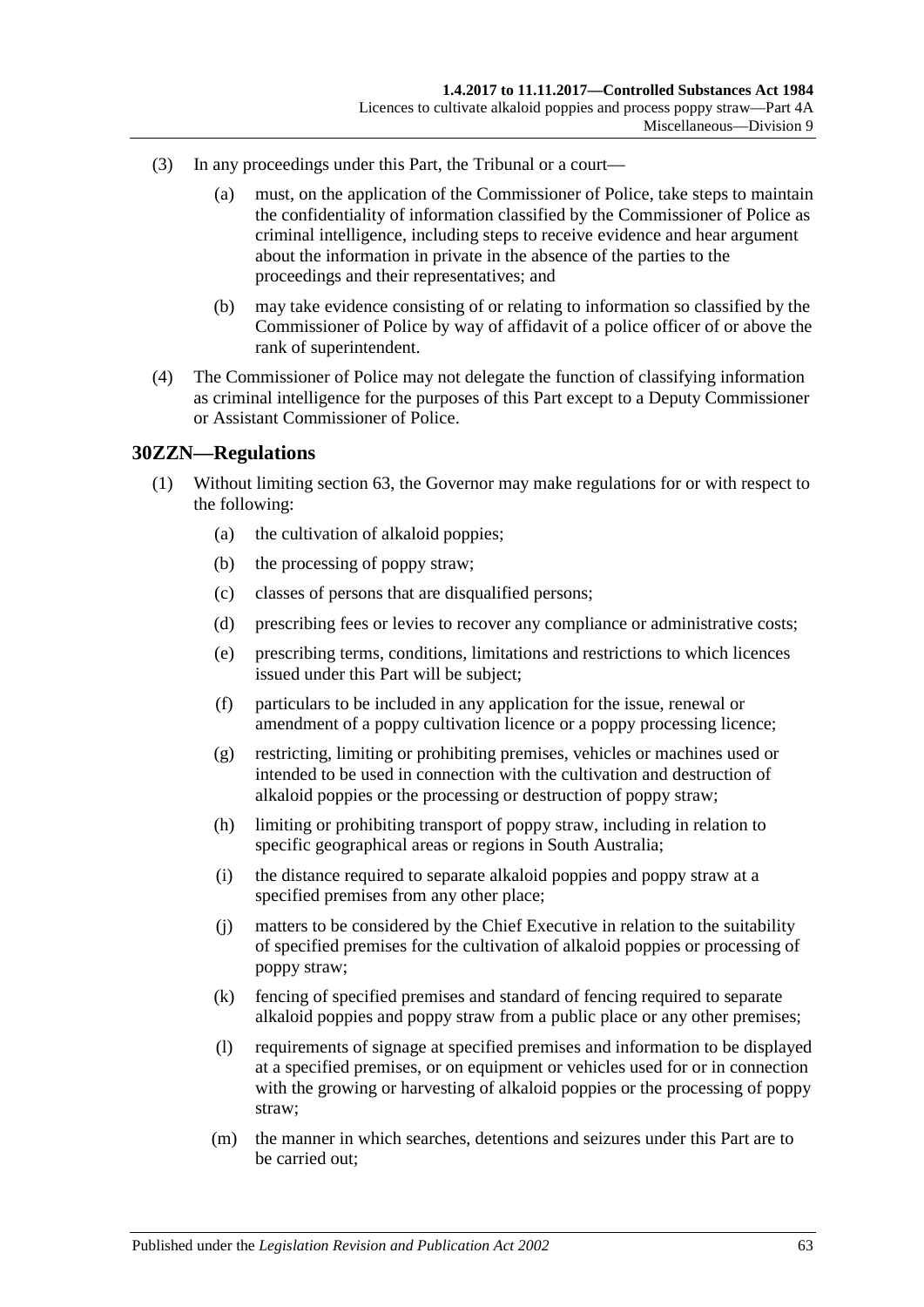- (n) records to be kept in relation to alkaloid poppy cultivation or poppy straw processing;
- (o) prescribing a penalty of not more than \$15 000 for any contravention of or failure to comply with the regulations made under this Part.
- (2) Regulations made for the purposes of this Part may—
	- (a) be of general or limited application;
	- (b) differ according to differences in time, place or circumstances;
	- (c) apply to different classes of person and licences;
	- (d) provide for different fees for different activities or classes of activity or different cases or classes of cases;
	- (e) provide for waiver or reduction of fees;
	- (f) in the case of applications for the issue or renewal of licences, specify fees that reflect the cost of administration of, and the provision of, inspection services in connection with this Part;
	- (g) confer powers or discretions or impose duties on the Chief Executive or an inspector;
	- (h) exempt specified persons or things or classes of person or classes of thing from complying with all or any of the regulations—
		- (i) whether unconditionally or on specified conditions; and
		- (ii) either wholly or to such an extent as is specified; and
		- (iii) leave any matter to be required to be undertaken in a manner approved by the Chief Executive.

# **Part 5—Offences relating to controlled drugs, precursors and plants**

## **Division 1—Preliminary**

### <span id="page-63-0"></span>**31—Application of Part**

- (1) This Part does not apply to—
	- (a) the manufacture, sale or supply of a poison, or the sale or supply of equipment for use in connection with the consumption or administration of a poison, by a pharmacist if the pharmacist is acting in the ordinary course of the pharmacist's profession; or
	- (ab) the sale by retail of a poison, or of equipment for use in connection with the consumption or administration of a poison, by a registered health practitioner if the practitioner is acting in the ordinary course of the practitioner's profession and—
		- (i) the practitioner is a dentist, medical practitioner or nurse practitioner; or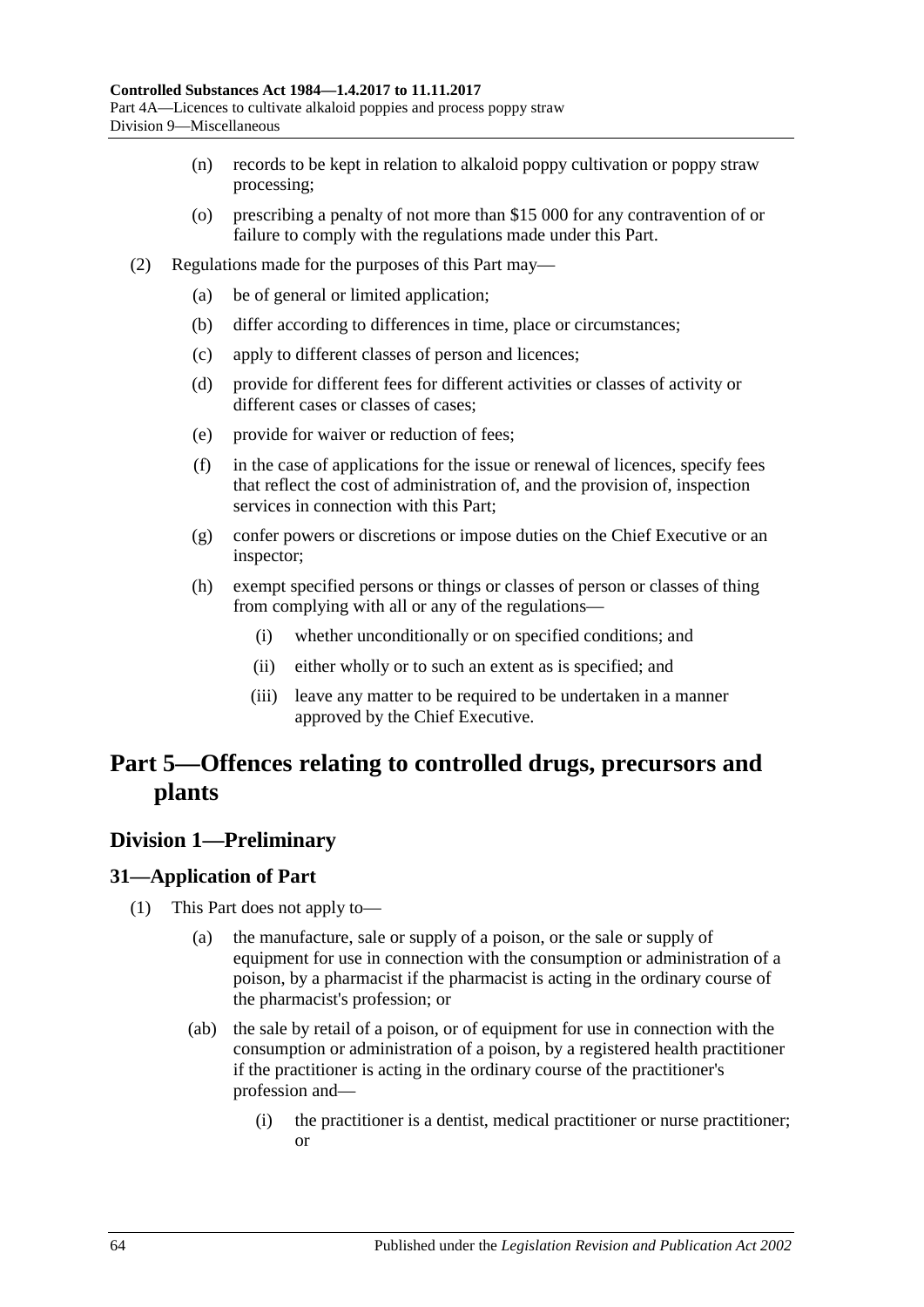- (ii) the practitioner's registration is endorsed under section 94 of the *Health Practitioner Regulation National Law* as being qualified to sell a scheduled medicine or class of scheduled medicines and the poison is a scheduled medicine or of a class of scheduled medicines specified in the endorsement; or
- (iii) the practitioner is authorised to sell the poison by the regulations; or
- (ac) the supply of a poison, or of equipment for use in connection with the consumption or administration of a poison, by a registered health practitioner if the practitioner is acting in the ordinary course of the practitioner's profession and—
	- (i) the practitioner is a dentist, medical practitioner, nurse or midwife; or
	- (ii) the practitioner's registration is endorsed under section 94 of the *Health Practitioner Regulation National Law* as being qualified to supply a scheduled medicine or class of scheduled medicines and the poison is a scheduled medicine or of a class of scheduled medicines specified in the endorsement; or
	- (iii) the practitioner is authorised to supply the poison by the regulations; or
- (ad) the administration of a poison by a registered health practitioner if the practitioner is acting in the ordinary course of the practitioner's profession and—
	- (i) the practitioner is a dentist, medical practitioner, nurse or midwife; or
	- (ii) the practitioner's registration is endorsed under section 94 of the *Health Practitioner Regulation National Law* as being qualified to administer a scheduled medicine or class of scheduled medicines and the poison is a scheduled medicine or of a class of scheduled medicines specified in the endorsement; or
	- (iii) the practitioner is authorised to administer the poison by the regulations; or
- (ae) the manufacture, sale, supply or administration of a poison, or the sale or supply of equipment for use in connection with the consumption or administration of a poison, by a veterinary surgeon if the veterinary surgeon is acting in the ordinary course of the veterinary surgeon's profession; or
- (af) the possession of a poison or equipment if that possession is incidental to an activity described in a preceding paragraph; or
- (ag) the cultivation or sale of a plant, the manufacture, sale, supply, administration or possession of a substance or the sale, supply or possession of equipment by a person who is acting in accordance with a licence or permit issued under this Act; or
- <span id="page-64-0"></span>(b) the possession of a relevant controlled drug, or of equipment for use in connection with the consumption or administration of a relevant controlled drug, by—
	- (i) a person—
		- (A) for whom the drug has been lawfully prescribed; or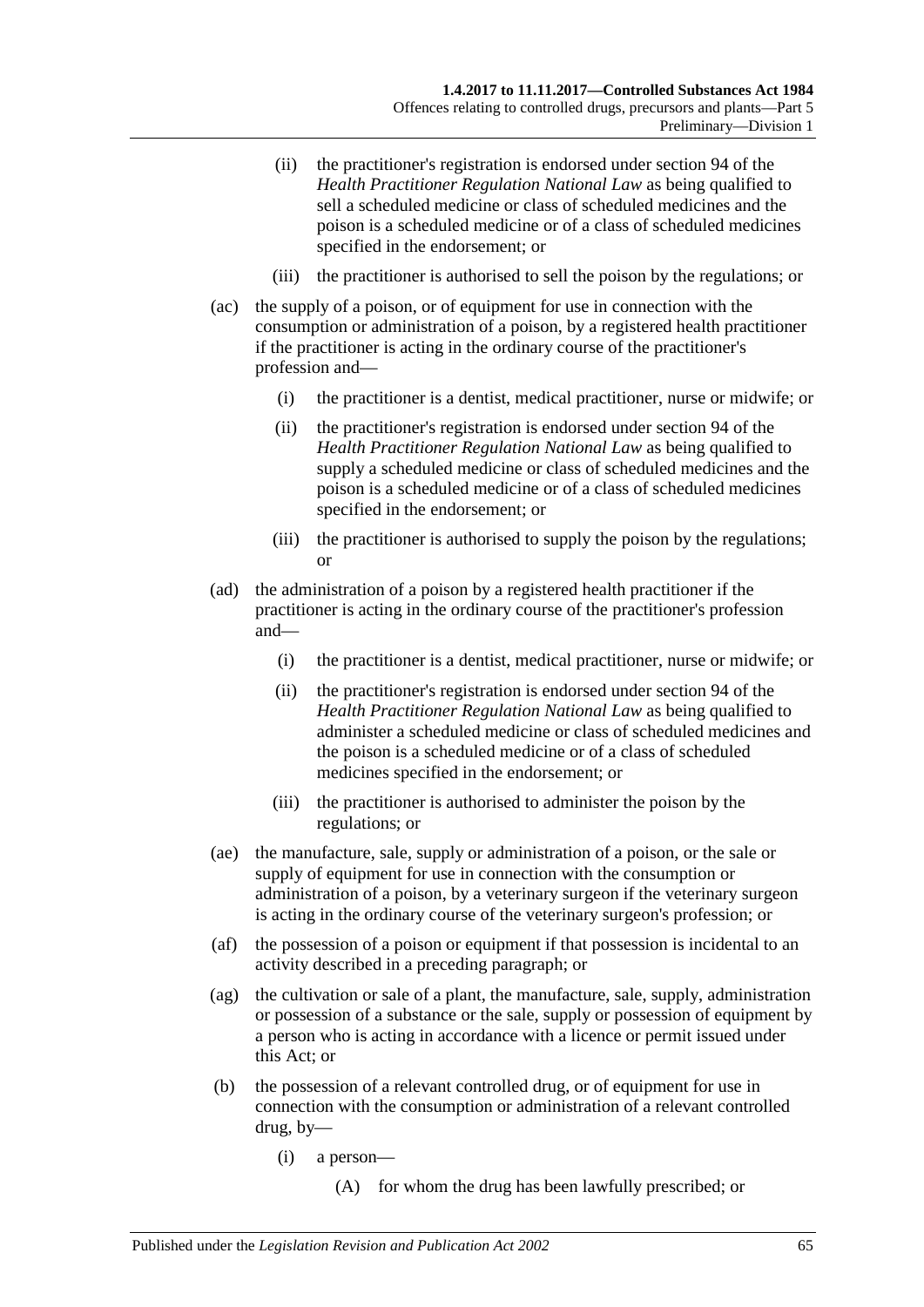- (B) to whom the drug has been lawfully supplied for the purpose of consumption or administration by the person; or
- <span id="page-65-0"></span>(ii) a person—
	- (A) being the owner of an animal for whom the drug has been lawfully prescribed; or
	- (B) to whom the drug has been lawfully supplied for the purpose of consumption by or administration to an animal owned by the person; or
- (iii) a person acting on behalf of a person referred to in [subparagraph](#page-64-0) (i) or [\(ii\);](#page-65-0) or
- (c) the administration or supply, or the giving of permission for the administration or supply, of a relevant controlled drug to a person—
	- (i) for whom the drug has been lawfully prescribed; or
	- (ii) to whom the drug has been lawfully supplied for the purpose of consumption or administration by the person; or
- (d) the consumption or administration of a relevant controlled drug by a person—
	- (i) for whom the drug has been lawfully prescribed; or
	- (ii) to whom the drug has been lawfully supplied for the purpose of consumption or administration by the person.
- (2) In proceedings for an offence against this Part, [subsection](#page-63-0) (1) is to be treated as providing exceptions, and no proof will be required in relation to any exception by the prosecution but the application of an exception will be a matter for proof by the defendant.
- (3) In this section—

*relevant controlled drug* means a controlled drug other than a controlled drug of a kind excluded from this definition by regulation.

## **Division 2—Commercial offences**

### **Subdivision 1—Trafficking in controlled drugs**

#### <span id="page-65-1"></span>**32—Trafficking**

(1) A person who traffics in a large commercial quantity of a controlled drug is guilty of an offence.

Maximum penalty: \$500 000 or imprisonment for life, or both.

<span id="page-65-2"></span>(2) A person who traffics in a commercial quantity of a controlled drug is guilty of an offence.

Maximum penalty:

- (a) for a basic offence—\$200 000 or imprisonment for 25 years, or both;
- (b) for an aggravated offence—\$500 000 or imprisonment for life, or both.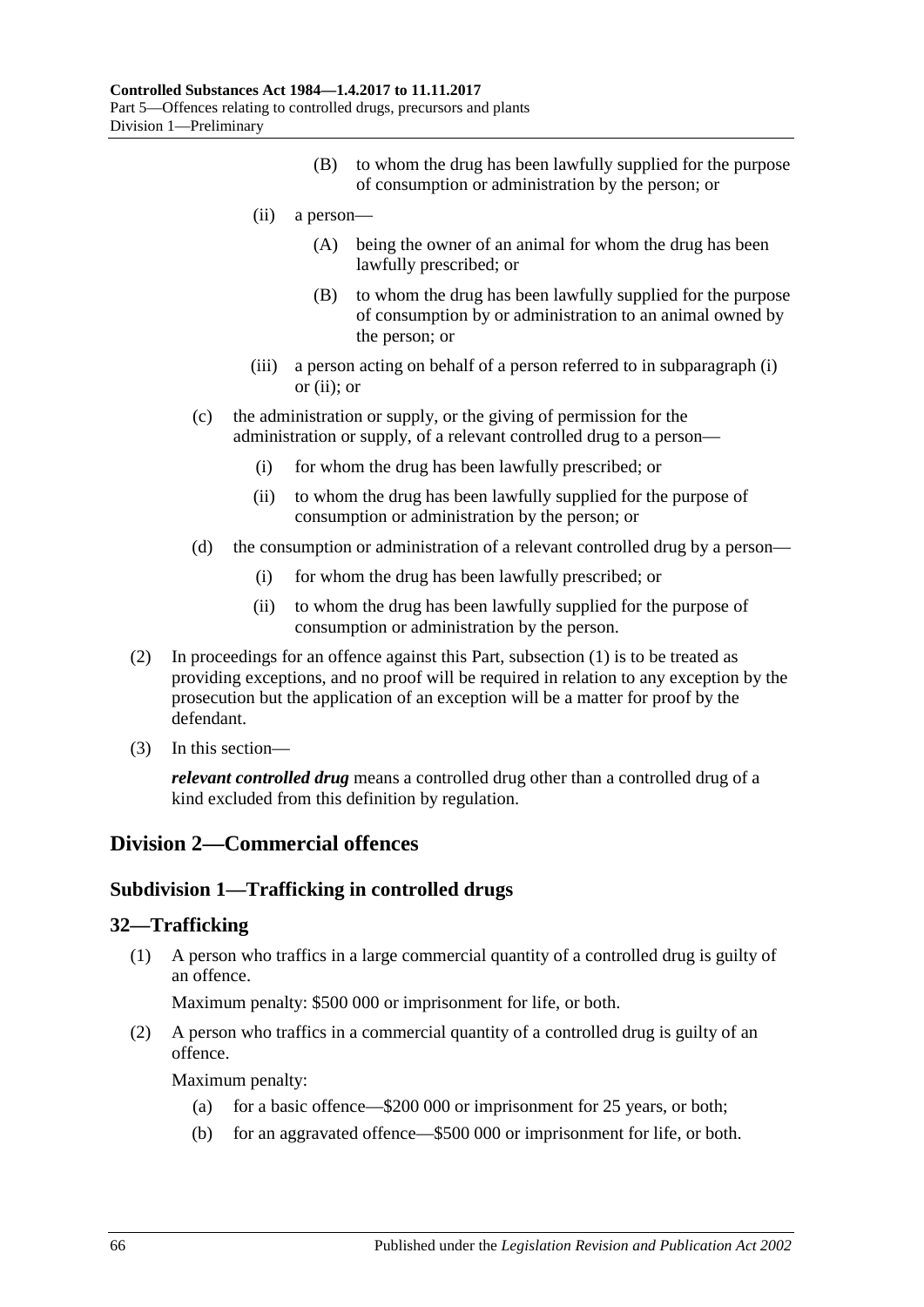- <span id="page-66-1"></span>(2a) A person who, in a prescribed area, traffics in a controlled drug is guilty of an offence. Maximum penalty:
	- (a) for a basic offence—\$75 000 or imprisonment for 15 years, or both;
	- (b) for an aggravated offence—\$200 000 or imprisonment for 25 years, or both.
- <span id="page-66-0"></span>(3) A person who traffics in a controlled drug is guilty of an offence. Maximum penalty:
	- (a) for a basic offence—\$50 000 or imprisonment for 10 years, or both;
	- (b) for an aggravated offence—\$75 000 or imprisonment for 15 years, or both.
- (4) An offence against [subsection](#page-66-0) (3) involving cannabis, cannabis resin or cannabis oil (and not involving any other controlled drug) must be prosecuted, and dealt with by the Magistrates Court, as a summary offence but if the Court determines that a person found guilty of such an offence should be sentenced to a term of imprisonment exceeding 5 years, the Court must commit the person to the District Court for sentence.
- (5) If, in any proceedings for an offence against [subsection](#page-65-1) (1), [\(2\),](#page-65-2) [\(2a\)](#page-66-1) or [\(3\)](#page-66-0) it is proved that the defendant had possession of a trafficable quantity of a controlled drug, it is presumed, in the absence of proof to the contrary—
	- (a) in a case where it is alleged that the defendant was taking part in the process of sale of the drug, that the defendant—
		- (i) was acting for the purpose of sale of the drug; and
		- (ii) had the relevant belief concerning the sale of the drug necessary to constitute the offence; or
	- (b) in any other case—that the defendant had the relevant intention concerning the sale of the drug necessary to constitute the offence.
- (6) In this section—

#### *prescribed area* means—

- (a) prescribed licensed premises or an area being used in connection with prescribed licensed premises; or
- (b) premises at which members of the public are gathered for a public entertainment or an area being used in connection with such premises;

#### **Example—**

Areas *being used in connection with* premises would include—

- (a) a car parking area specifically provided for the use of patrons of the premises;
- (b) an area in which people are queuing to enter the premises.

## *prescribed licensed premises* means—

- (a) premises in respect of which 1 of the following classes of licence is in force under the *[Liquor Licensing Act](http://www.legislation.sa.gov.au/index.aspx?action=legref&type=act&legtitle=Liquor%20Licensing%20Act%201997) 1997*:
	- (i) a hotel licence;
	- (ii) a restaurant licence that includes an extended trading authorisation;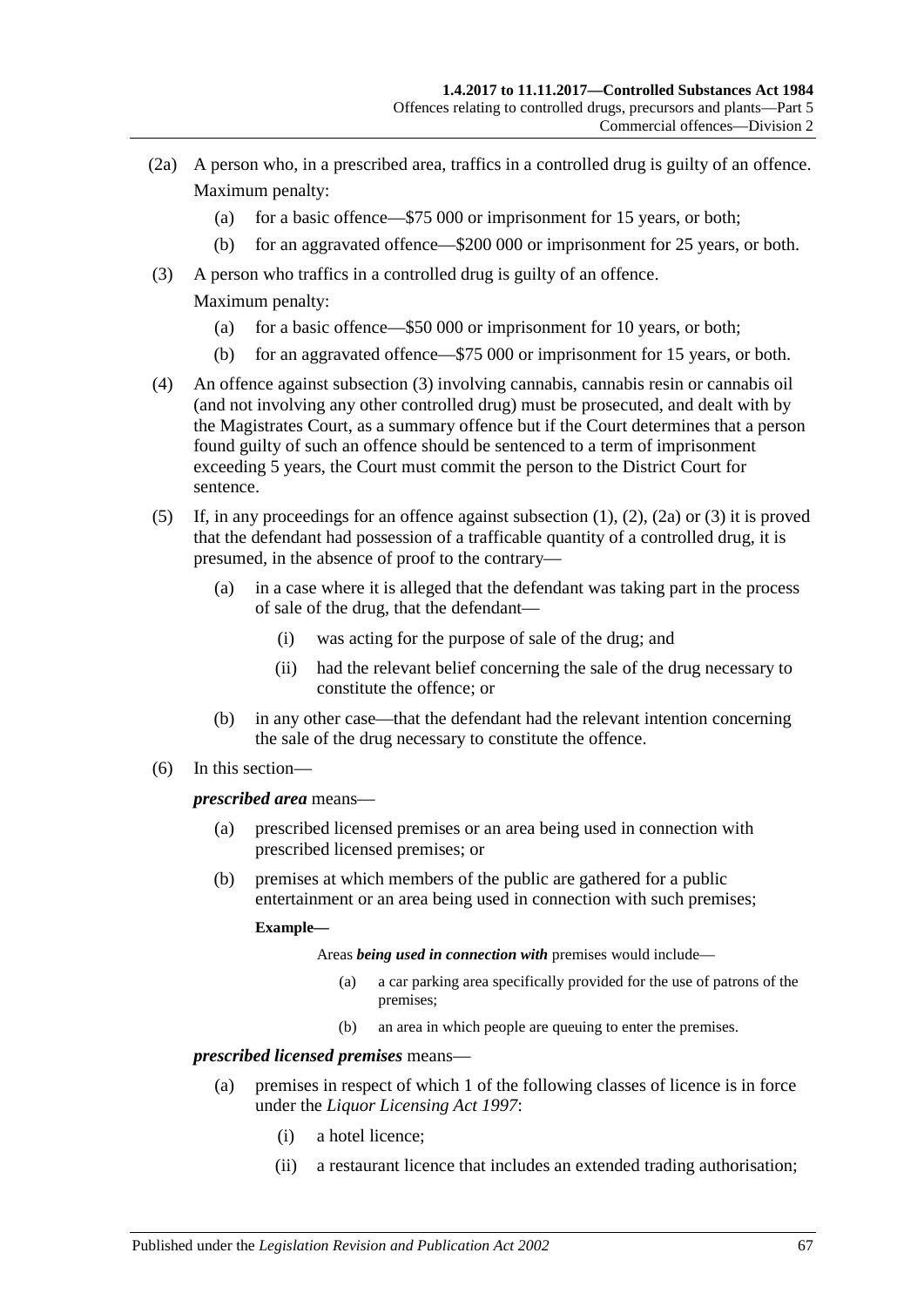- (iii) an entertainment venue licence;
- (iv) a club licence that includes an extended trading authorisation;
- (v) a special circumstances licence that includes an extended trading authorisation;
- (vi) a licence of a class prescribed by regulation;
- (b) the premises defined in the casino licence, within the meaning of the *[Casino](http://www.legislation.sa.gov.au/index.aspx?action=legref&type=act&legtitle=Casino%20Act%201997)  Act [1997](http://www.legislation.sa.gov.au/index.aspx?action=legref&type=act&legtitle=Casino%20Act%201997)*, as the premises to which the licence relates;
- (c) premises subject to a licence prescribed by regulation;

*public entertainment* means a dance, performance, exhibition or event that is calculated to attract and entertain members of the public, whether admission is open, procured by the payment of money or restricted to members of a club or a class of persons with some other qualification or characteristic.

### **Subdivision 2—Manufacture of controlled drugs**

#### <span id="page-67-0"></span>**33—Manufacture of controlled drugs for sale**

(1) A person who manufactures a large commercial quantity of a controlled drug intending to sell any of it or believing that another person intends to sell any of it is guilty of an offence.

Maximum penalty: \$500 000 or imprisonment for life, or both.

<span id="page-67-1"></span>(2) A person who manufactures a commercial quantity of a controlled drug intending to sell any of it or believing that another person intends to sell any of it is guilty of an offence.

Maximum penalty:

- (a) for a basic offence—\$200 000 or imprisonment for 25 years, or both;
- (b) for an aggravated offence—\$500 000 or imprisonment for life, or both.
- <span id="page-67-2"></span>(3) A person who manufactures a controlled drug intending to sell any of it or believing that another person intends to sell any of it is guilty of an offence.

Maximum penalty:

- (a) for a basic offence—\$50 000 or imprisonment for 10 years, or both;
- (b) for an aggravated offence—\$75 000 or imprisonment for 15 years, or both.
- $(4)$  If
	- (a) in any proceedings for an offence against [subsection](#page-67-0)  $(1)$ ,  $(2)$  or  $(3)$  it is proved that the defendant manufactured a trafficable quantity of a controlled drug; or
	- (b) in any proceedings for an offence of attempting or conspiring to commit an offence against [subsection](#page-67-0)  $(1)$ ,  $(2)$  or  $(3)$  it is proved that the defendant attempted or conspired (as the case may require) to manufacture a trafficable quantity of a controlled drug,

it is presumed, in the absence of proof to the contrary, that the defendant had the relevant intention or belief concerning the sale of the drug necessary to constitute the offence.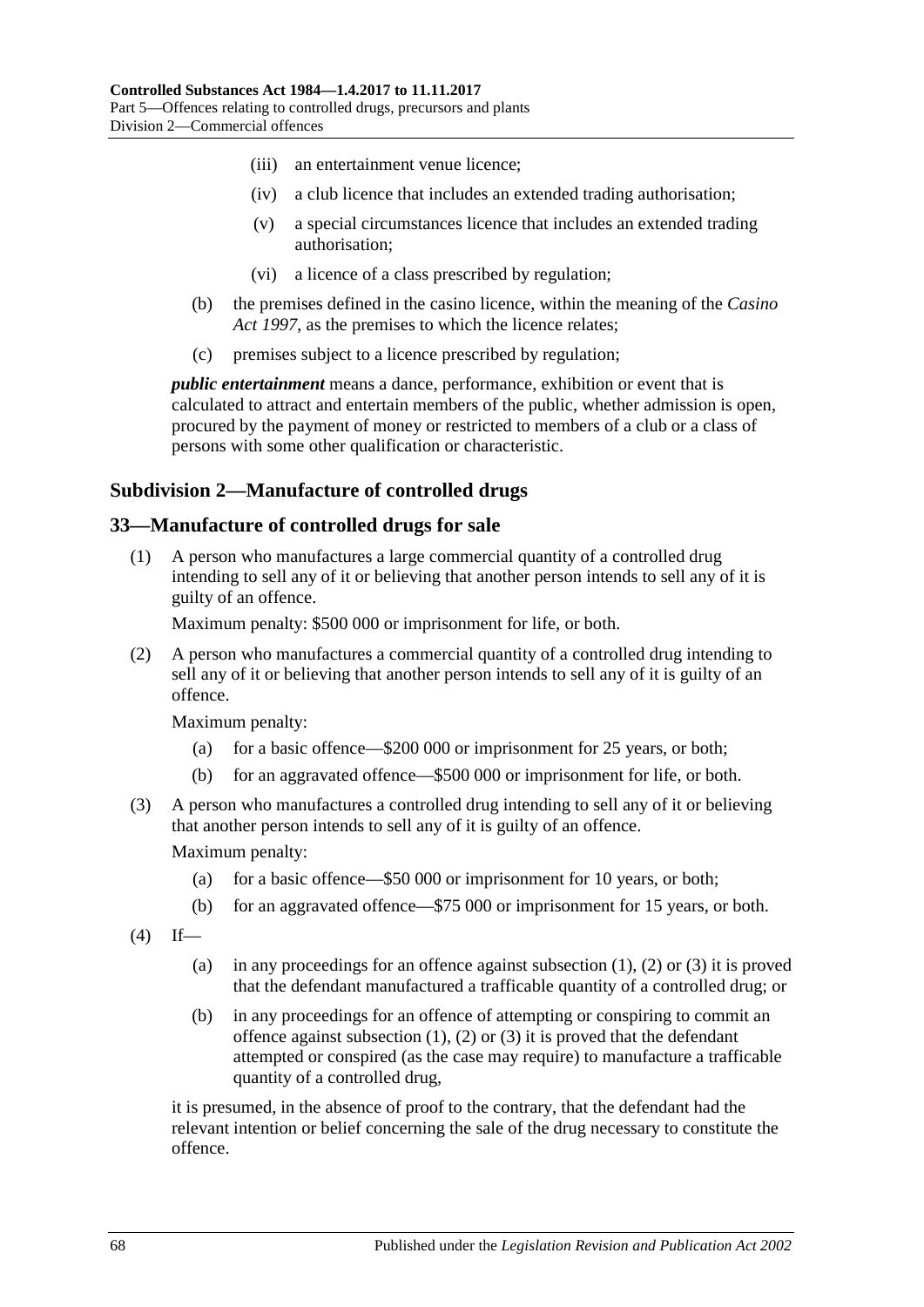## **33A—Sale, manufacture etc of controlled precursor**

- (1) A person who—
	- (a) sells a large commercial quantity of a controlled precursor; or
	- (b) has possession of a large commercial quantity of a controlled precursor intending to sell it,

believing that the person to whom it is, or is to be, sold or another person intends to use any of it to unlawfully manufacture a controlled drug is guilty of an offence. Maximum penalty:

- (a) for a basic offence—\$200 000 or imprisonment for 25 years, or both;
- (b) for an aggravated offence—\$500 000 or imprisonment for life, or both.
- (2) A person who—
	- (a) sells a commercial quantity of a controlled precursor; or
	- (b) has possession of a commercial quantity of a controlled precursor intending to sell it,

believing that the person to whom it is, or is to be, sold or another person intends to use any of it to unlawfully manufacture a controlled drug is guilty of an offence.

Maximum penalty:

- (a) for a basic offence—\$75 000 or imprisonment for 15 years, or both;
- (b) for an aggravated offence—\$200 000 or imprisonment for 25 years, or both.
- (3) A person who—
	- (a) sells a controlled precursor; or
	- (b) has possession of a controlled precursor intending to sell it,

believing that the person to whom it is, or is to be, sold or another person intends to use any of it to unlawfully manufacture a controlled drug is guilty of an offence.

Maximum penalty:

- (a) for a basic offence—\$50 000 or imprisonment for 10 years, or both;
- (b) for an aggravated offence—\$75 000 or imprisonment for 15 years, or both.
- (4) A person who manufactures a controlled precursor—
	- (a) intending to unlawfully manufacture a controlled drug; and
	- (b) intending to sell any of the drug so manufactured or believing that another person intends to sell any of it,

is guilty of an offence.

Maximum penalty:

- (a) for a basic offence—\$50 000 or imprisonment for 10 years, or both;
- (b) for an aggravated offence—\$75 000 or imprisonment for 15 years, or both.
- (5) A person who manufactures a controlled precursor—
	- (a) intending to sell any of the precursor to another person; and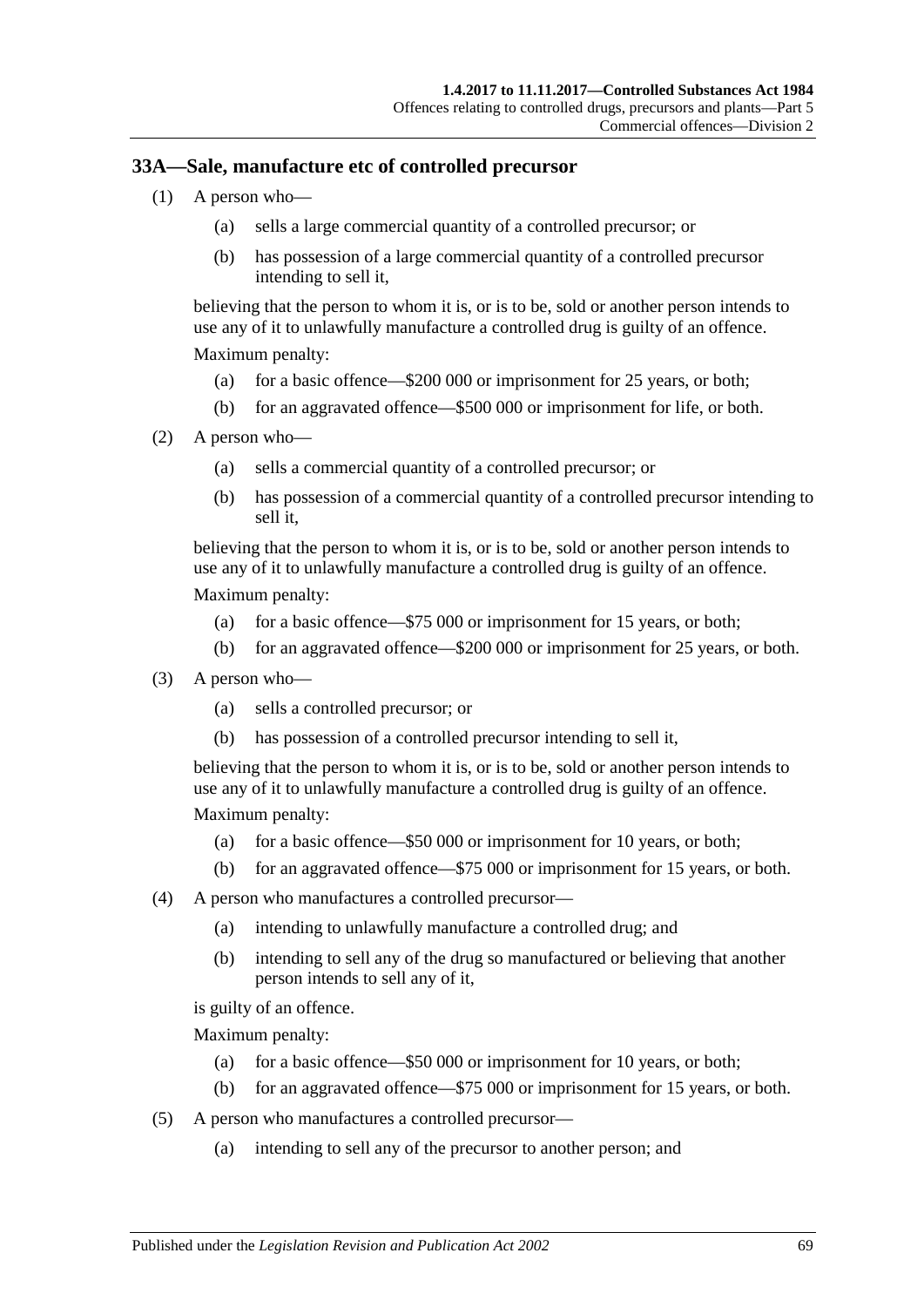(b) believing that that person, or another person, intends to use the controlled precursor to unlawfully manufacture a controlled drug,

is guilty of an offence.

Maximum penalty:

- (a) for a basic offence—\$50 000 or imprisonment for 10 years, or both;
- (b) for an aggravated offence—\$75 000 or imprisonment for 15 years, or both.

## **Subdivision 3—Cultivation and sale of controlled plants**

### <span id="page-69-1"></span>**33B—Cultivation of controlled plants for sale**

(1) A person who cultivates a large commercial quantity of a controlled plant intending to sell any of them or their products or believing that another person intends to sell any of them or their products is guilty of an offence.

Maximum penalty: \$500 000 or imprisonment for life, or both.

<span id="page-69-2"></span>(2) A person who cultivates a commercial quantity of a controlled plant intending to sell any of them or their products or believing that another person intends to sell any of them or their products is guilty of an offence.

Maximum penalty:

- (a) for a basic offence—\$200 000 or imprisonment for 25 years, or both;
- (b) for an aggravated offence—\$500 000 or imprisonment for life, or both.
- <span id="page-69-0"></span>(3) A person who cultivates a controlled plant intending to sell it or any of its products or believing that another person intends to sell it or any of its products is guilty of an offence.

Maximum penalty:

- (a) for a basic offence—\$50 000 or imprisonment for 10 years, or both;
- (b) for an aggravated offence—\$75 000 or imprisonment for 15 years, or both.
- (4) An offence against [subsection](#page-69-0) (3) involving a cannabis plant (and not involving any other controlled plant) must be prosecuted, and dealt with by the Magistrates Court, as a summary offence but if the Court determines that a person found guilty of such an offence should be sentenced to a term of imprisonment exceeding 5 years, the Court must commit the person to the District Court for sentence.
- (5) If, in any proceedings for an offence against [subsection](#page-69-1) (1), [\(2\)](#page-69-2) or [\(3\),](#page-69-0) it is proved that the defendant cultivated a trafficable quantity of a controlled plant, it is presumed, in the absence of proof to the contrary, that the defendant had the relevant intention or belief concerning the sale of the plants or their products necessary to constitute the offence.

## <span id="page-69-3"></span>**33C—Sale of controlled plants**

- (1) A person who—
	- (a) sells a large commercial quantity of a controlled plant; or
	- (b) has possession of a large commercial quantity of a controlled plant intending to sell any of them or their products,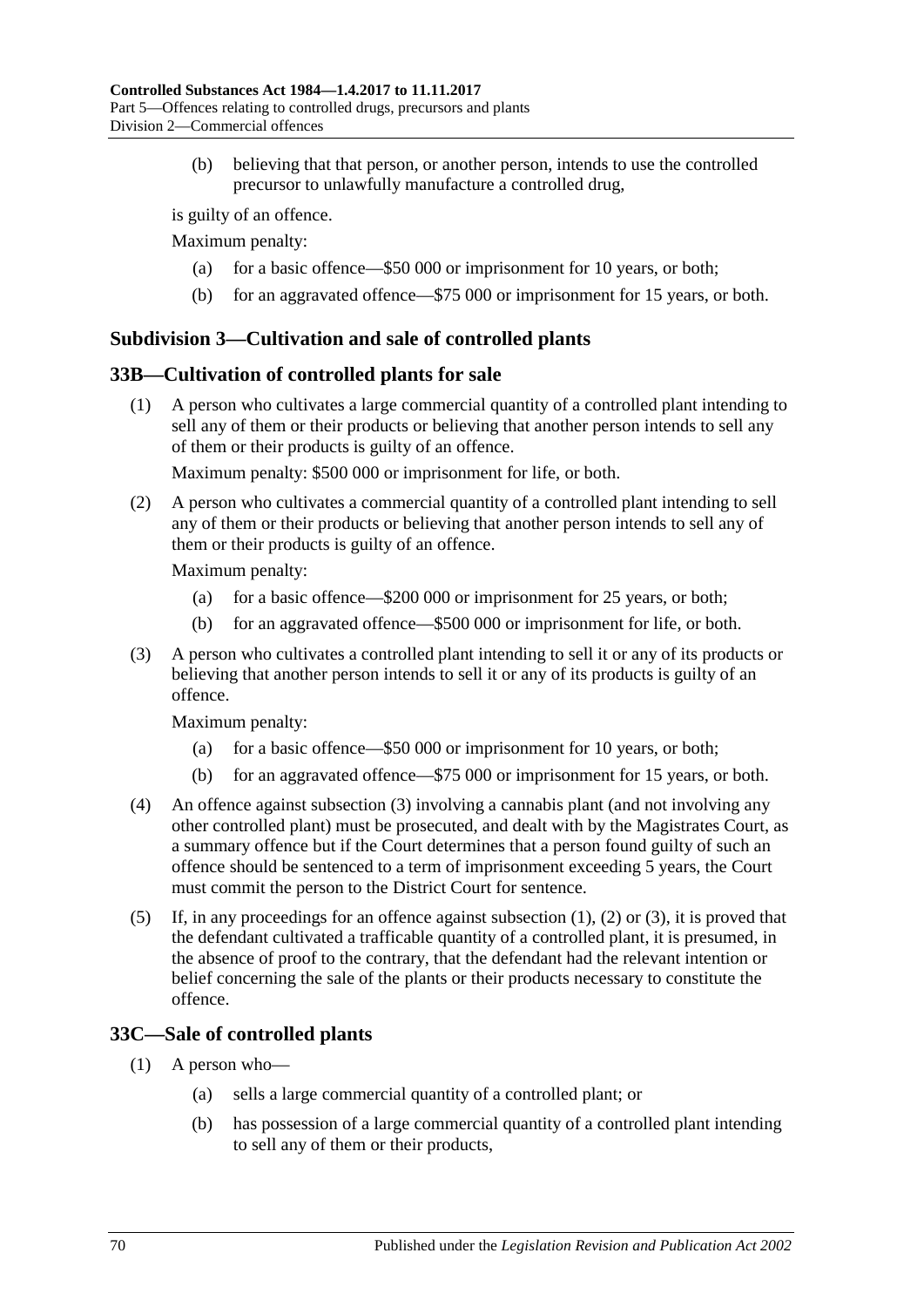is guilty of an offence.

Maximum penalty: \$500 000 or imprisonment for life, or both.

- <span id="page-70-1"></span>(2) A person who—
	- (a) sells a commercial quantity of a controlled plant; or
	- (b) has possession of a commercial quantity of a controlled plant intending to sell any of them or their products,

is guilty of an offence.

Maximum penalty:

- (a) for a basic offence—\$200 000 or imprisonment for 25 years, or both;
- (b) for an aggravated offence—\$500 000 or imprisonment for life, or both.
- <span id="page-70-0"></span>(3) A person who—
	- (a) sells a controlled plant; or
	- (b) has possession of a controlled plant intending to sell it or its products,

is guilty of an offence.

Maximum penalty:

- (a) for a basic offence—\$50 000 or imprisonment for 10 years, or both;
- (b) for an aggravated offence—\$75 000 or imprisonment for 15 years, or both.
- (4) An offence against [subsection](#page-70-0) (3) involving a cannabis plant (and not involving any other controlled plant) must be prosecuted, and dealt with by the Magistrates Court, as a summary offence but if the Court determines that a person found guilty of such an offence should be sentenced to a term of imprisonment exceeding 5 years, the Court must commit the person to the District Court for sentence.
- (5) If, in any proceedings for an offence against [subsection](#page-69-3)  $(1)$ ,  $(2)$  or  $(3)$  it is proved that the defendant had possession of a trafficable quantity of a controlled plant, it is presumed, in the absence of proof to the contrary, that the defendant had the relevant intention concerning the sale of the plants or their products necessary to constitute the offence.

#### **Subdivision 4—Sale of equipment etc**

#### **33D—Sale of equipment**

A person who—

- (a) sells a piece of equipment for use in connection with the smoking, consumption or administration of a controlled drug, or the preparation of such a drug for smoking, consumption or administration; or
- (b) has possession of a piece of equipment, intending to sell it for such use,

is guilty of an offence.

Maximum penalty: \$10 000 or imprisonment for 2 years, or both.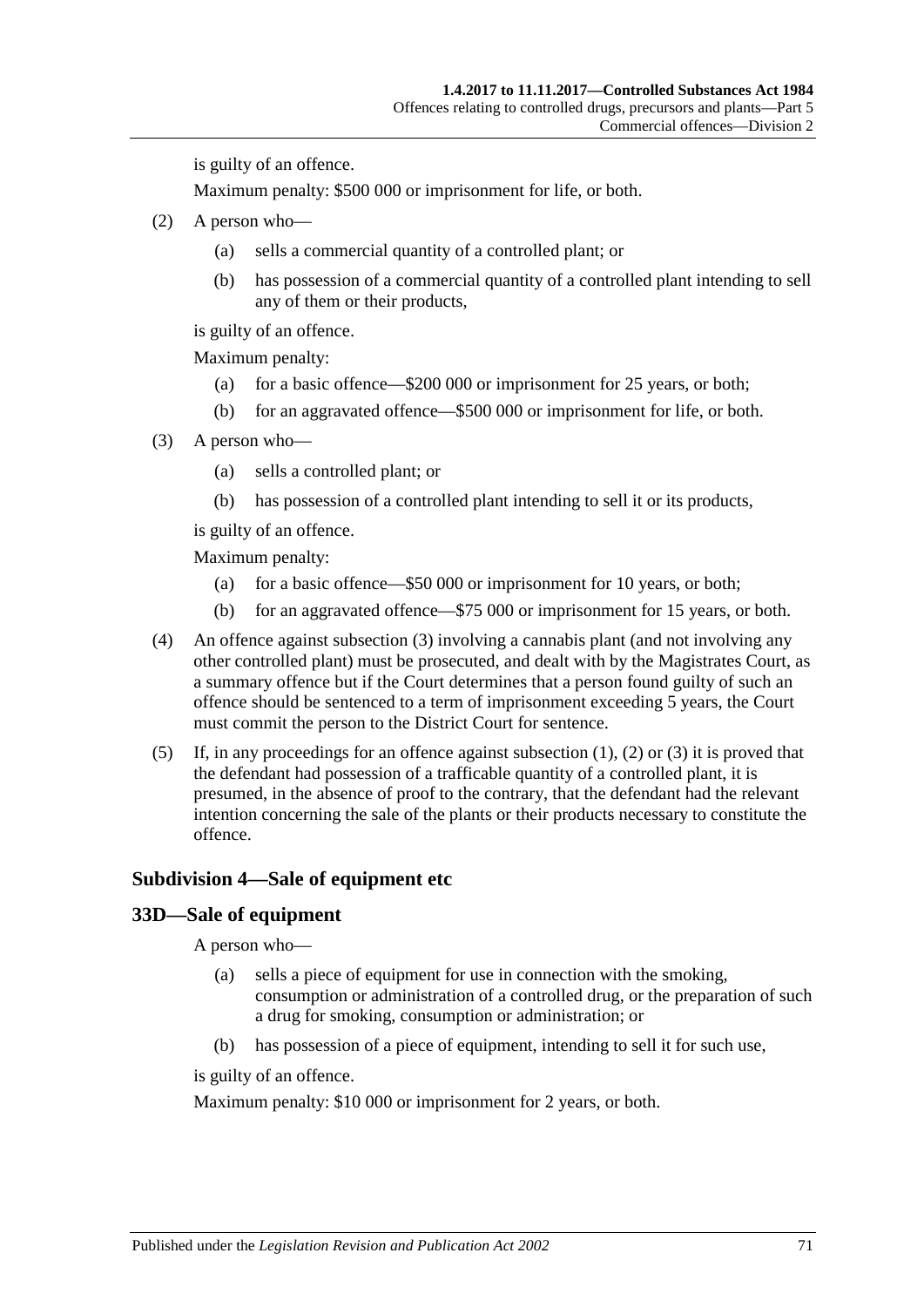## **33DA—Sale of instructions**

- (1) A person who, without reasonable excuse (proof of which lies on the person)—
	- (a) sells a document containing instructions for the manufacture of a controlled drug or the cultivation of a controlled plant; or
	- (b) has possession of a document containing instructions for the manufacture of a controlled drug or the cultivation of a controlled plant, intending to sell it,

is guilty of an offence.

Maximum penalty:

- (a) for a basic offence—\$10 000 or imprisonment for 3 years, or both;
- (b) for an aggravated offence—\$15 000 or imprisonment for 5 years, or both.
- (2) In this section—

*document* includes any record of information whether in documentary, magnetic, electronic or other form.

## **Division 3—Offences involving children and school zones**

#### **33E—Application of Division**

- (1) A person is not guilty of an offence against this Division if, at the time of the offence, the person was a child.
- (2) Subject to [subsection](#page-71-0) (3), a person may be guilty of an offence against this Division involving another person who was a child whether or not the person knew that the other person was a child.
- <span id="page-71-0"></span>(3) However, it is a defence to a charge of an offence against this Division involving another who was a child if it is proved that the defendant believed on reasonable grounds that the other person had attained 18 years of age.

### **33F—Sale, supply or administration of controlled drug to child**

A person who—

- (a) sells, supplies or administers a controlled drug to a child; or
- (b) has possession of a controlled drug intending to sell, supply or administer the drug to a child,

is guilty of an offence.

Maximum penalty: \$1 000 000 or imprisonment for life, or both.

### **33G—Sale, supply or administration of controlled drug in school zone**

- (1) A person who—
	- (a) sells, supplies or administers a controlled drug to another person in a school zone; or
	- (b) has possession, in a school zone, of a controlled drug intending to sell, supply or administer the drug to another person,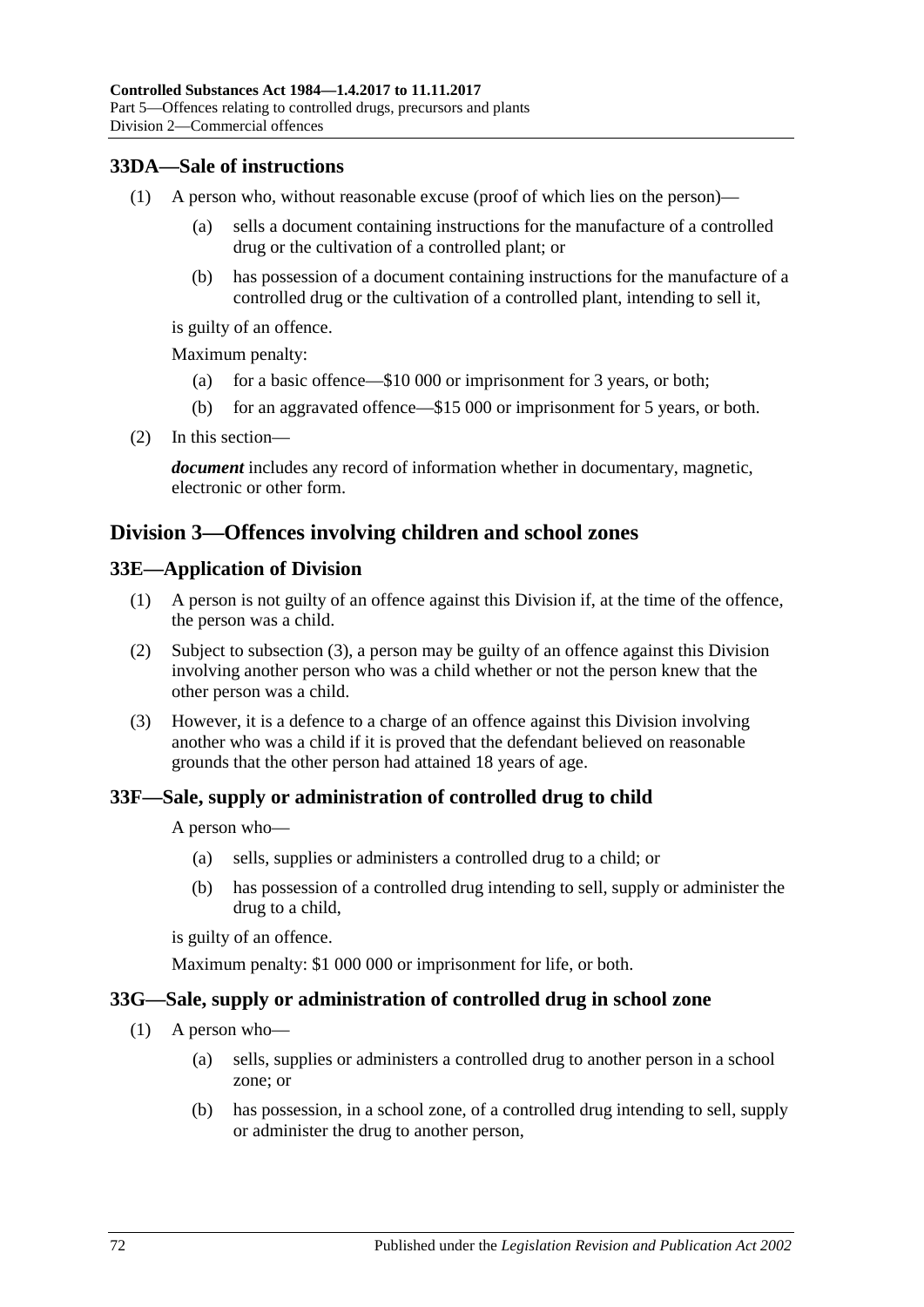is guilty of an offence.

Maximum penalty: \$1 000 000 or imprisonment for life, or both.

(2) If, in any proceedings for an offence against this section it is proved that the defendant had possession of a trafficable quantity of a controlled drug, it is presumed, in the absence of proof to the contrary that the defendant had the relevant intention concerning the sale or supply of the drug necessary to constitute the offence.

#### **33GA—Sale of equipment to child for use in connection with consumption of controlled drugs**

A person who—

- (a) sells a piece of equipment to a child for use in connection with the smoking, consumption or administration of a controlled drug, or the preparation of such a drug for smoking, consumption or administration; or
- (b) has possession of a piece of equipment, intending to sell it to a child for such use,

is guilty of an offence.

Maximum penalty: \$20 000 or imprisonment for 2 years, or both.

#### **33GB—Sale of instructions to a child**

- (1) A person who, without reasonable excuse (proof of which lies on the person)—
	- (a) sells to a child a document containing instructions for the manufacture of a controlled drug or the cultivation of a controlled plant; or
	- (b) has possession of a document containing instructions for the manufacture of a controlled drug or the cultivation of a controlled plant, intending to sell it to a child,

is guilty of an offence.

Maximum penalty:

- (a) for a basic offence—\$20 000 or imprisonment for 3 years, or both;
- (b) for an aggravated offence—\$30 000 or imprisonment for 5 years, or both.
- (2) In this section—

*document* includes any record of information whether in documentary, magnetic, electronic or other form.

#### <span id="page-72-0"></span>**33H—Procuring child to commit offence**

A person who procures a child to commit an offence against this Part is guilty of an offence.

Maximum penalty: \$1 000 000 or imprisonment for life, or both.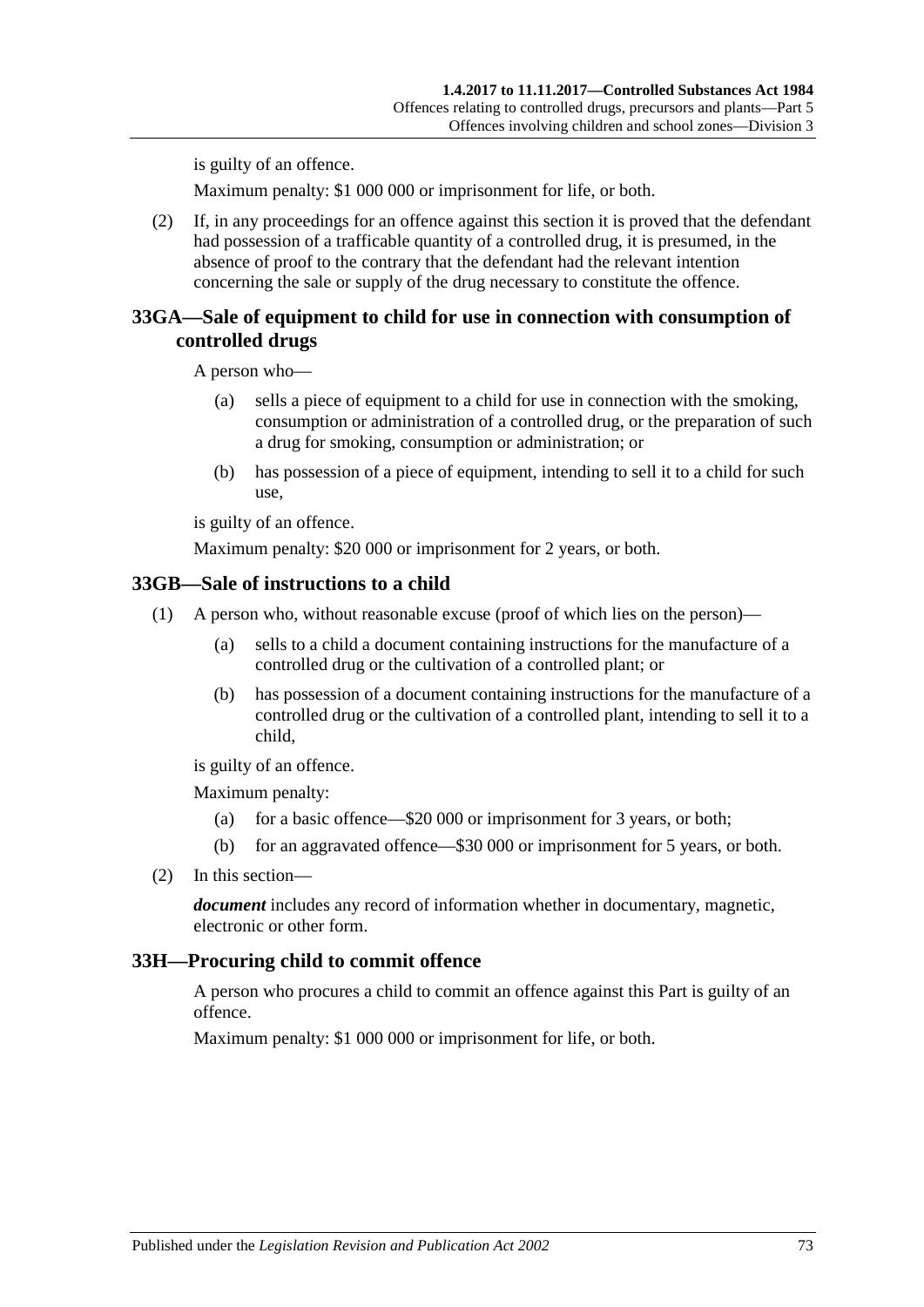# <span id="page-73-1"></span>**Division 4—Other offences**

## <span id="page-73-4"></span>**33I—Supply or administration of controlled drug**

- (1) A person who—
	- (a) supplies or administers a controlled drug (other than cannabis, cannabis resin or cannabis oil) to another person; or
	- (b) has possession of a controlled drug (other than cannabis, cannabis resin or cannabis oil) intending to supply or administer the drug to another person,

is guilty of an offence.

Maximum penalty: \$50 000 or imprisonment for 10 years, or both.

- <span id="page-73-2"></span>(2) A person who—
	- (a) supplies or administers cannabis, cannabis resin or cannabis oil to another person; or
	- (b) has possession of cannabis, cannabis resin or cannabis oil intending to supply or administer the cannabis, cannabis resin or cannabis oil to another person,

is guilty of an offence.

Maximum penalty: \$2 000 or imprisonment for 2 years, or both.

#### **33J—Manufacture of controlled drugs**

- (1) A person who manufactures a controlled drug is guilty of an offence. Maximum penalty: \$35 000 or imprisonment for 7 years, or both.
- (2) A person who has possession of—
	- (a) a controlled precursor; or
	- (b) any prescribed equipment,

intending to use it to manufacture a controlled drug is guilty of an offence. Maximum penalty: \$15 000 or imprisonment for 5 years, or both.

#### <span id="page-73-3"></span>**33K—Cultivation of controlled plants**

- (1) A person who—
	- (a) cultivates a controlled plant (other than a cannabis plant); or
	- (ab) cultivates a cannabis plant by artificially enhanced cultivation; or
	- (b) cultivates more than the prescribed number of cannabis plants; or
	- (c) cultivates a cannabis plant intending to supply the plant or to supply or administer any product of the plant to another person,

is guilty of an offence.

Maximum penalty: \$2 000 or imprisonment for 2 years, or both.

<span id="page-73-0"></span>(2) A person who cultivates not more than the prescribed number of cannabis plants is guilty of an offence.

Maximum penalty: \$1 000 or imprisonment for 6 months, or both.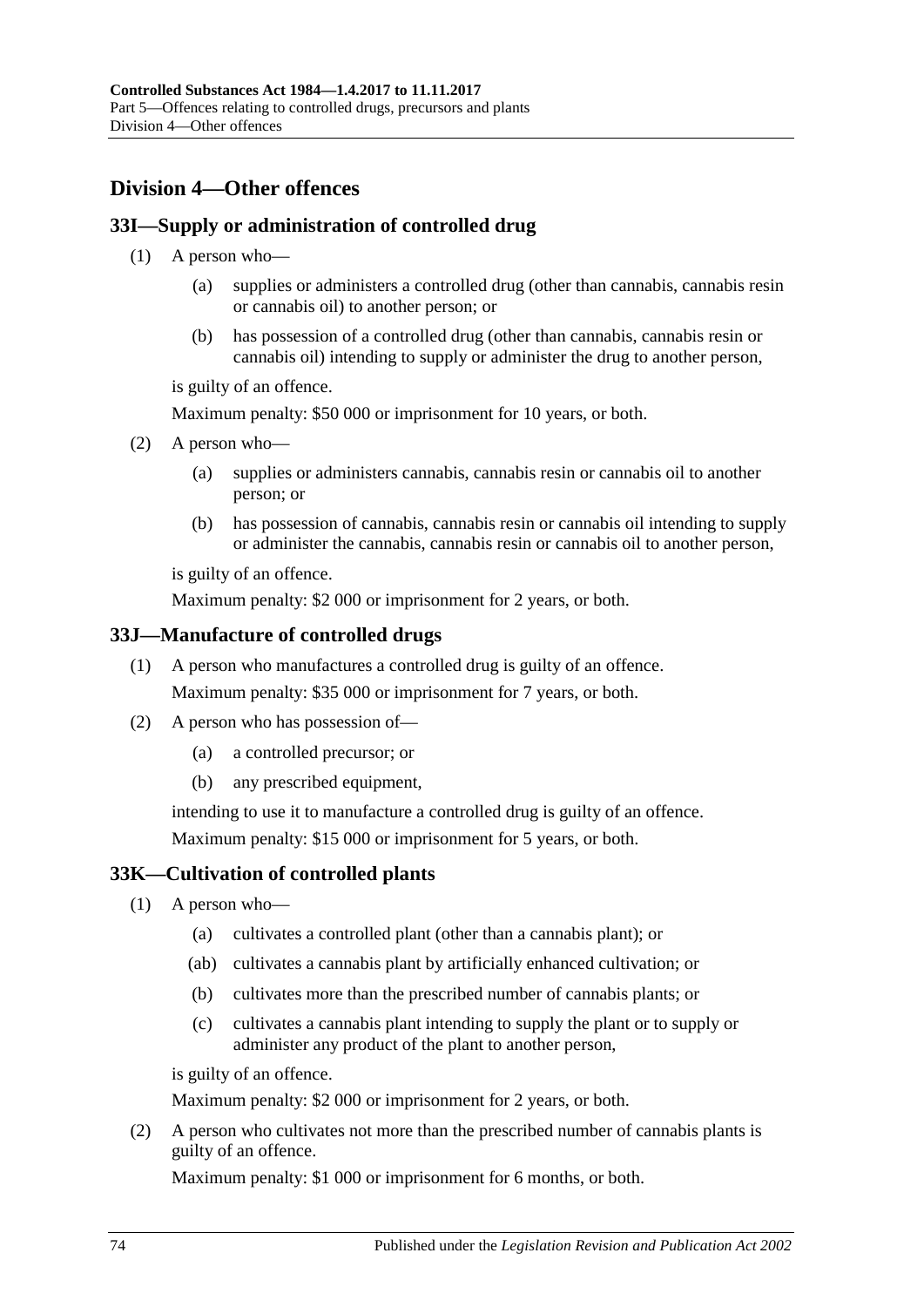(3) A court sentencing a person for an offence against [subsection](#page-73-0) (2) that is a simple cannabis offence (within the meaning of [section](#page-87-0) 45A) must not impose any sentence of imprisonment in relation to the offence.

# <span id="page-74-0"></span>**33L—Possession or consumption of controlled drug etc**

- (1) A person who—
	- (a) has possession of a controlled drug (other than an interim controlled drug, cannabis, cannabis resin or cannabis oil); or
	- (b) smokes, consumes or administers to himself or herself, or permits another person to administer to him or her, a controlled drug (other than an interim controlled drug, cannabis, cannabis resin or cannabis oil); or
	- (c) has possession of any piece of equipment for use in connection with the smoking, consumption or administration of a controlled drug (other than an interim controlled drug, cannabis, cannabis resin or cannabis oil), or the preparation of such a drug for smoking, consumption or administration,

is guilty of an offence.

Maximum penalty: \$2 000 or imprisonment for 2 years, or both.

- <span id="page-74-3"></span><span id="page-74-2"></span><span id="page-74-1"></span>(2) A person who—
	- (a) has possession of any cannabis, cannabis resin or cannabis oil; or
	- (b) smokes or consumes any cannabis, cannabis resin or cannabis oil; or
	- (c) has possession of any piece of equipment for use in connection with the smoking or consumption of cannabis, cannabis resin or cannabis oil, or the preparation of cannabis, cannabis resin or cannabis oil for smoking or consumption,

is guilty of an offence.

Maximum penalty: \$500.

#### <span id="page-74-4"></span>**33LA—Possession or supply of prescribed equipment**

A person who, without reasonable excuse (proof of which lies on the person)—

- (a) has possession of any prescribed equipment; or
- (b) supplies to another person any prescribed equipment; or
- (c) has possession of any prescribed equipment intending to supply it to another person,

is guilty of an offence.

Maximum penalty: \$10 000 or imprisonment for 2 years, or both.

#### **33LAB—Possession or supply of instructions**

- (1) A person who, without reasonable excuse (proof of which lies on the person)—
	- (a) has possession of a document containing instructions for the manufacture of a controlled drug or the cultivation of a controlled plant; or
	- (b) supplies to another person a document containing instructions for the manufacture of a controlled drug or the cultivation of a controlled plant; or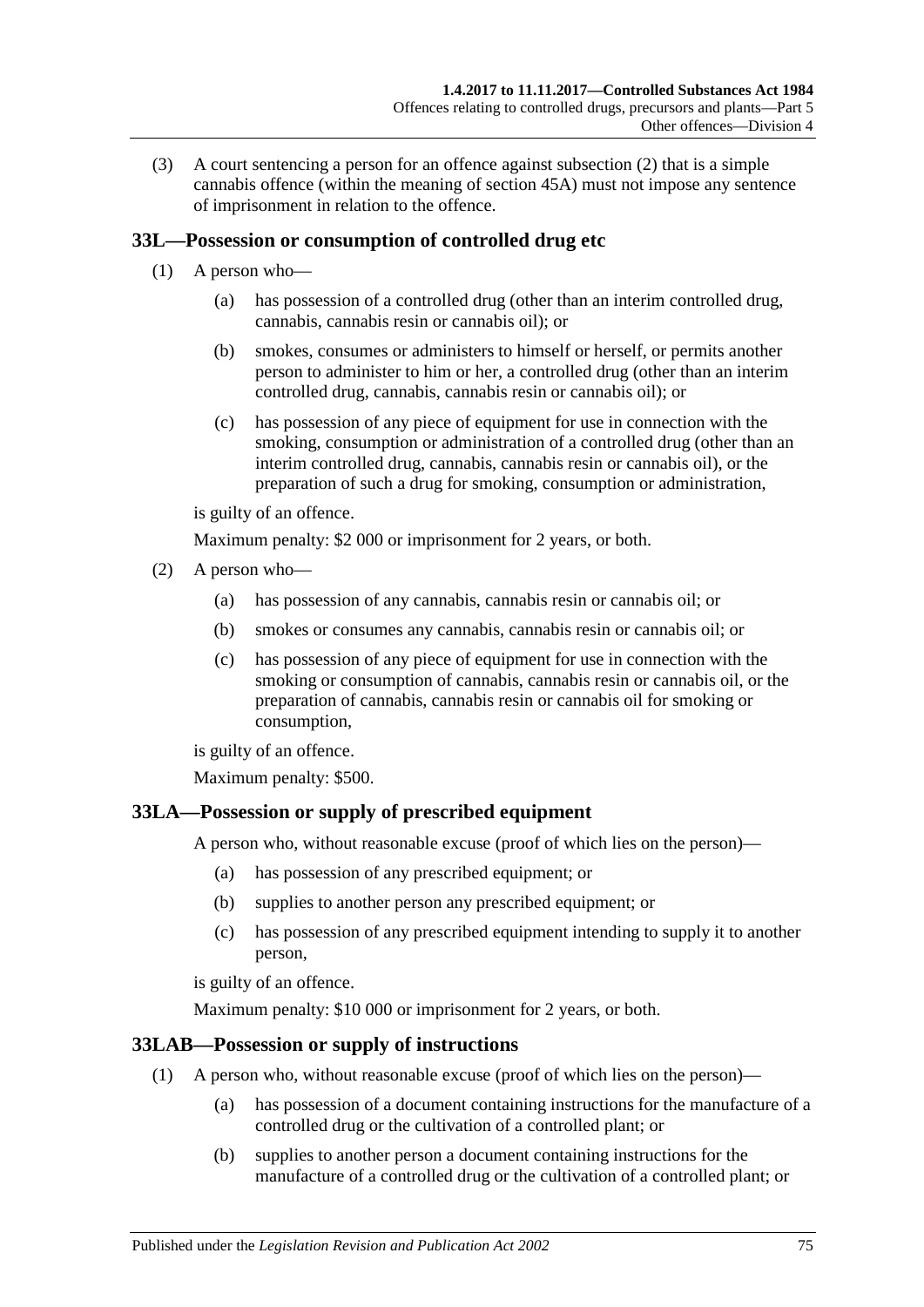(c) has possession of a document containing instructions for the manufacture of a controlled drug or the cultivation of a controlled plant intending to supply it to another person,

is guilty of an offence.

Maximum penalty: \$10 000 or imprisonment for 2 years, or both.

(2) In this section—

*document* includes any record of information whether in documentary, magnetic, electronic or other form.

# <span id="page-75-0"></span>**33LB—Possession or supply of prescribed quantity of controlled precursor**

- (1) A person who, without reasonable excuse (proof of which lies on the person)—
	- (a) has possession of a prescribed quantity of a controlled precursor; or
	- (b) supplies to another person a prescribed quantity of a controlled precursor; or
	- (c) has possession of a prescribed quantity of a controlled precursor intending to supply it to another person,

is guilty of an offence.

Maximum penalty: \$10 000 or imprisonment for 3 years, or both.

- (2) A person who, without reasonable excuse (proof of which lies on the person)—
	- $(a)$ 
		- (i) has possession of a prescribed quantity of a controlled precursor; or
		- (ii) supplies to another person a prescribed quantity of a controlled precursor; or
		- (iii) has possession of a prescribed quantity of a controlled precursor intending to supply it to another person; and
	- $(b)$ 
		- (i) has possession of a prescribed quantity of another kind of controlled precursor or any prescribed equipment; or
		- (ii) supplies to another person a prescribed quantity of another kind of controlled precursor or any prescribed equipment; or
		- (iii) has possession of a prescribed quantity of another kind of controlled precursor or any prescribed equipment intending to supply it to another person,

is guilty of an offence.

Maximum penalty: \$15 000 or imprisonment for 5 years, or both.

(5) In this section—

*prescribed quantity* of a controlled precursor means—

- (a) in relation to a controlled precursor contained in a mixture—
	- (i) a quantity of the precursor that equals or exceeds the amount prescribed for the purposes of this section for the precursor in its pure form; or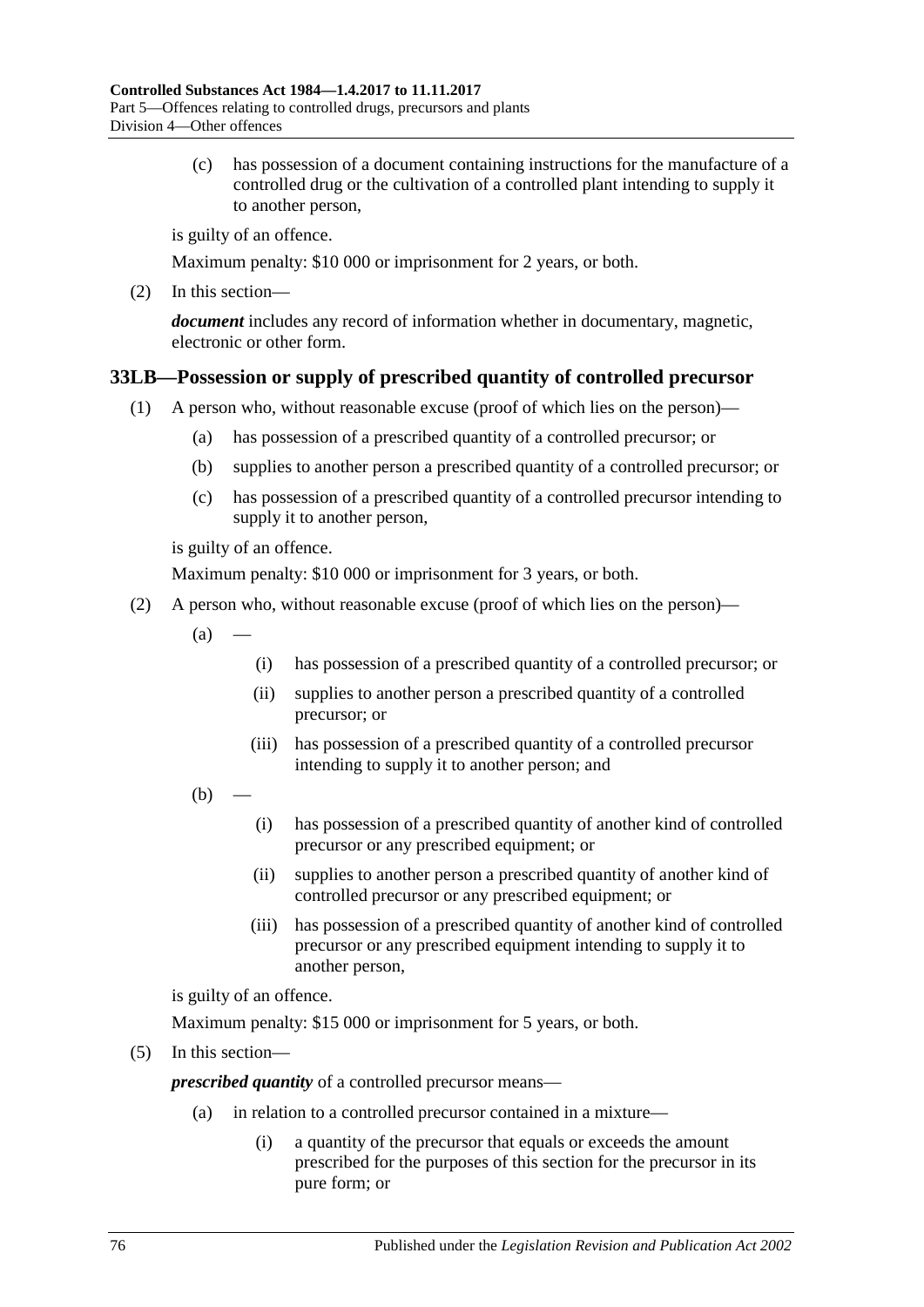- (ii) a quantity of the mixture that equals or exceeds the amount prescribed for the purposes of this section for a mixture containing the precursor; or
- (b) in relation to a controlled precursor that is not contained in a mixture—a quantity of the precursor that equals or exceeds the amount prescribed for the purposes of this section for the precursor in its pure form.

# <span id="page-76-1"></span>**Division 4A—Offences relating to controlled drug alternatives**

## **33LC—Interpretation**

(1) In this Division—

*manufacture*, in relation to a substance, means—

- (a) undertake any process by which the substance is extracted, produced or refined; or
- (b) take part in the process of manufacture of the substance.
- (2) For the purposes of this Division, a person takes part in the process of manufacture of a substance if the person directs, takes or participates in any step, or causes any step to be taken, in the process of manufacture of the substance.
- (3) For the purposes of this Division, a step in the process of manufacture of a substance includes, without limitation, any of the following when done for the purpose of manufacture of the substance:
	- (a) acquiring equipment, substances or materials;
	- (b) storing equipment, substances or materials;
	- (c) carrying, transporting, loading or unloading equipment, substances or materials;
	- (d) guarding or concealing equipment, substances or materials;
	- (e) providing or arranging finance (including finance for the acquisition of equipment, substances or materials);
	- (f) providing or allowing the use of premises or jointly occupying premises.
- (4) A court may be satisfied that a person has committed an offence against this Division in relation to a substance despite any usage instruction concerning the substance (given in any manner, way, medium or form) that indicates that it is not a controlled drug or a legal alternative to a controlled drug or that it is not intended for human consumption.

# <span id="page-76-0"></span>**33LD—Intentional manufacture of controlled drug alternative**

A person who manufactures a substance intending that the substance—

- (a) will have pharmacological effects similar to those of a controlled drug; or
- (b) will be a legal alternative to a controlled drug,

is guilty of an offence.

Maximum penalty: \$15 000 or imprisonment for 4 years, or both.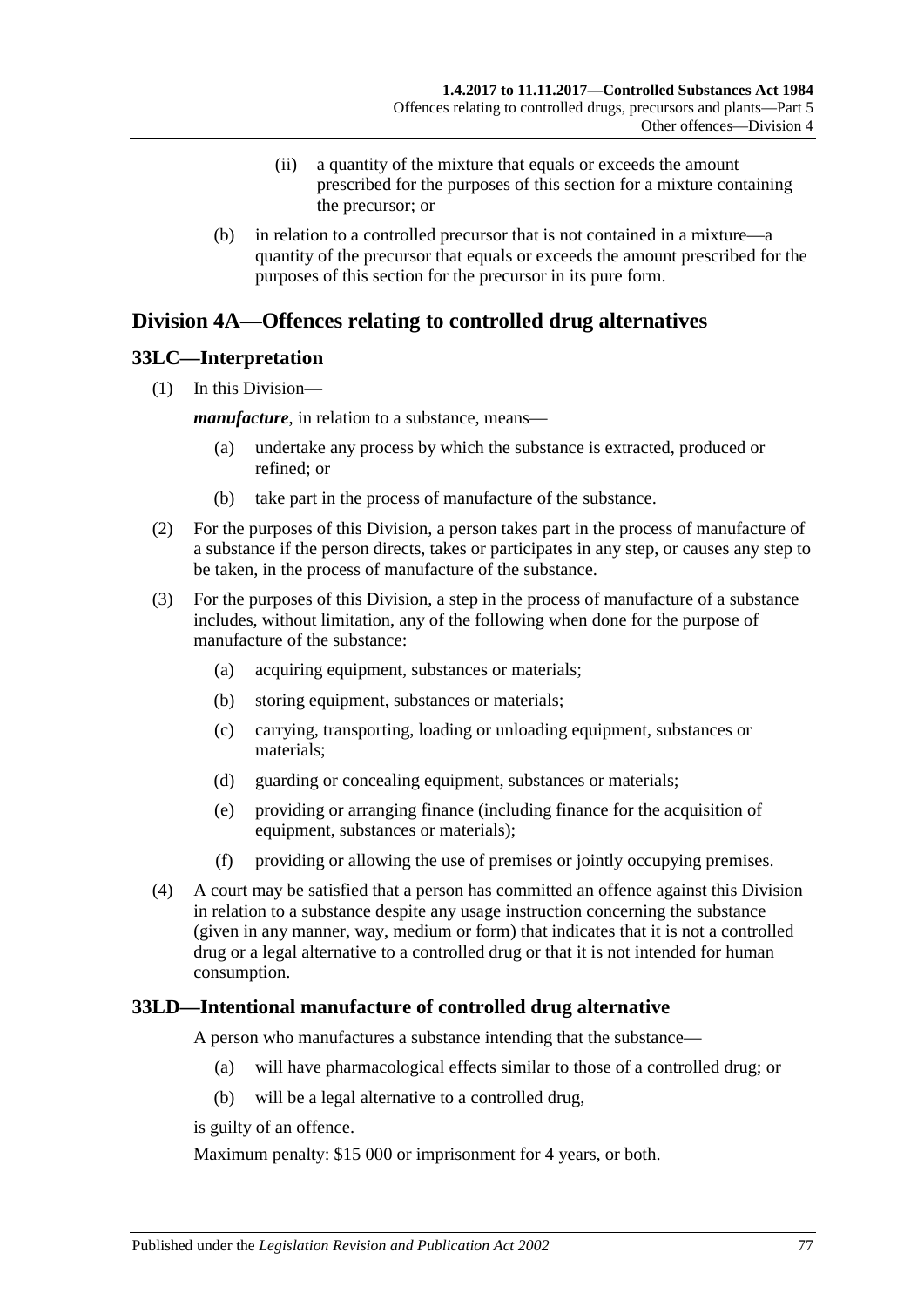# <span id="page-77-1"></span><span id="page-77-0"></span>**33LE—Promoting controlled drug alternative**

- (1) A person who promotes a substance—
	- (a) as having pharmacological effects similar to those of a controlled drug; or
	- (b) as being a legal alternative to a controlled drug; or
	- (c) in a way that is intended, or likely, to cause a person to believe that the substance—
		- (i) is a controlled drug; or
		- (ii) has pharmacological effects similar to those of a controlled drug; or
		- (iii) is a legal alternative to a controlled drug,

is guilty of an offence.

Maximum penalty: \$10 000 or imprisonment for 2 years, or both.

- (2) In proceedings for an offence against [subsection](#page-77-0) (1), the prosecution need not prove that the defendant promoted the substance—
	- (a) as having pharmacological effects similar to those of a particular controlled drug; or
	- (b) as being a legal alternative to a particular controlled drug; or
	- (c) in a way that is intended, or likely, to cause a person to believe that the substance—
		- (i) is a particular controlled drug; or
		- (ii) has pharmacological effects similar to those of a particular controlled drug; or
		- (iii) is a legal alternative to a particular controlled drug.
- (3) For the purposes of [subsection](#page-77-0) (1), a person *promotes* a substance if the person takes any action that is designed to publicise or promote the substance, whether visual or auditory means are employed and whether the substance is directly depicted or referred to or symbolism of some kind is employed, and includes taking any other action of a kind prescribed by regulation for the purposes of this subsection.

#### **33LF—Manufacturing, packaging, selling or supplying substance promoted as controlled drug alternative**

- <span id="page-77-2"></span>(1) If a police officer reasonably suspects that a person intends to manufacture, package, sell or supply a substance that is being, or is to be, promoted in a manner prohibited under [section](#page-77-1) 33LE, the officer may give the person a notice (containing any particulars prescribed by the regulations) warning the person that if he or she manufactures, packages, sells or supplies the substance he or she will be guilty of an offence.
- <span id="page-77-3"></span>(2) A notice given to a person under [subsection](#page-77-2) (1) may be revoked at any time by further notice given to the person by a police officer (and must be so revoked if a police officer is satisfied that the substance to which the notices relates is not being, and is not to be, promoted in a manner prohibited under [section](#page-77-1) 33LE).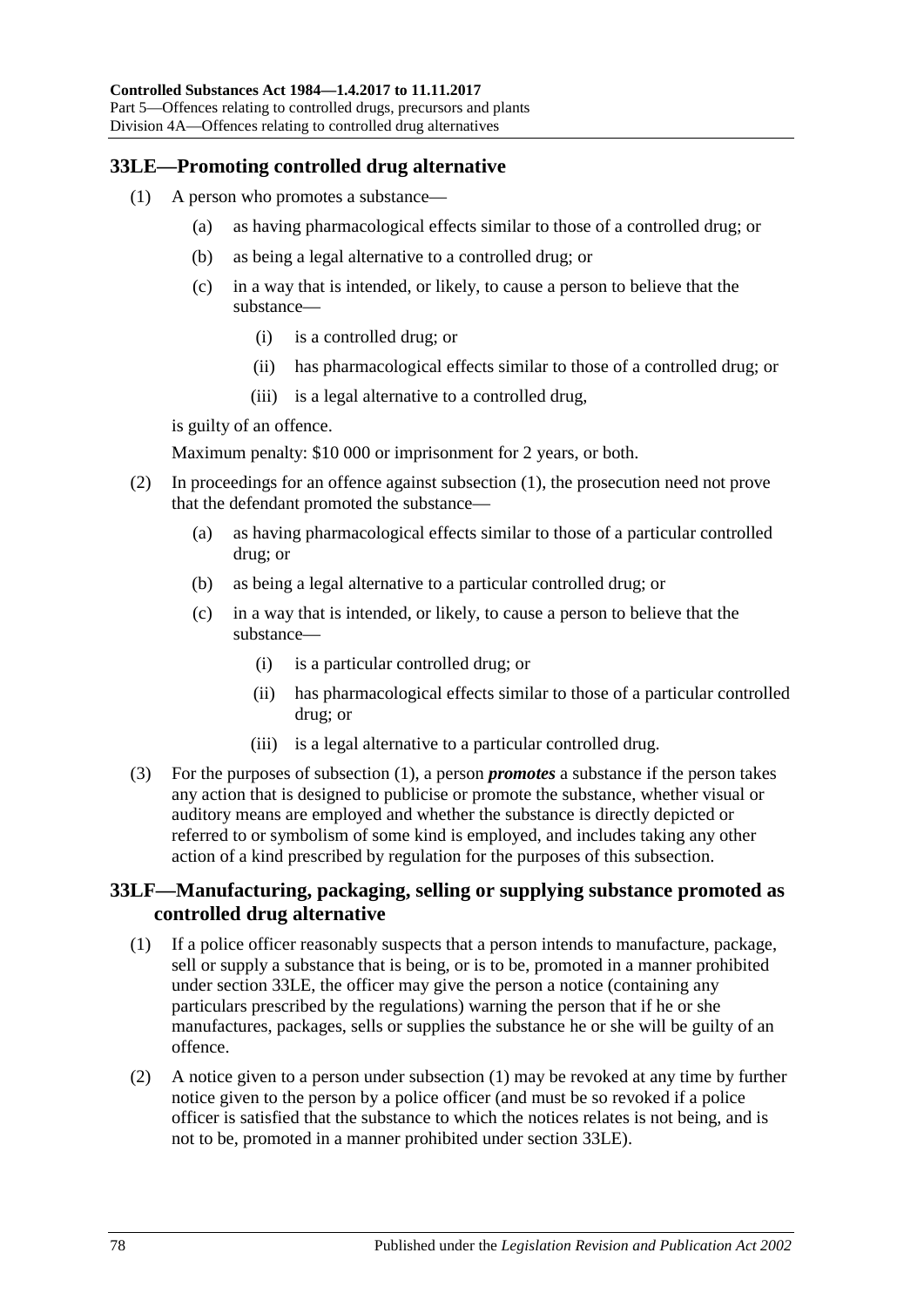(3) A person who has been given a notice under [subsection](#page-77-2) (1) and who subsequently manufactures, sells or supplies the substance specified in the notice is guilty of an offence.

Maximum penalty: \$15 000 or imprisonment for 4 years, or both.

- (4) A notice to be given to a person under this section—
	- (a) in the case of a notice under [subsection](#page-77-2) (1)—must be served on the person personally; or
	- (b) in the case of a notice under [subsection](#page-77-3) (2)—may be served personally or by post.

# **Division 5—General provisions relating to offences**

#### **33M—Interpretation**

In this Division—

*controlled substance* means a controlled drug, controlled precursor or controlled plant.

#### **33N—Aggregation of offences**

- $(1)$  If—
	- (a) a person has committed offences against this Part in relation to different batches of controlled substances (whether or not controlled substances of the same kind); and
	- (b) the offences were committed by the person on the same occasion or within 7 days of each other or in the course of an organised commercial activity relating to controlled substances carried on by the person,

the person may be charged with a single offence against this Part in respect of all of the different batches of controlled substances and, subject to [section](#page-79-0) 33O, the quantity of controlled substances concerned for the purposes of that offence is the total quantity of the controlled substances in the different batches.

- (2) If the prosecution seeks to rely on this section to charge a person with a single offence in respect of different batches of controlled substances—
	- (a) the fact that the prosecution intends to do so must be set out in the charge; and
	- (b) the charge must contain adequate particulars of the defendant's conduct in relation to each of the batches or in relation to the total quantity of the controlled substances in the different batches; and
	- (c) it is not necessary for the prosecution to specify, if the charge relates to conduct of the defendant on different occasions, the exact dates of each occasion or to specify the exact quantity of each batch.
- (3) The presumption under [section](#page-66-0) 32(5), [33\(4\)](#page-67-0) or [33B\(5\)](#page-69-0) may only apply in a case where the prosecution seeks to rely on this section if—
	- (a) the charge relates to conduct of the defendant on the same occasion; or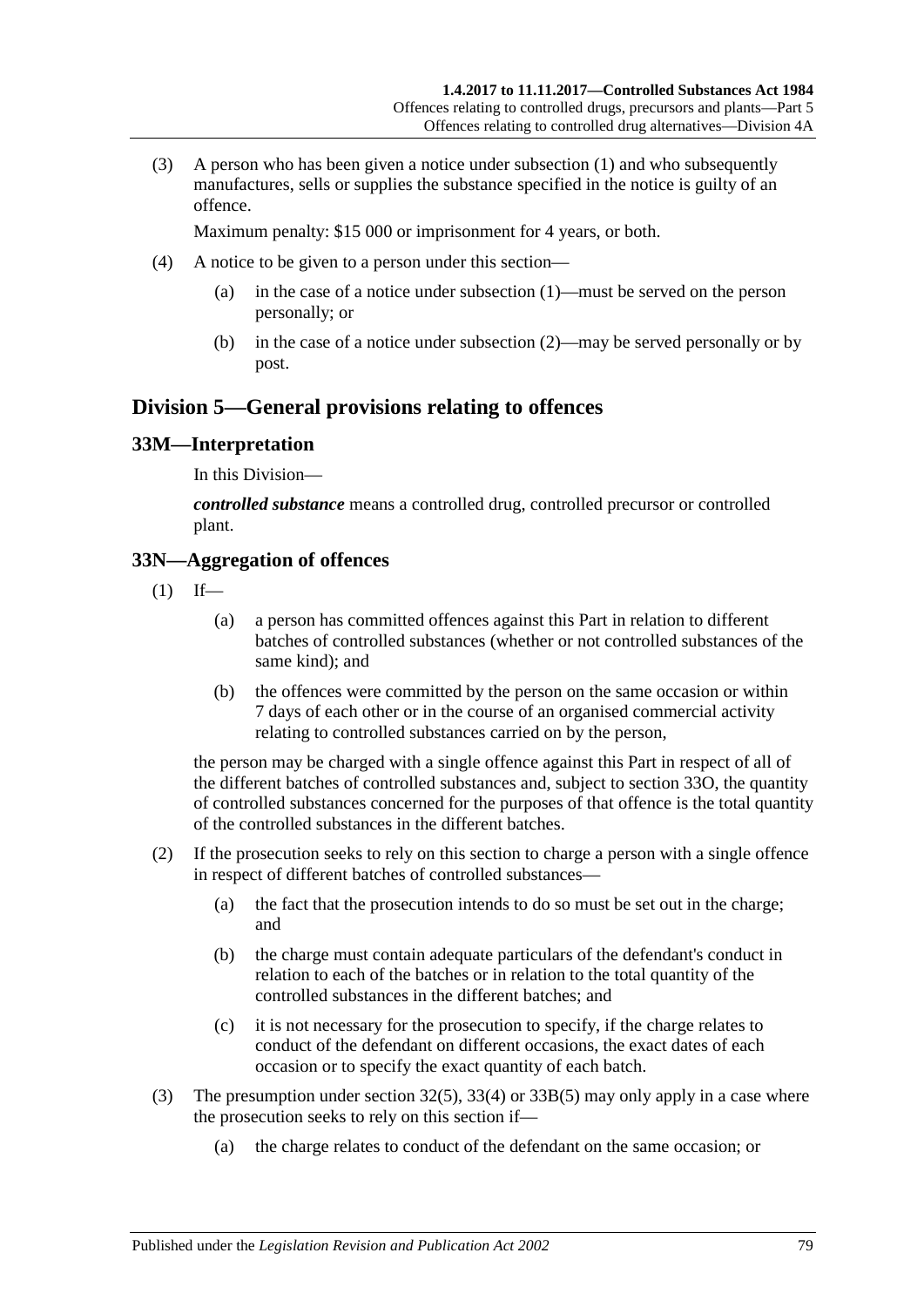- (b) the charge relates to conduct of the defendant on different occasions within 7 days of each other and on at least one occasion involved a trafficable quantity of a controlled substance.
- (4) Nothing in this section prevents a person being charged with separate offences in respect of different batches of controlled substances.
- (5) However, if a person has been convicted or acquitted of a single offence against this Part in respect of different batches of controlled substances, the person may not be charged with a separate offence in respect of any of the batches.
- (6) A person may not be charged with a single offence against this Part in respect of different batches of controlled substances if the person has been convicted or acquitted of a separate offence in respect of any of the batches.

## <span id="page-79-0"></span>**33O—Offences involving more than one kind of substance**

- (1) If a person is charged with a single offence against this Part and the charge relates to more than one kind of controlled substance, the quantity of the controlled substances for the purposes of the charge is to be determined as follows:
	- (a) the quantity is a trafficable quantity if the sum of the fractions obtained by dividing the actual quantity of each kind of controlled substance by the quantity prescribed in relation to that kind of controlled substance (in its pure form) for the purposes of the definition of *trafficable quantity* in [section](#page-5-0) 4 is equal to or greater than 1;
	- (b) the quantity is a commercial quantity if the sum of the fractions obtained by dividing the actual quantity of each kind of controlled substance by the quantity prescribed in relation to that kind of controlled substance (in its pure form) for the purposes of the definition of *commercial quantity* in [section](#page-5-0) 4 is equal to or greater than 1;
	- (c) the quantity is a large commercial quantity if the sum of the fractions obtained by dividing the actual quantity of each kind of controlled substance by the quantity prescribed in relation to that kind of controlled substance (in its pure form) for the purposes of the definition of *large commercial quantity* in [section](#page-5-0) 4 is equal to or greater than 1.
- (2) If there is no quantity prescribed in relation to a particular kind of controlled substance in its pure form for the purposes of the relevant definition, the quantity of that controlled substance must be disregarded for the purposes of a calculation under this section.

#### **33OA—Basis for determining quantity of controlled substance**

- (1) If, for the purposes of the definition of *trafficable quantity*, *commercial quantity* or *large commercial quantity* in [section](#page-5-1) 4(1) or the definition of *prescribed quantity* in [section](#page-75-0) 33LB, the regulations prescribe more than 1 of the following in relation to a particular controlled drug or controlled precursor:
	- (a) an amount for the drug or precursor in its pure form;
	- (b) an amount for a mixture containing the drug or precursor;
	- (c) a number of discrete dosage units for a mixture containing the drug or precursor,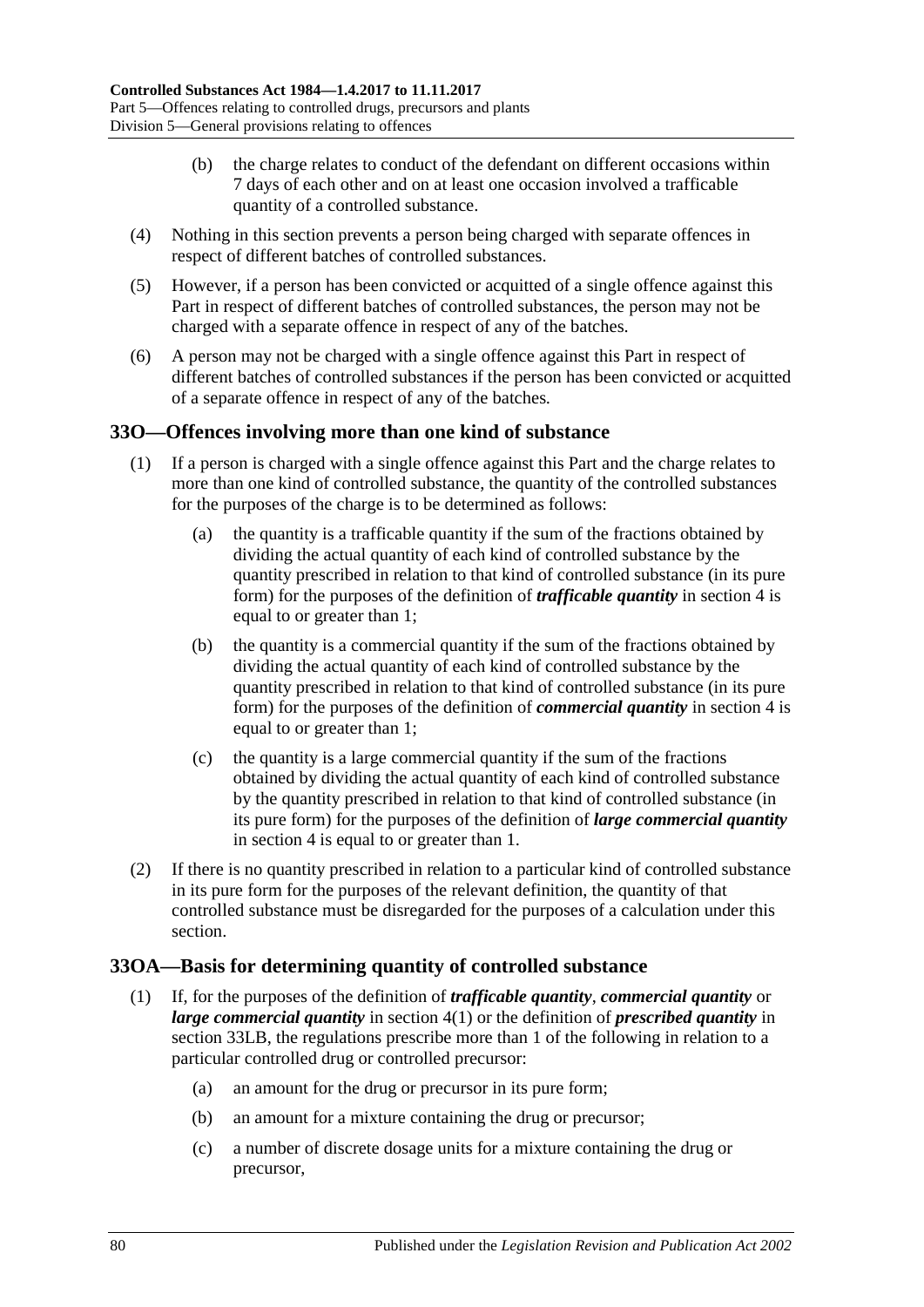then, in proceedings for an offence against this Part involving that drug or precursor contained in a mixture, the question of whether or not the quantity of the drug or precursor the subject of the proceedings was a trafficable quantity, commercial quantity, large commercial quantity or prescribed quantity will be determined by reference to—

- (d) if the charge alleges a particular quantity of the drug or precursor in its pure form—the prescribed amount for the drug or precursor in its pure form; or
- (e) if the charge alleges a particular quantity of the mixture containing the drug or precursor—the prescribed amount for a mixture containing the drug or precursor; or
- (f) if the charge alleges a particular number of discrete dosage units of the mixture containing the drug or precursor—the prescribed number of discrete dosage units for a mixture containing the drug or precursor.
- (2) If, for the purposes of the definition of *trafficable quantity*, *commercial quantity* or *large commercial quantity* in [section](#page-5-1) 4(1), the regulations prescribe both a number of a particular controlled plant and a weight of that plant, then, in proceedings for an offence against this Part involving that plant, the question of whether or not the quantity of the plant the subject of the proceedings was a trafficable quantity, commercial quantity or large commercial quantity will be determined by reference to—
	- (a) if the charge alleges a particular number of the plant—the prescribed number for the plant; or
	- (b) if the charge alleges a particular weight of the plant—the prescribed weight for the plant.

# **33P—Knowledge or recklessness with respect to identity or quantity**

- (1) In any proceedings against a person for an offence against this Part relating to a controlled substance, the prosecution must establish that the person knew, or was reckless with respect to, the fact that the substance was or was to be a controlled substance.
- (2) The prosecution need not establish that the person knew, or was reckless with respect to, the particular identity of the controlled substance.

# **33Q—Alternative conviction—mistake as to identity of controlled substance**

- (1) If, in any proceedings against a person for an offence against this Part relating to a particular quantity of a controlled substance—
	- (a) the court is satisfied that, at the time of the conduct constituting the offence, the person was under a mistaken belief about the identity of the controlled substance; and
	- (b) the person would have been guilty of another equivalent or lesser offence against this Part if his or her mistaken belief had been correct,

the court may find the person not guilty of the offence charged but guilty of the other equivalent or lesser offence (and the person is liable to be punished accordingly).

(2) The burden of proving a mistaken belief as to the identity of a controlled substance lies on the defendant.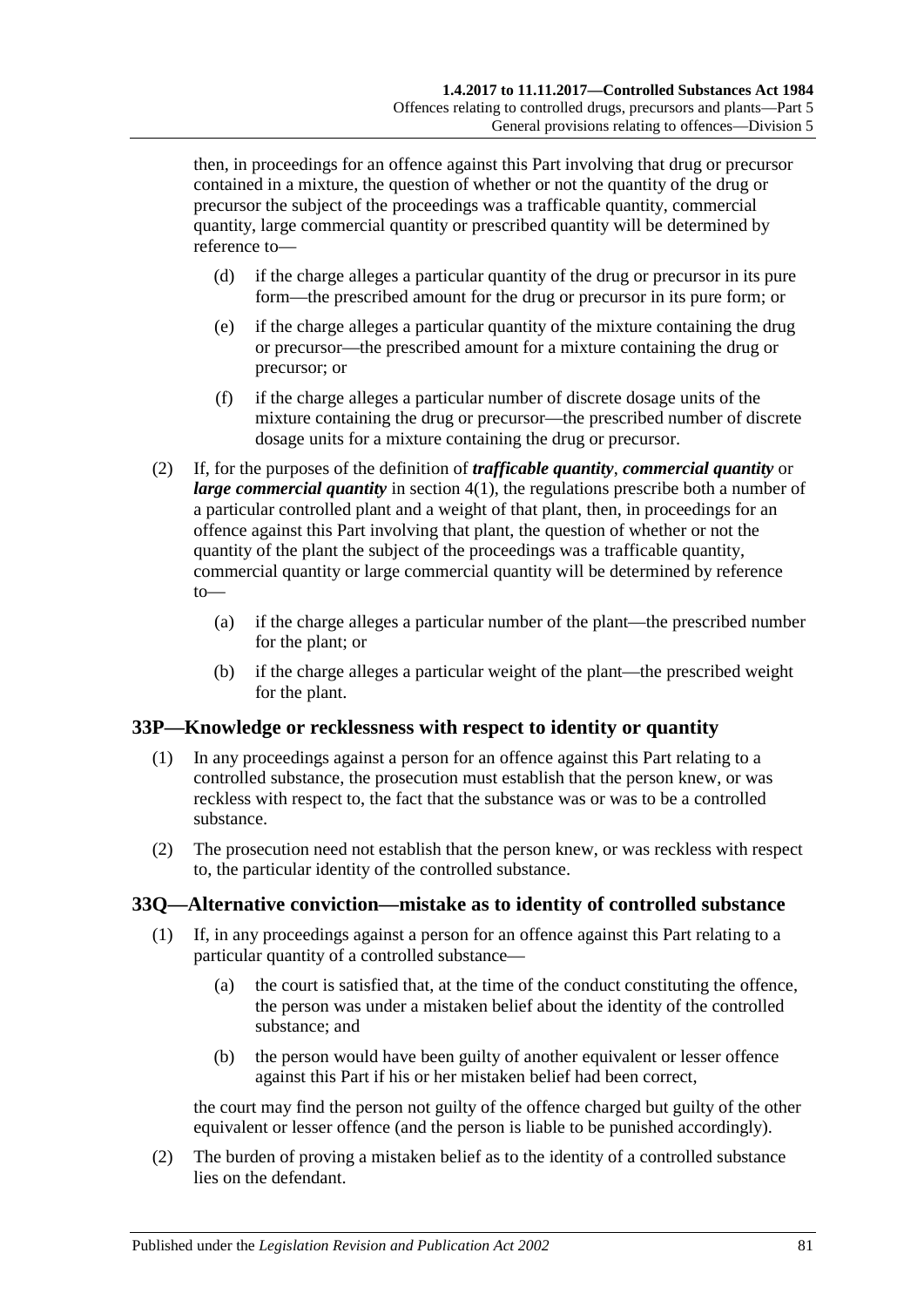(3) For the purposes of this section, an equivalent or lesser offence is an offence for which the maximum penalty is the same as or less than the maximum penalty for the offence charged.

# **33R—Alternative verdicts**

- (1) If, in any proceedings against a person for an offence against this Part, the court is not satisfied that the person committed the offence but is satisfied that the person committed another equivalent or lesser offence against this Part, the court may find the person not guilty of the offence charged but guilty of the other equivalent or lesser offence (and the person is liable to be punished accordingly).
- (2) For the purposes of this section, an equivalent or lesser offence is an offence for which the maximum penalty is the same as or less than the maximum penalty for the offence charged.

#### **33S—No accessorial liability for certain offences**

Section 267 of the *[Criminal Law Consolidation Act](http://www.legislation.sa.gov.au/index.aspx?action=legref&type=act&legtitle=Criminal%20Law%20Consolidation%20Act%201935) 1935* does not apply—

- (a) in relation to an offence against [section](#page-65-0) 32, [33,](#page-67-1) [33B](#page-69-1) or [33LD;](#page-76-0) or
- (b) in circumstances prescribed by regulation.

## **33T—Power of court to prohibit certain activities**

- (1) A court may, on the application of a police officer, make an order under this section in relation to a person if satisfied that—
	- (a) the person has been convicted of 1 or more offences against this Part committed in the course of carrying on a business; and
	- (b) the making of the order is reasonably necessary to ensure that the person does not engage in further conduct constituting an offence against this Part.
- (2) An order under this section may prohibit a person from—
	- (a) engaging in specified conduct; or
	- (b) carrying on a specified business or a specified kind of business,

at specified premises or in specified circumstances.

- (3) A court making an order under this section may make any ancillary orders that the court considers appropriate.
- (4) A court may, by subsequent order, vary or revoke an order made by the court under this section.

# **Division 6—Procedure in relation to simple possession offences**

# **34—Application of Division**

- (1) This Division does not apply in relation to—
	- (a) a child who is alleged to have committed a simple possession offence; or
	- (b) a person who is alleged to have committed a simple possession offence and is charged with a serious drug offence arising out of the same circumstances.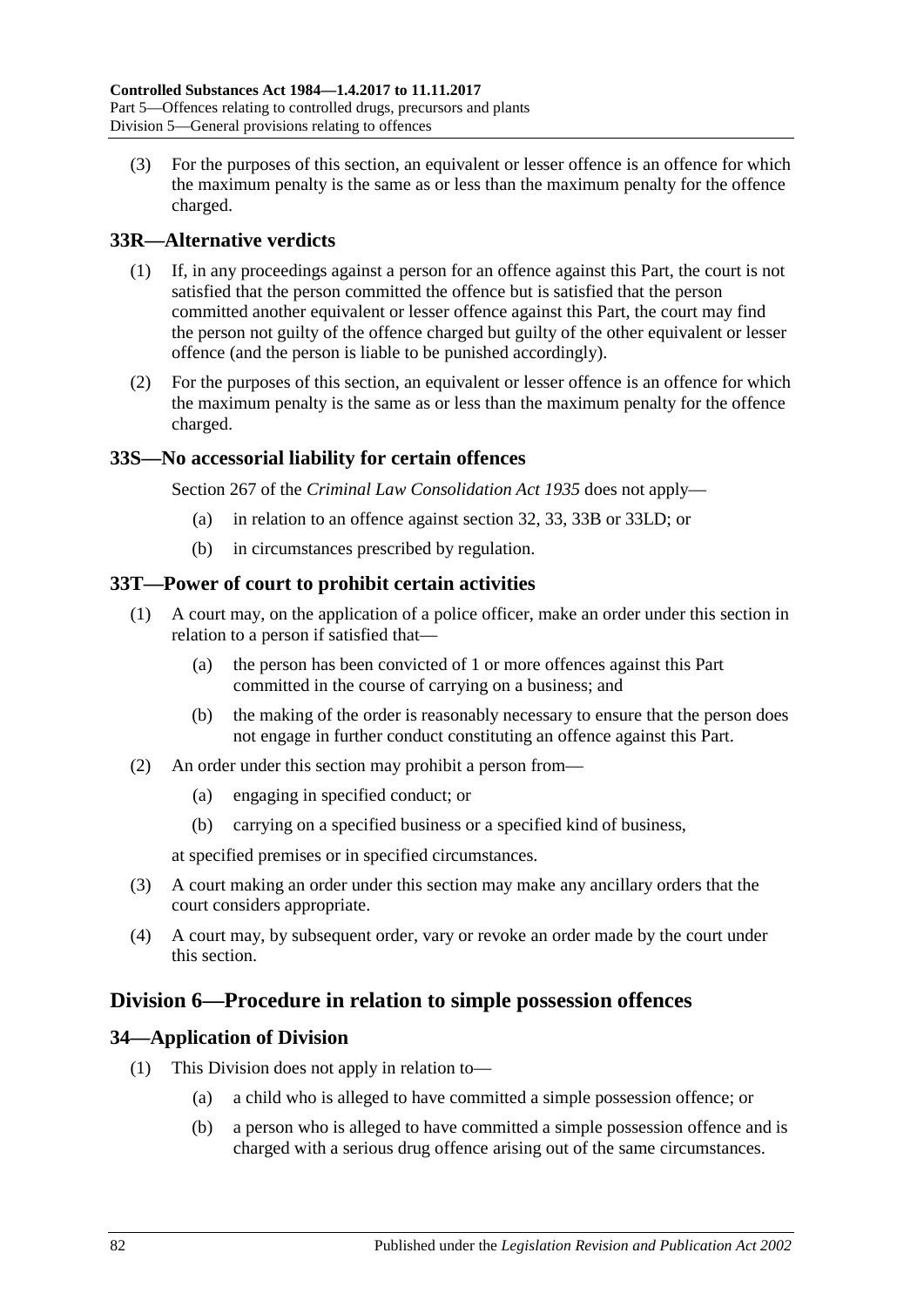(2) In this section—

*serious drug offence* means an offence against [Division 2](#page-65-1) (other than [Subdivision 4\)](#page-70-0), [Division 3,](#page-71-0) [Division 4](#page-73-1) (other than [section](#page-73-2) 33I(2), [33K](#page-73-3) or [33L\)](#page-74-0) or [Division 4A](#page-76-1) of this Part.

#### <span id="page-82-0"></span>**35—Accreditation of drug assessment and treatment services**

- (1) The Minister may, by instrument in writing, accredit such suitably qualified persons or bodies as drug assessment services or drug treatment services as are necessary for the purposes of this Division.
- (2) Without limiting [subsection](#page-82-0) (1), the Minister may establish panels of persons with a view to the accreditation of such a panel as a drug assessment service under that subsection.
- (3) The Minister may, in an instrument of accreditation, impose conditions on the accreditation.
- (4) The Minister may, by notice in writing to an accredited drug assessment service or drug treatment service—
	- (a) vary or revoke any of the conditions imposed on the accreditation or impose further conditions; or
	- (b) revoke the accreditation.

#### **36—Referral for assessment**

- (1) If a person is alleged to have committed a simple possession offence, a police officer must refer the person to a nominated assessment service and give the person a notice that sets out particulars of the date, place and time at which the person must attend the service.
- (2) A copy of the referral notice must be forwarded to the nominated assessment service.
- (3) A referral under this section operates as a stay of proceedings (if any) for the alleged offence.

#### **37—Assessment of referred person**

- (1) On a person being referred to an assessment service under this Division, the service must proceed to carry out and complete its assessment as expeditiously as reasonably practicable.
- (2) For the purposes of carrying out the assessment, the service may, by notice in writing given personally or by post, require the person to—
	- (a) give written consent to—
		- (i) the release of the person's medical and other treatment records to the service and to any drug treatment service that is to provide treatment to the person pursuant to an undertaking under this Division;
		- (ii) the release to the service of—
			- (A) records held by or on behalf of an assessment service or any agency or instrumentality of the Crown relating to previous assessments of, or undertakings entered into by, the person under this Division; and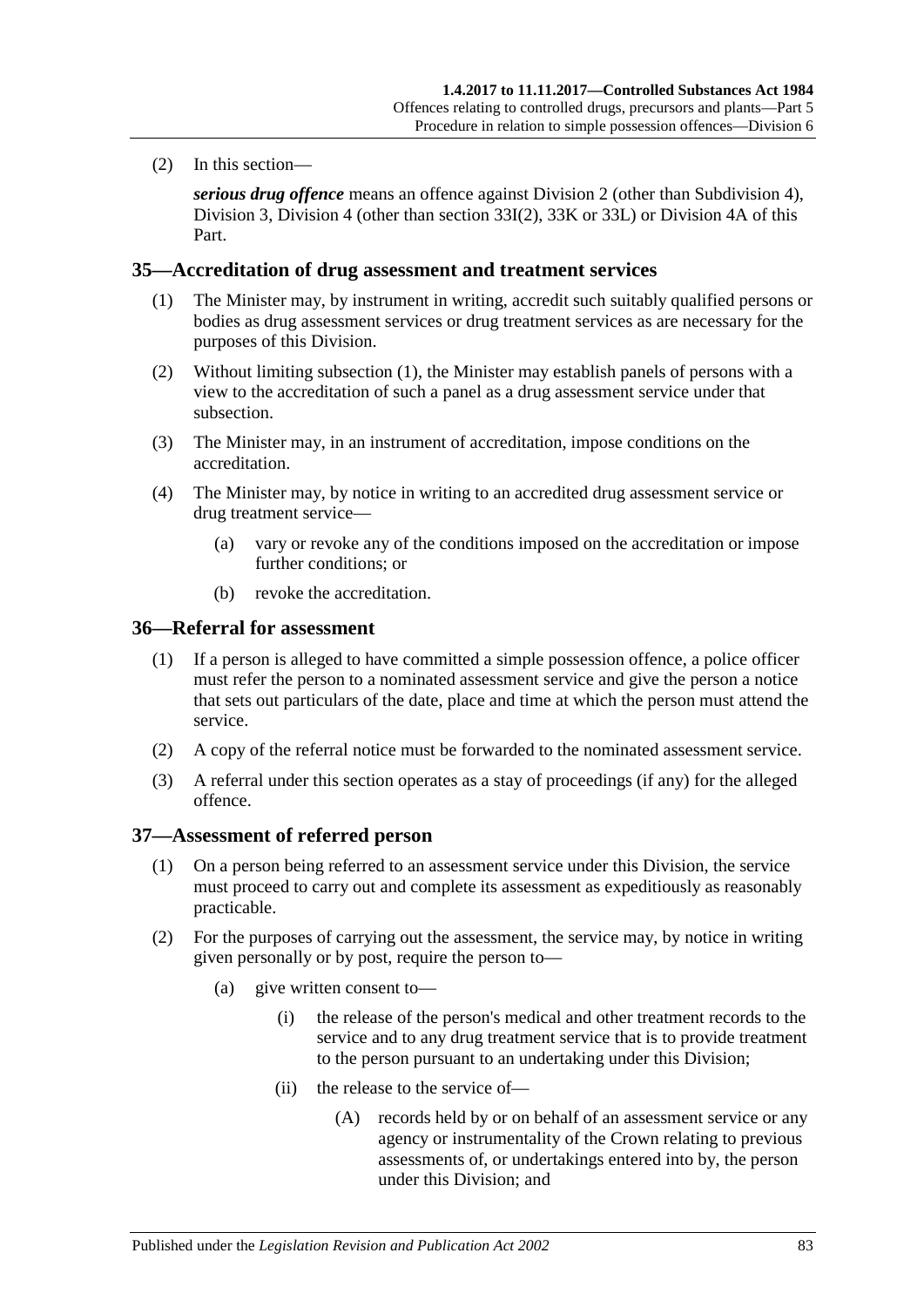- (B) the person's criminal record (ie, record of any convictions recorded against the person); or
- (b) attend the service for such further number of interviews as the service thinks fit; or
- (c) submit to an examination, by the service or by any other person, to determine whether the person is experiencing physical, psychological or social problems connected with the misuse of drugs and, if so, the treatment (if any) appropriate for the person.
- <span id="page-83-0"></span>(3) The assessment service must, by notice in writing to the person given personally or by post, terminate the person's referral to the service—
	- (a) if the person fails, without reasonable excuse, to attend the service in accordance with the referral notice or with any other notice requiring the person to attend; or
	- (b) if at any time during the assessment it becomes apparent to the service that—
		- (i) it would not in the circumstances be appropriate to require the person to enter into an undertaking under this Division; or
		- (ii) the person does not admit to the allegation (but the service is not required to ascertain this); or
		- (iii) the person does not want the service to deal with the matter,

and may, in the same manner, terminate the referral—

- (c) if the person hinders, or does not cooperate with, the service in carrying out the assessment; or
- (d) if the person, without reasonable excuse, refuses or fails to comply with a requirement under this Division to give written consent to the release of records or to submit to an examination; or
- (e) if the person refuses to comply with a requirement to enter into an undertaking under this Division or, without reasonable excuse, contravenes or fails to comply with an undertaking entered into under this Division.
- (4) A notice under [subsection](#page-83-0) (3) must set out a short statement of the service's reasons for the termination.
- (5) The service must give a copy of the notice of termination to the Commissioner of Police.

#### **38—Undertakings**

- (1) An assessment service may, on the completion of an assessment under this Division, require the person alleged to have committed the offence to enter into a written undertaking relating to—
	- (a) the treatment that the person will undertake; or
	- (b) participation by the person in a programme of an educative, preventive or rehabilitative nature; or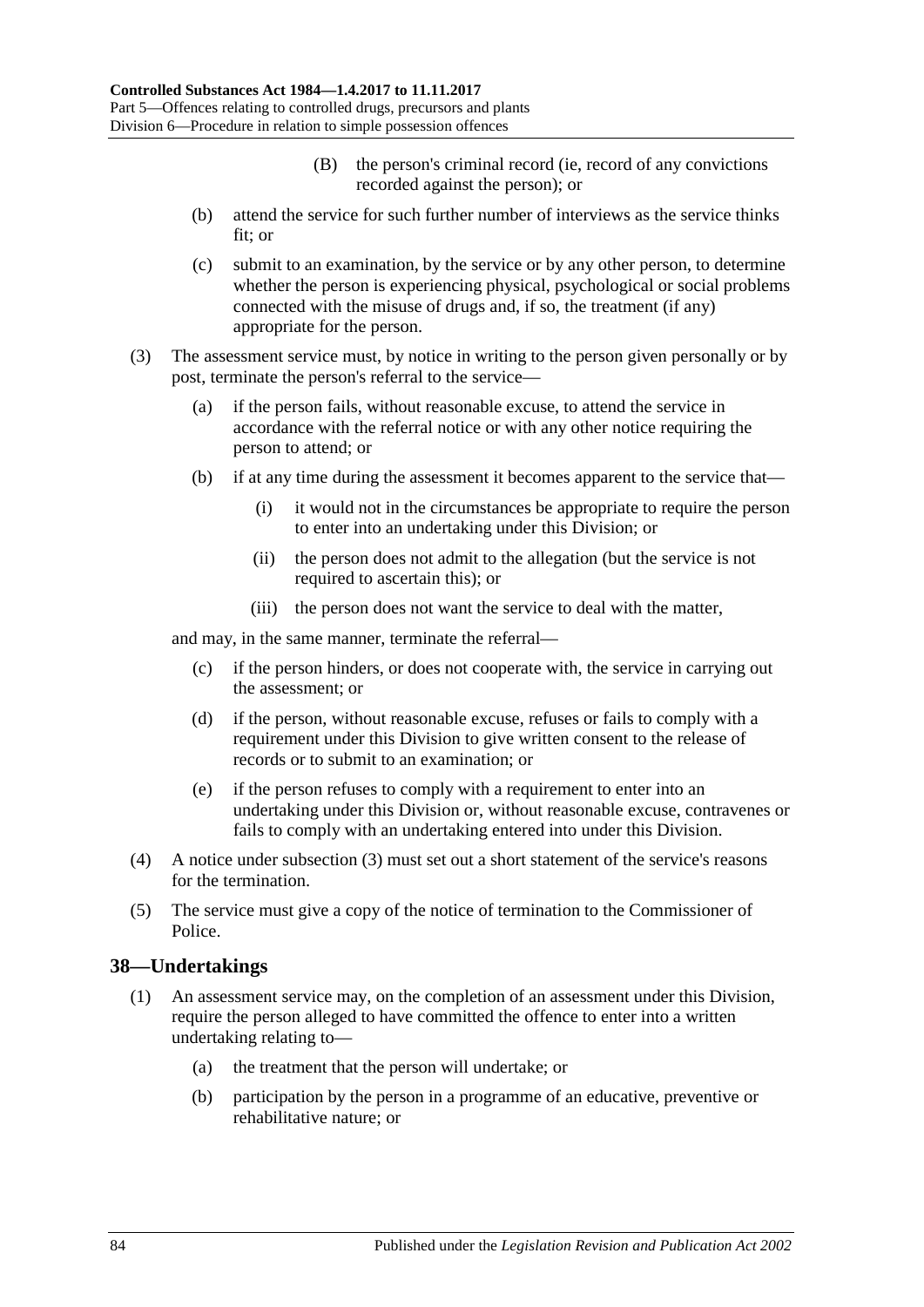- (c) any other matters that will, in the opinion of the service, assist the person to overcome any personal problems that may tend to lead, or that may have led, to the misuse of drugs.
- (2) The undertaking can only require the person to undergo treatment with a drug treatment service that is accredited under this Division.
- (3) If the person enters into the undertaking—
	- (a) the person must be given a copy of the undertaking; and
	- (b) any complaint laid against the person for the alleged simple possession offence must be withdrawn; and
	- (c) the person must, if remanded in custody for the alleged simple possession offence but not otherwise subject to detention, be released from detention or, if on bail for the offence, the bail agreement must be discharged.
- (4) The undertaking will be effective for a period, not exceeding 6 months, determined by the service and specified in the undertaking.
- (5) The service may, at the request or with the consent of the person bound by the undertaking, vary the terms of the undertaking, but not so that the total period of the undertaking exceeds 6 months.
- (6) The service must notify the Commissioner of Police that the person has entered into an undertaking, of any extension to the period of the undertaking and, if it occurs, of the expiry of the undertaking.

#### **39—Release from custody for the purposes of assessment or undertaking**

If a person who is in custody has been given a notice under this Division requiring the person to attend an assessment service or any other place, or has entered into an undertaking under this Division requiring the person to attend at any place, the manager of the place in which the person is being detained must cause the person to be brought to the service or other place as required by the notice or undertaking.

#### **40—Prosecution of simple possession offences**

- (1) A prosecution for a simple possession offence alleged to have been committed by a person cannot proceed unless the person has been referred to an assessment service under this Division and the referral has been terminated by the service.
- (2) The fact that a person alleged to have committed a simple possession offence participates in an assessment or enters into an undertaking under this Division does not constitute an admission of guilt, and will not be regarded as evidence tending to establish guilt, in relation to the alleged offence.
- (3) If the referral of a person is terminated under this Division, evidence—
	- (a) of anything said or done by the person in the course of being assessed or carrying out an undertaking; or
	- (b) of the reasons for the termination,

is not admissible in any proceedings against the person for the alleged offence.

(4) On the expiry of an undertaking under this Division, the person who entered into it is immune from prosecution for the alleged offence to which the undertaking related.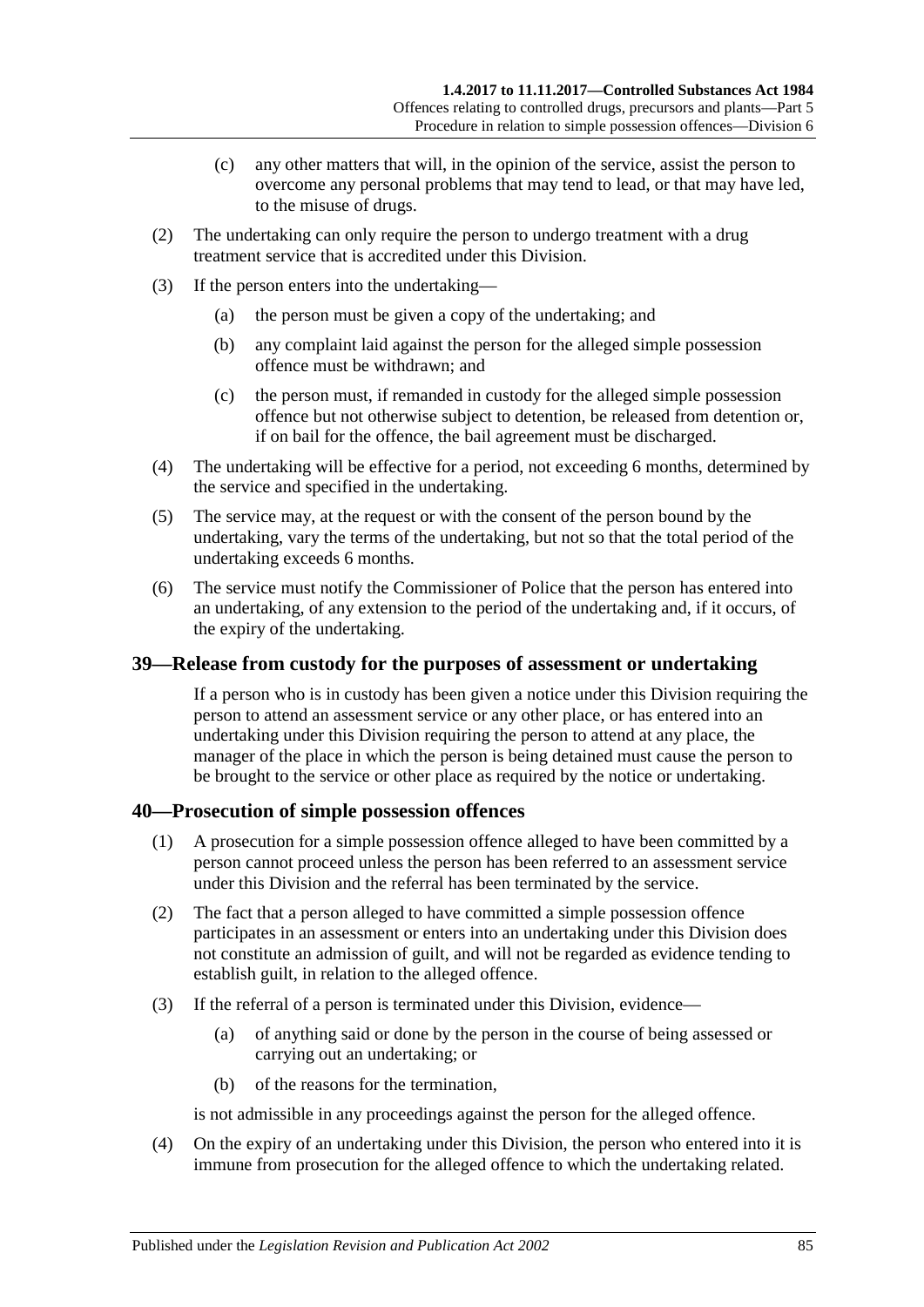### **40A—Confidentiality**

A person who is, or has been, engaged in duties related to the administration of this Division must not disclose information relating to a person referred for assessment under this Division, being information obtained in the course of those duties, unless the disclosure is made—

- (a) in the administration of this Division; or
- (b) as authorised or required by law; or
- (c) with the consent of the person to whom the information relates.

Maximum penalty: \$10 000.

# **Part 6—Offences, penalties etc**

#### **43—Aggravated offences**

- <span id="page-85-0"></span>(1) An aggravated offence is an offence committed in circumstances where—
	- (a) the offender committed the offence for the benefit of a criminal organisation, or 2 or more members of a criminal organisation, or at the direction of, or in association with, a criminal organisation; or
	- (b) in the course of, or in connection with, the offence the offender identified himself or herself in some way as belonging to, or otherwise being associated with, a criminal organisation (whether or not the offender did in fact belong to, or was in fact associated with, the organisation).
- <span id="page-85-1"></span>(2) For the purposes of [subsection](#page-85-0)  $(1)(b)$ , a person will be taken to have identified himself or herself as belonging to, or as being associated with, a criminal organisation if the person displayed (whether on an article of clothing, as a tattoo or otherwise) the insignia of the criminal organisation unless the person proves that he or she did not display the insignia knowingly or recklessly.
- (3) [Subsection](#page-85-1) (2) does not limit the ways in which a person may identify himself or herself as belonging to, or being associated with, a criminal organisation.
- (4) If a person is charged with an aggravated offence, the circumstances alleged to aggravate the offence must be stated in the instrument of charge.
- (5) In this section—

*criminal organisation* has the same meaning as in Part 3B of the *[Criminal Law](http://www.legislation.sa.gov.au/index.aspx?action=legref&type=act&legtitle=Criminal%20Law%20Consolidation%20Act%201935)  [Consolidation Act](http://www.legislation.sa.gov.au/index.aspx?action=legref&type=act&legtitle=Criminal%20Law%20Consolidation%20Act%201935) 1935*.

(6) This section does not prevent a court from taking into account, in the usual way, the circumstances of and surrounding the commission of an offence for the purpose of determining sentence.

**Examples—**

1 A person is charged with a basic offence and the court finds that the offence was committed in circumstances that would have justified a charge of the offence in its aggravated form. In this case, the court may, in sentencing, take into account the circumstances of aggravation for the purpose of determining penalty but must (of course) fix a penalty within the limits appropriate to the basic offence.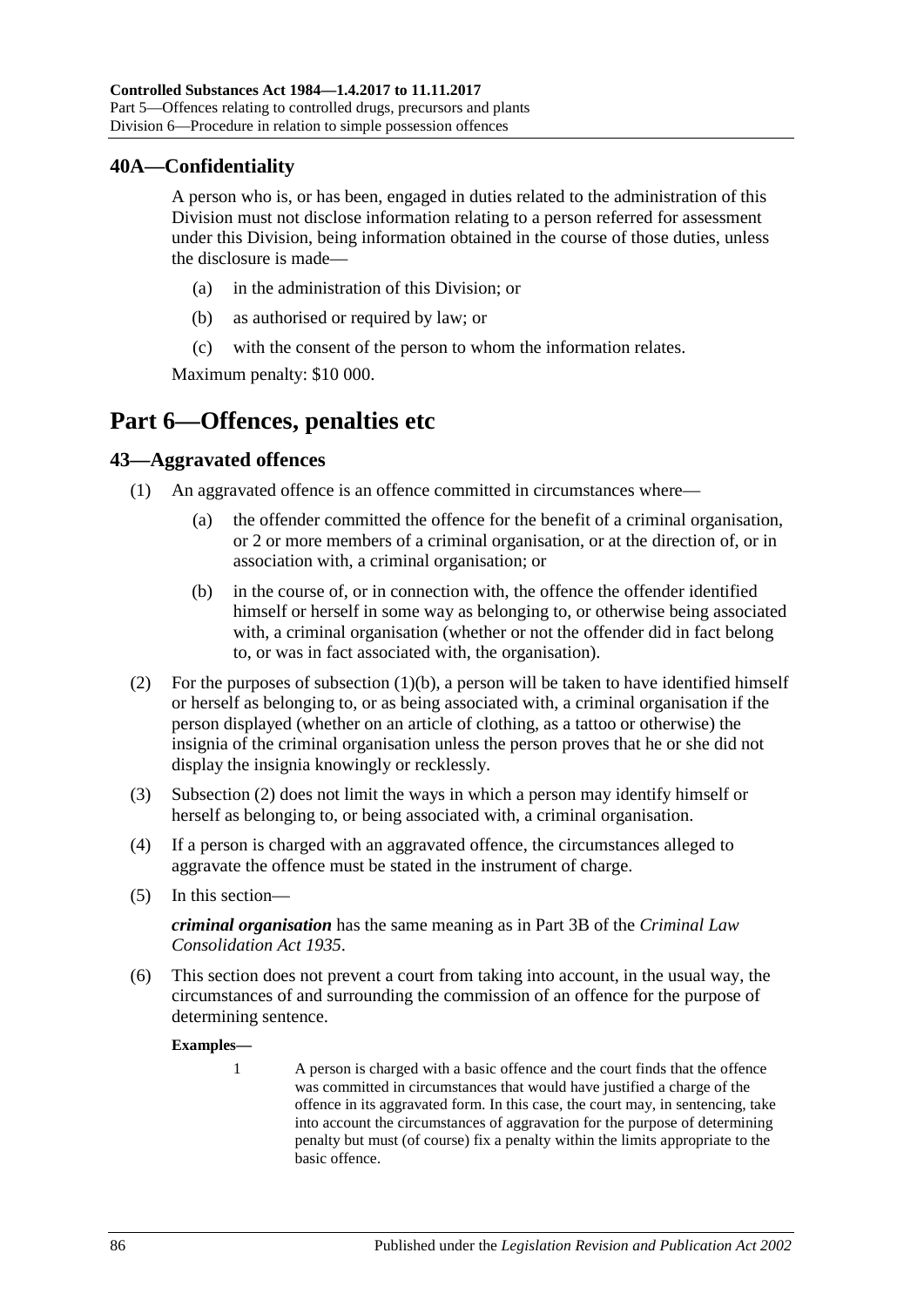2 A person is charged with an aggravated offence and the court finds a number (but not all) of the circumstances alleged in the instrument of charge to aggravate the offence have been established. In this case, the court may, in sentencing, take into account the established circumstances of and surrounding the aggravated offence (whether alleged in the instrument of charge or not) but must not (of course) take account of circumstances alleged in the instrument of charge that were not established.

#### **44—Matters to be considered when court fixes penalty**

- (1) In determining the penalty to be imposed on a person convicted of an indictable or minor indictable offence against this Act, the court must take into consideration—
	- (a) subject to [subsection](#page-86-0) (2), the nature of the substance or goods involved in the commission of the offence; and
	- (b) the quantity of the substance or goods involved in the commission of the offence; and
	- (c) the personal circumstances of the convicted person (being a natural person), including the circumstances relating to the person's use (if at all) of any controlled drug; and
	- (d) in the case of an offence against [Part 5 Division 2](#page-65-1) or [3—](#page-71-0)
		- (i) the commercial or other motives of the convicted person in committing the offence; and
		- (ii) the financial gain that is likely to have accrued to the convicted person as a result of the commission of the offence (but this is not to be taken into consideration if that financial gain is the subject of an application under the *[Criminal Assets Confiscation Act](http://www.legislation.sa.gov.au/index.aspx?action=legref&type=act&legtitle=Criminal%20Assets%20Confiscation%20Act%202005) 2005*); and
	- (da) in the case of an offence against [section](#page-71-1) 33F, [33H](#page-72-0) or [33I—](#page-73-4)whether the offence occurred within a school zone or at or near any prescribed place; and
	- (e) any other relevant factor.
- <span id="page-86-0"></span>(2) In determining the penalty to be imposed in respect of a summary or indictable offence against [Part 5](#page-63-0) involving a controlled drug (other than cannabis, cannabis resin or cannabis oil), the degree of physical or other harm generally associated with the consumption of that particular type of controlled drug, as compared with other types of controlled drugs, is not a relevant consideration and the court must determine the penalty on the basis that controlled drugs are all categorised equally as very harmful.
- (3) If a person is convicted by a court of an indictable offence against this Act and an offence against section 32 of the *[Criminal Law Consolidation Act](http://www.legislation.sa.gov.au/index.aspx?action=legref&type=act&legtitle=Criminal%20Law%20Consolidation%20Act%201935) 1935* constituted of having the custody or control of a firearm or imitation firearm for the purpose of—
	- (a) using, or causing or permitting another person to use, the firearm in the course of committing the indictable offence against this Act; or
	- (b) carrying, or causing or permitting another person to carry, the firearm when committing the indictable offence against this Act,

the court must make any sentences of imprisonment imposed for the 2 offences cumulative unless the court is satisfied that special reasons exist for not doing so.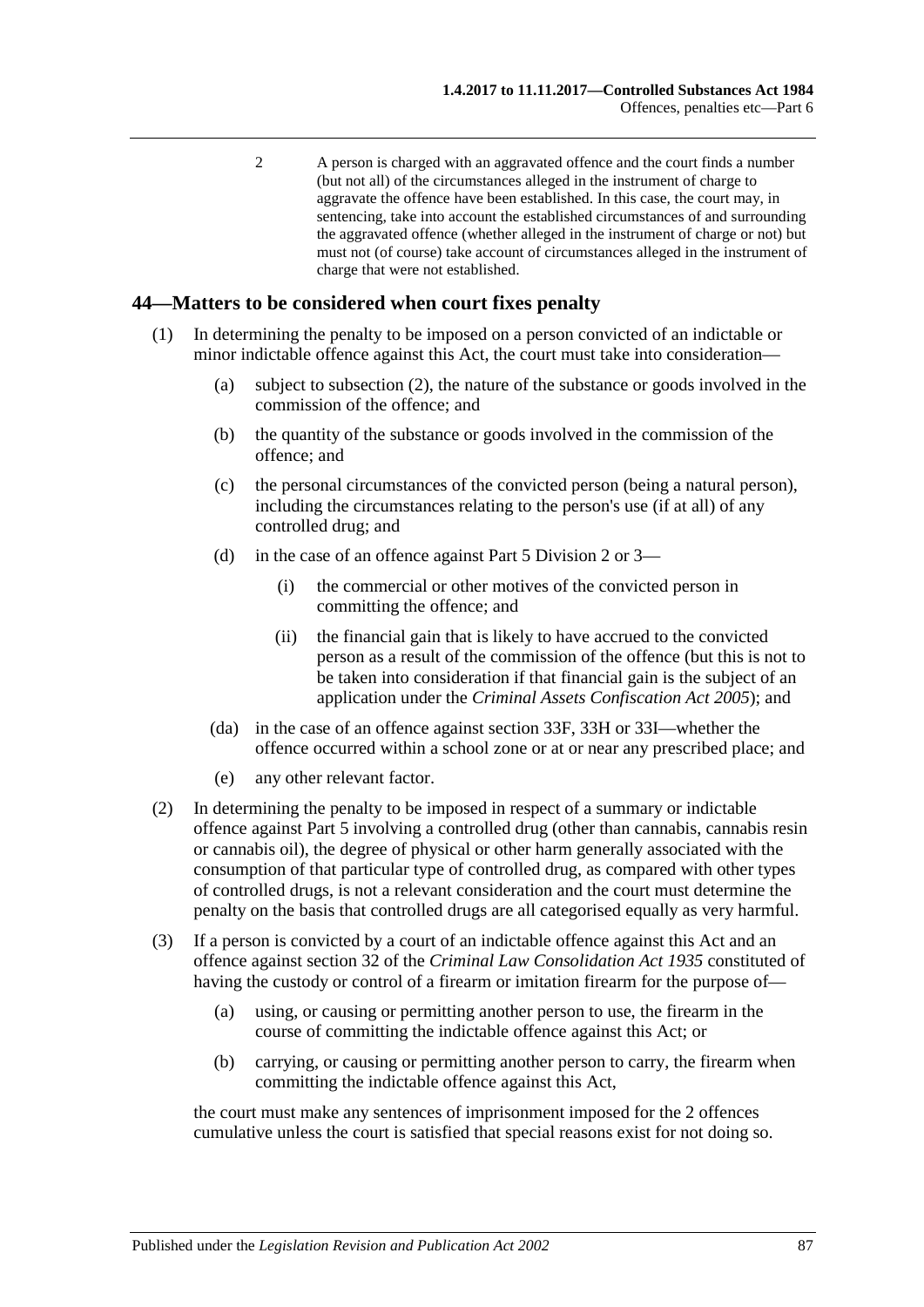#### <span id="page-87-0"></span>**45A—Expiation of simple cannabis offences**

- (1) A prosecution for a simple cannabis offence cannot be commenced except by—
	- (a) the Director of Public Prosecutions; or
	- (b) a police officer; or
	- (c) a person authorised in writing by the Director of Public Prosecutions to commence the prosecution.
- <span id="page-87-1"></span>(2) Subject to this section, if a person (not being a child) is alleged to have committed a simple cannabis offence, then before a prosecution is commenced, an expiation notice must be given to the alleged offender under the *[Expiation of Offences Act](http://www.legislation.sa.gov.au/index.aspx?action=legref&type=act&legtitle=Expiation%20of%20Offences%20Act%201996) 1996*.
- (3) Expiation fees (which may vary according to any factor) may be fixed by regulation for the purposes of this section.
- (7) Non-compliance with [subsection](#page-87-1) (2) does not invalidate a prosecution.
- (8) For the purposes of this section—

*simple cannabis offence* means—

- (a) an offence against [section](#page-73-0)  $33K(2)$  involving the cultivation (not being artificially enhanced cultivation) of cannabis plants other than an offence involving the cultivation of a number of cannabis plants in excess of the number prescribed by regulation for the purposes of this paragraph; or
- (b) an offence against section [33L\(2\)\(a\)](#page-74-1) other than an offence involving the possession of quantities of cannabis, cannabis resin or cannabis oil in excess of the quantity prescribed by regulation for the purposes of this paragraph; or
- (c) an offence against section [33L\(2\)\(b\)](#page-74-2) other than an offence alleged to have been committed in—
	- (i) a public place; or
	- (ii) a place of a kind prescribed by regulation; or
- (d) an offence against section  $33L(2)(c)$ .

# **Part 7—Search, seizure, forfeiture and analysis**

#### **49—Application of Part**

This Part does not apply in relation to Part 4A.

**Note—**

See Part 4A Division 5.

#### **50—Authorised officers**

- <span id="page-87-2"></span>(1) The following persons are authorised officers for the purposes of this Act:
	- (a) a police officer; and
	- (b) any other person appointed by the Minister, by instrument in writing, to be an authorised officer for the purposes of this Act.
- (2) The Minister must provide an authorised officer appointed under [subsection](#page-87-2) (1)(b) with a certificate of identification.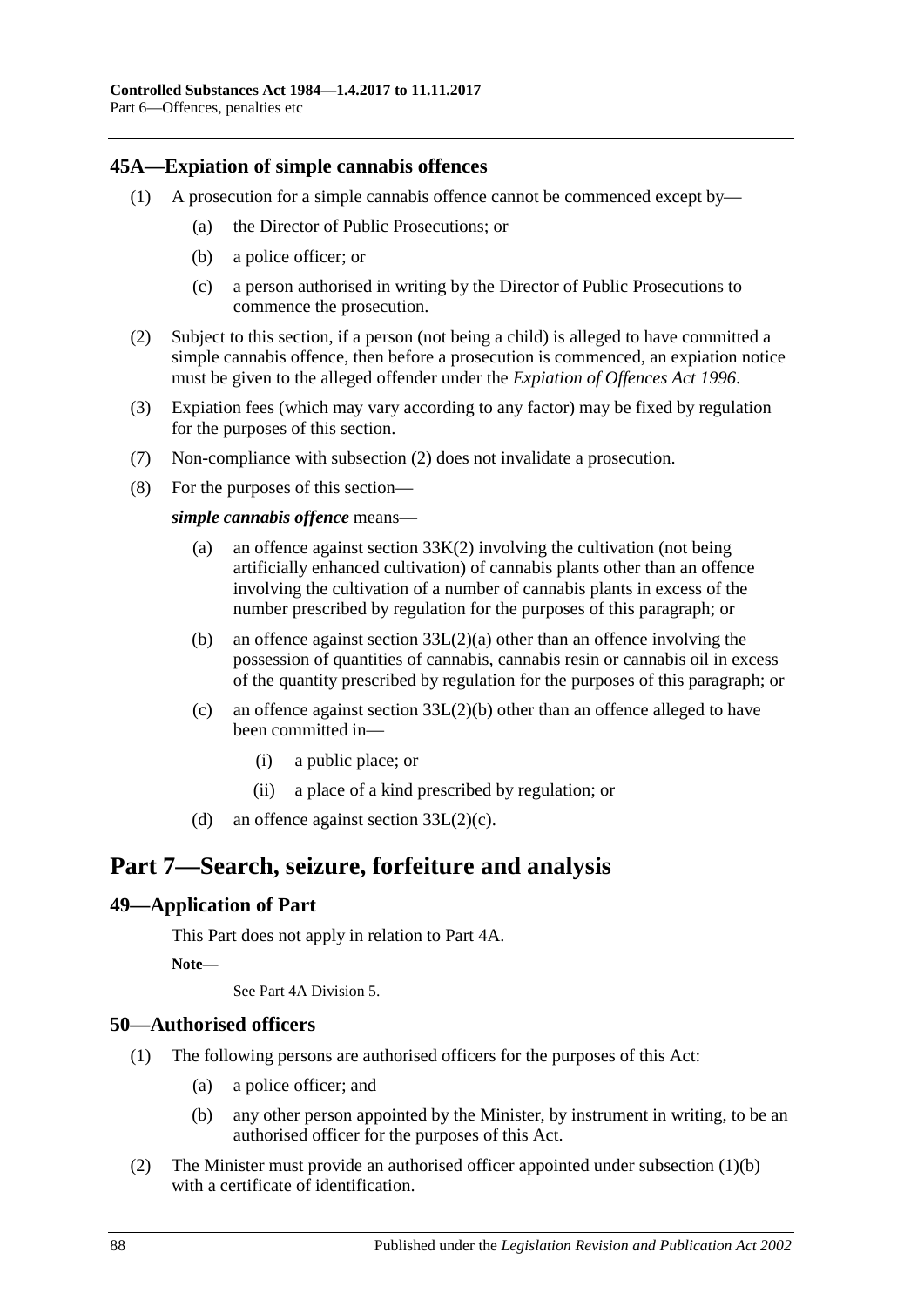(3) An authorised officer appointed under [subsection](#page-87-2) (1)(b) must, on demand by a person in relation to whom the officer is exercising any powers under this Act, produce the certificate of identification for the inspection of that person.

#### **51—Analysts**

- (1) Subject to [subsection](#page-88-0) (2), the Governor may appoint such number of persons to be analysts as the Governor thinks necessary or desirable for the purposes of this Act.
- <span id="page-88-0"></span>(2) No person who has a direct or indirect interest in the manufacture, production, sale or supply of any substance or device to which this Act applies may be appointed as an analyst.

#### <span id="page-88-3"></span>**52—Power to search, seize etc**

- <span id="page-88-2"></span><span id="page-88-1"></span>(1) Subject to this section, an authorised officer may—
	- (a) enter at any time any premises for the purposes of ascertaining whether the provisions of this Act, or of a licence, authority or permit granted under this Act, are being complied with or have been contravened; and
	- (b) if reasonably necessary for that purpose, break into or open any part of the premises, or anything in or on the premises; and
	- (c) for the purposes of [paragraph](#page-88-1) (a) or [\(b\),](#page-88-2) require the driver of any vehicle, the master of any vessel or the pilot of any aircraft to stop that vehicle, vessel or aircraft.
- (2) While an authorised officer is in or on any premises pursuant to this section, the officer may—
	- (a) inspect or search the premises or any equipment or other thing on the premises;
	- (b) require any person to produce any books, papers or documents (including a written record that reproduces, in an understandable form, information stored by computer, microfilm or other process) or any substance, equipment or device;
	- (c) examine any books, papers or documents (including a written record that reproduces, in an understandable form, information stored by computer, microfilm or other process) and take extracts from any of them or make copies of any of them;
	- (d) examine any substance, equipment or device;
	- (e) take and remove from the premises samples of any substance or goods;
	- (f) carry out any tests;
	- (g) take any photographs or films or make any audio or audiovisual record;
	- (h) require the holder of a licence, authority or permit under this Act to produce that licence, authority or permit for inspection;
	- (i) if the officer suspects on reasonable grounds that an offence against this Act has been committed, seize and remove from the premises anything that the officer has reasonable cause to suspect affords evidence of the offence;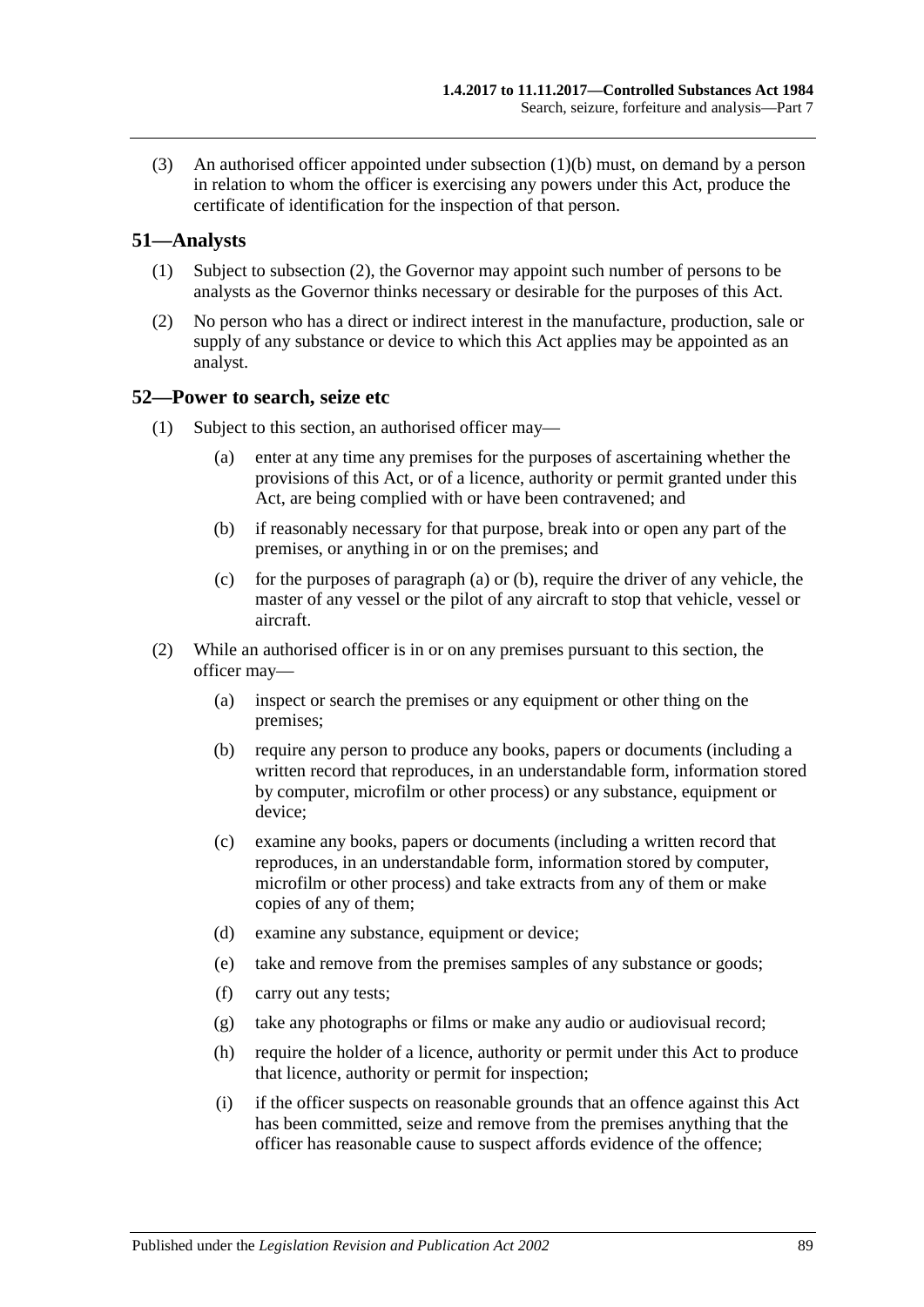- (j) give such directions as are reasonably necessary for, or incidental to, the effective exercise of the officer's powers under this Act.
- (3) The powers conferred b[y subsection](#page-88-2) (1)(b) may only be exercised by an authorised officer who is a police officer.
- <span id="page-89-0"></span>(4) An authorised officer must not exercise the powers conferred by [subsection](#page-88-1) (1)(a) and [\(b\)](#page-88-2) except on the authority of a warrant issued by a senior police officer, magistrate or justice, unless the powers are being exercised in relation to—
	- (a) premises that are used by a registered health practitioner or veterinary surgeon in the ordinary course of his or her profession; or
	- (b) premises that are used in the course of an activity in respect of which a licence, authority or permit has been granted under this Act; or
	- (c) premises that are used for a non-residential purpose and in which the authorised officer reasonably suspects poisons, medicines, medical devices or volatile solvents are being stored, used or sold,

provided that the powers are exercised during ordinary business hours.

- (5) A senior police officer, magistrate or justice must not issue a warrant under [subsection](#page-89-0) (4) unless satisfied, on information given on oath—
	- (a) that there are reasonable grounds for suspecting that an offence against this Act has been, is being, or is about to be, committed; and
	- (b) that a warrant is reasonably required in the circumstances.
- (6) An authorised officer who is a police officer may search any person whom the officer reasonably suspects has in his or her possession any substance or equipment in contravention of this Act.
- (9) If an authorised officer who is a police officer reasonably suspects that any substance or equipment that would afford evidence of an offence against this Act is in any vehicle, vessel or aircraft, the officer may—
	- (a) require the driver of the vehicle, the master of the vessel or the pilot of the aircraft to stop the vehicle, vessel or aircraft; and
	- (b) detain and search the vehicle, vessel or aircraft; and
	- (c) seize and remove from the vehicle, vessel or aircraft anything that the officer reasonably suspects would afford evidence of an offence against this Act.
- (10) Nothing in this section derogates from the power of a police officer to do anything authorised under [section](#page-89-1) 52A or [52B.](#page-91-0)
- (11) A police officer may, in exercising powers pursuant to a warrant issued under [subsection](#page-89-0) (4) or any other powers under this section, use a drug detection dog or an electronic drug detection system.

#### <span id="page-89-1"></span>**52A—General drug detection powers**

- (1) A police officer may carry out general drug detection in relation to—
	- (a) any property in an area to which this section applies; and
	- (b) any person who is in, or is apparently attempting to enter or to leave, an area to which this section applies; and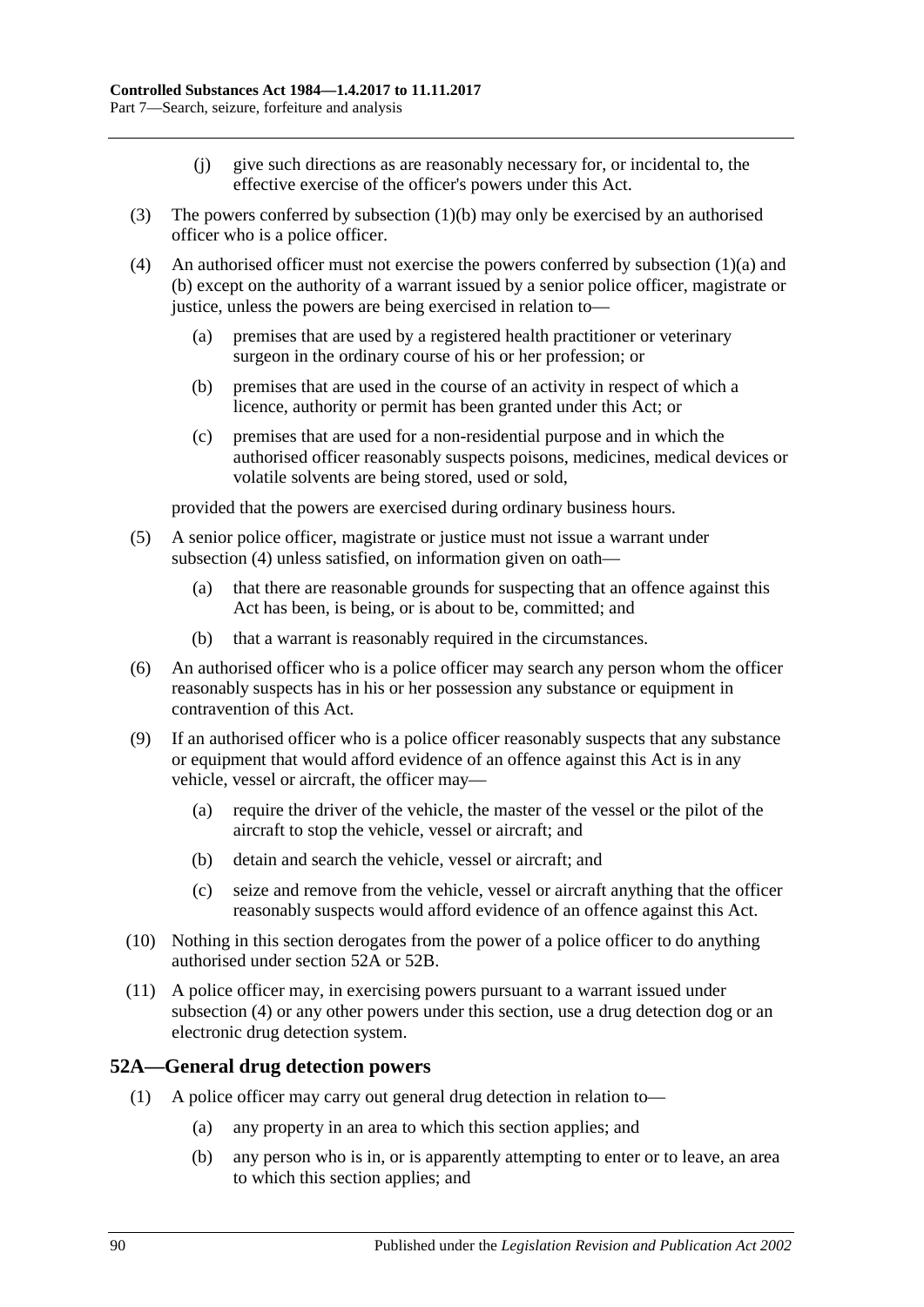- (c) any property in the possession of such a person.
- (2) This section applies to the following areas:
	- (a) licensed premises or a carparking area specifically provided for the use of patrons of any licensed premises;
	- (b) a public venue or a carparking area specifically provided for the use of patrons of any public venue;
	- (c) a public passenger carrier or any place at which public passenger carriers may take up, or set down, passengers;
	- (d) a public place in relation to which the exercise of powers under this section is authorised in accordance with [subsection](#page-90-0) (3).
- <span id="page-90-0"></span>(3) A senior police officer may authorise the exercise of powers under this section in relation to a public place.
- (4) An authorisation granted by a senior police officer under [subsection](#page-90-0) (3)—
	- (a) must be granted in accordance with any guidelines issued by the Commissioner in relation to such authorisations; and
	- (b) must define the public place to which the authorisation relates; and
	- (c) may be subject to conditions specified by the officer granting the authorisation; and
	- (d) operates for an initial period (not exceeding 14 days) specified by the officer granting the authorisation; and
	- (e) may be renewed from time to time by a senior police officer for a further period (not exceeding 14 days).
- (5) An authorisation granted under [subsection](#page-90-0) (3) may be varied or revoked by a senior police officer at any time.
- (6) A police officer exercising powers under this section may—
	- (a) enter and remain in any premises or place necessary for the purpose of exercising those powers; and
	- (b) give such directions as are reasonably necessary for, or incidental to, the effective exercise of those powers.
- (7) A police officer may only detain a person, by directions given under this section, for so long as is reasonably necessary to carry out general drug detection in relation to the person and any property in the possession of the person.
- (8) In this section—

#### *licensed premises* means—

- (a) licensed premises within the meaning of the *[Liquor Licensing Act](http://www.legislation.sa.gov.au/index.aspx?action=legref&type=act&legtitle=Liquor%20Licensing%20Act%201997) 1997*, other than premises in respect of which only a restaurant licence or residential licence is in force; and
- (b) the premises defined in the casino licence, within the meaning of the *[Casino](http://www.legislation.sa.gov.au/index.aspx?action=legref&type=act&legtitle=Casino%20Act%201997)  Act [1997](http://www.legislation.sa.gov.au/index.aspx?action=legref&type=act&legtitle=Casino%20Act%201997)*, as the premises to which the licence relates;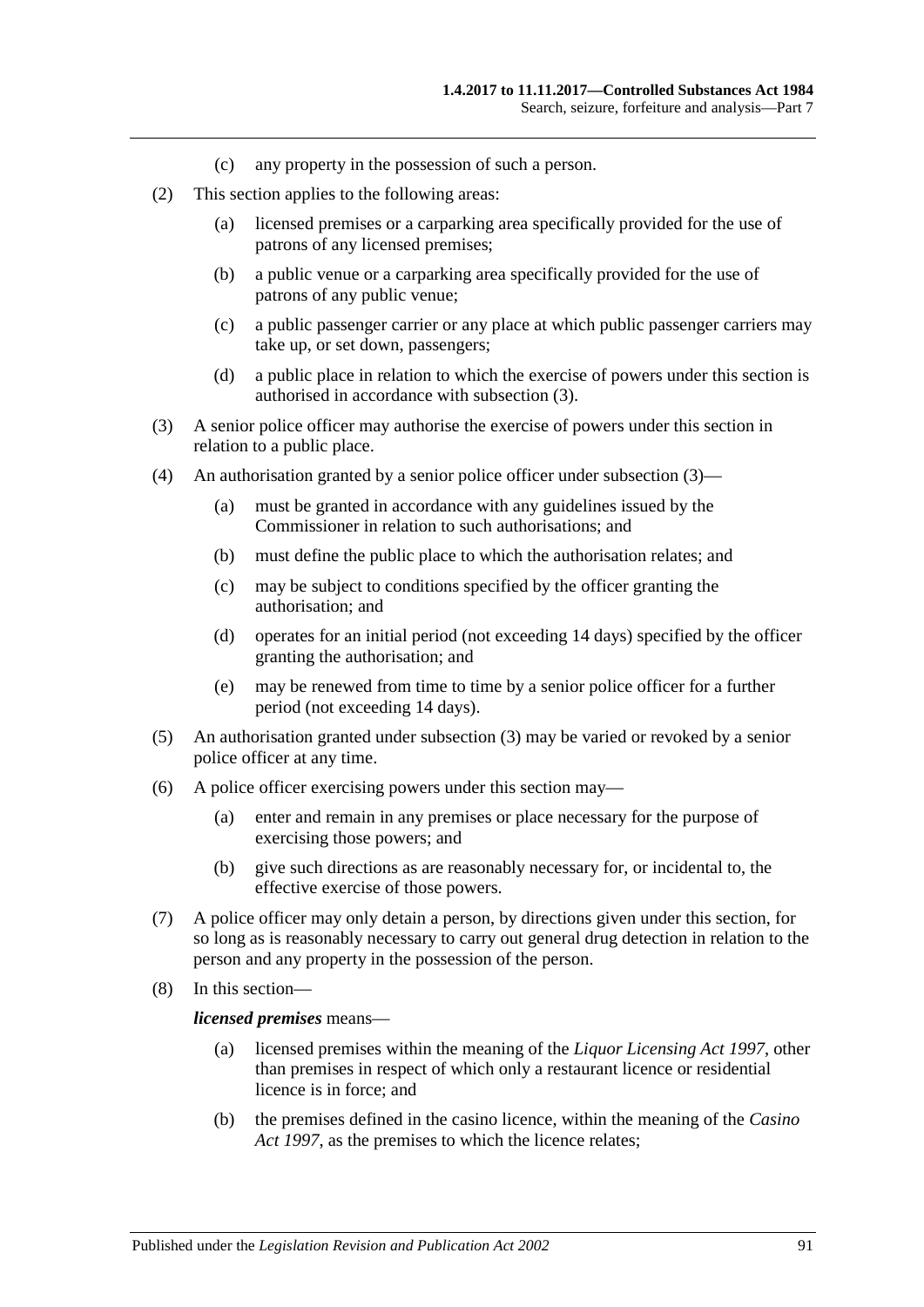*public passenger carrier* means a bus, tram, train, vessel or aircraft used for the purpose of carrying passengers for hire or reward;

*public place* includes—

- (a) a place to which free access is permitted to the public, with the express or tacit consent of the owner or occupier of that place; and
- (b) a place to which the public are admitted on payment of money, the test of admittance being the payment of money only; and
- (c) a road, street, footway, court, alley or thoroughfare which the public are allowed to use, notwithstanding that that road, street, footway, court, alley or thoroughfare is on private property;

*public venue* means a place where members of the public are gathered for an entertainment or an event or activity of any kind, whether admission is open, procured by the payment of money or restricted to members of a club or a class of persons with some other qualification or characteristic, but does not include a church or place of public worship.

#### <span id="page-91-1"></span><span id="page-91-0"></span>**52B—Special powers relating to drug transit routes**

- (1) A senior police officer may, if he or she reasonably suspects that an area is being, or is likely to be, used for the transport of controlled drugs, controlled precursors or controlled plants in contravention of this Act, authorise the exercise of powers under this section in relation to the area.
- (2) An authorisation granted by a senior police officer under [subsection](#page-91-1) (1)—
	- (a) must be granted in accordance with any guidelines issued by the Commissioner in relation to such authorisations; and
	- (b) must define the area to which the authorisation relates; and
	- (c) may be subject to conditions specified by the officer granting the authorisation; and
	- (d) operates for an initial period (not exceeding 14 days) specified by the officer granting the authorisation; and
	- (e) may be renewed from time to time by a senior police officer for a further period (not exceeding 14 days).
- (3) An authorisation granted under [subsection](#page-91-1) (1) may be varied or revoked by a senior police officer at any time.
- (4) An area may only be subject to an authorisation under this section if—
	- (a) the whole of the area is situated more than 30 kilometres from the General Post Office at Adelaide; and
	- (b) the total size of the area is not more than 5 square kilometres.
- (5) If the exercise of powers under this section in relation to an area is authorised, a police officer may—
	- (a) require the driver of a vehicle within the area to stop the vehicle (whether at a drug detection point established in accordance with [subsection](#page-92-0) (7) or at any other location); and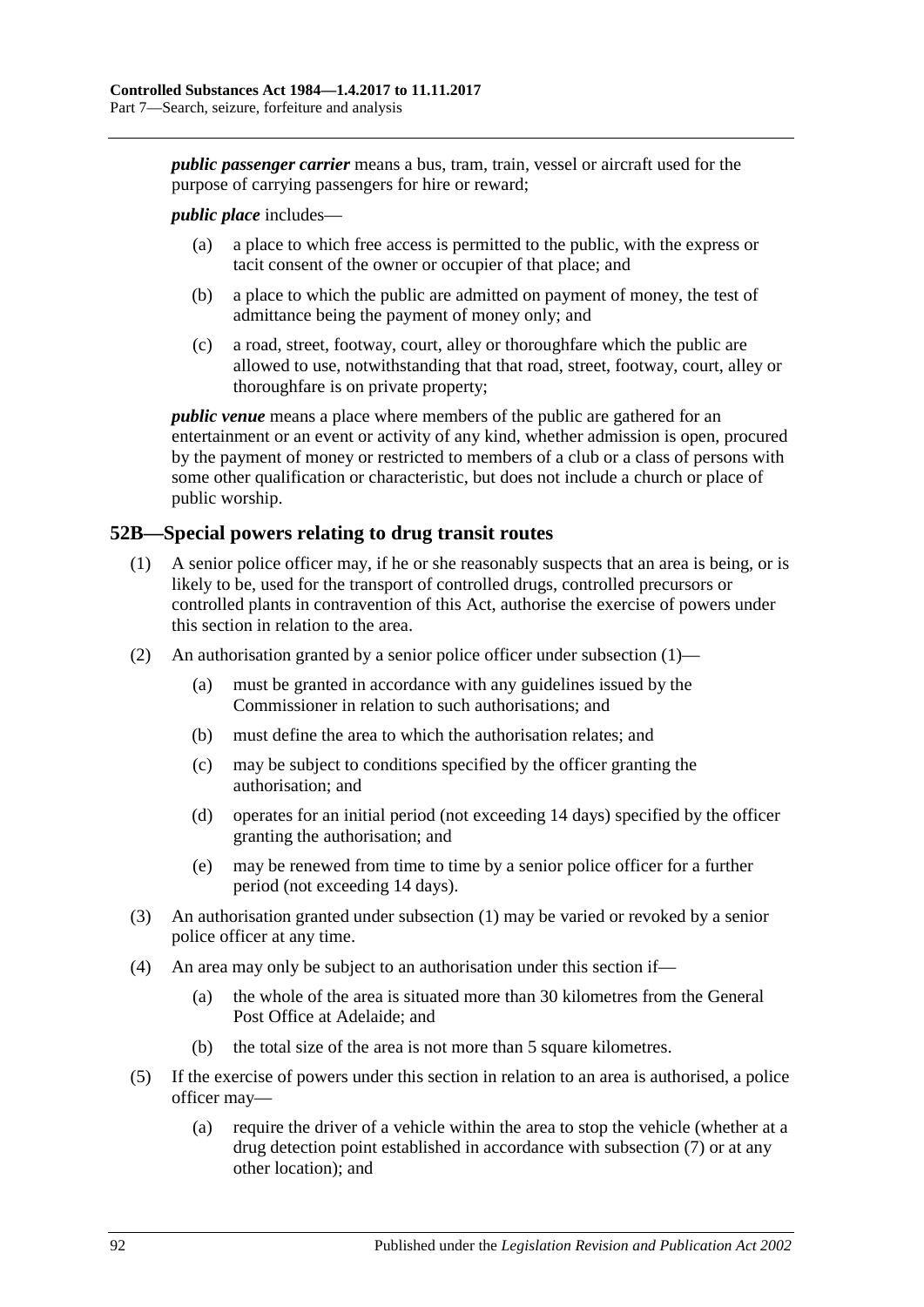- (b) detain the vehicle and carry out general drug detection in relation to the vehicle and any persons or property in or on the vehicle; and
- (c) allow a drug detection dog to enter any part of the vehicle not designed for the purpose of carrying passengers while the vehicle is moving; and
- (d) direct a person to open any part of the vehicle and give such other directions as are reasonably necessary for, or incidental to, the effective exercise of powers under this section.
- (6) A police officer may only detain a person who is in a vehicle, by directions given under this section, for so long as is reasonably necessary to carry out general drug detection in relation to the vehicle and any persons or property in the vehicle.
- <span id="page-92-0"></span>(7) A drug detection point may be established by police officers at any time on or in the vicinity of any road within an area in relation to which the exercise of powers under this section is authorised for the purpose of exercising those powers in relation to persons driving motor vehicles on the road.
- (8) A drug detection point must be established in such a way, and consist of such facilities and warning and other devices, as the Commissioner of Police considers necessary in order to enable vehicles to be stopped in a safe and orderly manner.
- (9) The Commissioner of Police must—
	- (a) establish procedures to be followed by police officers in the exercise of powers under this section, being procedures designed to prevent as far as reasonably practicable any undue delay or inconvenience to persons being subjected to the powers; and
	- (b) establish procedures to ensure that the exercise of powers under this section is not authorised in relation to more than 3 areas at any one time.

#### **52C—Report to Minister on issue of authorisations**

- (1) The Commissioner of Police must, on or before 30 September in each year (other than the calendar year in which this section comes into operation), provide a report to the Attorney-General specifying the following information in relation to the financial year ending on the preceding 30 June:
	- (a) the number of authorisations granted by senior police officers under [sections](#page-89-1) 52A and [52B](#page-91-0) during that financial year;
	- (b) the public places or areas in relation to which those authorisations were granted;
	- (c) the periods during which the authorisations applied;
	- (d) the number of occasions on which a drug detection dog or electronic drug detection system indicated detection of the presence of a controlled drug, controlled precursor or controlled plant in the course of the exercise of powers under [sections](#page-89-1) 52A and [52B.](#page-91-0)
- (2) The Attorney-General must, within 12 sitting days after receipt of a report under this section, cause copies of the report to be laid before each House of Parliament.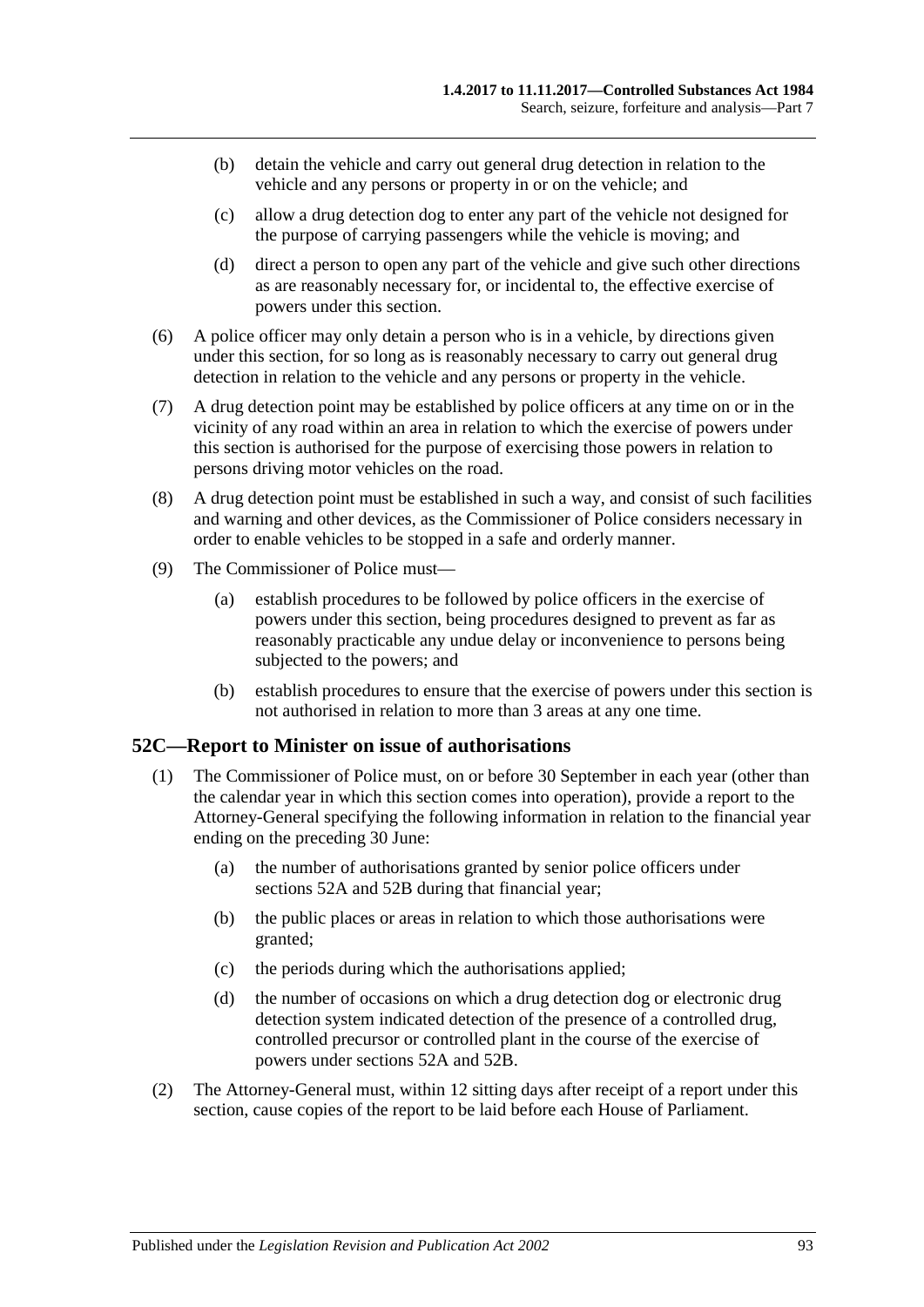## **52D—General provisions relating to exercise of powers**

- (1) Nothing in this Part derogates from the power of a police officer to do anything pursuant to a general search warrant issued under the *[Summary Offences Act](http://www.legislation.sa.gov.au/index.aspx?action=legref&type=act&legtitle=Summary%20Offences%20Act%201953) 1953*.
- (2) An authorised officer may, in exercising powers under this Part, be assisted by such persons as the authorised officer considers necessary or desirable in the circumstances.
- (3) A person must not—
	- (a) hinder or obstruct an authorised officer, or a person accompanying an authorised officer, in the exercise of the powers conferred by this Part; or
	- (b) refuse or fail to comply with a requirement made of the person, or a direction given to the person, pursuant to [section](#page-88-3) 52, [52A](#page-89-1) or [52B.](#page-91-0)

Maximum penalty: \$10 000 or imprisonment for 2 years.

- (4) In any proceedings, an apparently genuine document purporting to be a certificate signed by the Commissioner of Police (or a delegate of the Commissioner of Police), and certifying that—
	- (a) a particular public place was subject to an authorisation properly granted by a senior police officer in accordance with [section](#page-90-0) 52A(3) during a period specified in the certificate; or
	- (b) a particular area was subject to an authorisation properly granted by a senior police officer in accordance with [section](#page-91-1) 52B(1) during a period specified in the certificate; or
	- (c) a dog used during a specified period to carry out general drug detection within a specified area, or at a specified place, was a drug detection dog; or
	- (d) a device or system used during a specified period to carry out general drug detection within a specified area, or at a specified place, was an electronic drug detection system,

constitutes proof, in the absence of proof to the contrary, of the matters so certified.

- (5) For the avoidance of doubt, an indication—
	- (a) by a drug detection dog that the dog has detected the presence of a controlled drug, controlled precursor or controlled plant; or
	- (b) by an electronic drug detection system that the system has detected the presence of a controlled drug, controlled precursor or controlled plant,

constitutes reasonable grounds to suspect that a controlled drug, controlled precursor or controlled plant is present.

#### **52E—Seized property and forfeiture**

- (1) Subject to this section, seized property must be held pending proceedings for an offence against this Act relating to the property.
- <span id="page-93-0"></span>(2) If seized property—
	- (a) is a controlled drug, controlled plant, controlled precursor or a poison; or
	- (b) is, in the opinion of the Commissioner of Police, likely to constitute a danger if stored pending proceedings for an offence against this Act relating to the property,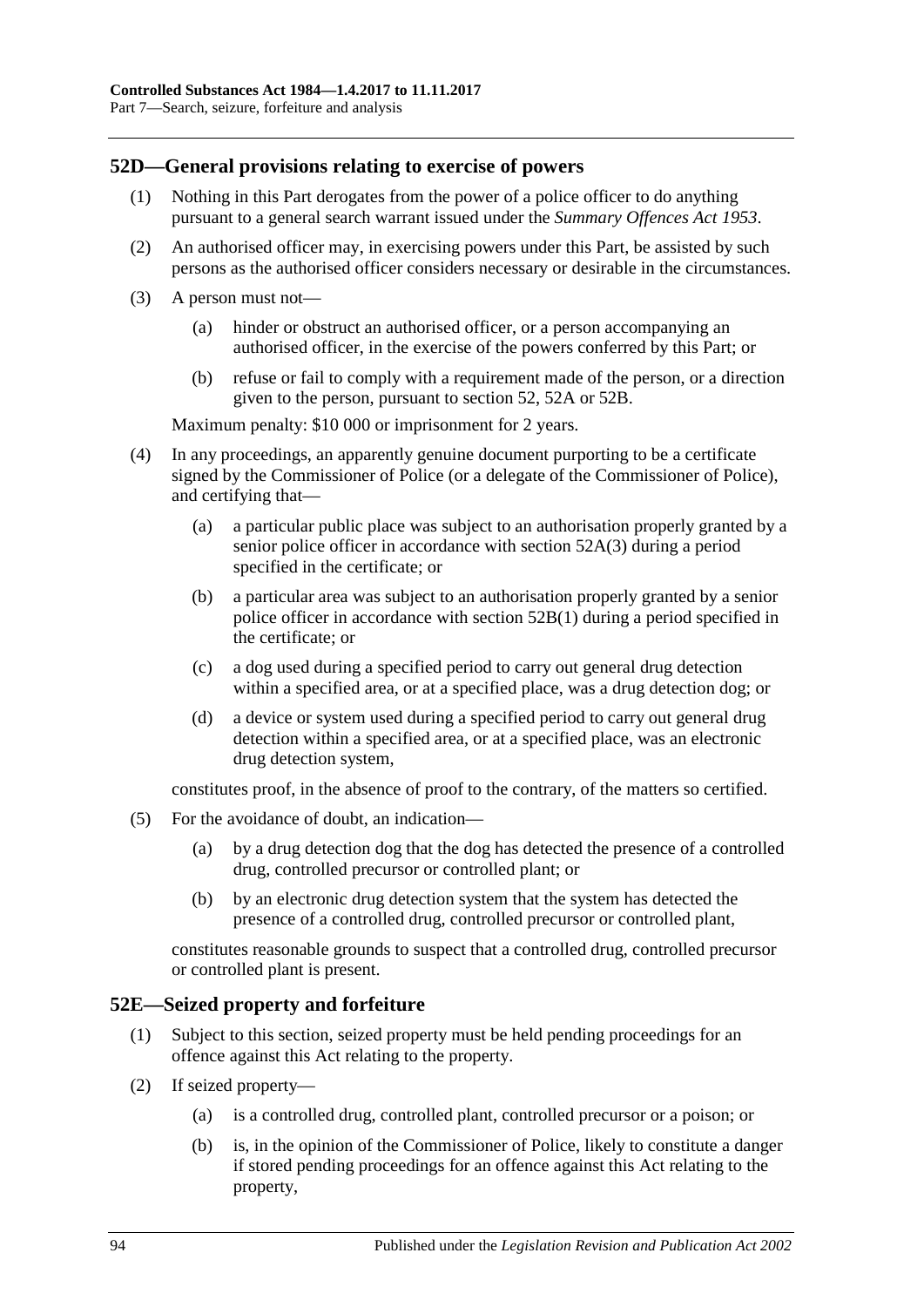the Commissioner of Police may direct that the property be destroyed, whether or not a person has been or is to be charged with an offence in relation to it.

- (3) Property referred to in [subsection](#page-93-0) (2) may be destroyed at the place at which it was seized or at any other suitable place.
- (4) If a charge is laid, or is to be laid, for an offence in relation to property referred to in [subsection](#page-93-0) (2)—
	- (a) samples of the property that provide a true representation of the nature of the property must be taken and kept for evidentiary purposes; and
	- (b) the defendant is entitled to have a portion of the sample analysed by an analyst (see [section](#page-95-0) 53); and
	- (c) the defendant must be given written notice of that entitlement.
- (5) Possession of samples taken under this section must remain at all times within the control of the Commissioner of Police or his or her nominee.
- (6) The regulations may make provision relating to the taking of samples of seized property and analysis of those samples.
- (6a) If a person is convicted of an offence in relation to property destroyed in accordance with [subsection](#page-93-0) (2), the court may order the convicted person to pay the reasonable costs of destruction to the Commissioner of Police.
- <span id="page-94-2"></span>(7) If the Magistrates Court on application by an authorised officer, or any court hearing proceedings under this Act, finds that seized property—
	- (a) was the subject of an offence against this Act; or
	- (b) consists of equipment, devices, substances, documents or records acquired, used or intended for use for, or in connection with, the manufacture, or the smoking, consumption or administration, of a controlled drug or the cultivation of a controlled plant,

the court may, by order, forfeit the property to the Crown.

- (8) Property that is the subject of an order for forfeiture under this section may be sold, destroyed or otherwise disposed of as the Commissioner of Police directs.
- <span id="page-94-1"></span>(9) Subject to [subsections](#page-94-0) (10) and [\(11\),](#page-95-1) if seized property has not been forfeited to the Crown in proceedings under this Act commenced within the prescribed period after its seizure, a person from whose lawful possession the property was seized, or a person with legal title to it, is entitled to recover from the Commissioner of Police (if necessary, by action in a court of competent jurisdiction) the property itself, or if it has been damaged or destroyed or has deteriorated, compensation of an amount equal to its market value at the time of its seizure.
- <span id="page-94-0"></span>(10) [Subsection](#page-94-1) (9) does not apply to property that has been destroyed under [subsection](#page-93-0) (2) if the property—
	- (a) was the subject of an offence against this Act; or
	- (b) consists of equipment, devices, substances, documents or records acquired, used or intended for use for, or in connection with, the manufacture, or the smoking, consumption or administration, of a controlled drug or the cultivation of a controlled plant.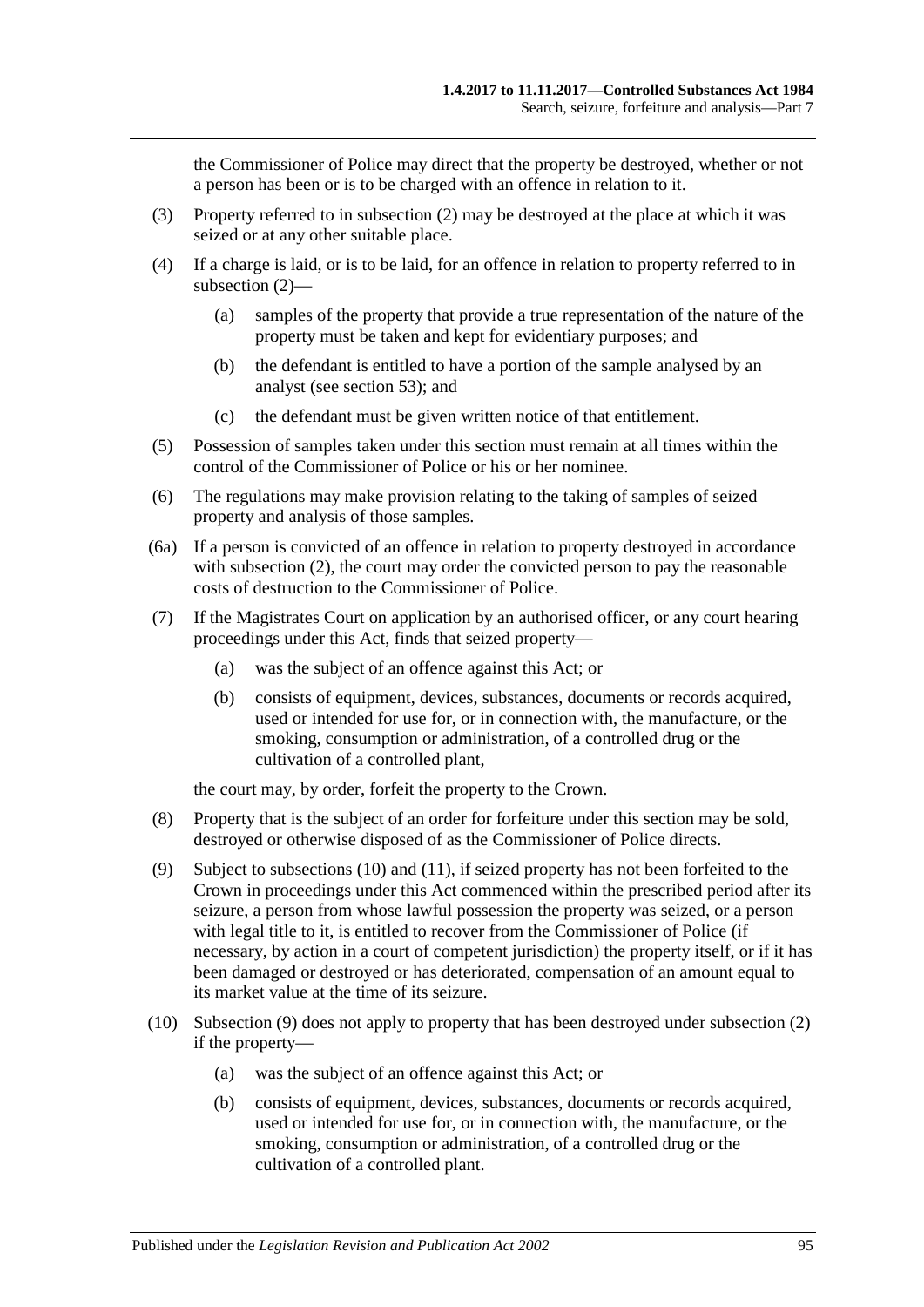- <span id="page-95-1"></span>(11) Despite [subsection](#page-94-1) (9), a court hearing proceedings under that subsection in relation to property that has not been destroyed under [subsection](#page-93-0) (2) may, if it thinks fit, make an order under [subsection](#page-94-2) (7) for forfeiture of the property to the Crown.
- (12) Nothing in this section affects the operation of the *[Criminal Assets Confiscation](http://www.legislation.sa.gov.au/index.aspx?action=legref&type=act&legtitle=Criminal%20Assets%20Confiscation%20Act%202005)  Act [2005](http://www.legislation.sa.gov.au/index.aspx?action=legref&type=act&legtitle=Criminal%20Assets%20Confiscation%20Act%202005)*.
- (13) In this section—

*prescribed period* means two years or such longer period as the Magistrates Court may, on application by an authorised officer, allow;

*seized property* means anything—

- (a) seized under this Act; or
- (b) seized otherwise than under this Act that is evidence of an offence against this Act.

# <span id="page-95-0"></span>**53—Analysis**

- (1) An authorised officer may cause any substance seized or taken pursuant to this Part to be analysed by, or under the supervision of, an analyst.
- (1a) An analysis under this section may include a determination as to the weight, amount or quantity of any substance (and such determination must comply with any requirements prescribed by regulation).
- <span id="page-95-2"></span>(2) Any person may, for the purposes of ascertaining whether a substance is, or is not, a particular poison, prescription drug, drug of dependence, controlled drug, controlled precursor, controlled plant or medicine, or for any other evidentiary purpose, cause the substance to be analysed by, or under the supervision of, an analyst.
- (3) A person who initiates an analysis pursuant to [subsection](#page-95-2) (2) must do so in the prescribed manner and on payment of the prescribed fee.
- (4) An analyst must, on the completion of an analysis pursuant to this section, certify in the prescribed form the results of the analysis, and—
	- (a) in the case of an analysis initiated by an authorised officer who is a police officer—must forward the certificate to the Commissioner of Police; or
	- (b) in the case of an analysis initiated by any other authorised officer—must forward the certificate to the Department; or
	- (c) in any other case—must forward the certificate to the person who initiated the analysis.

# **Part 8—Miscellaneous**

#### **55—Licences, authorities and permits**

- (1) The Minister may, in the Minister's absolute discretion, grant or refuse a licence, authority or permit for the purposes of this Act.
- (2) The Minister may grant a licence, authority or permit subject to such conditions as the Minister thinks fit and specifies in the licence, authority or permit and may at any time, by notice in writing given personally or by post to the holder, vary or revoke a condition, or attach a further condition, to the licence, authority or permit.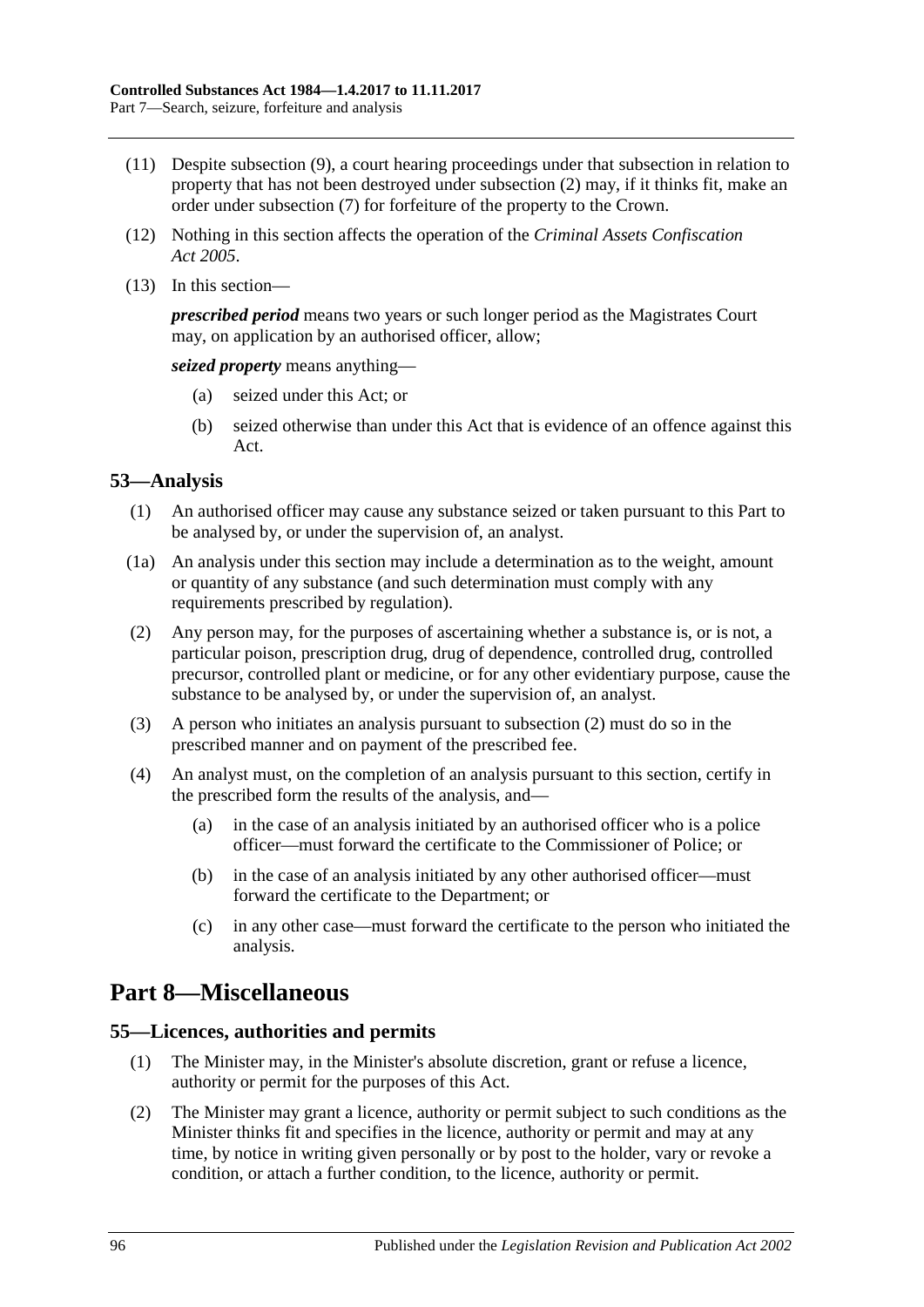- (2a) If a person who holds a licence, authority or permit contravenes or fails to comply with a condition of that licence, authority or permit, the holder is guilty of an offence. Maximum penalty: \$5 000.
- (2b) The Minister may fix fees payable in respect of a licence, authority or permit (including application fees, fees for grant and renewal and periodic fees) and may waive or reduce a fee payable if the Minister considers it appropriate to do so.
- (3) On the expiry of the term of a licence granted under this Act, the Minister must, if application for renewal has been made in the due manner and the appropriate fee paid, renew the licence for a further term.
- (4) The Minister may, by notice in writing given personally or by post to the holder of a licence, authority or permit granted under this Act, suspend or revoke the licence, authority or permit if—
	- (a) the holder obtained it improperly; or
	- (b) the holder is found guilty of an offence against this Act; or
	- (c) the holder has, in the opinion of the Minister, contravened or failed to comply with a condition of the licence, authority or permit.
- <span id="page-96-0"></span>(5) A person whose licence, authority or permit is suspended or revoked under [subsection](#page-96-0) (4)(c) may appeal to the Administrative and Disciplinary Division of the District Court against the suspension or revocation.
- (6) Subject to [subsection](#page-96-1) (8), an appeal must be instituted within 1 month of the suspension or revocation.
- (7) The Minister must, if required by the appellant, state in writing the reasons for the suspension or revocation.
- <span id="page-96-1"></span>(8) If the reasons of the Minister are not given to the appellant, in writing, at the time of making the decision to suspend or revoke and the appellant (within 1 month of the making of the decision) requires the Minister to state the reasons in writing, the time for instituting the appeal runs from the time at which the appellant receives the written statement of those reasons.
- (9) This section does not apply in relation to a licence under Part 4A.

#### **56—Permits for research etc**

- (1) The Minister may issue a permit authorising, subject to such conditions as may be specified in the permit, the person named in the permit to manufacture, cultivate, sell, supply, administer or have in his or her possession a substance or medical device for the purposes of analysis, research, instruction or training.
- (2) Despite any other provision of this Act, the holder of a permit issued under this section is not guilty of an offence against this Act in respect of anything done pursuant to and in accordance with the permit.

#### <span id="page-96-2"></span>**57—Power of Minister to prohibit certain activities**

- (1) If a person—
	- (a) has been convicted of an offence against this Act; or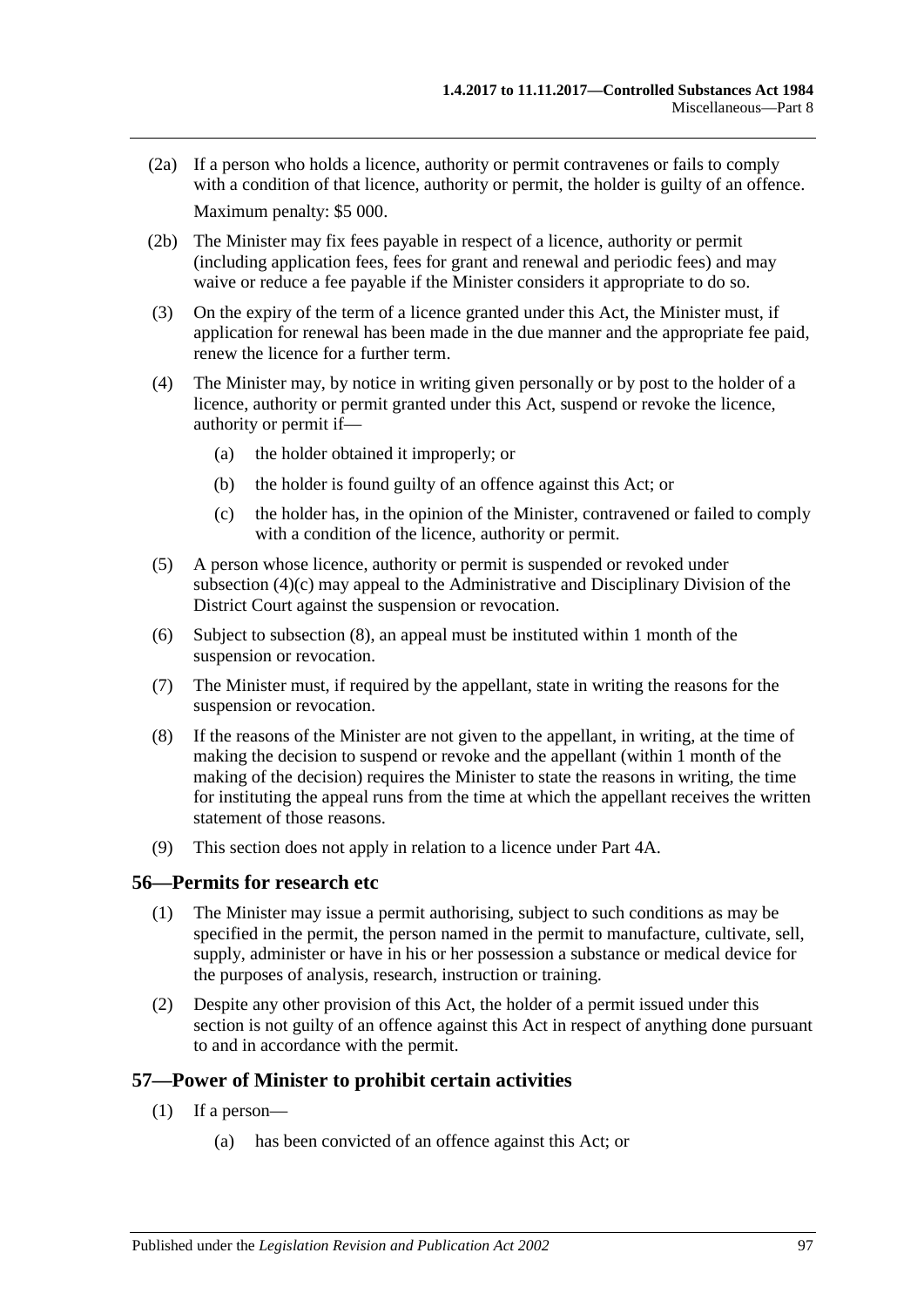- (b) has, in the opinion of the Minister, contravened or failed to comply with a condition of a licence, authority or permit granted under this Act; or
- (c) has, in the opinion of the Minister, prescribed, sold, supplied or administered a prescription drug in an irresponsible manner,

the Minister may, by order, prohibit the person from manufacturing, producing, packaging, selling, supplying, prescribing, administering, using or having possession of any substance or device specified in the order.

- <span id="page-97-0"></span>(2) The Minister may, by subsequent order, revoke an order under [subsection](#page-96-2) (1).
- (3) The Minister must publish an order made under [subsection](#page-96-2) (1) or [\(2\)](#page-97-0) in the Gazette and must cause a copy of the order to be served personally or by post on the person to whom it applies.
- (4) A person must not contravene an order made under this section. Maximum penalty: \$10 000 or imprisonment for 2 years.
- (5) A person to whom an order under [subsection](#page-96-2) (1) applies may appeal to the Administrative and Disciplinary Division of the District Court against the order.
- (6) Subject to [subsection](#page-97-1) (8), an appeal must be instituted within 1 month of the making of the order.
- (7) The Minister must, if required by the appellant, state in writing the reasons for the order.
- <span id="page-97-1"></span>(8) If the reasons of the Minister are not given to the appellant, in writing, at the time of making the order and the appellant (within 1 month of the making of the order) requires the Minister to state the reasons in writing, the time for instituting the appeal runs from the time at which the appellant receives the written statement of those reasons.

#### <span id="page-97-2"></span>**57A—Warnings**

- (1) Subject to this section, if the Minister is satisfied that—
	- (a) a substance or device might be dangerous to persons consuming or using the substance or device (whether because of a failure to comply with a requirement under this Act or otherwise); or
	- (b) an advertisement or other published material relating to a substance or device contains instructions or other material that might be dangerous to persons consuming or using the substance or device,

the Minister may take such action as the Minister thinks fit to warn the public against the risks or potential risks.

- (2) The Minister may only take action under this section—
	- (a) in relation to a substance, if the substance is a poison or medicine or is a substance that the Minister is satisfied has the potential to be harmful to humans or is or may be used, or is designed to be used, as a medicine; or
	- (b) in relation to a device, if the device is a medical device or is a device that the Minister is satisfied is or may be used, or is designed to be used, as a medical device.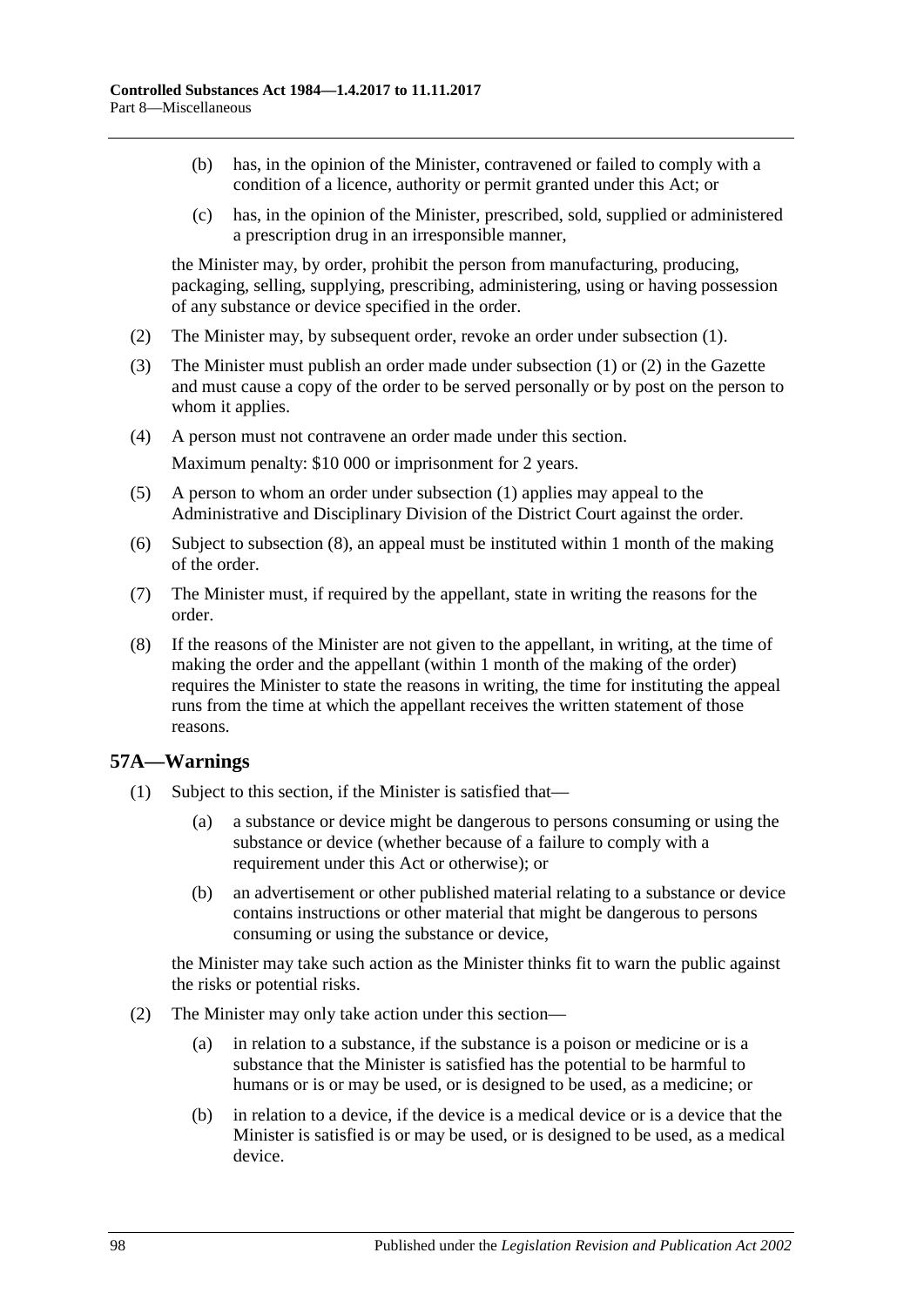(3) For the purpose of [subsection](#page-97-2) (1), the Minister may publish the trade name or description of a substance or device and may identify manufacturers, sellers, suppliers or importers of the substance or device.

#### <span id="page-98-0"></span>**58—Publication of information**

- (1) If the Minister believes on reasonable grounds that a person has a history of consuming poisons or medicines in a quantity or manner that presents a risk to the person's health or has obtained or attempted to obtain a poison, medicine or medical device by false pretences or other unlawful means or for an unlawful purpose, the Minister may, for the purpose of preventing or restricting the supply of such a substance or device to that person, publish information relating to that person to all or any of the following classes of persons:
	- (a) persons concerned in the management of hospitals or nursing homes who are responsible for the supply of such substances or devices to patients attending the hospitals or nursing homes; and
	- (b) registered health practitioners; and
	- (c) veterinary surgeons; and
	- (f) any other prescribed class of persons, being persons who deal in or supply such substances or devices in the ordinary course of their business or profession.
- (1a) The Minister may publish information to a class of persons referred to in [subsection](#page-98-0) (1)—
	- (a) by publishing the information to a professional association prescribed by regulation whose members belong to that class of persons; or
	- (b) in any other manner the Minister thinks fit.
- (2) Information published under this section is privileged unless it is proved that it was done with malice.
- (3) A person to whom information was published under this section must not communicate that information to any other person except so far as it may be necessary to do so in order to achieve the purpose of the publication.

#### **60—Minister may require certain information to be given**

- (1) For the purpose of ascertaining—
	- (a) whether any substance or device is, or ought to be, one to which this Act applies; or
	- (b) whether any requirements under this Act relating to a substance or device are appropriate and effective,

the Minister may, by notice in writing given personally or by post to a person who manufactures, produces, packs, sells, supplies, imports or advertises a substance or device, require that person to furnish to the Minister such information relating to the substance or device as may be specified in the notice.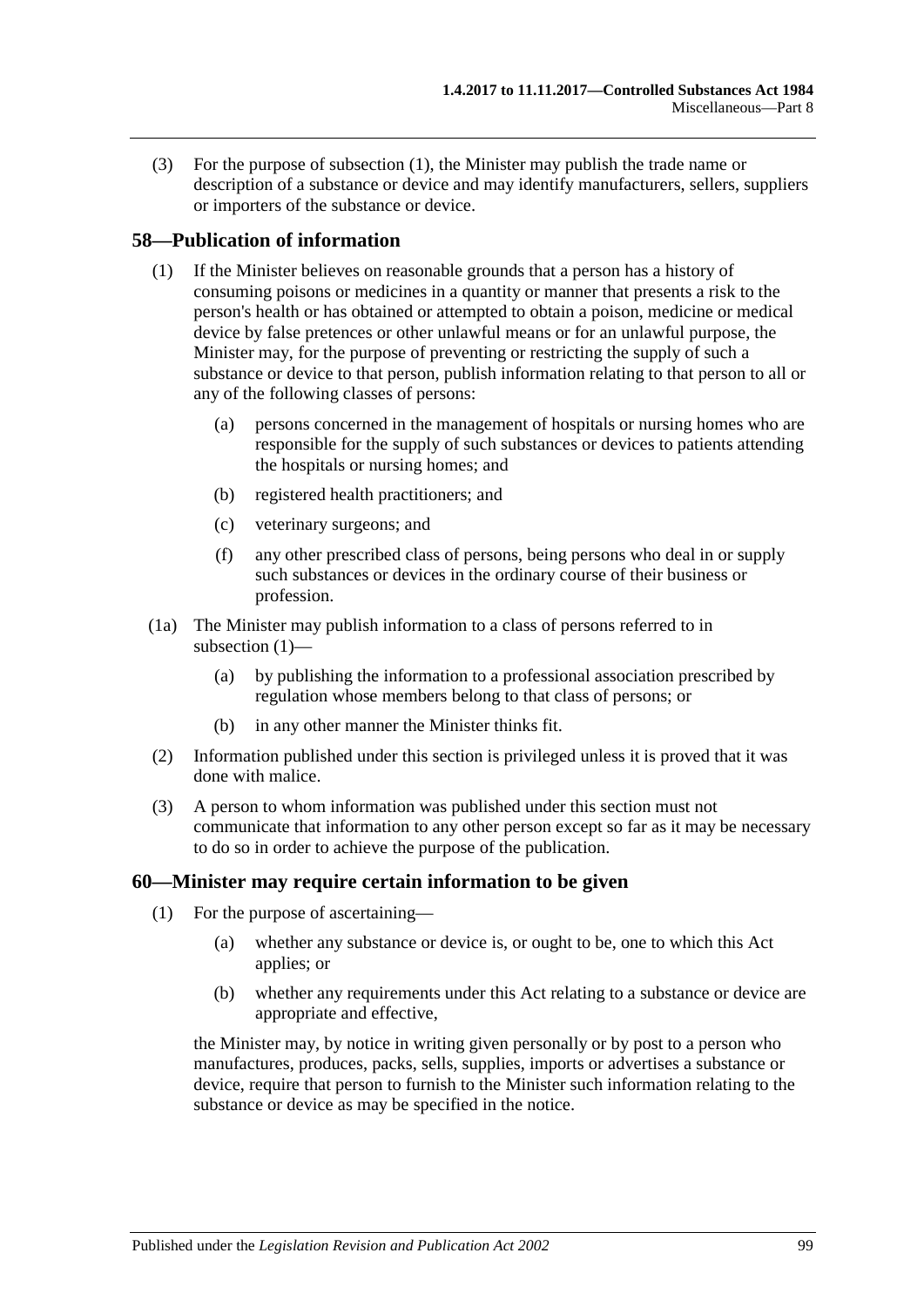- (2) If the Minister has reasonable cause to believe that there is extensive misuse of a prescription drug or a volatile solvent in a particular area, the Minister may, by notice in writing given personally or by post to a registered health practitioner, veterinary surgeon or supplier practising or operating in, or in the vicinity of, that area, require him or her to furnish to the Minister such particulars as may be specified relating to—
	- (a) in the case of a registered health practitioner (other than a pharmacist) or veterinary surgeon—the quantities in which and the number and frequency of occasions on which a prescription drug specified in the notice was prescribed, supplied or administered by him or her;
	- (b) in the case of a pharmacist or supplier—the quantities in which and the number and frequency of occasions on which a prescription drug or volatile solvent specified in the notice was supplied by him or her.
- (3) A notice under this section may require any such information or particulars to be furnished in such manner and within such period, being not less than 14 days, as may be specified in the notice.
- (4) A person to whom a notice under this section has been given must not fail to comply with the notice.

Maximum penalty: \$5 000.

#### **60A—Confidentiality**

- <span id="page-99-0"></span>(1) A person must not divulge—
	- (a) information relating to trade processes; or
	- (b) medical records or details of medical treatment of a person,

obtained (whether by that person or some other person) in the administration or enforcement of this Act except—

- (c) in connection with the administration or enforcement of this Act; or
- (d) as authorised or required by law; or
- (e) with the consent of the person from whom the information was obtained or to whom the information relates; or
- (f) for the purpose of any legal proceedings arising out of the administration or enforcement of this Act; or
- (g) to a law enforcement, prosecution or health authority of another jurisdiction as may be reasonably required for the purpose of the administration or enforcement of a law of that jurisdiction.

Maximum penalty: \$10 000

(2) [Subsection](#page-99-0) (1)(b) does not prevent the disclosure of statistical or other information that could not reasonably be expected to lead to the identification of any person to whom it relates.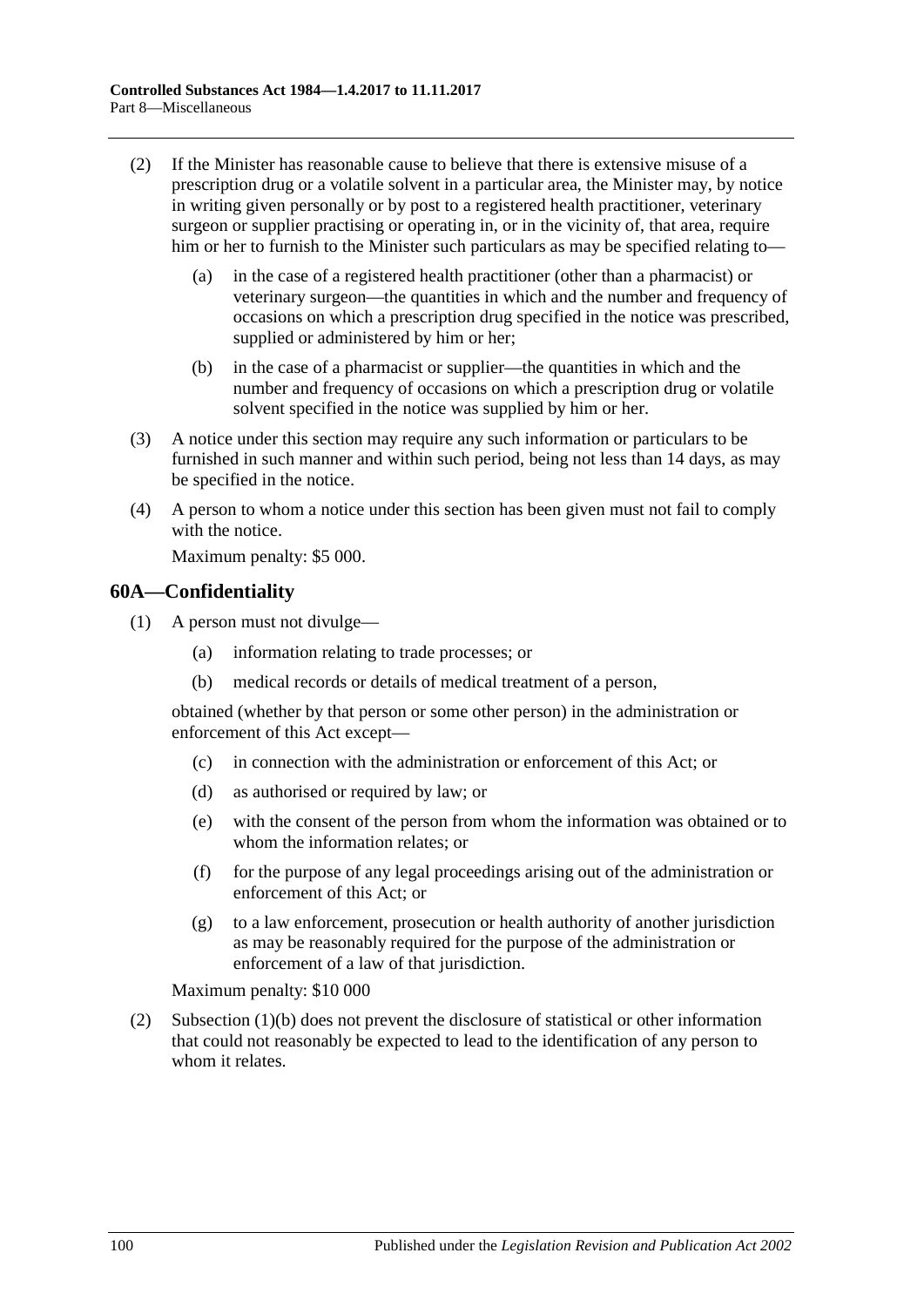#### **60B—False or misleading information**

A person must not make a statement that is false or misleading in a material particular (whether by reason of the inclusion or omission of any particular) in any information provided, or record kept, under this Act.

Maximum penalty: \$5 000.

#### **61—Evidentiary provisions**

- (1) In any proceedings for an offence against this Act, an apparently genuine document purporting to be signed by the Minister and to certify that a person named in the certificate did, or did not, hold a licence, authority or permit under this Act on a specified day will, in the absence of proof to the contrary, be proof of the matters so certified.
- (2) In any proceedings for an offence against this Act, an apparently genuine document purporting to be signed by an analyst and to certify that an analysis of a substance referred to in the certificate was carried out by, or under the supervision of, the analyst will, in the absence of proof to the contrary, be proof of any facts stated in the certificate—
	- (a) tending to identify the substance analysed or tending to identify the substance analysed as an analogue of another substance for the purposes of this Act; and
	- (ab) as to the weight, amount or quantity of the substance analysed; and
	- (b) relating to the nature and results of the analysis.
- (2a) In any proceedings for an offence against this Act, an apparently genuine document purporting to be a certificate issued under a corresponding law and to certify that an analysis of a substance referred to in the certificate was carried out in accordance with the corresponding law will, in the absence of proof to the contrary, be proof of any facts stated in the certificate—
	- (a) tending to identify the substance analysed or tending to identify the substance analysed as an analogue of another substance for the purposes of this Act; and
	- (ab) as to the weight, amount or quantity of the substance analysed; and
	- (b) relating to the nature and results of the analysis.
- (3) In any proceedings for an offence against this Act, an apparently genuine document purporting to be signed by the Minister and to certify that a person named in the certificate is an authorised officer, or an analyst, as the case may be, will, in the absence of proof to the contrary, be proof of the matter certified.
- (4) In this section—

*corresponding law* means a law of the Commonwealth, another State, or a Territory that is prescribed by regulation for the purposes of this definition.

#### **62A—Delegation**

- (1) The Minister may delegate a power or function vested in or conferred on the Minister by or under this Act—
	- (a) to a particular person or body; or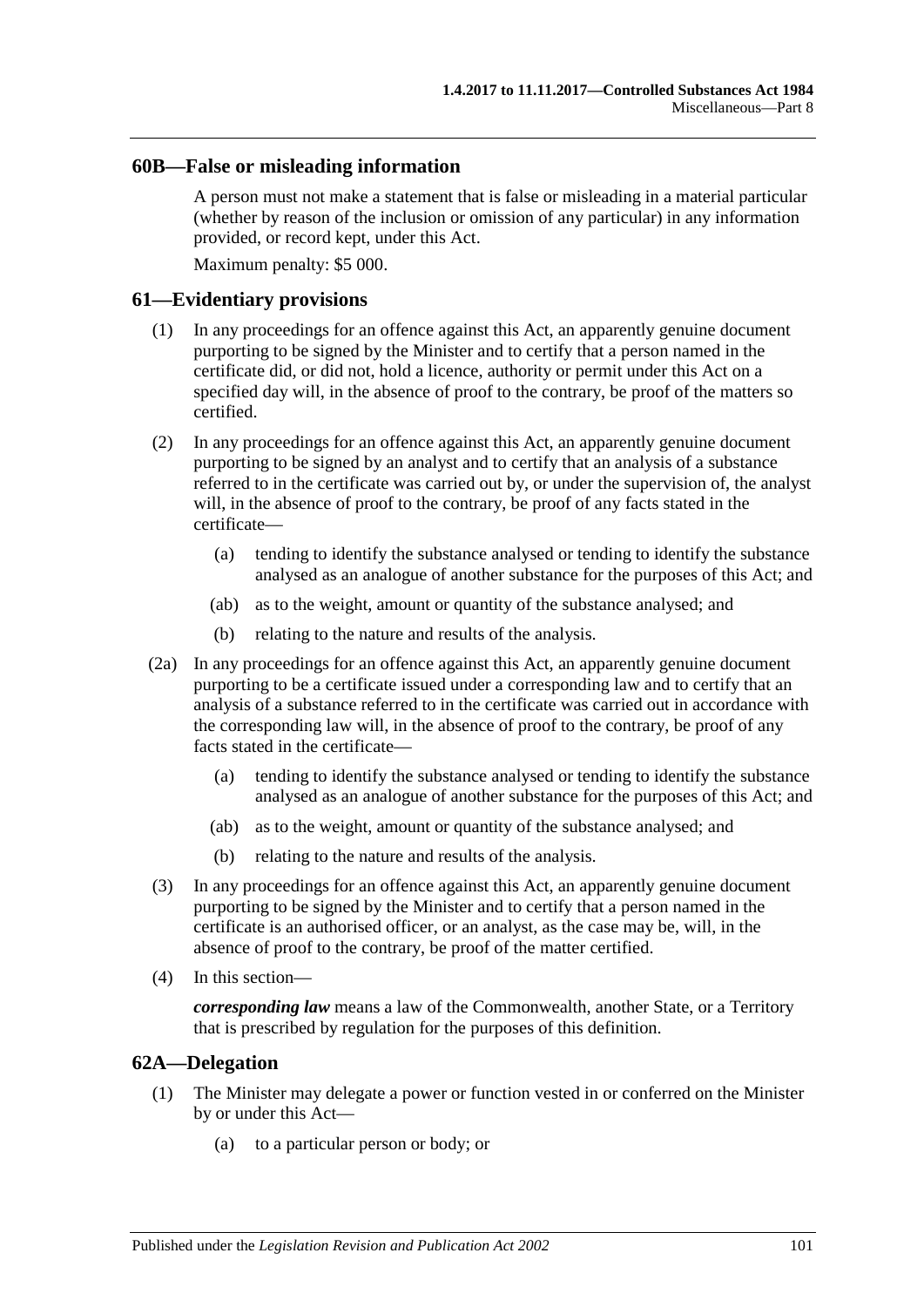- (b) to the person for the time being holding or acting in a particular office or position.
- (2) A power or function delegated under this section may, if the instrument of delegation so provides, be further delegated.
- (3) A delegation—
	- (a) may be absolute or conditional; and
	- (b) does not derogate from the power of the delegator to act in a matter; and
	- (c) is revocable at will by the delegator.

#### <span id="page-101-0"></span>**63—Regulations**

- (1) The Governor may make such regulations as are contemplated by, or as are necessary or expedient for the purposes of, this Act.
- (2) The Minister must consult with the Advisory Council in relation to any regulation proposed to be made under this Act (other than a regulation proposed to be made under [Part 4A](#page-31-0) or [section](#page-74-4) 33LA).
- (3) No regulation may be made prescribing an amount relating to a controlled drug, controlled precursor or controlled plant for the purposes of [Part 5](#page-63-0) or [section](#page-87-0) 45A except on the recommendation of the Advisory Council.
- (4) Without limiting the generality of [subsection](#page-101-0) (1), the regulations may—
	- (a) regulate, restrict or prohibit the manufacture, production, packaging, sale (whether by wholesale or retail), supply, prescribing, administration, possession, use, handling, labelling, storing, transporting, disposal or advertising of any poison, controlled precursor, medicine, medical device or volatile solvent;
	- (b) prescribe standards, or provide for the prescription by a person, a committee of persons or an authority, of standards, with which any poison, controlled precursor, medicine or medical device must conform;
	- (ba) regulate the installation, sale, supply or operation of an automatic vending machine for the sale or supply of a poison, medicine or medical device (in circumstances in which that is not prohibited);
	- (c) prescribe the form of any notice, application, certificate, warrant or other document to be given, made or granted under this Act;
	- (d) prescribe fees in respect of anything to be done under this Act, and provide for the remission of fees in specified circumstances;
	- (e) provide for or regulate the classes, application for, grant, term, refusal, renewal, suspension or revocation of licences and permits under this Act by a person, a committee of persons or an authority;
	- (f) require any specified person, or persons of a specified class, to keep records or provide information in relation to any poison, controlled drug, controlled precursor, controlled plant, medicine, medical device or volatile solvent;
	- (g) provide for and regulate the inspection, examination, testing or analysis of any substance or goods;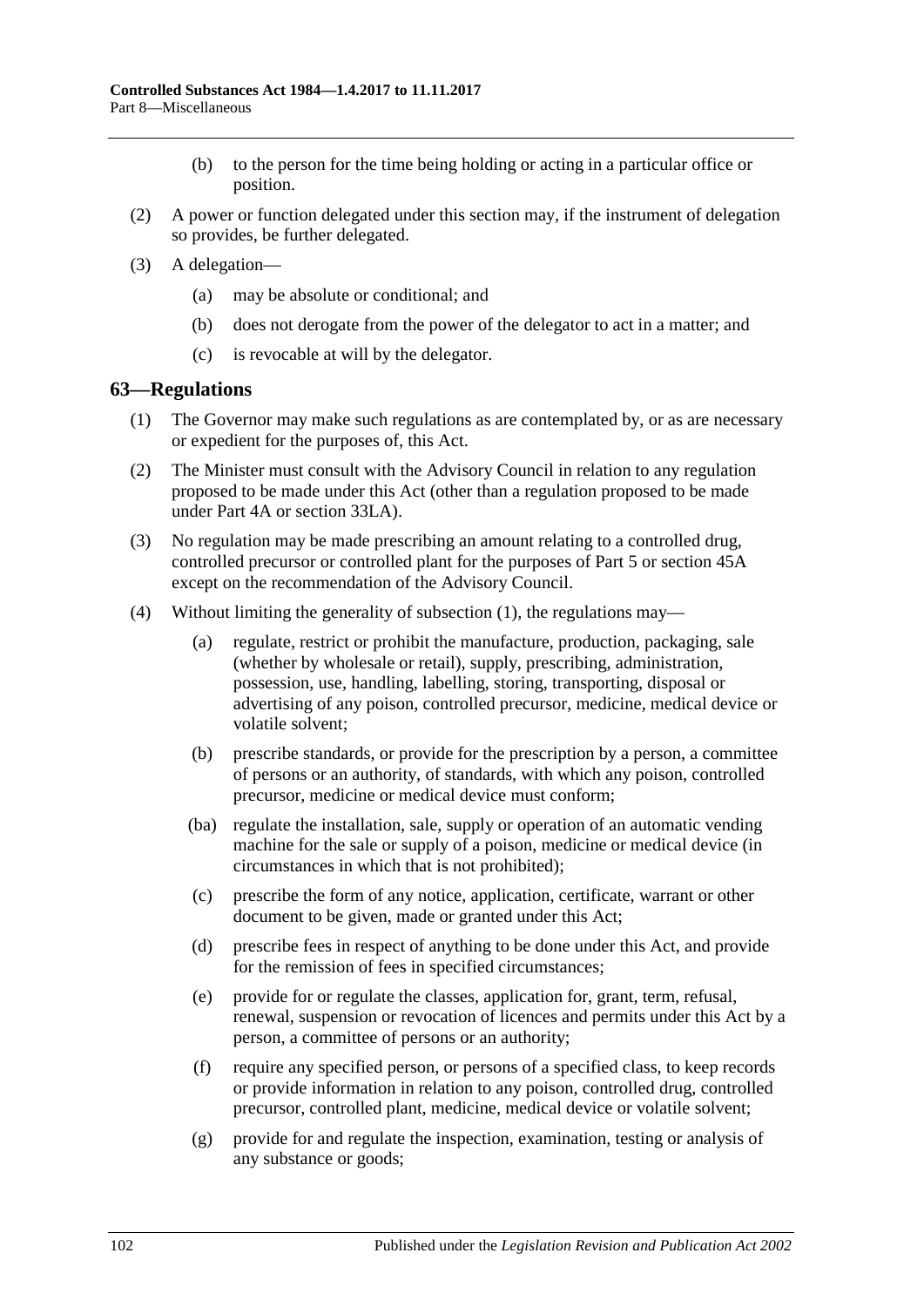- (h) exempt, conditionally or unconditionally, any person, substance or medical device from any provision of this Act or the applied provisions, or provide for all or any of those exemptions to be given by a person or committee of persons or an authority;
- (i) prescribe penalties, not exceeding \$5 000, for breach of, or non-compliance with, any regulation.
- (5) The regulations may refer to or, by reference, incorporate (with or without modifications) any code, standard, pharmacopoeia or other document published inside or outside of this State, either as in force at the time the regulations are made or as in force from time to time.
- (5a) If a code, standard, pharmacopoeia or other document is referred to or incorporated in the regulations (or in a code, standard, pharmacopoeia or other document referred to or incorporated in the regulations)—
	- (a) a copy of the code, standard, pharmacopoeia or other document must be kept available for inspection by members of the public, without charge and during normal office hours, at an office or offices specified in the regulations; and
	- (b) evidence of the contents of the code, standard, pharmacopoeia or other document may be given in any legal proceedings by production of a document apparently certified by the Minister to be a true copy of the code, standard, pharmacopoeia or other document.
- (6) Any regulation under this Act may be of general or limited application according to—
	- (a) the classes of persons or things; or
	- (b) the circumstances; or
	- (c) any other specified factor,

to which the regulation is expressed to apply.

(7) The regulations may provide that a matter or thing in respect of which regulations may be made is to be determined according to the discretion of the Minister.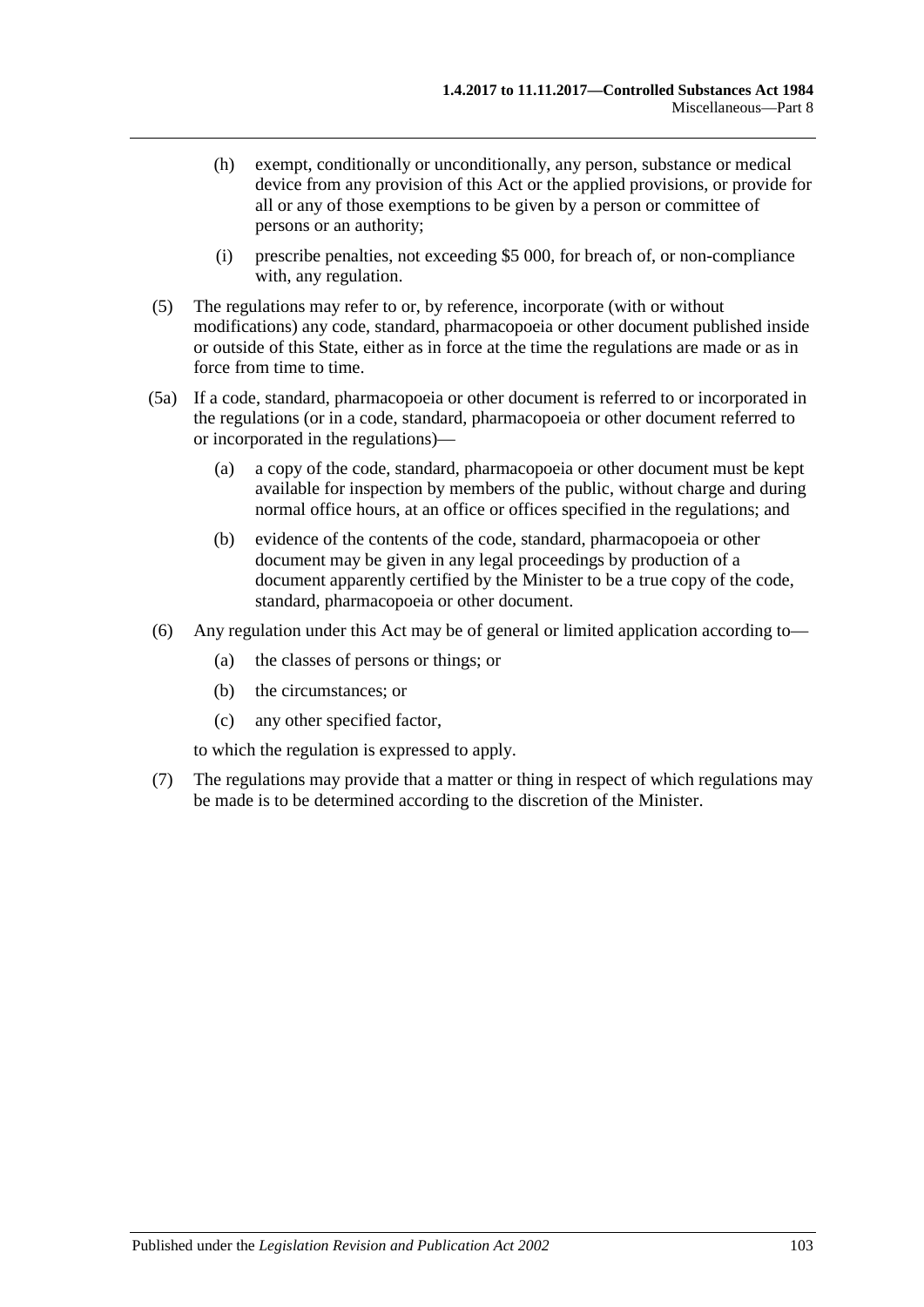# **Legislative history**

# **Notes**

- Amendments of this version that are uncommenced are not incorporated into the text.
- Please note—References in the legislation to other legislation or instruments or to titles of bodies or offices are not automatically updated as part of the program for the revision and publication of legislation and therefore may be obsolete.
- Earlier versions of this Act (historical versions) are listed at the end of the legislative history.
- For further information relating to the Act and subordinate legislation made under the Act see the Index of South Australian Statutes or www.legislation.sa.gov.au.

# **Principal Act and amendments**

New entries appear in bold.

| Year    | N <sub>o</sub> | Title                                                                              | Assent     | Commencement                                                                                                                                                                                                                                                                                                                                                  |
|---------|----------------|------------------------------------------------------------------------------------|------------|---------------------------------------------------------------------------------------------------------------------------------------------------------------------------------------------------------------------------------------------------------------------------------------------------------------------------------------------------------------|
| 1984    | 52             | <b>Controlled Substances Act 1984</b>                                              | 24.5.1984  | 9.5.1985 (Gazette 9.5.1985 p1399) except<br>s 19-3.3.1986 (Gazette 27.2.1986 p421)<br>and except s 22-1.7.1988 (Gazette<br>19.5.1988 p1246) and except<br>s 21-9.2.1989 (Gazette 9.2.1989 p354)<br>and except ss 12(7), 13-18 $&$<br>23-29-4.1.1996 (Gazette 4.1.1996 p2)<br>and except ss $3(1)$ , $12(5)$ , $(6)$ &<br>20-1.7.2011 (Gazette 9.6.2011 p2544) |
| 1986    | 17             | Crimes (Confiscation of Profits)<br>Act 1986                                       | 20.3.1986  | 1.3.1987 (Gazette 19.2.1987 p381)                                                                                                                                                                                                                                                                                                                             |
| 1986    | 43             | <b>Statutes Amendment (Analysts)</b><br>Act 1986                                   | 4.9.1986   | 16.10.1986 (Gazette 16.10.1986 p1373)                                                                                                                                                                                                                                                                                                                         |
| 1986 64 |                | Controlled Substances Act Amendment6.11.1986<br>Act 1986                           |            | 20.11.1986 (Gazette 20.11.1986 p1638)<br>except s 8-30.4.1987 (Gazette 30.4.1987<br>p1133) and except s 7-29.3.1990<br>(Gazette 29.3.1990 p884)                                                                                                                                                                                                               |
| 1990    | 28             | Controlled Substances Act Amendment26.4.1990<br>Act 1990                           |            | 26.4.1990                                                                                                                                                                                                                                                                                                                                                     |
| 1990    | 29             | Controlled Substances Act Amendment26.4.1990<br>Act (No. 2) 1990                   |            | 26.9.1991 (Gazette 26.9.1991 p890)                                                                                                                                                                                                                                                                                                                            |
| 1991    | 13             | <b>Pharmacists Act 1991</b>                                                        | 4.4.1991   | 21.11.1991 (Gazette 21.11.1991 p1328)                                                                                                                                                                                                                                                                                                                         |
| 1991    | 49             | <b>Director of Public Prosecutions</b><br>Act 1991                                 | 21.11.1991 | 6.7.1992 (Gazette 25.6.1992 p1869)                                                                                                                                                                                                                                                                                                                            |
| 1991    | 69             | <b>Statutes Repeal and Amendment</b><br>$(Courts)$ Act 1991                        | 12.12.1991 | 6.7.1992 (Gazette 2.7.1992 p209)                                                                                                                                                                                                                                                                                                                              |
| 1992    | 44             | Controlled Substances (Classification 10.9.1992<br>of Offences) Amendment Act 1992 |            | 6.7.1992: $s$ 2                                                                                                                                                                                                                                                                                                                                               |
| 1994    | 27             | Controlled Substances (Destruction of 26.5.1994<br>Cannabis) Amendment Act 1994    |            | 13.10.1994 (Gazette 13.10.1994 p944)                                                                                                                                                                                                                                                                                                                          |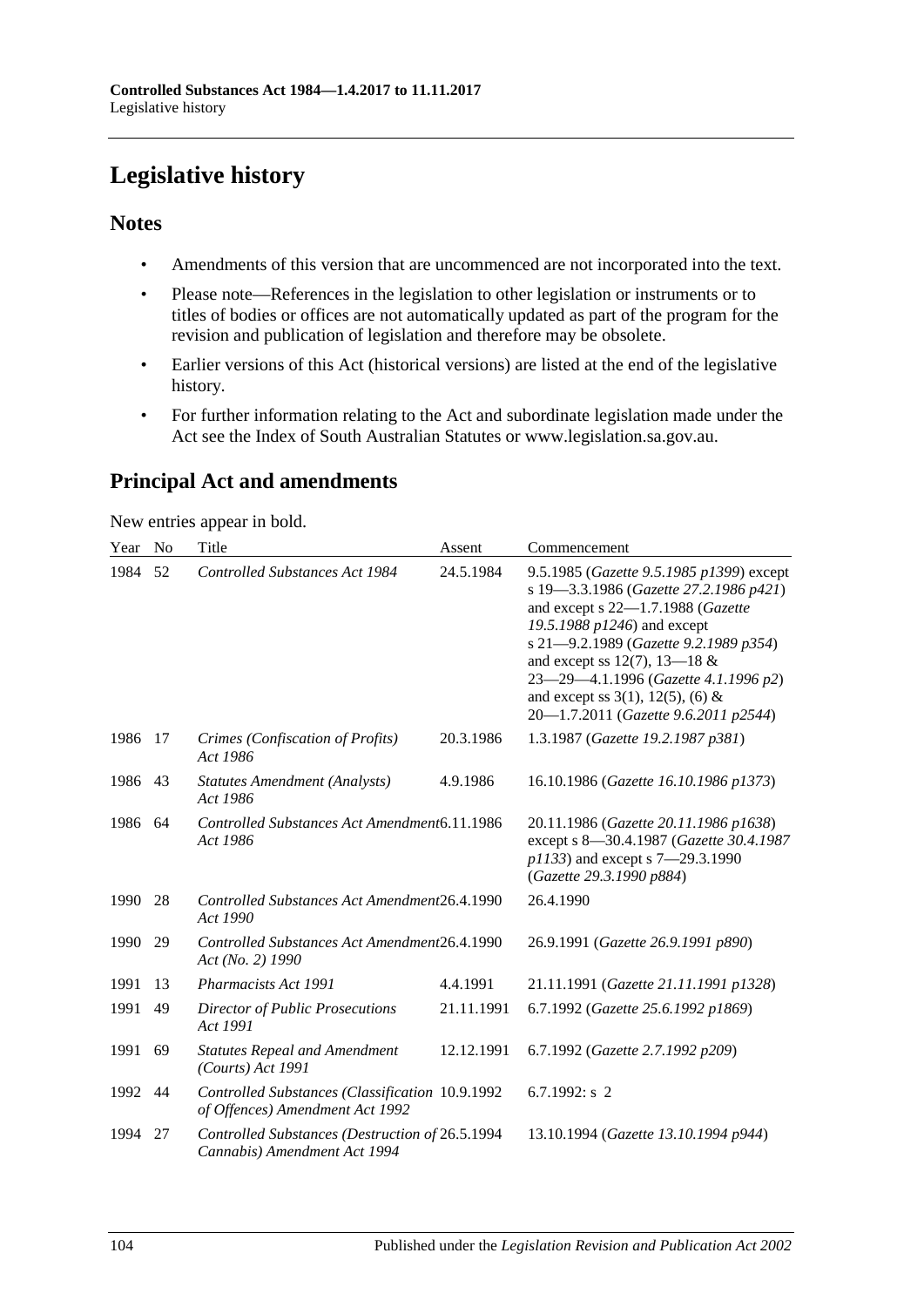| 1995 98 |      | <b>Controlled Substances (General</b><br>Offences-Poisons) Amendment<br>Act 1995                   | 14.12.1995 | 4.1.1996 (Gazette 4.1.1996 p2)                                                                                                                                                                                                         |
|---------|------|----------------------------------------------------------------------------------------------------|------------|----------------------------------------------------------------------------------------------------------------------------------------------------------------------------------------------------------------------------------------|
| 1996 34 |      | <b>Statutes Amendment and Repeal</b><br>(Common Expiation Scheme) Act 1996                         | 2.5.1996   | Sch (cl 12)-3.2.1997 (Gazette<br>19.12.1996 p1923)                                                                                                                                                                                     |
| 1999 59 |      | <b>Controlled Substances</b><br>(Miscellaneous) Amendment Act 1999                                 | 19.8.1999  | 19.8.1999                                                                                                                                                                                                                              |
| 2000    | - 34 | South Australian Health Commission 6.7.2000<br>(Administrative Arrangements)<br>Amendment Act 2000 |            | Sch 1 (cl 4)-6.7.2000 (Gazette 6.7.2000<br>p5)                                                                                                                                                                                         |
| 2000 87 |      | Controlled Substances (Drug Offence 14.12.2000<br>Diversion) Amendment Act 2000                    |            | 1.10.2001 (Gazette 27.9.2001 p4295)                                                                                                                                                                                                    |
| 2002    | 47   | Controlled Substances (Cannabis)<br><b>Amendment Act 2002</b>                                      | 12.12.2002 | 1.2.2003 (Gazette 16.1.2003 p180)                                                                                                                                                                                                      |
| 2004    | 48   | Controlled Substances (Repeal of<br><b>Sunset Provision</b> ) Amendment Act<br>2004                | 16.12.2004 | 30.9.2004: s 2                                                                                                                                                                                                                         |
| 2005    | -19  | Criminal Assets Confiscation Act 20059.6.2005                                                      |            | Sch 1 (cll 2-4)-2.4.2006 (Gazette<br>16.2.2006 p578)                                                                                                                                                                                   |
| 2005    | 80   | Controlled Substances (Serious Drug 8.12.2005<br>Offences) Amendment Act 2005                      |            | Pt 2 (ss $4(2)$ , (4), 5, 6, 12, 18, 19(2), 21,<br>23-28)-12.1.2006 (Gazette 12.1.2006<br>$p43$ ; ss 4(1), (3), (5)—(12), 7—11,<br>$13-17$ , 19(1), (3), (4), 20, 22, 29, 30 &<br>Sch 1 (cl 6)-3.12.2007 (Gazette<br>22.11.2007 p4294) |
| 2007 35 |      | <b>Statutes Amendment (Petroleum</b><br>Products) Act 2007                                         | 20.9.2007  | Pt 2 (s 4)-1.7.2008 (Gazette 13.3.2008<br>p1006)                                                                                                                                                                                       |
| 2007    | 50   | Controlled Substances (Possession of 29.11.2007<br>Prescribed Equipment) Amendment<br>Act 2007     |            | 26.9.2008 (Gazette 25.9.2008 p4575)<br>except s 4-19.10.2008 (Gazette<br>16.10.2008 p4834)                                                                                                                                             |
| 2008 3  |      | Health Care Act 2008                                                                               | 13.3.2008  | Sch 4 (cl 4)-1.7.2008 (Gazette<br>26.6.2008 p2563)                                                                                                                                                                                     |
| 2008    | -11  | <b>Summary Offences (Drug</b><br>Paraphernalia) Amendment Act 2008                                 | 8.5.2008   | Sch 1 (cll 1 & 2)-8.6.2008 (Gazette<br>5.6.2008 p1872)                                                                                                                                                                                 |
| 2008 32 |      | Controlled Substances (Controlled<br>Drugs, Precursors and Cannabis)<br>Amendment Act 2008         | 31.7.2008  | 10.9.2009 (Gazette 10.9.2009 p4410)                                                                                                                                                                                                    |
| 2008    | 33   | <b>Controlled Substances (Drug</b><br>Detection Powers) Amendment Act<br>2008                      | 31.7.2008  | Pt 2 (ss $4-8$ ) $-23.10.2008$ ( <i>Gazette</i><br>23.10.2008 p4931)                                                                                                                                                                   |
| 2009 84 |      | <b>Statutes Amendment (Public Sector</b><br>Consequential Amendments) Act 2009                     | 10.12.2009 | Pt 37 (ss 68 & 69)-1.2.2010 (Gazette<br>28.1.2010 p320)                                                                                                                                                                                |
| 2010 5  |      | <b>Health Practitioner Regulation</b><br>National Law (South Australia) Act<br>2010                | 1.7.2010   | Sch 1 (cl 6)-1.7.2010 (Gazette 1.7.2010<br>p3338)                                                                                                                                                                                      |
| 2010    | 17   | <b>Controlled Substances</b><br>(Miscellaneous) Amendment Act 2010                                 | 14.10.2010 | 28.11.2010 (Gazette 25.11.2010 p5401)                                                                                                                                                                                                  |
| 2011    | 3    | <b>Controlled Substances (Therapeutic</b><br>Goods and Other Matters)<br>Amendment Act 2011        | 3.3.2011   | 9.6.2011 except ss $4-26$ , $28-32$ &<br>Sch 1-1.7.2011 (Gazette 9.6.2011<br>p2544)                                                                                                                                                    |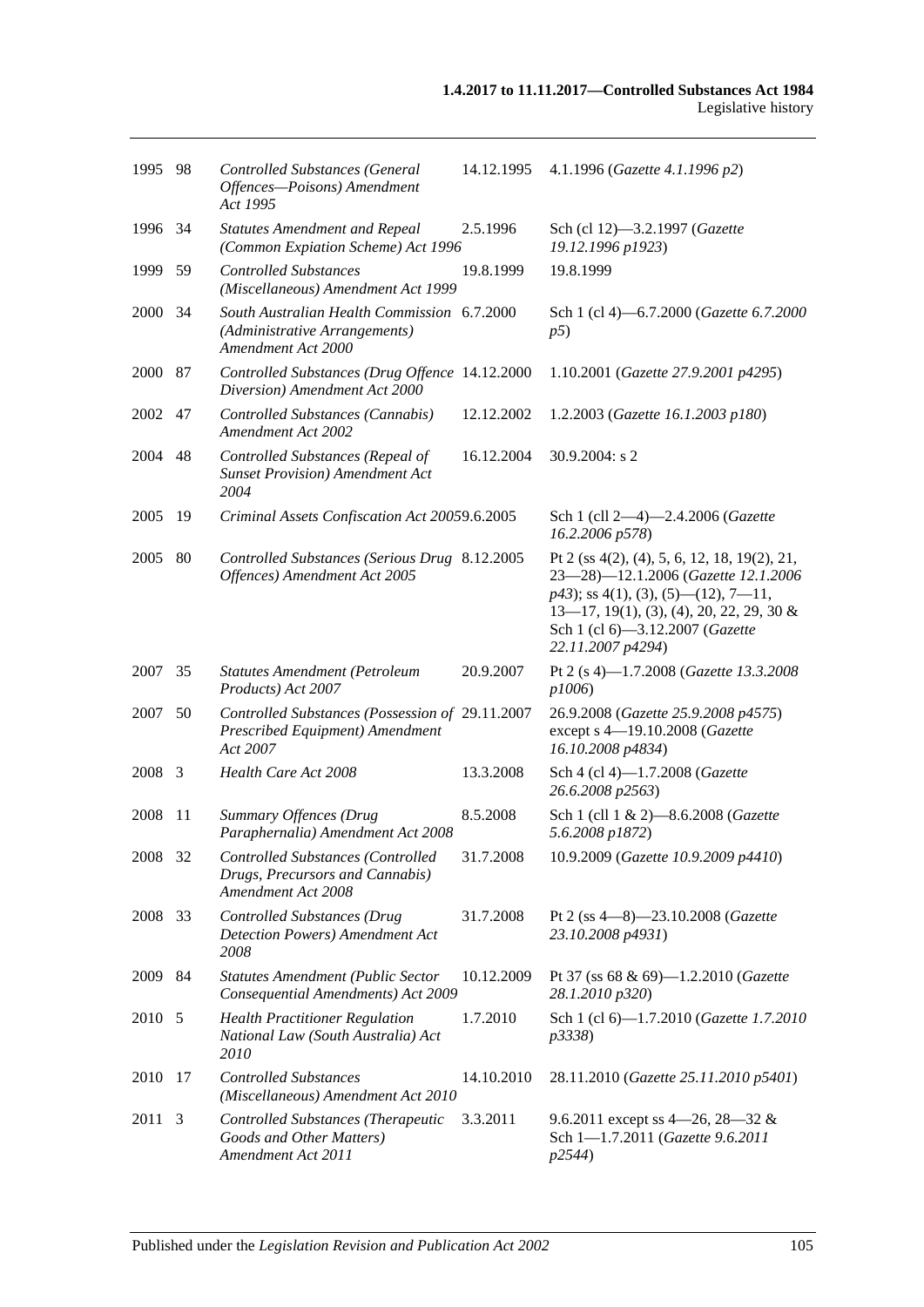#### **Controlled Substances Act 1984—1.4.2017 to 11.11.2017** Legislative history

| 2011 25 |     | Controlled Substances (Offences<br>Relating to Instructions) Amendment<br>Act 2011 | 21.7.2011  | 28.8.2011 (Gazette 18.8.2011 p3490)                                  |
|---------|-----|------------------------------------------------------------------------------------|------------|----------------------------------------------------------------------|
| 2011    | 36  | <b>Statutes Amendment (Directors'</b><br>Liability) Act 2011                       | 22.9.2011  | Pt 8 (s 10)-1.1.2012 ( <i>Gazette</i><br>15.12.2011 p4988)           |
| 2012 12 |     | <b>Statutes Amendment (Serious and</b><br>Organised Crime) Act 2012                | 10.5.2012  | Pt 4 (ss $17 - 25$ ) -17.6.2012 ( <i>Gazette</i><br>14.6.2012 p2756) |
| 2012 43 |     | <b>Statutes Amendment (Courts)</b><br>Efficiency Reforms) Act 2012                 | 22.11.2012 | Pt 3 (ss $6 - 9$ ) -1.7.2013 (Gazette<br>$16.5.2013$ $p1541$ )       |
| 2013    | -84 | Controlled Substances (Offences)<br>Amendment Act 2013                             | 5.12.2013  | 16.2.2014 (Gazette 23.1.2014 p343)                                   |
| 2015    | -38 | <b>Controlled Substances (Simple</b><br>Possession Offences) Amendment<br>Act 2015 | 26.11.2015 | 29.2.2016 (Gazette 4.2.2016 p365)                                    |
| 2015 42 |     | <b>Controlled Substances (Poppy</b><br>Cultivation) Amendment Act 2015             | 3.12.2015  | 16.9.2016 (Gazette 1.9.2016 p3625)                                   |
| 2016 52 |     | <b>Controlled Substances</b><br>(Miscellaneous) Amendment Act<br>2016              | 10.11.2016 | 1.4.2017 (Gazette 16.2.2017 p549)                                    |
| 2017    | -15 | <b>Industrial Hemp Act 2017</b>                                                    | 16.5.2017  | Sch 1-12.11.2017 (Gazette 31.10.2017)<br><i>p4467</i> )              |

# **Provisions amended**

New entries appear in bold.

| Entries that relate to provisions that have been deleted appear in italics. |  |  |  |
|-----------------------------------------------------------------------------|--|--|--|
|-----------------------------------------------------------------------------|--|--|--|

| Provision               | How varied                                                               | Commencement |
|-------------------------|--------------------------------------------------------------------------|--------------|
| Long title              | amended by 59/1999 s 13 (Sch)                                            | 19.8.1999    |
|                         | amended by 3/2011 s 4                                                    | 1.7.2011     |
|                         | amended under Legislation Revision and<br><b>Publication Act 2002</b>    | 28.8.2011    |
| Pt1                     |                                                                          |              |
| s <sub>2</sub>          | deleted by $59/1999 s 13 (Sch)$                                          | 19.8.1999    |
| s 3 before omission     |                                                                          |              |
| $s \frac{3}{2}$         | deleted by $59/1999 s 13 (Sch)$                                          | 19.8.1999    |
| s <sub>3</sub>          | omitted under Legislation Revision and<br><b>Publication Act 2002</b>    | 28.8.2011    |
| s <sub>4</sub>          |                                                                          |              |
| s(4(1))                 | s 4 redesignated as $s$ 4(1) by 64/1986 s 3(b)                           | 20.11.1986   |
| <b>Advisory Council</b> | the Advisory Council amended to read Advisory<br>Council by 3/2011 Sch 1 | 1.7.2011     |
|                         | aggravated offence inserted by $12/2012$ s $17(1)$                       | 17.6.2012    |
| analyst                 | substituted by $43/1986$ s $5(a)$                                        | 16.10.1986   |
|                         | applied provisions inserted by $3/2011$ s $5(1)$                         | 1.7.2011     |
| cultivation             | artificially enhanced inserted by $32/2008$ s $4(1)$                     | 10.9.2009    |
| assessment panel        | deleted by $87/2000 s3$                                                  | 1.10.2001    |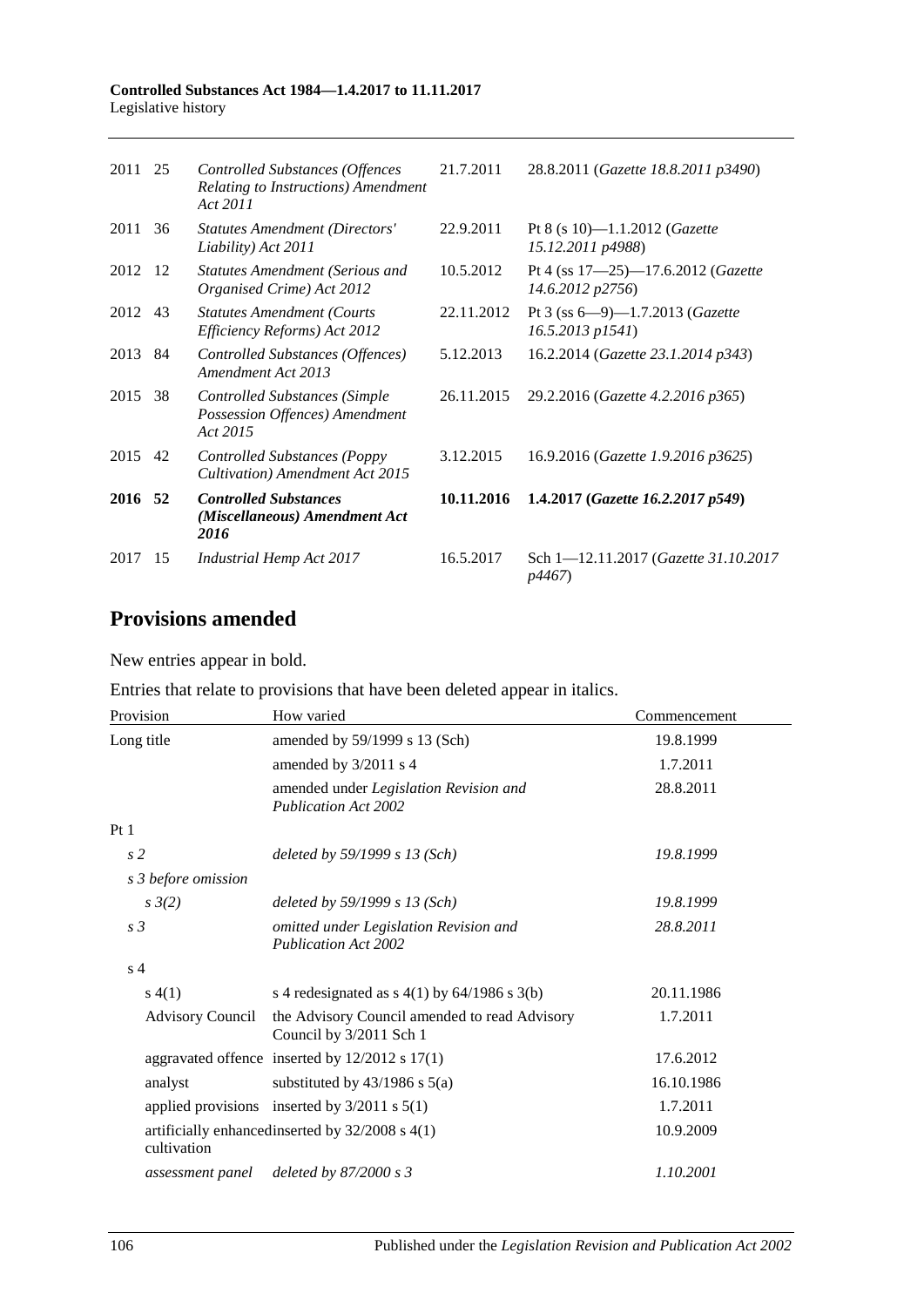|                                           | assessment service inserted by 87/2000 s 3                   | 1.10.2001  |
|-------------------------------------------|--------------------------------------------------------------|------------|
| authorised officer                        | substituted by $32/2008$ s $4(2)$                            | 10.9.2009  |
| basic offence                             | inserted by 12/2012 s 17(2)                                  | 17.6.2012  |
| botanist                                  | deleted by $43/1986$ s $5(b)$                                | 16.10.1986 |
| cannabis                                  | substituted by $29/1990$ s $3(a)$                            | 26.9.1991  |
| cannabis oil                              | substituted by $29/1990$ s $3(a)$                            | 26.9.1991  |
| cannabis resin                            | substituted by $29/1990$ s $3(a)$                            | 26.9.1991  |
| child                                     | substituted by $29/1990$ s $3(b)$                            | 26.9.1991  |
| commercial<br>quantity                    | inserted by $80/2005$ s $4(1)$                               | 3.12.2007  |
|                                           | amended by $32/2008$ s $4(3)$                                | 10.9.2009  |
|                                           | Commonwealth Act inserted by 3/2011 s 5(2)                   | 1.7.2011   |
| Commonwealth<br>Minister                  | inserted by $3/2011$ s $5(2)$                                | 1.7.2011   |
| Commonwealth<br>Secretary                 | inserted by $3/2011$ s $5(2)$                                | 1.7.2011   |
| Commonwealth<br>therapeutic goods<br>laws | inserted by $3/2011$ s $5(2)$                                | 1.7.2011   |
| controlled drug                           | inserted by $80/2005$ s $4(1)$                               | 3.12.2007  |
|                                           | amended by $84/2013$ s $4(1)$                                | 16.2.2014  |
| controlled plant                          | inserted by $80/2005$ s $4(1)$                               | 3.12.2007  |
|                                           | controlled precursor inserted by 80/2005 s 4(1)              | 3.12.2007  |
| cultivate                                 | inserted by $80/2005$ s $4(1)$                               | 3.12.2007  |
| dentist                                   | amended by 59/1999 s 13 (Sch)                                | 19.8.1999  |
|                                           | amended by 80/2005 s 4(2)                                    | 12.1.2006  |
|                                           | substituted by $5/2010$ Sch 1 cl $6(1)$                      | 1.7.2010   |
| Department                                | the Department inserted by $34/2000$ Sch 1 cl $4(a)$         | 6.7.2000   |
|                                           | the Department amended to read Department by<br>3/2011 Sch 1 | 1.7.2011   |
|                                           | discrete dosage unit inserted by $32/2008$ s $4(4)$          | 10.9.2009  |
|                                           | substituted by 17/2010 s 4                                   | 28.11.2010 |
| drug detection dog                        | inserted by $33/2008$ s 4(1)                                 | 23.10.2008 |
| electronic drug<br>detection system       | inserted by 33/2008 s 4(2)                                   | 23.10.2008 |
| general drug<br>detection                 | inserted by $33/2008$ s $4(2)$                               | 23.10.2008 |
| the Health<br>Commission                  | deleted by 3/2008 Sch 4 cl 4                                 | 1.7.2008   |
| interim controlled<br>drug                | inserted by $84/2013$ s $4(2)$                               | 16.2.2014  |
| large commercial<br>quantity              | inserted by $80/2005$ s $4(3)$                               | 3.12.2007  |
|                                           | amended by 32/2008 s 4(5)                                    | 10.9.2009  |
| manufacture                               | inserted by $80/2005$ s $4(3)$                               | 3.12.2007  |
| medical device                            | inserted by $3/2011$ s $5(3)$                                | 1.7.2011   |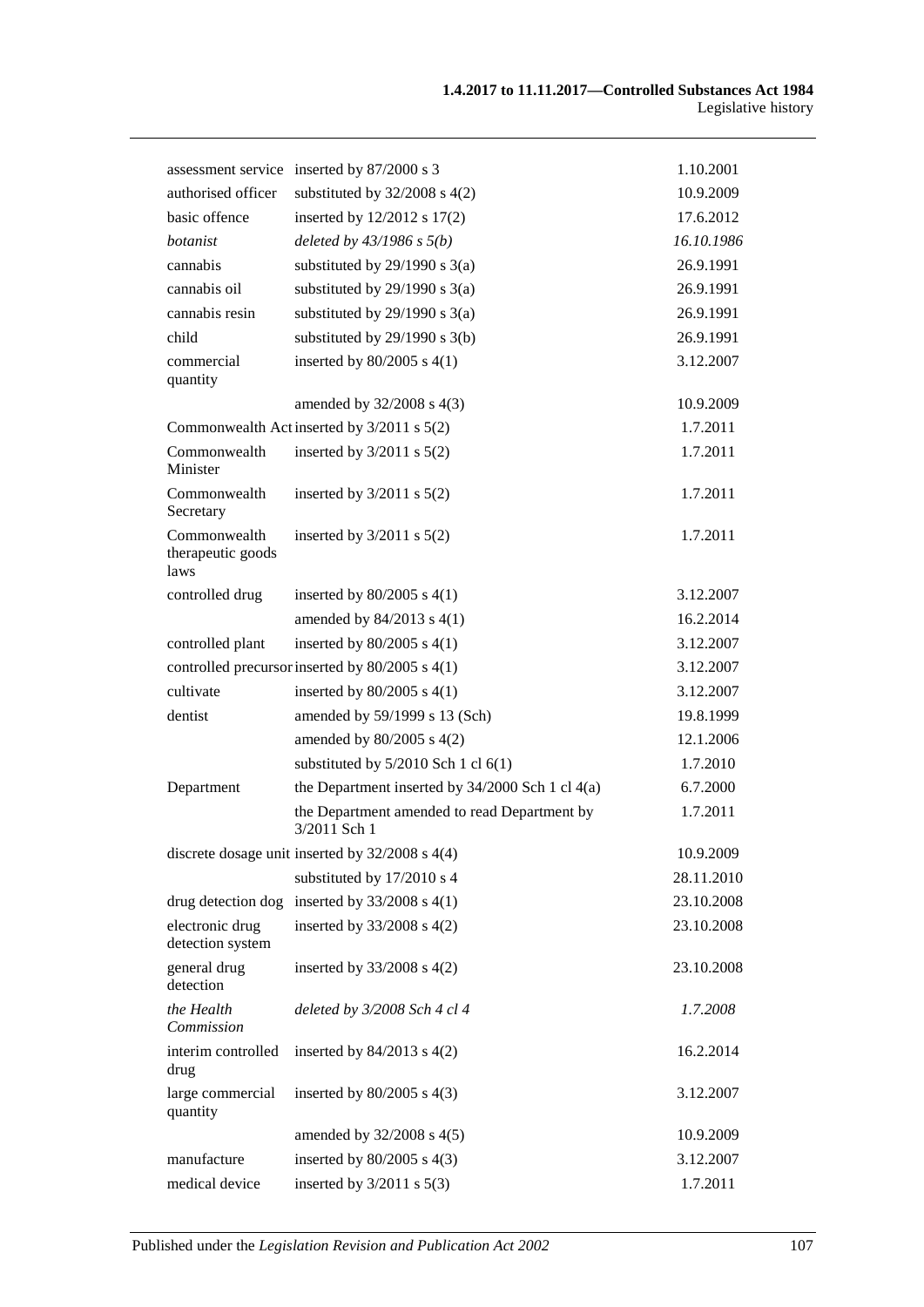|                                   | medical practitioner amended by 59/1999 s 13 (Sch)   | 19.8.1999  |
|-----------------------------------|------------------------------------------------------|------------|
|                                   | substituted by $5/2010$ Sch 1 cl $6(2)$              | 1.7.2010   |
| medicine                          | inserted by $3/2011$ s $5(4)$                        | 1.7.2011   |
| midwife                           | inserted by $3/2011$ s $5(4)$                        | 1.7.2011   |
| nurse                             | amended by $64/1986$ s $3(a)$                        | 20.11.1986 |
|                                   | amended by $80/2005$ s $4(4)$                        | 12.1.2006  |
|                                   | substituted by $5/2010$ Sch 1 cl $6(3)$              | 1.7.2010   |
| nurse practitioner                | inserted by $3/2011$ s $5(5)$                        | 1.7.2011   |
| pharmacist                        | substituted by 13/1991 (Sch 2)                       | 21.11.1991 |
|                                   | substituted by $5/2010$ Sch 1 cl $6(4)$              | 1.7.2010   |
| plant                             | deleted by $29/1990 s3(c)$                           | 26.9.1991  |
| possession                        | substituted by $80/2005$ s $4(5)$                    | 3.12.2007  |
| produce                           | deleted by $80/2005$ s $4(6)$                        | 3.12.2007  |
| product                           | inserted by $80/2005$ s $4(6)$                       | 3.12.2007  |
| prohibited<br>substance           | deleted by $80/2005$ s $4(7)$                        | 3.12.2007  |
| registered health<br>practitioner | inserted by $3/2011$ s $5(6)$                        | 1.7.2011   |
| related person or<br>body         | deleted by $17/1986$ s $13$ (Sch)                    | 1.3.1987   |
| sell                              | substituted by $80/2005$ s $4(8)$                    | 3.12.2007  |
|                                   | senior police officer inserted by 33/2008 s 4(3)     | 23.10.2008 |
|                                   | amended by 3/2011 Sch 1                              | 1.7.2011   |
| school zone                       | inserted by $29/1990$ s $3(d)$                       | 26.9.1991  |
| simple possession<br>offence      | substituted by $80/2005$ s $4(9)$                    | 3.12.2007  |
| supply                            | substituted by $80/2005$ s $4(10)$                   | 3.12.2007  |
| therapeutic device                | deleted by $3/2011$ s $5(7)$                         | 1.7.2011   |
| therapeutic<br>substance          | deleted by $3/2011$ s $5(7)$                         | 1.7.2011   |
| traffic                           | inserted by 80/2005 s 4(11)                          | 3.12.2007  |
|                                   | trafficable quantity inserted by $80/2005$ s $4(11)$ | 3.12.2007  |
|                                   | amended by 32/2008 s 4(6)                            | 10.9.2009  |
|                                   | veterinary surgeon amended by 59/1999 s 13 (Sch)     | 19.8.1999  |
|                                   | amended by 3/2011 Sch 1                              | 1.7.2011   |
| s(4(2)                            | inserted by $64/1986$ s $3(b)$                       | 20.11.1986 |
| s(4(3))                           | inserted by $64/1986$ s $3(b)$                       | 20.11.1986 |
|                                   | substituted by $80/2005$ s $4(12)$                   | 3.12.2007  |
| $s\ 4(4)$ (8)                     | inserted by $80/2005$ s $4(12)$                      | 3.12.2007  |
| s <sub>5</sub>                    |                                                      |            |
| $s 5(2)$ and (3)                  | amended by 59/1999 s 13 (Sch)                        | 19.8.1999  |
|                                   |                                                      |            |
| s <sub>6</sub>                    |                                                      |            |
| s(6(1))                           | substituted by 59/1999 s 13 (Sch)                    | 19.8.1999  |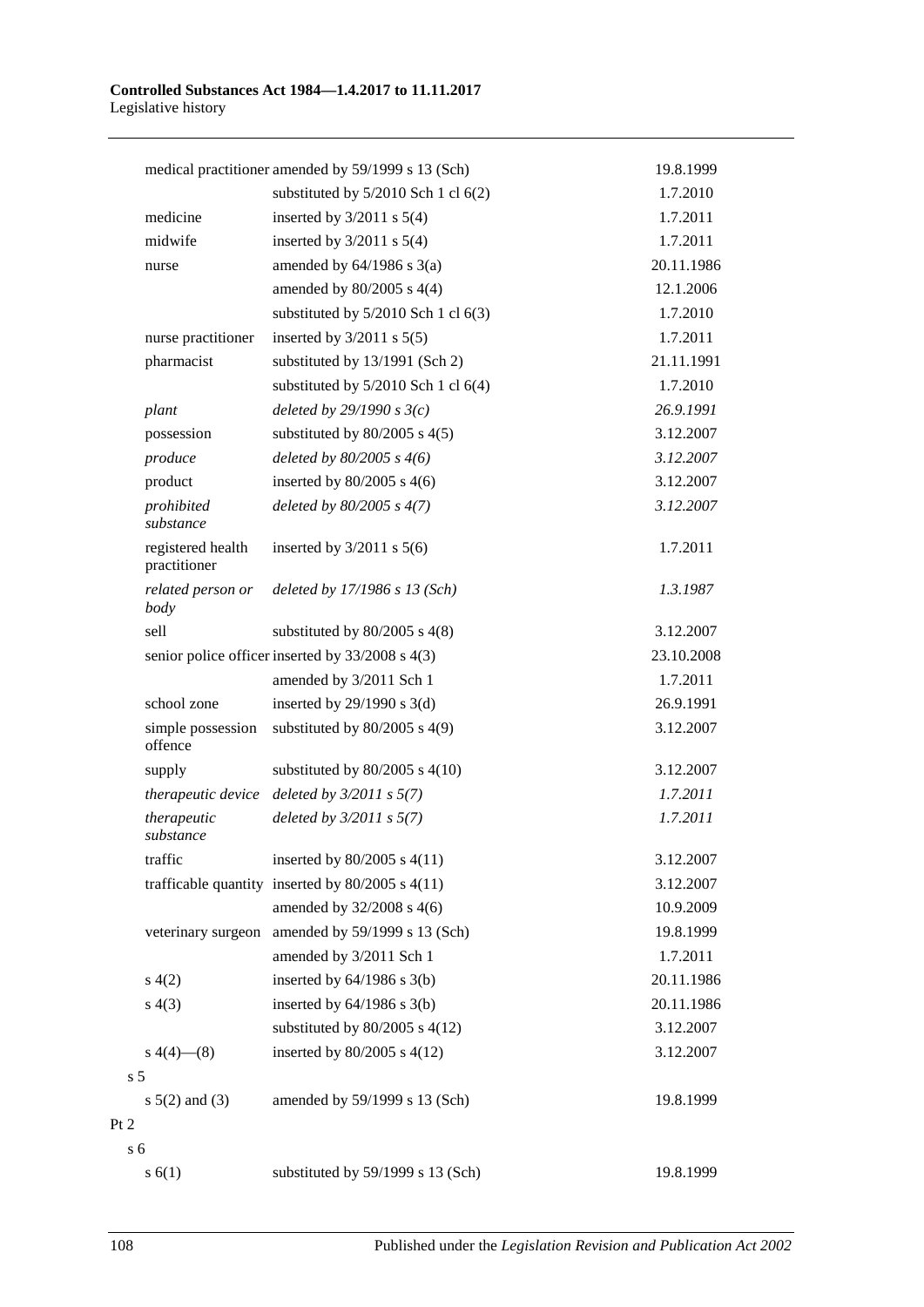| s(6(2))               | amended by 59/1999 s 13 (Sch)                                                                           | 19.8.1999 |
|-----------------------|---------------------------------------------------------------------------------------------------------|-----------|
|                       | amended by 34/2000 Sch 1 cl 4(b)                                                                        | 6.7.2000  |
|                       | amended by 80/2005 s 5(1), (2)                                                                          | 12.1.2006 |
|                       | amended by 32/2008 s 5                                                                                  | 10.9.2009 |
|                       | amended by 3/2011 Sch 1                                                                                 | 1.7.2011  |
| s 6(4)                | amended by 59/1999 s 13 (Sch)                                                                           | 19.8.1999 |
|                       | amended by 3/2011 Sch 1                                                                                 | 1.7.2011  |
| s 7                   |                                                                                                         |           |
| s(7(1))               | amended by 59/1999 s 13 (Sch)                                                                           | 19.8.1999 |
|                       | amended by 3/2011 Sch 1                                                                                 | 1.7.2011  |
| $s \, 7(2)$ and (3)   | amended by 59/1999 s 13 (Sch)                                                                           | 19.8.1999 |
| $s \, 7(4)$           | amended by 59/1999 s 13 (Sch)                                                                           | 19.8.1999 |
|                       | amended by 3/2011 Sch 1                                                                                 | 1.7.2011  |
| ss 8 and 9            | amended by 59/1999 s 13 (Sch)                                                                           | 19.8.1999 |
| s 10                  |                                                                                                         |           |
| 10(1)                 | substituted by 59/1999 s 13 (Sch)                                                                       | 19.8.1999 |
| 10(2)                 | amended by 59/1999 s 13 (Sch)                                                                           | 19.8.1999 |
| s 10(3)               | amended by 59/1999 s 13 (Sch)                                                                           | 19.8.1999 |
|                       | amended by 80/2005 s 6                                                                                  | 12.1.2006 |
| s $10(4)$ —(6)        | amended by 59/1999 s 13 (Sch)                                                                           | 19.8.1999 |
| s 10A                 | inserted by 84/2009 s 68                                                                                | 1.2.2010  |
| s 11                  |                                                                                                         |           |
| s 11(3)               | amended by 59/1999 s 13 (Sch)                                                                           | 19.8.1999 |
|                       | amended by 3/2011 Sch 1                                                                                 | 1.7.2011  |
| $s 11(5)$ —(7)        | amended by 59/1999 s 13 (Sch)                                                                           | 19.8.1999 |
| Pt 2A                 | inserted by 3/2011 s 6                                                                                  | 1.7.2011  |
| Pt 3                  |                                                                                                         |           |
| s 12                  |                                                                                                         |           |
| s $12(1)$ and $(3)$   | amended by $59/1999$ s 13 (Sch)                                                                         | 19.8.1999 |
| s 12(4)               | amended by 59/1999 s 13 (Sch)                                                                           | 19.8.1999 |
|                       | amended by 80/2005 s 7(1)                                                                               | 3.12.2007 |
| s $12(4a)$ and $(4b)$ | inserted by $80/2005$ s $7(2)$                                                                          | 3.12.2007 |
| $s 12(5)$ and (6)     | amended by 59/1999 s 13 (Sch) but deleted by<br>$3/2011$ s $7(1)$ immediately following<br>commencement | 1.7.2011  |
| s 12(7)               | amended by 59/1999 s 13 (Sch)                                                                           | 19.8.1999 |
| s 12(8)               | amended by 3/2011 s 7(2)                                                                                | 1.7.2011  |
| s 12A                 | inserted by 84/2013 s 5                                                                                 | 16.2.2014 |
| Pt 4                  |                                                                                                         |           |
| s 13                  |                                                                                                         |           |
| s 13(1)               | amended by 98/1995 s 3                                                                                  | 4.1.1996  |
|                       | amended by 59/1999 s 13 (Sch)                                                                           | 19.8.1999 |
|                       | amended by 34/2000 Sch 1 cl 4(c)                                                                        | 6.7.2000  |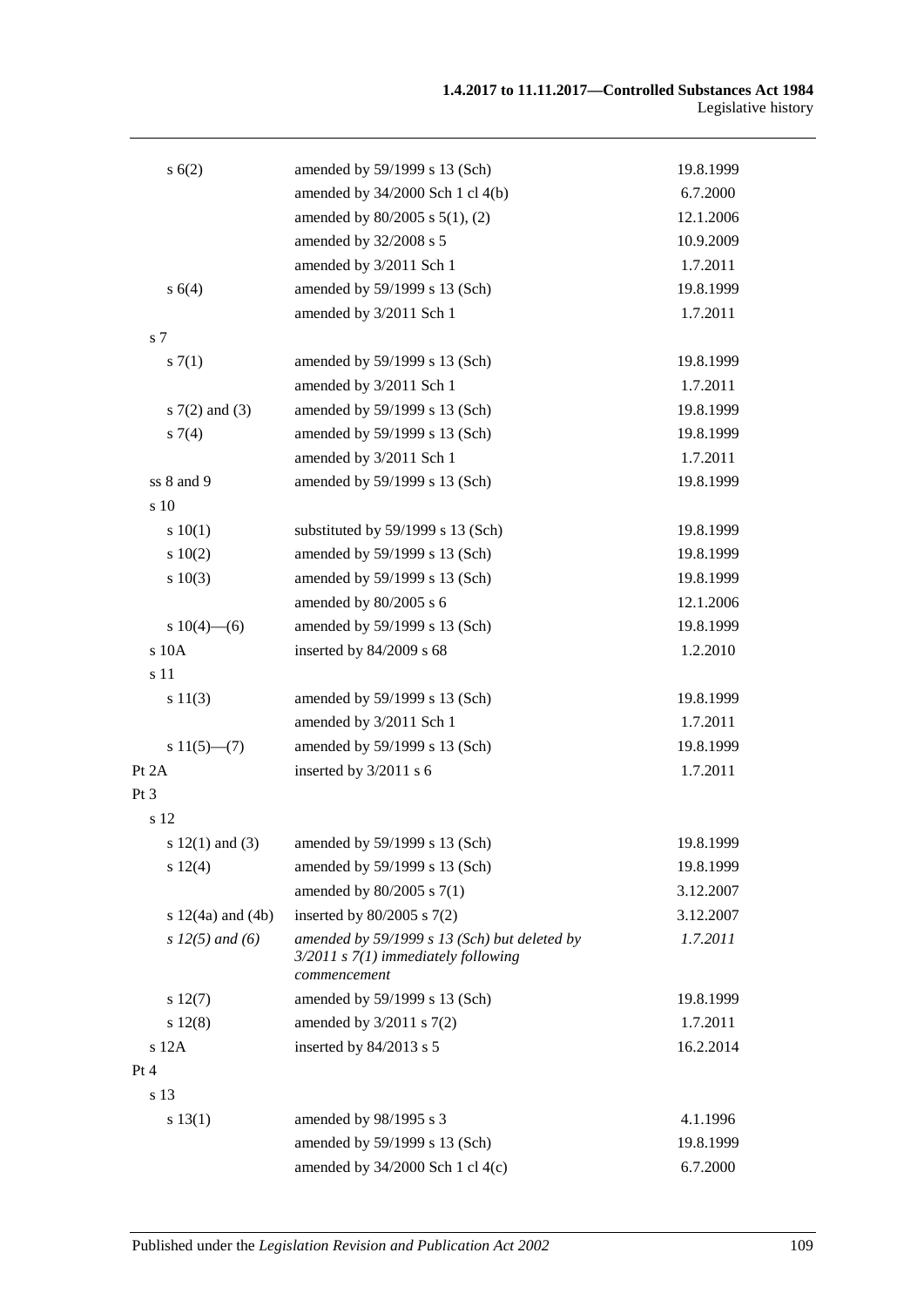|                     | amended by $80/2005$ s $8(1)$        | 3.12.2007 |
|---------------------|--------------------------------------|-----------|
|                     | amended by 3/2011 s 8(1), (2)        | 1.7.2011  |
| s 13(2)             | amended by $3/2011$ s $8(3)$         | 1.7.2011  |
| s 13(3)             | inserted by 59/1999 s 2              | 19.8.1999 |
| s 13(4)             | inserted by $80/2005$ s $8(2)$       | 3.12.2007 |
| s 14                |                                      |           |
| s 14(1)             | amended by 98/1995 s 4               | 4.1.1996  |
|                     | amended by 59/1999 s 13 (Sch)        | 19.8.1999 |
|                     | amended by $34/2000$ Sch 1 cl $4(d)$ | 6.7.2000  |
|                     | amended by $3/2011$ s $9(1)$         | 1.7.2011  |
| $s\ 14(2)$          | amended by $3/2011$ s $9(2)$         | 1.7.2011  |
| $s\ 14(3)$          | inserted by 59/1999 s 3              | 19.8.1999 |
| s 15                |                                      |           |
| s 15(1)             | amended by 98/1995 s 5               | 4.1.1996  |
|                     | amended by 59/1999 s 13 (Sch)        | 19.8.1999 |
|                     | amended by $34/2000$ Sch 1 cl 4(e)   | 6.7.2000  |
|                     | amended by 3/2011 s 10(1), (2)       | 1.7.2011  |
| s 15(2)             | amended by $3/2011$ s $10(3)$        | 1.7.2011  |
| s 15(3)             | inserted by 59/1999 s 4              | 19.8.1999 |
| s 16                |                                      |           |
| s $16(1)$ and $(2)$ | amended by 98/1995 s 6               | 4.1.1996  |
|                     | amended by 59/1999 s 13 (Sch)        | 19.8.1999 |
| s16(3)              | amended by 98/1995 s 6               | 4.1.1996  |
|                     | amended by 59/1999 s 13 (Sch)        | 19.8.1999 |
|                     | amended by 3/2011 Sch 1              | 1.7.2011  |
| s16(4)              | amended by 98/1995 s 6               | 4.1.1996  |
|                     | amended by 59/1999 s 13 (Sch)        | 19.8.1999 |
|                     | substituted by 52/2016 s 4           | 1.4.2017  |
| s 17                | amended by 98/1995 s 7               | 4.1.1996  |
|                     | amended by 59/1999 s 13 (Sch)        | 19.8.1999 |
| s 17A               | inserted by 32/2008 s 6              | 10.9.2009 |
| s 17B               | inserted by 32/2008 s 6              | 10.9.2009 |
| s 17B(5)            | amended by 3/2011 s 11               | 1.7.2011  |
| s 17C               | inserted by 32/2008 s 6              | 10.9.2009 |
| $s \ 17C(3)$        | amended by 3/2011 s 12               | 1.7.2011  |
| s 18                | substituted by 98/1995 s 8           | 4.1.1996  |
| s 18(1)             | amended by 59/1999 s 13 (Sch)        | 19.8.1999 |
|                     | amended by $34/2000$ Sch 1 cl 4(f)   | 6.7.2000  |
|                     | substituted by $3/2011$ s $13(1)$    | 1.7.2011  |
| s $18(1a)$ — $(1c)$ | inserted by $3/2011$ s $13(1)$       | 1.7.2011  |
| s 18(1d)            | inserted by $3/2011$ s $13(1)$       | 1.7.2011  |
|                     | amended by 52/2016 s 5               | 1.4.2017  |
| s18(1e)             | inserted by 3/2011 s 13(1)           | 1.7.2011  |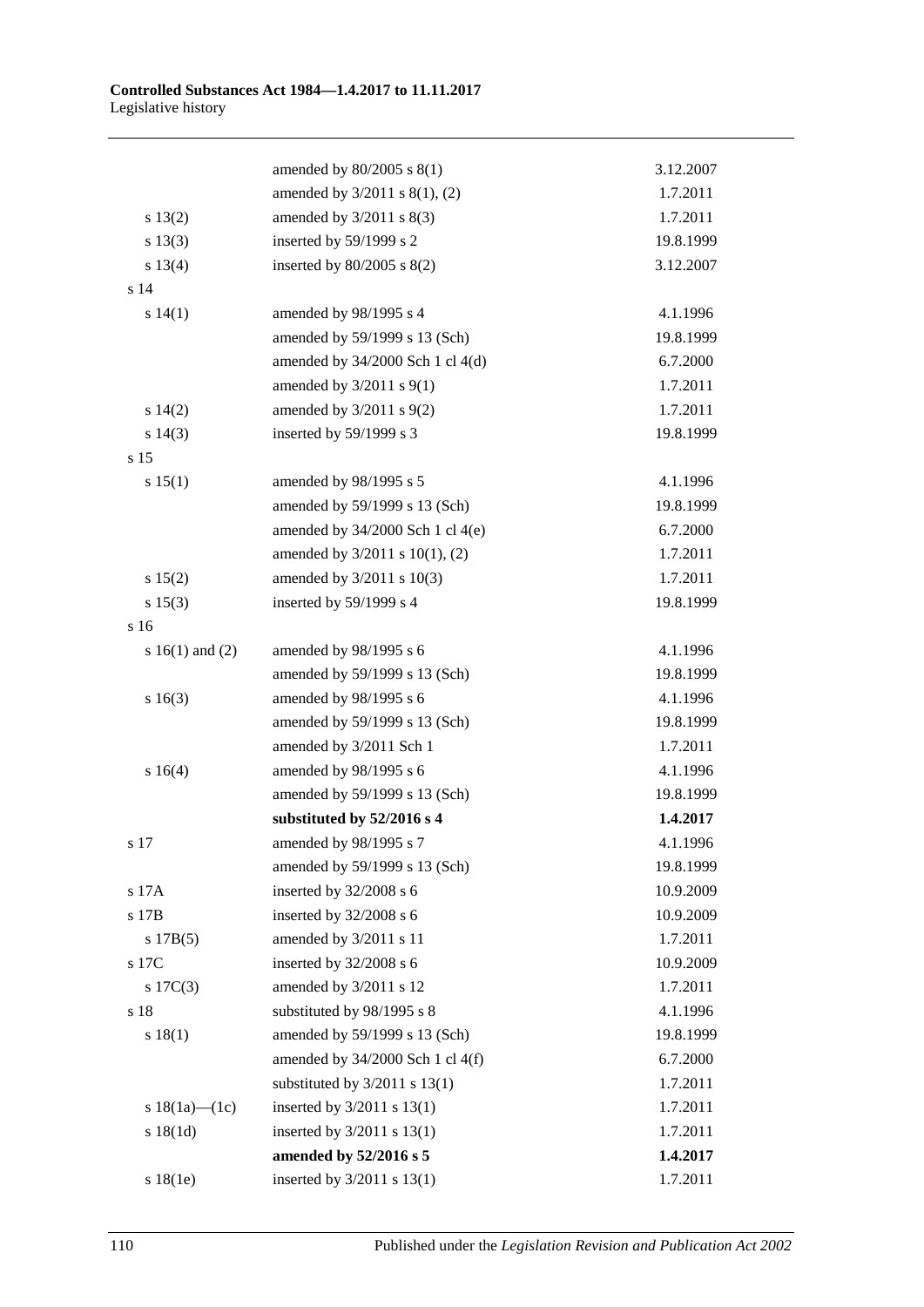| s 18(2)         | amended by 59/1999 s 13 (Sch)                   | 19.8.1999 |
|-----------------|-------------------------------------------------|-----------|
|                 | substituted by $3/2011$ s $13(1)$               | 1.7.2011  |
| s 18(3)         | amended by 59/1999 s 13 (Sch)                   | 19.8.1999 |
|                 | amended by $34/2000$ Sch 1 cl $4(g)$            | 6.7.2000  |
|                 | amended by 80/2005 s 9                          | 3.12.2007 |
| s 18(4)         | inserted by 59/1999 s 5                         | 19.8.1999 |
| s 18(5)         | inserted by 3/2011 s 13(2)                      | 1.7.2011  |
| s 18A           | inserted by 80/2005 s 10                        | 3.12.2007 |
| s 18A(a1)       | inserted by $3/2011$ s $14(1)$                  | 1.7.2011  |
| s 18A(1)        | amended by $3/2011$ s $14(2)$ —(4)              | 1.7.2011  |
| s 18A(2)        | amended by 3/2011 s 14(5)                       | 1.7.2011  |
| s 18A(3)        | amended by 3/2011 s 14(6)                       | 1.7.2011  |
| s 18A(4)        | amended by 3/2011 s 14(7)                       | 1.7.2011  |
| s 18A(5)        | amended by 3/2011 s 14(8)                       | 1.7.2011  |
| s 18A(6)        | amended by 32/2008 s 7(1)                       | 10.9.2009 |
|                 | amended by 3/2011 s 14(9)                       | 1.7.2011  |
| s 18A(8)        | substituted by $32/2008$ s $7(2)$               | 10.9.2009 |
| s 19            |                                                 |           |
| s 19(1)         | s 19 amended by 98/1995 s 9                     | 4.1.1996  |
|                 | s 19 amended by 59/1999 s 13 (Sch)              | 19.8.1999 |
|                 | s 19 redesignated as s $19(1)$ by $35/2007$ s 4 | 1.7.2008  |
| s $19(2)$ - (6) | inserted by 35/2007 s 4                         | 1.7.2008  |
| s 20            |                                                 |           |
| $s \, 20(1)$    | amended by 98/1995 s 10                         |           |
|                 | amended by 59/1999 s 13 (Sch)                   |           |
|                 | amended by 80/2005 s 11(1), (2)                 |           |
|                 | amended by $3/2011$ s $15(1)$                   | 1.7.2011  |
| $s\,20(2)$      | substituted by $80/2005$ s $11(3)$              |           |
|                 | amended by 3/2011 s 15(1), (2)                  | 1.7.2011  |
| s 21            |                                                 |           |
| $s \, 21(1)$    | amended by 59/1999 s 13 (Sch)                   | 19.8.1999 |
|                 | amended by 80/2005 s 12(1), (2)                 | 12.1.2006 |
| $s\ 21(2)$      | amended by 98/1995 s 11                         | 4.1.1996  |
|                 | amended by 59/1999 s 13 (Sch)                   | 19.8.1999 |
| $s \, 21(4)$    | amended by 59/1999 s 13 (Sch)                   | 19.8.1999 |
|                 | amended by 3/2011 Sch 1                         | 1.7.2011  |
| s 22            |                                                 |           |
| $s\,22(1)$      | amended by 98/1995 s 12                         | 4.1.1996  |
|                 | amended by 59/1999 s 13 (Sch)                   | 19.8.1999 |
|                 | amended by 34/2000 Sch 1 cl 4(h)                | 6.7.2000  |
| s 23            |                                                 |           |
| $s\,23(1)$      | amended by 98/1995 s 13                         | 4.1.1996  |
|                 | amended by 59/1999 s 13 (Sch)                   | 19.8.1999 |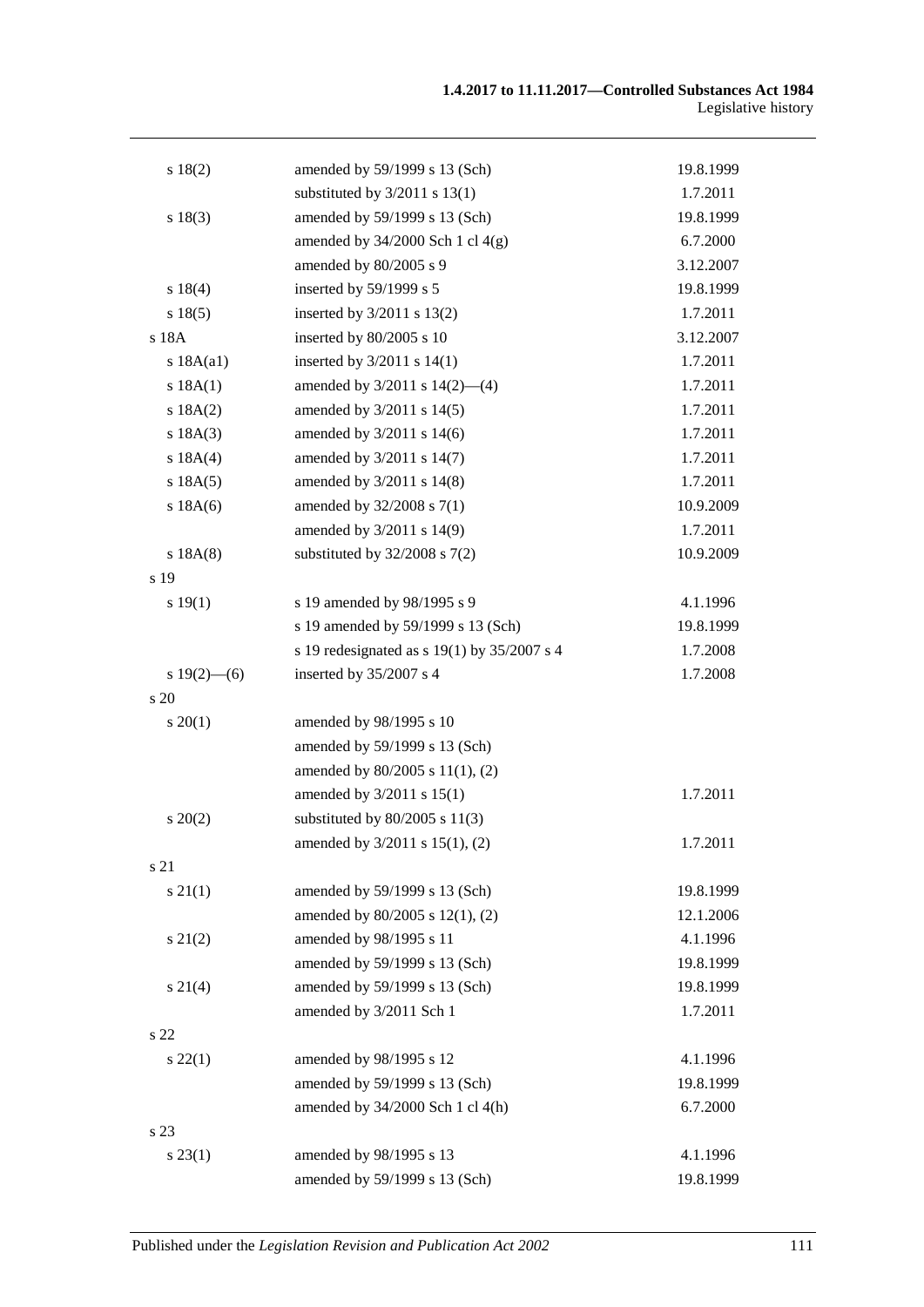|                                              | amended by 3/2011 s 16               | 1.7.2011   |
|----------------------------------------------|--------------------------------------|------------|
| $s\,23(2)$                                   | amended by 59/1999 s 13 (Sch)        | 19.8.1999  |
| s <sub>24</sub>                              | substituted by 98/1995 s 14          | 4.1.1996   |
|                                              | amended by 59/1999 s 13 (Sch)        | 19.8.1999  |
|                                              | amended by 3/2011 s 17               | 1.7.2011   |
| s <sub>25</sub>                              | amended by 98/1995 s 15              | 4.1.1996   |
|                                              | amended by 59/1999 s 13 (Sch)        | 19.8.1999  |
|                                              | amended by 3/2011 s 18               | 1.7.2011   |
| s <sub>26</sub>                              | amended by 98/1995 s 16              | 4.1.1996   |
|                                              | amended by 59/1999 s 13 (Sch)        | 19.8.1999  |
|                                              | amended by 3/2011 s 19               | 1.7.2011   |
| s 27                                         | substituted by 98/1995 s 17          | 4.1.1996   |
|                                              | amended by 59/1999 s 13 (Sch)        | 19.8.1999  |
|                                              | amended by 3/2011 s 20               | 1.7.2011   |
| s 28                                         |                                      |            |
| s 28(1)                                      | amended by 98/1995 s 18              | 4.1.1996   |
|                                              | amended by 59/1999 s 13 (Sch)        | 19.8.1999  |
|                                              | amended by $3/2011$ s $21(1)$        | 1.7.2011   |
| $s\,28(2)$                                   | amended by $3/2011$ s $21(2)$        | 1.7.2011   |
| s 29                                         | amended by 98/1995 s 19              | 4.1.1996   |
|                                              | amended by 59/1999 s 13 (Sch)        | 19.8.1999  |
|                                              | amended by 3/2011 s 22               | 1.7.2011   |
| s 30                                         |                                      |            |
| $s \ 30(1)$                                  | amended by $98/1995$ s $20(a)$       | 4.1.1996   |
|                                              | amended by 59/1999 s 13 (Sch)        | 19.8.1999  |
| $s \ 30(2)$                                  | amended by 98/1995 s 20(b)           | 4.1.1996   |
|                                              | amended by 59/1999 s 13 (Sch)        | 19.8.1999  |
| $s \ 30(2a)$                                 | inserted by $98/1995$ s $20(c)$      | 4.1.1996   |
|                                              | amended by 59/1999 s 13 (Sch)        | 19.8.1999  |
| $s \ 30(3)$                                  | amended by 59/1999 s 13 (Sch)        | 19.8.1999  |
| Pt 4A                                        | inserted by 42/2015 s 4              | 16.9.2016  |
| Pt 5                                         |                                      |            |
| heading                                      | substituted by 80/2005 s 13          | 3.12.2007  |
| Pt 5 Div 1 before<br>substitution by 80/2005 |                                      |            |
| s <sub>31</sub>                              |                                      |            |
| s3I(1)                                       | amended by 59/1999 s 13 (Sch)        | 19.8.1999  |
| $s \, 3I(2)$                                 | amended by $64/1986 s 4$             | 20.11.1986 |
|                                              | amended by 59/1999 s 13 (Sch)        | 19.8.1999  |
| s3I(3)                                       | amended by 59/1999 s 13 (Sch)        | 19.8.1999  |
|                                              | amended by $34/2000$ Sch 1 cl $4(i)$ | 6.7.2000   |
| $s \, 31(4)$                                 | amended by 59/1999 s 13 (Sch)        | 19.8.1999  |
| $s \, 31(5)$                                 | inserted by $59/1999 s 6$            | 19.8.1999  |
|                                              |                                      |            |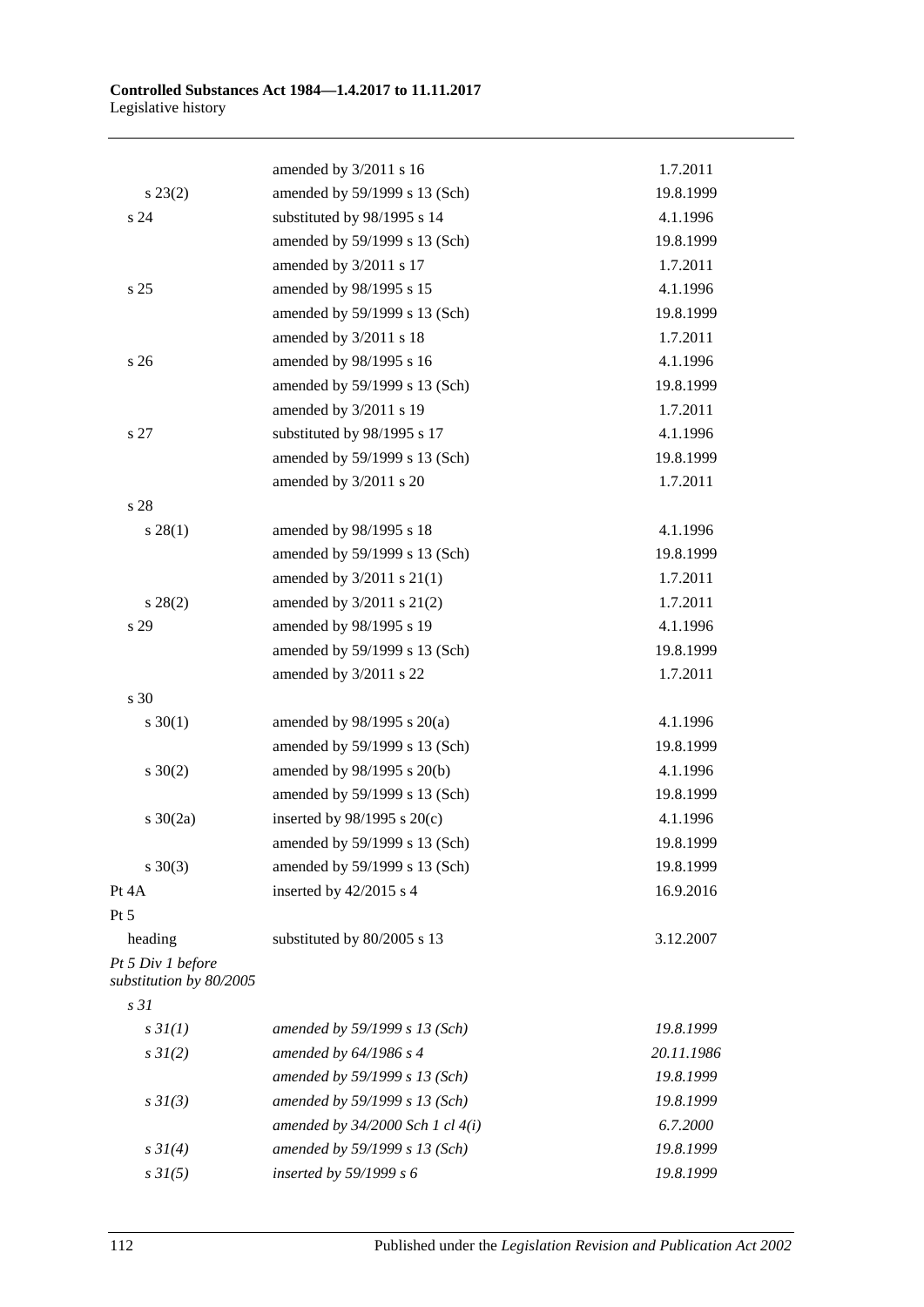| s 32                 |                                            |            |
|----------------------|--------------------------------------------|------------|
| $s\,32(1)$           | amended by 59/1999 s 13 (Sch)              | 19.8.1999  |
| s32(2)               | amended by 59/1999 s 13 (Sch)              | 19.8.1999  |
|                      | amended by $34/2000$ Sch 1 cl $4(j)$       | 6.7.2000   |
| $s \, 32(3)$ and (4) | amended by 59/1999 s 13 (Sch)              | 19.8.1999  |
| $s\,32(5)$           | amended by $64/1986 s 5$                   | 20.11.1986 |
|                      | amended by $29/1990 s 4(a)$                | 26.9.1991  |
|                      | amended by $69/1991 s 16(a)$ , (b)         | 6.7.1992   |
|                      | amended by $44/1992 s 3(a)$ , (b)          | 6.7.1992   |
|                      | $B(b)(iii)$ deleted by 44/1992 s 3(c)      | 6.7.1992   |
|                      | amended by 59/1999 s 13 (Sch)              | 19.8.1999  |
| $s\,32(5a)$          | inserted by $28/1990 s 2$                  | 26.4.1990  |
| $s\,32(6)$           | substituted by $29/1990 s 4(b)$            | 26.9.1991  |
| $s\,32(7)$           | inserted by 59/1999 s 7                    | 19.8.1999  |
| s <sub>33</sub>      |                                            |            |
| $s \, 33(1)$         | amended by $64/1986$ s $6(a)$              | 20.11.1986 |
|                      | amended by 59/1999 s 13 (Sch)              | 19.8.1999  |
|                      | amended by $34/2000$ Sch 1 cl $4(k)$       | 6.7.2000   |
| $s\,33(1a)$          | inserted by $64/1986$ s $6(b)$             | 20.11.1986 |
|                      | amended by 59/1999 s 13 (Sch)              | 19.8.1999  |
|                      | amended by $34/2000$ Sch 1 cl $4(l)$       | 6.7.2000   |
| $s \frac{33}{2}$     | amended by 59/1999 s 13 (Sch)              | 19.8.1999  |
| s33(3)               | amended by $64/1986 s 6(c)$                | 20.11.1986 |
|                      | amended by $34/2000$ Sch 1 cl $4(m)$       | 6.7.2000   |
| $s \, 33(4)$         | amended by $64/1986 s 6(d)$                | 20.11.1986 |
|                      | amended by $34/2000$ Sch 1 cl $4(n)$       | 6.7.2000   |
| $s\,33(5)$           | amended by $64/1986 s 6(e)$                | 20.11.1986 |
|                      | amended by $34/2000$ Sch 1 cl $4(o)$ , (p) | 6.7.2000   |
| $s\,33(6)$           | amended by 59/1999 s 13 (Sch)              | 19.8.1999  |
| Pt 5 Div 1           | substituted by 80/2005 s 14                | 3.12.2007  |
| s 31                 |                                            |            |
| $s \, 31(1)$         | amended by 32/2008 s 8(1), (2)             | 10.9.2009  |
|                      | amended by 3/2011 s 23                     | 1.7.2011   |
|                      | amended by 42/2015 s 5                     | 16.9.2016  |
| $s \, 31(3)$         | inserted by 32/2008 s 8(3)                 | 10.9.2009  |
| Pt 5 Div 2           | substituted by 80/2005 s 14                | 3.12.2007  |
| Pt 5 Div 2 Subdiv 1  |                                            |            |
| s 32                 |                                            |            |
| $s \, 32(2)$         | amended by 12/2012 s 18(1)                 | 17.6.2012  |
| $s \frac{32}{2a}$    | inserted by $17/2010$ s $5(1)$             | 28.11.2010 |
|                      | amended by 12/2012 s 18(2)                 | 17.6.2012  |
| $s \, 32(3)$         | amended by 12/2012 s 18(3)                 | 17.6.2012  |
| $s \, 32(4)$         | amended by 43/2012 s 6                     | 1.7.2013   |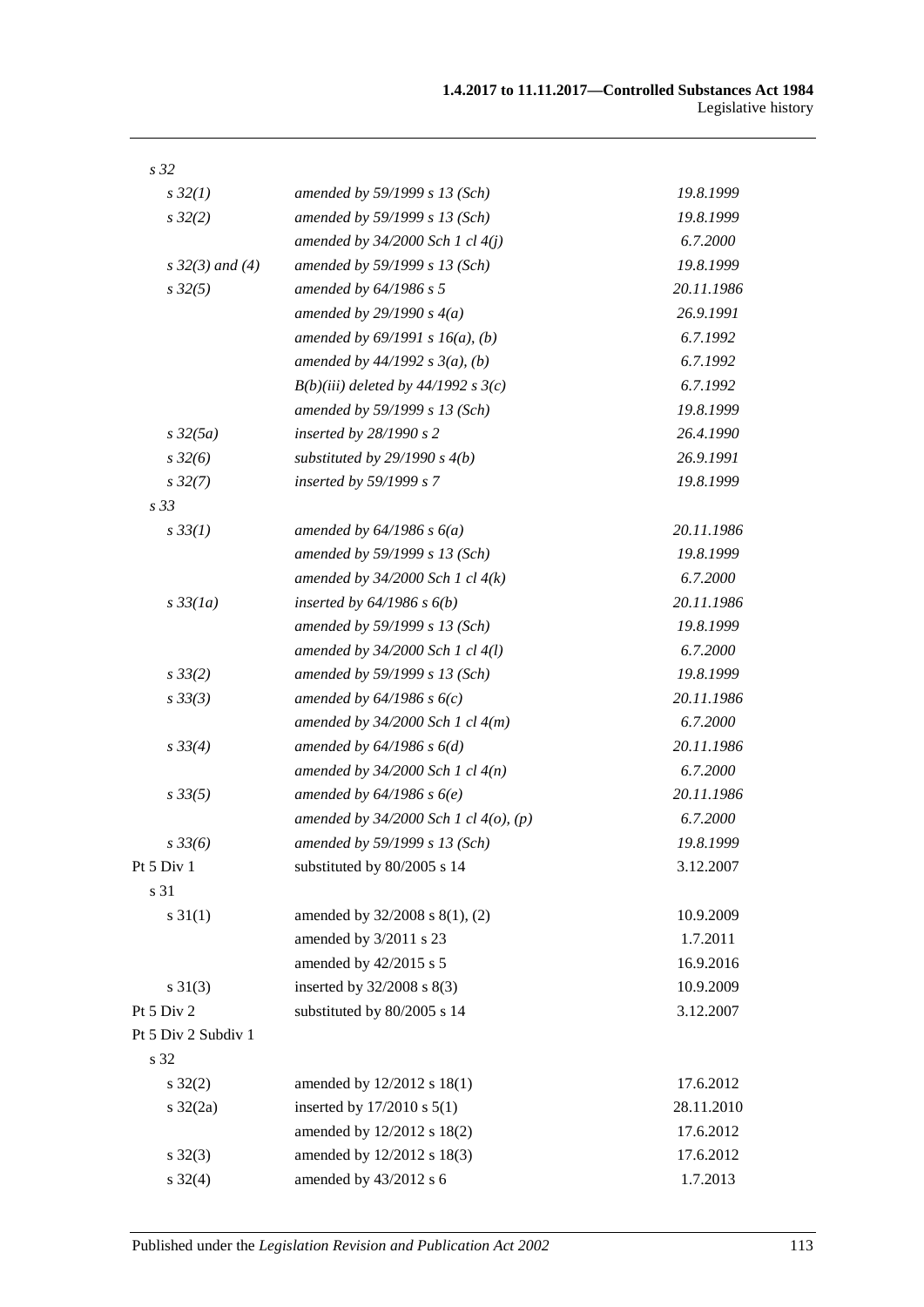#### **Controlled Substances Act 1984—1.4.2017 to 11.11.2017** Legislative history

| $s \, 32(5)$        | amended by 17/2010 s 5(2)                      | 28.11.2010 |
|---------------------|------------------------------------------------|------------|
| $s \, 32(6)$        | inserted by $17/2010$ s $5(3)$                 | 28.11.2010 |
| Pt 5 Div 2 Subdiv 2 |                                                |            |
| s 33                |                                                |            |
| $s \, 33(2)$        | amended by 12/2012 s 19(1)                     | 17.6.2012  |
| $s \, 33(3)$        | amended by 12/2012 s 19(2)                     | 17.6.2012  |
| $s \, 33(4)$        | substituted by 32/2008 s 9                     | 10.9.2009  |
| s 33A               |                                                |            |
| $s \, 33A(1)$       | substituted by 25/2011 s 4                     | 28.8.2011  |
|                     | amended by 12/2012 s 20(1)                     | 17.6.2012  |
| $s \, 33A(2)$       | substituted by 25/2011 s 4                     | 28.8.2011  |
|                     | amended by 12/2012 s 20(2)                     | 17.6.2012  |
| $s \, 33A(3)$       | substituted by 25/2011 s 4                     | 28.8.2011  |
|                     | amended by 12/2012 s 20(3)                     | 17.6.2012  |
| s 33A(4)            | amended by 12/2012 s 20(4)                     | 17.6.2012  |
| s 33A(5)            | amended by 12/2012 s 20(5)                     | 17.6.2012  |
| Pt 5 Div 2 Subdiv 3 |                                                |            |
| s 33B               |                                                |            |
| $s \, 33B(2)$       | amended by $12/2012$ s $21(1)$                 | 17.6.2012  |
| $s \, 33B(3)$       | amended by 12/2012 s 21(2)                     | 17.6.2012  |
| $s \, 33B(4)$       | amended by 43/2012 s 7                         | 1.7.2013   |
| s 33C               |                                                |            |
| $s \, 33C(2)$       | amended by 12/2012 s 22(1)                     | 17.6.2012  |
| $s \, 33C(3)$       | amended by 12/2012 s 22(2)                     | 17.6.2012  |
| $s \, 33C(4)$       | amended by 43/2012 s 8                         | 1.7.2013   |
| Pt 5 Div 2 Subdiv 4 |                                                |            |
| heading             | substituted by 25/2011 s 5                     | 28.8.2011  |
| s 33D               | amended by 11/2008 Sch 1 cl 1                  | 8.6.2008   |
| s33DA               | inserted by $25/2011$ s 6                      | 28.8.2011  |
| $s$ 33DA $(1)$      | amended by 12/2012 s 23                        | 17.6.2012  |
| Pt 5 Div 3          | inserted by 80/2005 s 14                       | 3.12.2007  |
| s 33GA              | inserted by 11/2008 Sch 1 cl 2                 | 8.6.2008   |
| s 33GB              | inserted by 25/2011 s 7                        | 28.8.2011  |
| $s$ 33GB $(1)$      | amended by 12/2012 s 24                        | 17.6.2012  |
| Pt 5 Div 4          | inserted by 80/2005 s 14                       | 3.12.2007  |
| s 33J               |                                                |            |
| s $33J(1)$          | s 33J redesignated as s 33J(1) by 32/2008 s 10 | 10.9.2009  |
| $s \, 33J(2)$       | inserted by 32/2008 s 10                       | 10.9.2009  |
| s 33K               |                                                |            |
| s 33K(1)            | amended by 32/2008 s 11(1)                     | 10.9.2009  |
| s 33K(2)            | amended by 32/2008 s 11(2)                     | 10.9.2009  |
| s 33K(3)            | inserted by 32/2008 s 11(3)                    | 10.9.2009  |
|                     |                                                |            |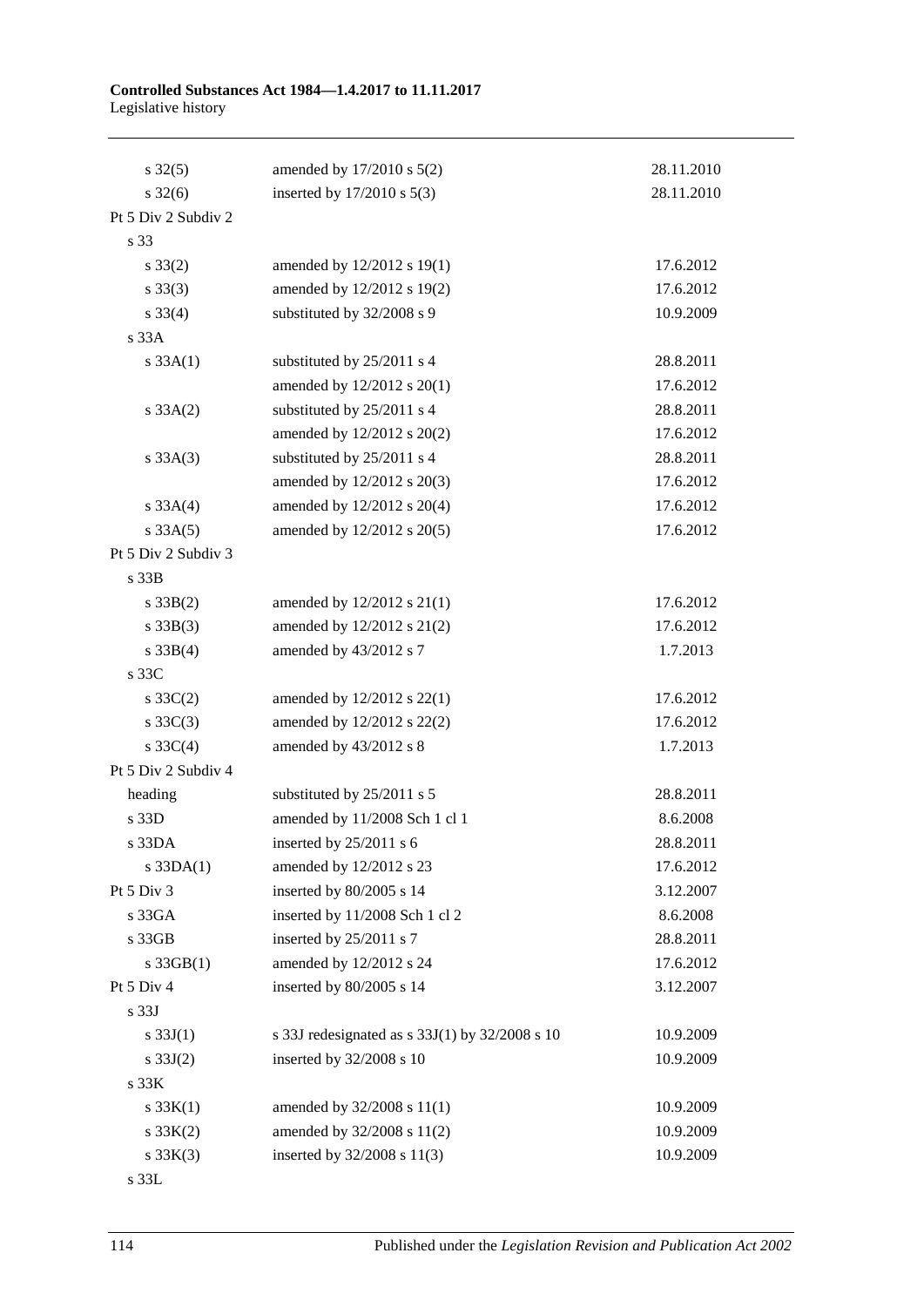| $s \, 33L(1)$         | amended by 84/2013 s 6                                    | 16.2.2014  |
|-----------------------|-----------------------------------------------------------|------------|
| s 33LA                | inserted by 50/2007 s 4                                   | 19.10.2008 |
|                       | substituted by 25/2011 s 8                                | 28.8.2011  |
| s 33LAB               | inserted by $25/2011$ s 9                                 | 28.8.2011  |
| $s$ 33LB              | inserted by 32/2008 s 12                                  | 10.9.2009  |
| s $33LB(1)$ and $(2)$ | substituted by 25/2011 s 10                               | 28.8.2011  |
| $s$ 33LB(3) and (4)   | deleted by 25/2011 s 10                                   | 28.8.2011  |
| Pt 5 Div 4A           | inserted by 84/2013 s 7                                   | 16.2.2014  |
| Pt 5 Div 5            | inserted by 80/2005 s 14                                  | 3.12.2007  |
| s 330                 |                                                           |            |
| $s \, 33O(2)$         | amended by 3/2011 Sch 1                                   | 1.7.2011   |
| s 330A                | inserted by 32/2008 s 13                                  | 10.9.2009  |
| s 33S                 | amended by 84/2013 s 8                                    | 16.2.2014  |
| s 33T                 | inserted by 84/2013 s 9                                   | 16.2.2014  |
| Pt 5 Div 6            |                                                           |            |
| heading               | inserted by 80/2005 s 14                                  | 3.12.2007  |
| s 34                  | substituted by 64/1986 s 7                                | 29.3.1990  |
|                       | amended by 59/1999 s 13 (Sch)                             | 19.8.1999  |
|                       | substituted by 87/2000 s 4                                | 1.10.2001  |
|                       | substituted by 38/2015 s 4                                | 29.2.2016  |
| s 35                  | amended by 59/1999 s 13 (Sch)                             | 19.8.1999  |
|                       | substituted by 87/2000 s 4                                | 1.10.2001  |
| s 36                  | amended by 59/1999 s 13 (Sch)                             | 19.8.1999  |
|                       | substituted by 87/2000 s 4                                | 1.10.2001  |
| $s \, 36(1)$          | amended by 3/2011 Sch 1                                   | 1.7.2011   |
| ss 37-39              | amended by 59/1999 s 13 (Sch)                             | 19.8.1999  |
|                       | substituted by 87/2000 s 4                                | 1.10.2001  |
| s 40                  | substituted by 87/2000 s 4                                | 1.10.2001  |
| s 40A                 | inserted by 87/2000 s 4                                   | 1.10.2001  |
| $s$ 40 $B$            | inserted by $87/2000 s4$                                  | 1.10.2001  |
|                       | deleted by $48/2004$ s 4                                  | 30.9.2004  |
| Pt 6                  | heading substituted by 59/1999 s 8                        | 19.8.1999  |
| Div 1 heading         | deleted by 59/1999 s 9                                    | 19.8.1999  |
| ss 41 and 42          | amended by 59/1999 s 13 (Sch)                             | 19.8.1999  |
|                       | deleted by 80/2005 s 15                                   | 3.12.2007  |
| 19/2005               | s 43 before deletion by substituted by 17/1986 s 13 (Sch) | 1.3.1987   |
| $s\,43(1)$ and (2)    | deleted by $69/1991 s 16(c)$                              | 6.7.1992   |
| $s\,43(3)$            | amended by 59/1999 s 13 (Sch)                             | 19.8.1999  |
| $s\,43$               | deleted by 19/2005 Sch 1 cl 2                             | 2.4.2006   |
| s 43                  | inserted by 12/2012 s 25                                  | 17.6.2012  |
| s 44                  |                                                           |            |
| $s\,44(1)$            | s 44 amended by 29/1990 s 5                               | 26.9.1991  |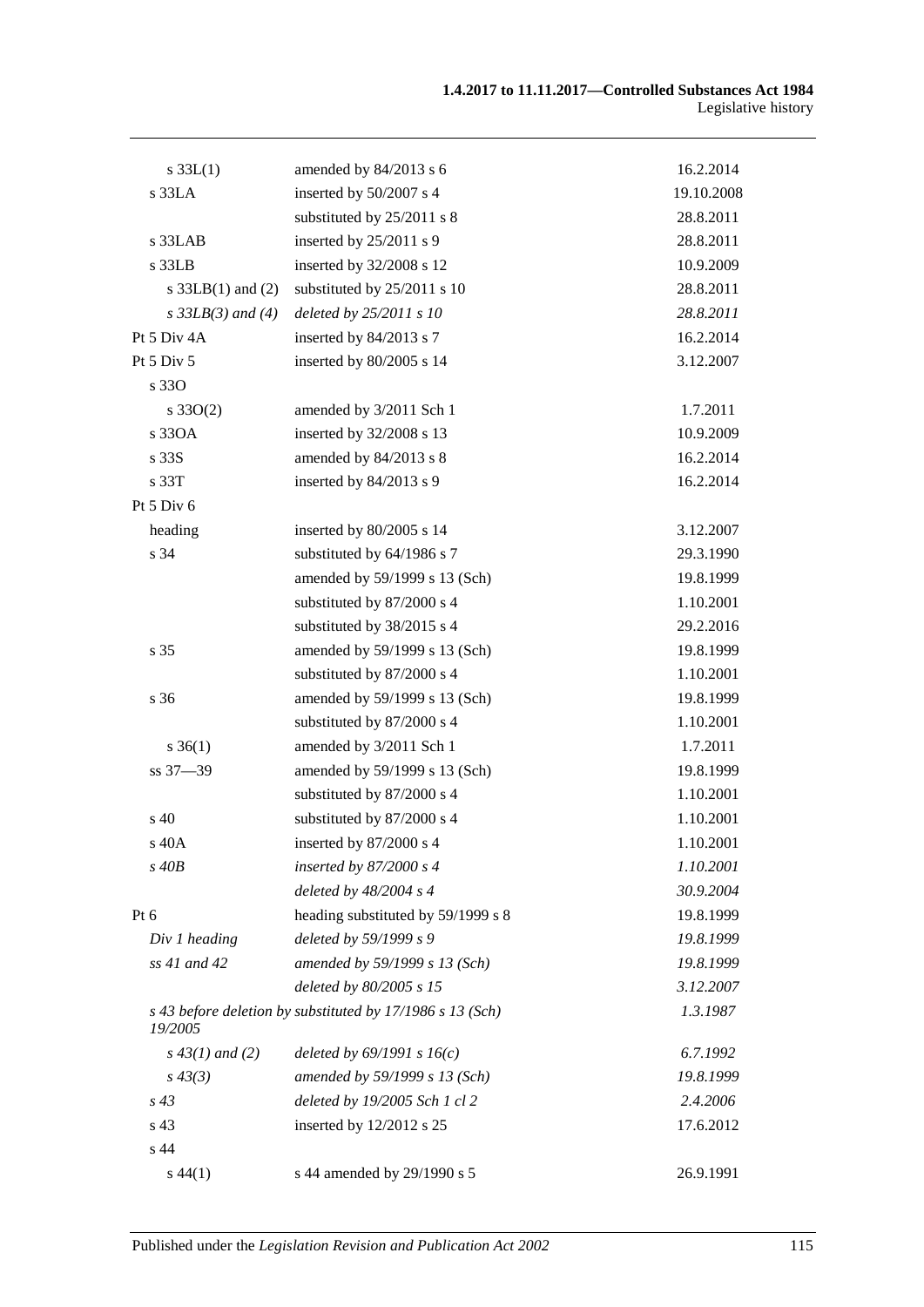|                                         | s 44 amended by 59/1999 s 13 (Sch)                                       | 19.8.1999  |
|-----------------------------------------|--------------------------------------------------------------------------|------------|
|                                         | s 44 amended by 87/2000 s 5                                              | 1.10.2001  |
|                                         | s 44 amended by 19/2005 Sch 1 cl 3                                       | 2.4.2006   |
|                                         | s 44 amended by 80/2005 s $16(1)$ —(3)                                   | 3.12.2007  |
|                                         | s 44(db) deleted by 80/2005 s 16(3)                                      | 3.12.2007  |
|                                         | s 44 amended and redesignated as s 44(1) by<br>$32/2008$ s $14(1)$ , (2) | 10.9.2009  |
|                                         | amended by 3/2011 Sch 1                                                  | 1.7.2011   |
| $s\ 44(2)$ and (3)                      | inserted by $32/2008$ s $14(2)$                                          | 10.9.2009  |
| $s\,45$                                 | amended by 59/1999 s 13 (Sch)                                            | 19.8.1999  |
|                                         | amended by 3/2011 Sch 1                                                  | 1.7.2011   |
|                                         | deleted by 36/2011 s 10                                                  | 1.1.2012   |
| $s$ 45 $A$                              | inserted by $64/1986$ s 8                                                | 30.4.1987  |
| $s\,45A(1)$                             | amended by 49/1991 Sch 2                                                 | 6.7.1992   |
|                                         | amended by 59/1999 s 13 (Sch)                                            | 19.8.1999  |
|                                         | amended by 3/2011 Sch 1                                                  | 1.7.2011   |
| $s\,45A(2)$                             | amended by 34/1996 s 4 (Sch cl 12)                                       | 3.2.1997   |
|                                         | amended by 59/1999 s 13 (Sch)                                            | 19.8.1999  |
| $s\,45A(3)$                             | substituted by $34/1996$ s 4 (Sch cl 12)                                 | 3.2.1997   |
| $s\,45A(4)$ - (6)                       | deleted by 34/1996 s 4 (Sch cl 12)                                       | 3.2.1997   |
| $s\,45A(8)$                             | amended by 29/1990 s 6                                                   | 26.9.1991  |
| artificially<br>enhanced<br>cultivation | inserted by $47/2002$ s $3(a)$                                           | 1.2.2003   |
|                                         | deleted by 32/2008 s 15                                                  | 10.9.2009  |
| child                                   | deleted by 80/2005 s 17                                                  | 3.12.2007  |
| simple cannabis<br>offence              | amended by 59/1999 s 13 (Sch)                                            | 19.8.1999  |
|                                         | amended by $47/2002$ s $3(b)$                                            | 1.2.2003   |
|                                         | substituted by 80/2005 s 17                                              | 3.12.2007  |
| Pt 6 Div 2                              | amended by 17/1986 s 13 (Sch)                                            | 1.3.1987   |
|                                         | deleted by 59/1999 s 10                                                  | 19.8.1999  |
| Pt 7                                    | heading substituted by 59/1999 s 11                                      | 19.8.1999  |
| s 49                                    | inserted by $42/2015$ s 6                                                | 16.9.2016  |
| s 50                                    |                                                                          |            |
| s 50(1)                                 | amended by 32/2008 s 16                                                  | 10.9.2009  |
|                                         | amended by 3/2011 Sch 1                                                  | 1.7.2011   |
| s 50(2)                                 | amended by 59/1999 s 13 (Sch)                                            | 19.8.1999  |
|                                         | amended by 3/2011 s 24                                                   | 1.7.2011   |
| s 50(3)                                 | amended by 59/1999 s 13 (Sch)                                            | 19.8.1999  |
|                                         | amended by 3/2011 Sch 1                                                  | 1.7.2011   |
| s <sub>51</sub>                         |                                                                          |            |
| s 51(1)                                 | amended by $43/1986$ s $5(c)$                                            | 16.10.1986 |
|                                         | amended by 59/1999 s 13 (Sch)                                            | 19.8.1999  |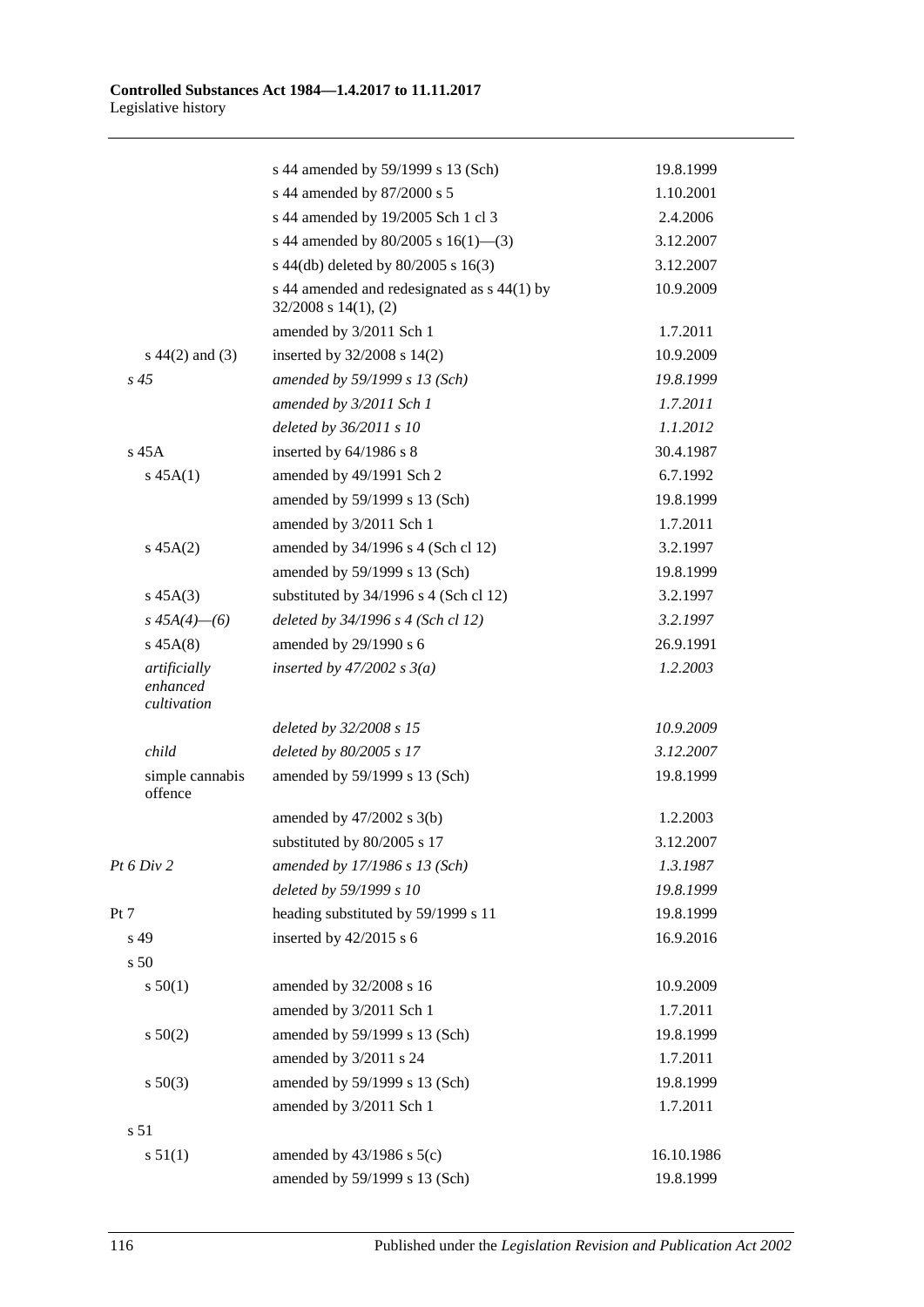|                               | amended by 32/2008 s 17              | 10.9.2009  |
|-------------------------------|--------------------------------------|------------|
| s 51(2)                       | amended by $43/1986$ s $5(d)$        | 16.10.1986 |
|                               | amended by 59/1999 s 13 (Sch)        | 19.8.1999  |
| s <sub>52</sub>               |                                      |            |
| s 52(1)                       | amended by 3/2011 Sch 1              | 1.7.2011   |
| s 52(2)                       | amended by 17/1986 s 13 (Sch)        | 1.3.1987   |
|                               | amended by 59/1999 s 13 (Sch)        | 19.8.1999  |
|                               | amended by $80/2005$ s $18(1)$ —(3)  | 12.1.2006  |
|                               | amended by 3/2011 Sch 1              | 1.7.2011   |
| $s\,52(3)$                    | amended by 3/2011 Sch 1              | 1.7.2011   |
| s 52(4)                       | amended by 59/1999 s 13 (Sch)        | 19.8.1999  |
|                               | amended by 80/2005 s 18(4)           | 12.1.2006  |
|                               | amended by 3/2011 s 25(1)-(3), Sch 1 | 1.7.2011   |
| $s\,52(5)$                    | amended by 59/1999 s 13 (Sch)        | 19.8.1999  |
|                               | amended by 3/2011 s 25(4), Sch 1     | 1.7.2011   |
| s 52(6)                       | amended by 59/1999 s 13 (Sch)        | 19.8.1999  |
|                               | amended by 33/2008 s 5(1), (2)       | 23.10.2008 |
|                               | amended by 3/2011 Sch 1              | 1.7.2011   |
| $s 52(7)$ and (8)             | amended by 59/1999 s 13 (Sch)        | 19.8.1999  |
|                               | deleted by $33/2008$ s $5(3)$        | 23.10.2008 |
| s 52(9)                       | amended by 59/1999 s 13 (Sch)        | 19.8.1999  |
|                               | amended by 33/2008 s 5(4), (5)       | 23.10.2008 |
|                               | amended by 3/2011 Sch 1              | 1.7.2011   |
| s 52(10)                      | amended by 59/1999 s 13 (Sch)        | 19.8.1999  |
|                               | amended by 33/2008 s 5(6)            | 23.10.2008 |
|                               | amended by 3/2011 Sch 1              | 1.7.2011   |
| s 52(11)                      | amended by 59/1999 s 13 (Sch)        | 19.8.1999  |
|                               | substituted by $80/2005$ s $18(5)$   | 12.1.2006  |
|                               | substituted by $33/2008$ s $5(7)$    | 23.10.2008 |
|                               | amended by 3/2011 Sch 1              | 1.7.2011   |
| $s\,52(12)$                   | amended by 98/1995 s 21              | 4.1.1996   |
|                               | amended by 59/1999 s 13 (Sch)        | 19.8.1999  |
|                               | deleted by 33/2008 s 5(7)            | 23.10.2008 |
| s $52A$ -see s $52E$          |                                      |            |
| $s$ 52A                       | inserted by 33/2008 s 6              | 23.10.2008 |
| s $52A(1)$ , (6) and<br>(7)   | amended by 3/2011 Sch 1              | 1.7.2011   |
| $s$ 52B                       | inserted by 33/2008 s 6              | 23.10.2008 |
| s $52B(4)$ — $(7)$ and<br>(9) | amended by 3/2011 Sch 1              | 1.7.2011   |
| $s$ 52 $C$                    | inserted by 33/2008 s 6              | 23.10.2008 |
| s 52D                         | inserted by 33/2008 s 6              | 23.10.2008 |
| s 52D(1)                      | amended by 3/2011 Sch 1              | 1.7.2011   |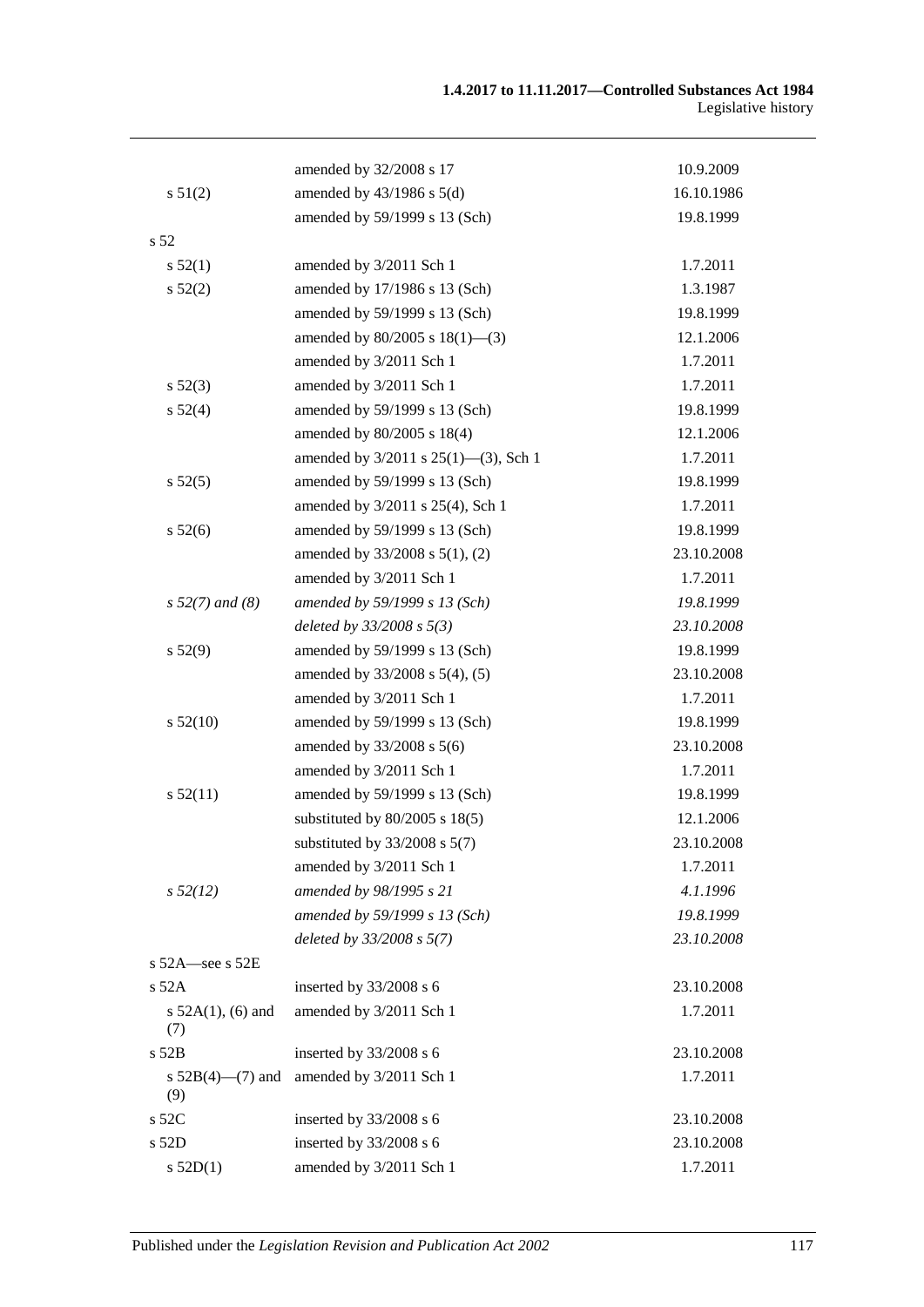| s 52E                              | s 52A inserted by 27/1994 s 3                                              | 13.10.1994 |
|------------------------------------|----------------------------------------------------------------------------|------------|
|                                    | s 52A substituted by 59/1999 s 12                                          | 19.8.1999  |
|                                    | s 52A redesignated as s 52E by 33/2008 s 7                                 | 23.10.2008 |
| s 52E(2)                           | amended by 80/2005 s 19(1)                                                 | 3.12.2007  |
| $s$ 52E(6a)                        | inserted by 80/2005 s 19(2)                                                | 12.1.2006  |
|                                    | amended by 3/2011 Sch 1                                                    | 1.7.2011   |
| $s$ 52E(7)                         | amended by 80/2005 s 19(3)                                                 | 3.12.2007  |
| $s$ 52E(10)                        | amended by 80/2005 s 19(4)                                                 | 3.12.2007  |
| $s$ 52E(12)                        | substituted by 19/2005 Sch 1 cl 4                                          | 2.4.2006   |
| $s$ 52E(13)                        |                                                                            |            |
| prescribed period                  | the prescribed period amended to read prescribed<br>period by 3/2011 Sch 1 | 1.7.2011   |
| s 53                               |                                                                            |            |
| s 53(1)                            | amended by $43/1986$ s $5(e)$                                              | 16.10.1986 |
|                                    | amended by 59/1999 s 13 (Sch)                                              | 19.8.1999  |
| s 53(1a)                           | inserted by $17/2010$ s $6(1)$                                             | 28.11.2010 |
| s 53(2)                            | amended by $43/1986$ s $5(f)$                                              | 16.10.1986 |
|                                    | amended by 27/1994 s 4                                                     | 13.10.1994 |
|                                    | amended by 80/2005 s 20                                                    | 3.12.2007  |
|                                    | amended by 3/2011 s 26                                                     | 1.7.2011   |
| s 53(3)                            | amended by 3/2011 Sch 1                                                    | 1.7.2011   |
| s 53(4)                            | amended by $43/1986$ s $5(g)$                                              | 16.10.1986 |
|                                    | amended by 59/1999 s 13 (Sch)                                              | 19.8.1999  |
|                                    | amended by $34/2000$ Sch 1 cl $4(r)$                                       | 6.7.2000   |
|                                    | amended by 17/2010 s 6(2)                                                  | 28.11.2010 |
|                                    | amended by 3/2011 Sch 1                                                    | 1.7.2011   |
| s 54 before deletion by<br>84/2009 |                                                                            |            |
| s 54(1)                            | amended by $43/1986$ s $5(h)$ , (i)                                        | 16.10.1986 |
|                                    | (d) deleted by $43/1986$ s $5(i)$                                          | 16.10.1986 |
|                                    | amended by 59/1999 s 13 (Sch)                                              | 19.8.1999  |
| $s\,54(2)$                         | amended by 59/1999 s 13 (Sch)                                              | 19.8.1999  |
| s <sub>54</sub>                    | deleted by 84/2009 s 69                                                    | 1.2.2010   |
| Pt 8                               |                                                                            |            |
| s 55                               |                                                                            |            |
| s 55(1)                            | amended by $34/2000$ Sch 1 cl $4(s)$                                       | 6.7.2000   |
| s 55(2)                            | amended by 34/2000 Sch 1 cl 4(t)                                           | 6.7.2000   |
| s 55(2a)                           | inserted by $64/1986$ s $9(a)$                                             | 20.11.1986 |
|                                    | amended by 98/1995 s 22                                                    | 4.1.1996   |
|                                    | amended by 59/1999 s 13 (Sch)                                              | 19.8.1999  |
|                                    | amended by 3/2011 Sch 1                                                    | 1.7.2011   |
| s 55(2b)                           | inserted by 3/2011 s 27(1)                                                 | 9.6.2011   |
| s 55(3)                            | amended by 59/1999 s 13 (Sch)                                              | 19.8.1999  |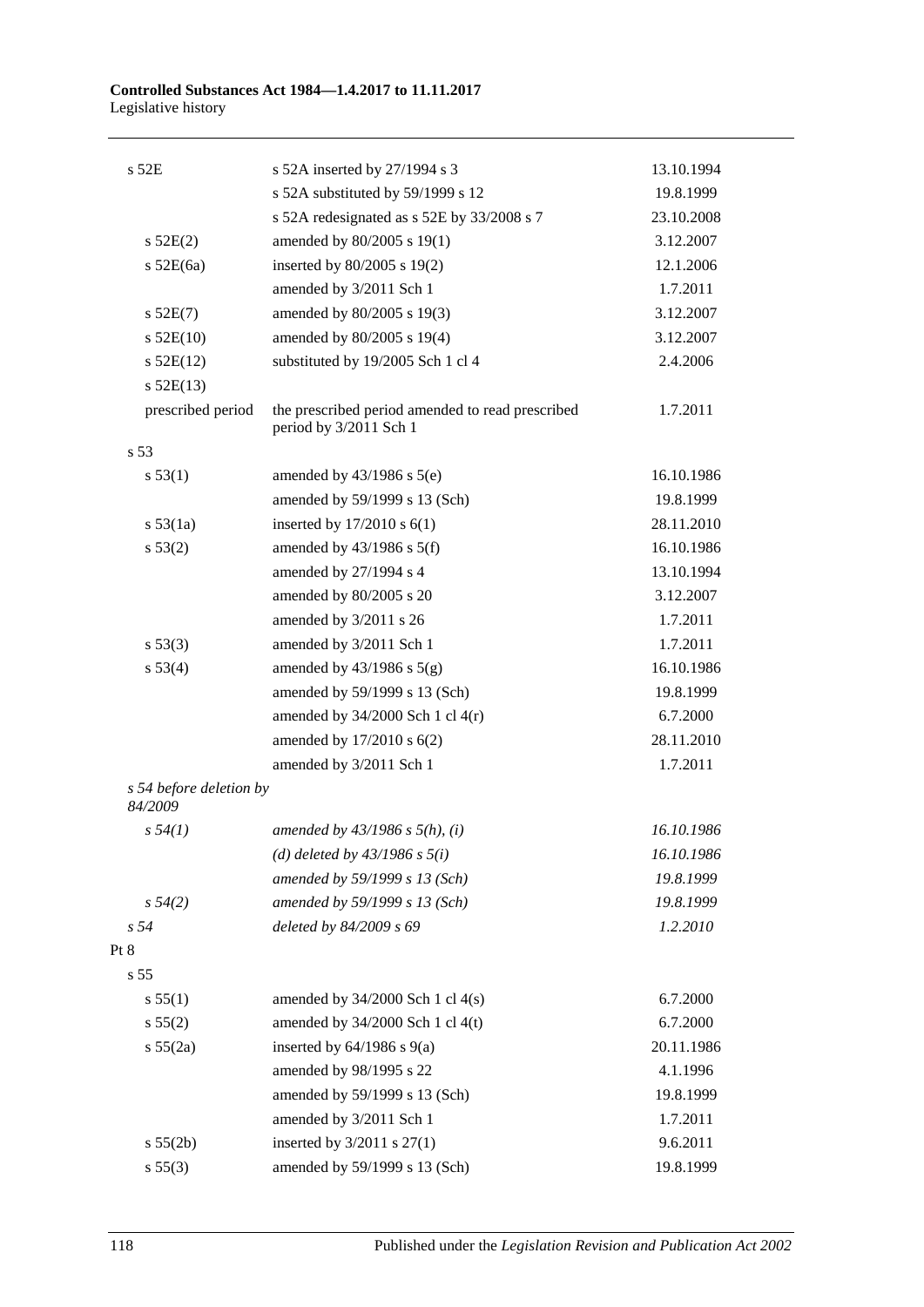|                 | amended by $34/2000$ Sch 1 cl $4(u)$       | 6.7.2000   |
|-----------------|--------------------------------------------|------------|
|                 | amended by 3/2011 s 27(2), Sch 1           | 9.6.2011   |
| s 55(3)         | amended by 3/2011 Sch 1                    | 1.7.2011   |
| s 55(4)         | substituted by $64/1986$ s $9(b)$          | 20.11.1986 |
|                 | amended by 59/1999 s 13 (Sch)              | 19.8.1999  |
|                 | amended by $34/2000$ Sch 1 cl $4(v)$ , (w) | 6.7.2000   |
|                 | amended by 80/2005 s 21(1)                 | 12.1.2006  |
| $s 55(5)$ (7)   | inserted by $64/1986$ s $9(b)$             | 20.11.1986 |
|                 | substituted by $80/2005$ s $21(2)$         | 12.1.2006  |
| s 55(8)         | inserted by $80/2005$ s $21(2)$            | 12.1.2006  |
| s 55(9)         | inserted by $42/2015$ s 7                  | 16.9.2016  |
| s <sub>56</sub> |                                            |            |
| s 56(1)         | amended by 64/1986 s 10                    | 20.11.1986 |
|                 | amended by 59/1999 s 13 (Sch)              | 19.8.1999  |
|                 | amended by $34/2000$ Sch 1 cl $4(x)$       | 6.7.2000   |
|                 | substituted by 80/2005 s 22                | 3.12.2007  |
|                 | amended by 32/2008 s 18                    | 10.9.2009  |
|                 | amended by 3/2011 s 28                     | 1.7.2011   |
|                 | amended by 84/2013 s 10                    | 16.2.2014  |
| s 56(2)         | amended by 59/1999 s 13 (Sch)              | 19.8.1999  |
| s 57            |                                            |            |
| s 57(1)         | substituted by $64/1986$ s $11(a)$         | 20.11.1986 |
|                 | amended by $34/2000$ Sch 1 cl $4(y)$       | 6.7.2000   |
|                 | amended by 3/2011 Sch 1                    | 1.7.2011   |
|                 | amended by 52/2016 s 6                     | 1.4.2017   |
| s 57(2)         | substituted by $64/1986$ s $11(a)$         | 20.11.1986 |
|                 | amended by $34/2000$ Sch 1 cl $4(z)$       | 6.7.2000   |
| s 57(3)         | amended by 64/1986 s 11(b)                 | 20.11.1986 |
|                 | amended by 59/1999 s 13 (Sch)              | 19.8.1999  |
|                 | amended by $34/2000$ Sch 1 cl $4(za)$      | 6.7.2000   |
|                 | amended by 3/2011 Sch 1                    | 1.7.2011   |
| s 57(4)         | amended by 98/1995 s 23                    | 4.1.1996   |
|                 | amended by 59/1999 s 13 (Sch)              | 19.8.1999  |
| s 57(5)         | amended by $64/1986$ s $11(c)$             | 20.11.1986 |
|                 | substituted by 80/2005 s 23                | 12.1.2006  |
| s 57(6)         | amended by 59/1999 s 13 (Sch)              | 19.8.1999  |
|                 | amended by 34/2000 Sch 1 cl (zb)           | 6.7.2000   |
|                 | substituted by 80/2005 s 23                | 12.1.2006  |
| s 57(7)         | substituted by 80/2005 s 23                | 12.1.2006  |
| s 57(8)         | inserted by 80/2005 s 23                   | 12.1.2006  |
| s 57A           | inserted by 80/2005 s 24                   | 12.1.2006  |
| s 57A(2)        | amended by 3/2011 s 29(1), (2)             | 1.7.2011   |
| s 58            |                                            |            |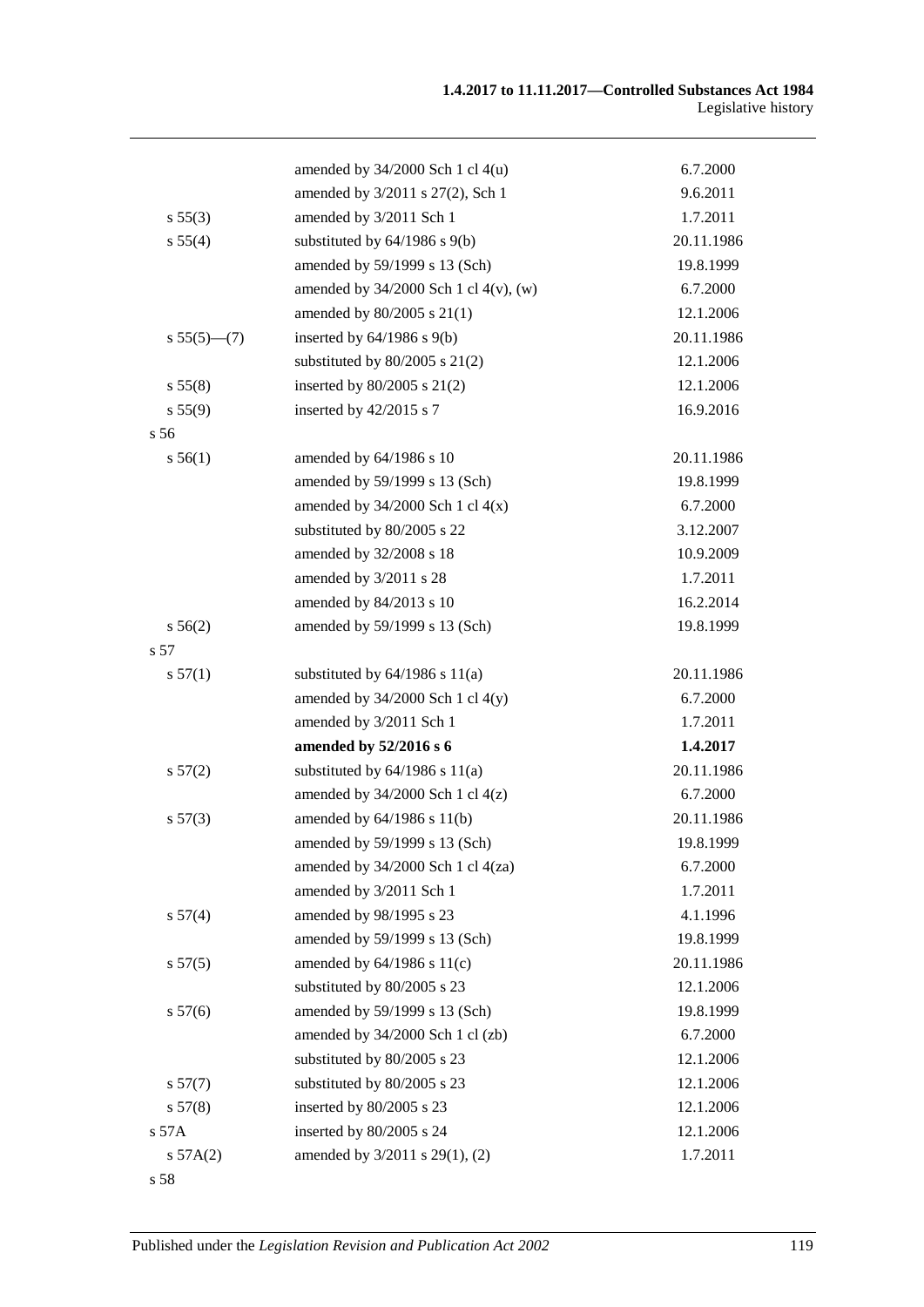#### **Controlled Substances Act 1984—1.4.2017 to 11.11.2017** Legislative history

| s 58(1)        | amended by $34/2000$ Sch 1 cl $4(zc)$ , $(zd)$ | 6.7.2000   |
|----------------|------------------------------------------------|------------|
|                | amended by $80/2005$ s $25(1)$ —(3)            | 12.1.2006  |
|                | amended by $3/2011$ s $30(1)$ —(3)             | 1.7.2011   |
|                | (d), (e) deleted by $3/2011$ s $30(3)$         | 1.7.2011   |
| s 58(1a)       | inserted by $80/2005$ s $25(4)$                | 12.1.2006  |
| s 58(3)        | amended by 59/1999 s 13 (Sch)                  | 19.8.1999  |
| s 59           | amended by 98/1995 s 24                        | 4.1.1996   |
|                | amended by 59/1999 s 13 (Sch)                  | 19.8.1999  |
|                | deleted by 80/2005 s 26                        | 12.1.2006  |
| s 60           |                                                |            |
| s 60(1)        | amended by $34/2000$ Sch 1 cl $4(ze)$          | 6.7.2000   |
|                | substituted by 80/2005 s 27                    | 12.1.2006  |
| s 60(2)        | amended by 59/1999 s 13 (Sch)                  | 19.8.1999  |
|                | amended by $34/2000$ Sch 1 cl $4(ze)$ , $(zf)$ | 6.7.2000   |
|                | amended by 3/2011 s 31(1), (2), Sch 1          | 1.7.2011   |
| s 60(4)        | amended by 98/1995 s 25                        | 4.1.1996   |
|                | amended by 59/1999 s 13 (Sch)                  | 19.8.1999  |
| ss 60A and 60B | inserted by 80/2005 s 28                       | 12.1.2006  |
| s 61           |                                                |            |
| s 61(1)        | amended by 59/1999 s 13 (Sch)                  | 19.8.1999  |
|                | amended by $34/2000$ Sch 1 cl $4(zg)$          | 6.7.2000   |
|                | amended by 32/2008 s 19                        | 10.9.2009  |
| $s \, 61(2)$   | amended by $43/1986$ s $5(j)$                  | 16.10.1986 |
|                | amended by 59/1999 s 13 (Sch)                  | 19.8.1999  |
|                | amended by 17/2010 s 7(1), (2)                 | 28.11.2010 |
| $s \, 61(2a)$  | inserted by 80/2005 s 29(1)                    | 3.12.2007  |
|                | amended by 17/2010 s 7(3), (4)                 | 28.11.2010 |
| $s \ 61(3)$    | amended by $43/1986$ s $5(k)$                  | 16.10.1986 |
|                | amended by 59/1999 s 13 (Sch)                  | 19.8.1999  |
| s 61(4)        | inserted by $80/2005$ s $29(2)$                | 3.12.2007  |
| s 61A          | inserted by 64/1986 s 12                       | 20.11.1986 |
|                | deleted by $87/2000 s 6$                       | 1.10.2001  |
| s 62           | amended by 59/1999 s 13 (Sch)                  | 19.8.1999  |
|                | deleted by 3/2011 Sch 1                        | 1.7.2011   |
| $s$ 62A        | inserted by 34/2000 Sch 1 cl 4(zh)             | 6.7.2000   |
| s 63           |                                                |            |
| s 63(2)        | amended by 59/1999 s 13 (Sch)                  | 19.8.1999  |
|                | amended by 50/2007 s 5                         | 26.9.2008  |
|                | amended by 42/2015 s 8                         | 16.9.2016  |
| s 63(3)        | amended by 64/1986 s 13(a)                     | 20.11.1986 |
|                | amended by 29/1990 s 7                         | 26.9.1991  |
|                | amended by 59/1999 s 13 (Sch)                  | 19.8.1999  |
|                | amended by 80/2005 s 30(1)                     | 3.12.2007  |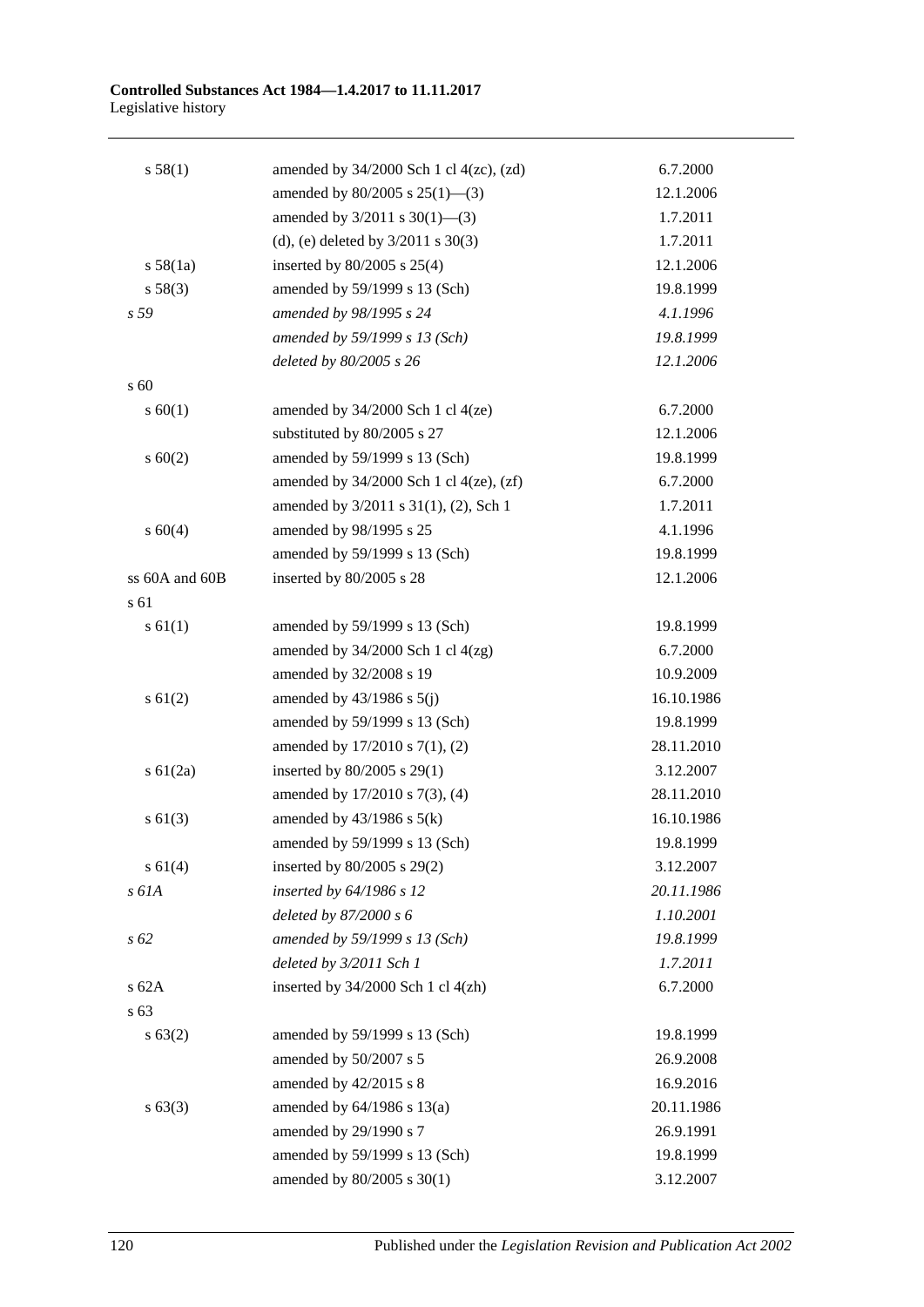|               | amended by 3/2011 Sch 1             | 1.7.2011   |
|---------------|-------------------------------------|------------|
| s 63(4)       | amended by $64/1986$ s $13(b)$      | 20.11.1986 |
|               | amended by $98/1995$ s $26(a)$      | 4.1.1996   |
|               | amended by $80/2005$ s $30(2)$ —(5) | 3.12.2007  |
|               | amended by $3/2011$ s $32(1)$ —(6)  | 1.7.2011   |
|               | amended by $84/2013$ s 11           | 16.2.2014  |
| $s\,63(5)$    | substituted by $98/1995$ s $26(b)$  | 4.1.1996   |
|               | amended by $32/2008$ s 20           | 10.9.2009  |
| $s \, 63(5a)$ | inserted by $98/1995$ s $26(b)$     | 4.1.1996   |
| $s\,63(6)$    | amended by $80/2005$ s $30(6)$      | 3.12.2007  |
|               | amended by $33/2008$ s 8            | 23.10.2008 |
| $s\,63(7)$    | inserted by $3/2011$ s $32(7)$      | 1.7.2011   |
|               |                                     |            |

# **Transitional etc provisions associated with Act or amendments**

### *Statutes Repeal and Amendment (Courts) Act 1991*

### **22—Transitional provisions—general**

- (1) This section applies to amendments made by this Act or the *[Justices Amendment](http://www.legislation.sa.gov.au/index.aspx?action=legref&type=act&legtitle=Justices%20Amendment%20Act%201991)  Act [1991](http://www.legislation.sa.gov.au/index.aspx?action=legref&type=act&legtitle=Justices%20Amendment%20Act%201991)*.
- (2) The following transitional provisions apply in relation to those amendments:
	- (a) if the effect of the amendment is to reduce the penalty for an offence, the amendment applies whether the offence was committed before or after the amendment takes effect;
	- (b) if the effect of the amendment is to increase the penalty for an offence, the amendment applies only to offences committed after it takes effect;
	- (c) if the effect of the amendment is to increase or remove a time limit for commencing proceedings for an offence, the previous limit applies in respect of an offence committed before the amendment takes effect;
	- (d) an amendment affecting the classification of an offence as summary or indictable does not apply in relation to an offence committed before the amendment takes effect.

### *Statutes Amendment and Repeal (Common Expiation Scheme) Act 1996*

### **5—Transitional provision**

An Act repealed or amended by this Act will continue to apply (as in force immediately prior to the repeal or amendment coming into operation) to an expiation notice issued under the repealed or amended Act.

### *Controlled Substances (Drug Offence Diversion) Amendment Act 2000*

### **7—Transitional provision**

(1) Subject to subsection (2), Division 2 of Part 5 of the principal Act, as amended by this Act, applies in relation to a simple possession offence whether allegedly committed before or after the commencement of this Act.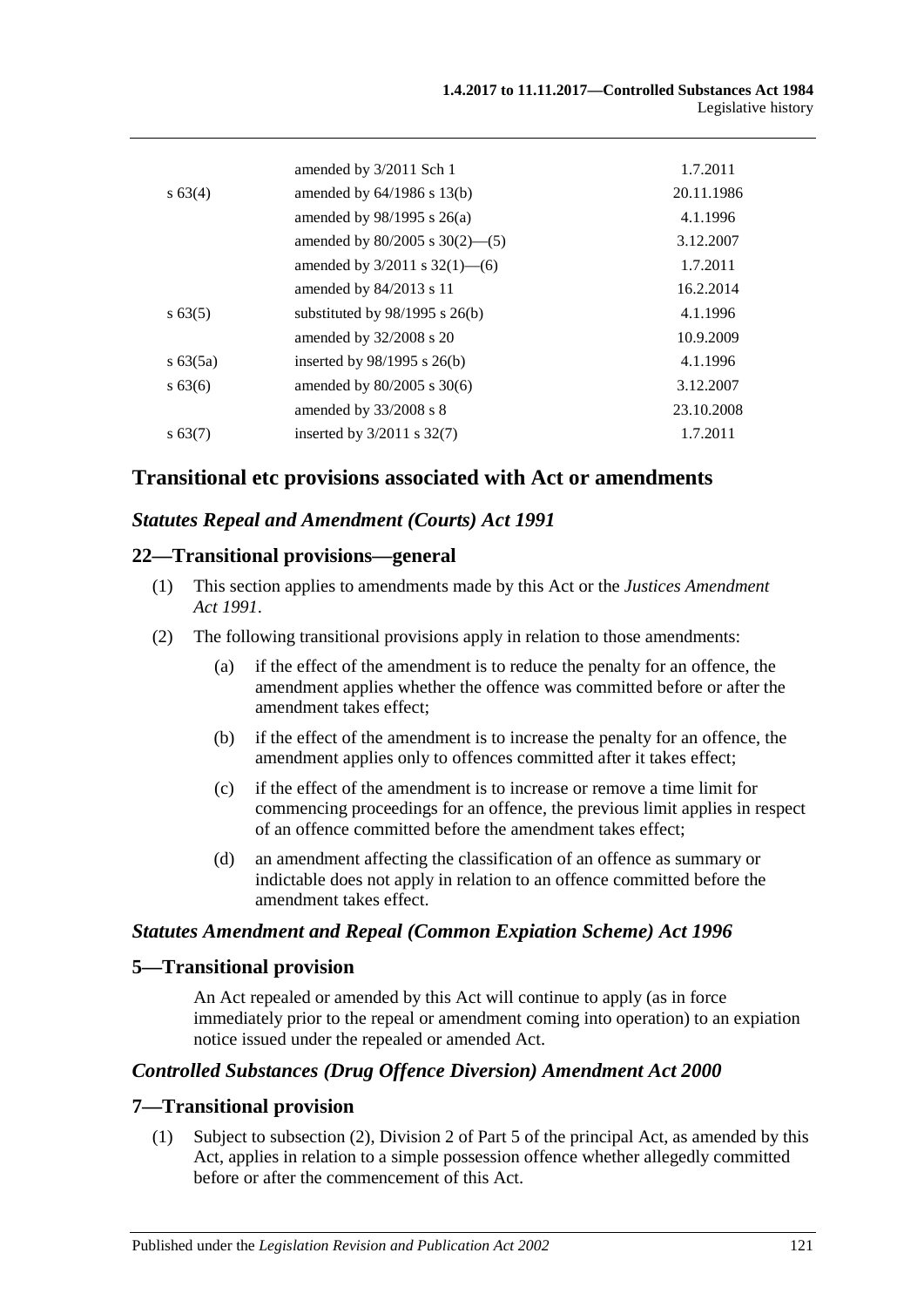- (2) Division 2 of Part 5 of the principal Act, as in force immediately before the commencement of this Act, continues to apply in relation to a simple possession offence committed before that commencement if the person alleged to have committed the offence has, at some time before that commencement, been given a notice requiring him or her to appear before an assessment panel in respect of that offence (and, for the purposes of this subsection, section 16 of the *[Acts Interpretation](http://www.legislation.sa.gov.au/index.aspx?action=legref&type=act&legtitle=Acts%20Interpretation%20Act%201915)  Act [1915](http://www.legislation.sa.gov.au/index.aspx?action=legref&type=act&legtitle=Acts%20Interpretation%20Act%201915)* applies).
- (3) The panels of legal practitioners and health professionals established by the Minister under section 34(2) and (3) of the principal Act, as in force immediately before the commencement of this Act—
	- (a) continue in existence and will be maintained by the Minister in the manner contemplated by that section; and
	- (b) together form a body that the Minister will accredit as a drug assessment service under and in accordance with the Act as in force after that commencement.

### *Controlled Substances (Cannabis) Amendment Act 2002*

# **4—Transitional provision**

Section 45A of the principal Act, as in force immediately before the commencement of this Act, continues to apply in relation to offences alleged to have been committed before that commencement.

# *Controlled Substances (Serious Drug Offences) Amendment Act 2005, Sch 1*

# **6—Transitional provision**

An amendment to the principal Act effected by a provision of this Act only applies in relation to an offence if the offence is committed on or after the commencement of the provision.

# *Statutes Amendment (Courts Efficiency Reforms) Act 2012*

### **9—Transitional provision**

The amendments made to the *[Controlled Substances Act](http://www.legislation.sa.gov.au/index.aspx?action=legref&type=act&legtitle=Controlled%20Substances%20Act%201984) 1984* by this Part—

- (a) do not apply in relation to the sentencing of a person following the commencement of this Part if the proceedings for the relevant offence were commenced before that commencement (and such sentencing is to occur as if this Act had not been enacted); and
- (b) apply in relation to the sentencing of a person following the commencement of this Part (including the sentencing of a person for an offence that occurred before that commencement) if the proceedings for the relevant offence were commenced on or after that commencement.

# *Controlled Substances (Simple Possession Offences) Amendment Act 2015, Sch 1—Transitional provision*

Nothing in this Act affects the application of Part 5 Division 6 of the *[Controlled](http://www.legislation.sa.gov.au/index.aspx?action=legref&type=act&legtitle=Controlled%20Substances%20Act%201984)  [Substances Act](http://www.legislation.sa.gov.au/index.aspx?action=legref&type=act&legtitle=Controlled%20Substances%20Act%201984) 1984* to a person referred to an assessment service under that Division before the commencement of this Act.